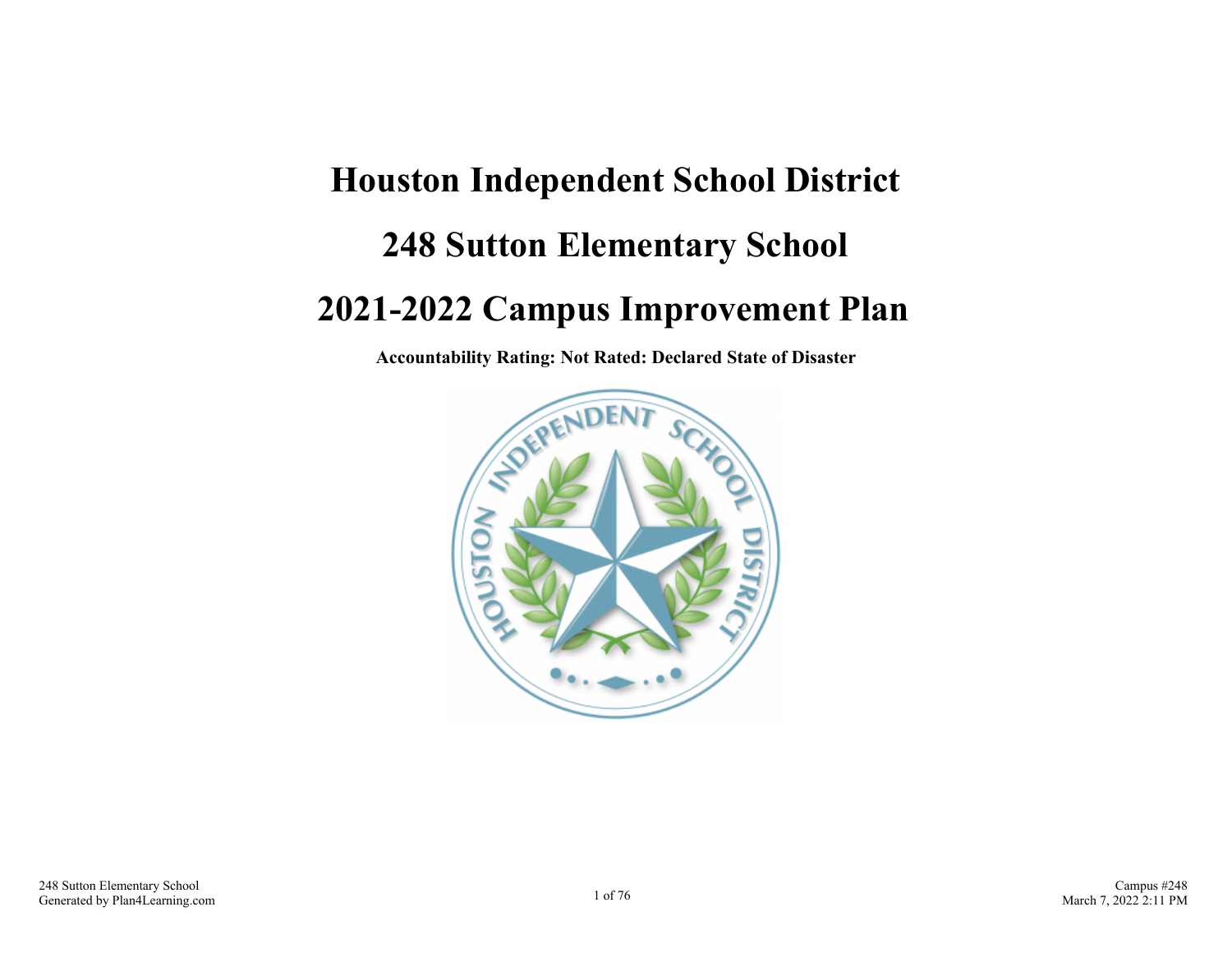## **Mission Statement**

<span id="page-1-0"></span>**Mission - Our mission is to foster creative minds daily through technology, the arts, and collaboration among students, teachers, and parents. Our community develops students' intellectual and moral wellbeing by promoting a diverse, inclusive learning environment.** 

## **Vision**

**Vision - Our vision is for our students to be inspired life-long learners who can engage in opportunities of choice that positively impact their community and the world.** 

## **Core Beliefs**

**Core Beliefs: We believe the mission can be best achieved by:**

**Commitment to providing exceptional, educational experiences to all students.**

**Collaboration among teachers and parents who are equal partners in their children's educational endeavors.**

**Celebration of diversity and student growth.**

 $\bullet$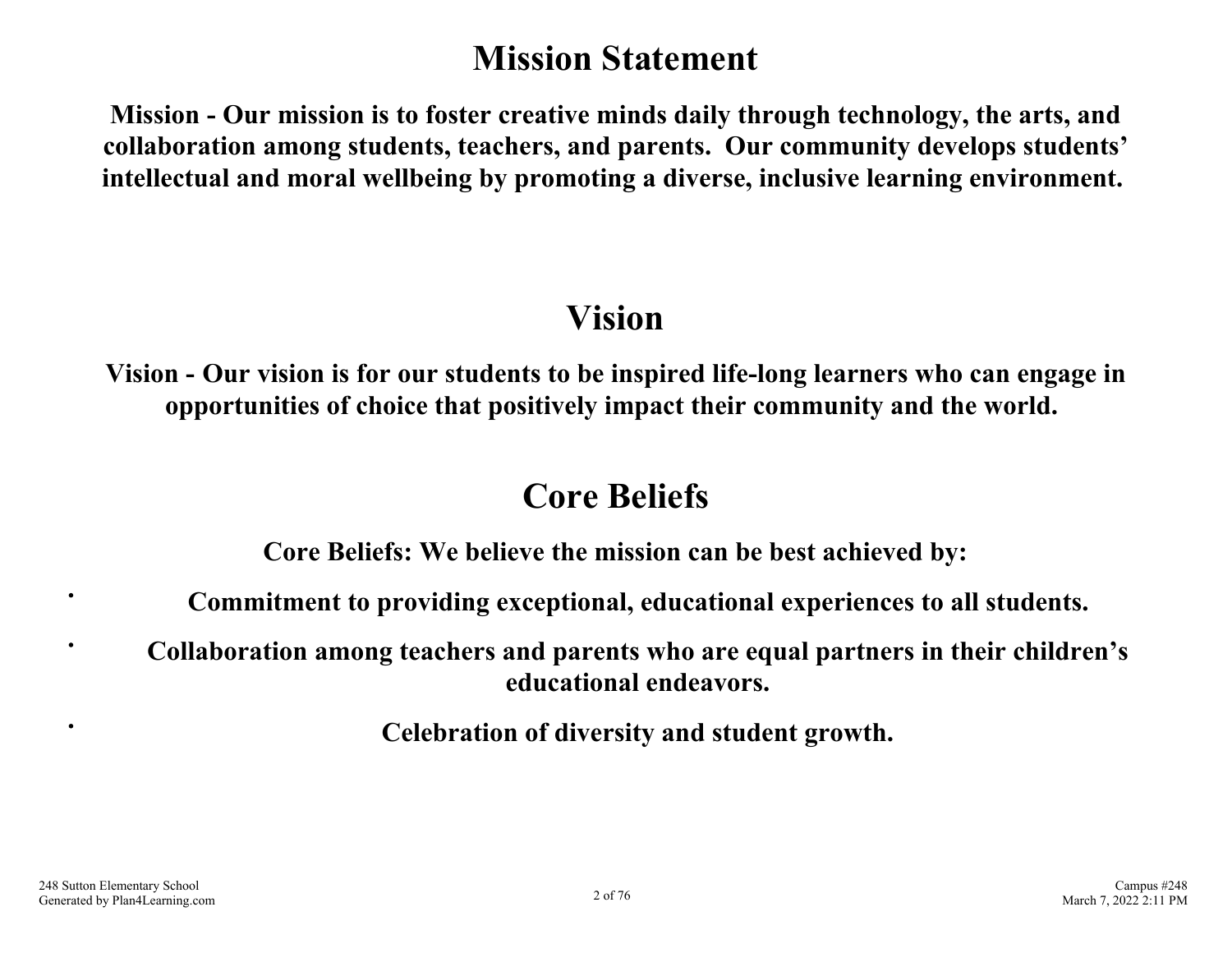### **Table of Contents**

| Mission - Our mission is to foster creative minds daily through technology, the arts, and collaboration among students, teachers, and parents. Our community<br>develops students' intellectual and moral wellbeing by promoting a diverse, inclusive learning environment.                                                          | $\mathfrak{2}$ |
|--------------------------------------------------------------------------------------------------------------------------------------------------------------------------------------------------------------------------------------------------------------------------------------------------------------------------------------|----------------|
| Vision - Our vision is for our students to be inspired life-long learners who can engage in opportunities of choice that positively impact their community and the                                                                                                                                                                   |                |
| world.                                                                                                                                                                                                                                                                                                                               | $\overline{c}$ |
| Core Beliefs: We believe the mission can be best achieved by:                                                                                                                                                                                                                                                                        | $\overline{2}$ |
| Commitment to providing exceptional, educational experiences to all students.                                                                                                                                                                                                                                                        |                |
| Collaboration among teachers and parents who are equal partners in their children's educational endeavors.                                                                                                                                                                                                                           |                |
| Celebration of diversity and student growth.                                                                                                                                                                                                                                                                                         | 2              |
| Comprehensive Needs Assessment                                                                                                                                                                                                                                                                                                       |                |
| <b>Needs Assessment Overview</b>                                                                                                                                                                                                                                                                                                     |                |
| Demographics                                                                                                                                                                                                                                                                                                                         |                |
| <b>Student Learning</b>                                                                                                                                                                                                                                                                                                              |                |
| School Processes & Programs                                                                                                                                                                                                                                                                                                          | 9              |
| Perceptions                                                                                                                                                                                                                                                                                                                          | 12             |
| Priority Problems of Practice                                                                                                                                                                                                                                                                                                        | 14             |
| Comprehensive Needs Assessment Data Documentation                                                                                                                                                                                                                                                                                    | 17             |
| <b>Board Goals</b>                                                                                                                                                                                                                                                                                                                   | 20             |
| Board Goal 1: ELAR The percentage of 3rd grade students performing at students reading and writing at or above grade level in reading as measured by the Meets Grade<br>Level Standard on STAAR will increase 8 percentage points from 42% in spring 2019 to 50% in spring 2024.                                                     | 21             |
| Board Goal 2: MATH The percentage of 3rd grade students performing at or above grade level in math as measured by the Meets Grade Level Standard on STAAR will<br>increase 8 percentage points from 46% in spring 2019 to 54% in spring 2024.                                                                                        | 25             |
| Board Goal 3: SCHOOL PROGRESS The percentage of graduates that meet the criteria for CCMR as measured in Domain 1 of the state accountability system will increase<br>8 percentage points from 63% for 2017-18 graduates to 71% for 2022-2023 graduates reported in 2024.                                                            | 31             |
| Board Goal 4: CLOSING THE GAPS The percentage of students receiving special education services reading at or above grade level as measured by the Meets Grade Level<br>Standard on the STAAR 3-8 Reading and STAAR EOC English I and II assessments will increase 8 percentage points from 21% in spring 2019 to 29% in spring 2024. | 35             |
| Board Goal 5: N/A - Additional Campus Goals                                                                                                                                                                                                                                                                                          | 39             |
| <b>Targeted Support Measurable Objectives</b>                                                                                                                                                                                                                                                                                        | 62             |
| <b>Additional Targeted Support Measurable Objectives</b>                                                                                                                                                                                                                                                                             | 64             |
| <b>State Compensatory</b>                                                                                                                                                                                                                                                                                                            | 66             |
| Budget for 248 Sutton Elementary School                                                                                                                                                                                                                                                                                              | 67             |
| Personnel for 248 Sutton Elementary School                                                                                                                                                                                                                                                                                           | 67             |
| Schoolwide and Targeted Assisted Title I Elements                                                                                                                                                                                                                                                                                    | 67             |
| ELEMENT 1. SWP COMPREHENSIVE NEEDS ASSESSMENT (CNA)                                                                                                                                                                                                                                                                                  | 68             |
| 1.1: Comprehensive Needs Assessment                                                                                                                                                                                                                                                                                                  | 68             |
| ELEMENT 2. SWP CAMPUS IMPROVEMENT PLAN (CIP)                                                                                                                                                                                                                                                                                         | 68             |
| 2.1: Campus Improvement Plan developed with appropriate stakeholders                                                                                                                                                                                                                                                                 | 68             |
| 2.2: Regular monitoring and revision                                                                                                                                                                                                                                                                                                 | 68             |
| 248 Sutton Elementary School                                                                                                                                                                                                                                                                                                         | Campus $\#248$ |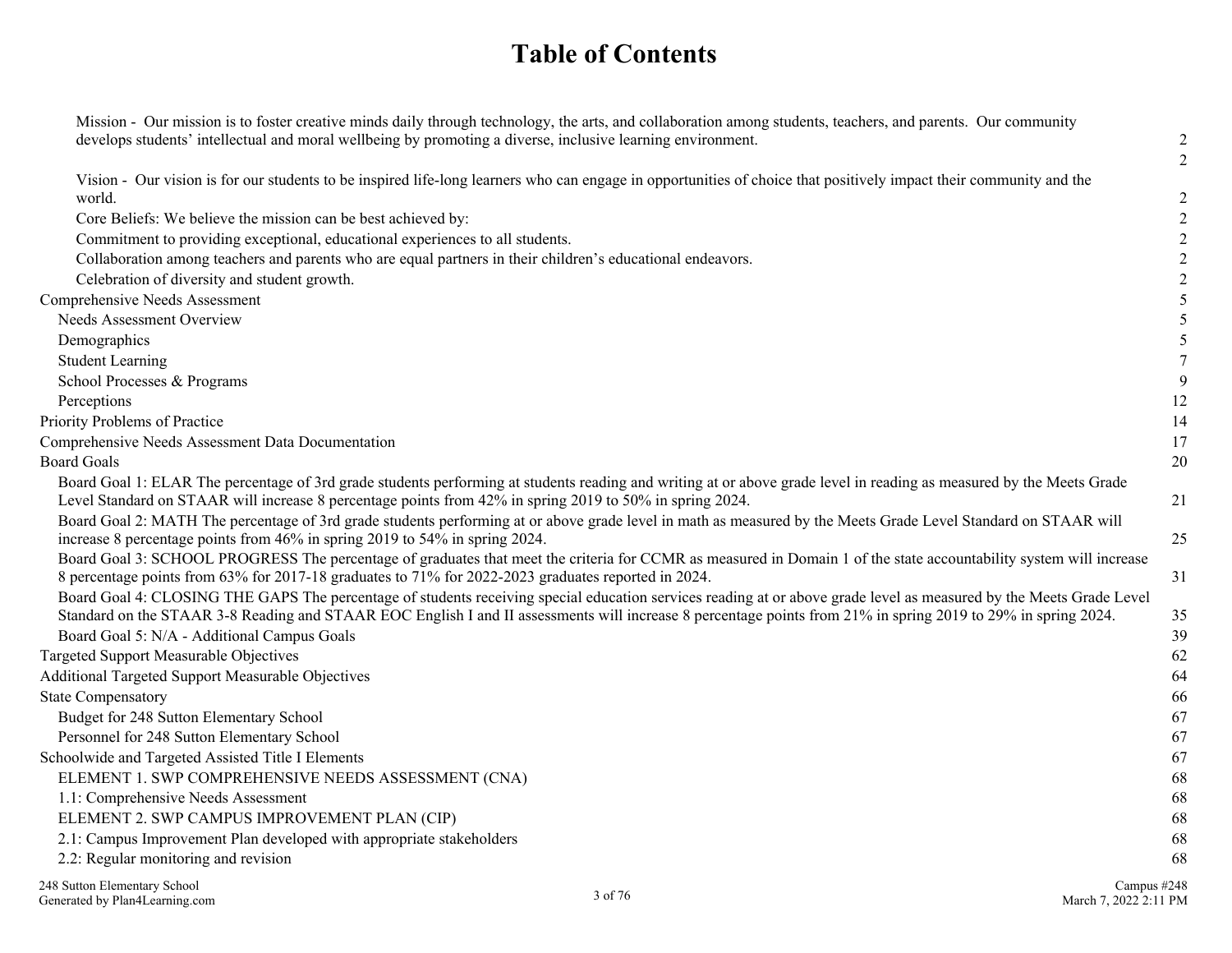| 2.3: Available to parents and community in an understandable format and language | 68 |
|----------------------------------------------------------------------------------|----|
| 2.4: Opportunities for all children to meet State standards                      | 69 |
| 2.5: Increased learning time and well-rounded education                          | 69 |
| 2.6: Address needs of all students, particularly at-risk                         | 70 |
| ELEMENT 3. PARENT AND FAMILY ENGAGEMENT (PFE)                                    | 70 |
| 3.1: Develop and distribute Parent and Family Engagement Policy                  | 70 |
| 3.2: Offer flexible number of parent involvement meetings                        | 71 |
| Title I Personnel                                                                | 71 |
| <b>Campus Funding Summary</b>                                                    | 72 |
| Addendums                                                                        |    |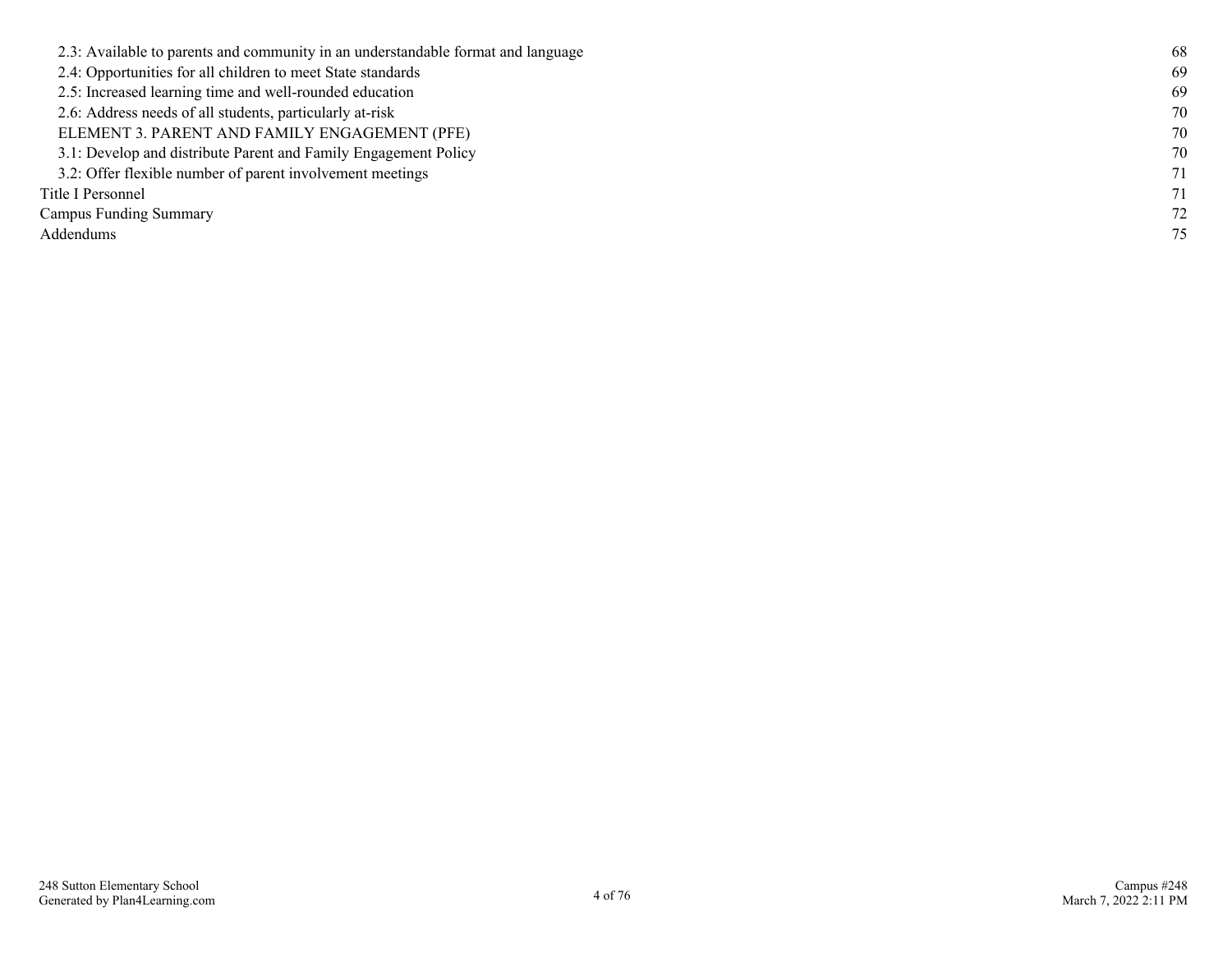## **Comprehensive Needs Assessment**

### <span id="page-4-0"></span>**Needs Assessment Overview**

### **Needs Assessment Overview Summary**

The 2019 accountability rating shows that Sutton is a "B" Campus that met Standard in all 3 Domains: Student Achievement, Student Progress, and Closing the Gaps. Academic Growth is the strongest component among the domains. Overall, Sutton performed relatively well, however there are several areas that need to be addressed by this SIP. Based on the STAAR 2021 results, the lowest subject areas in all three levels of achievement (Approaches , Met Grade Level, and Master) are: 3rd Grade Math, 4th Grade Writing, and 5th Grade Science.

The Closing the Gaps Reading results showed that the ethnic subgroups to target are the Asian, the African American, and the White students. These specific subgroups of students will need an intensive and accelerated Reading Language Arts program that allow them to be successful. It is expected that with the current situation due to COVID-19, the academic gaps between economically disadvantage and non-economically disadvantage will be greater than two years ago. In 2019, TEA determined that the Asian group at Sutton will be a group Targeted for Improvement due to 3 years in a row without reaching the state target.

There is a group of newcomers students that are spread out in grades PK to 5th that require special attention and an urgent plan of action to accelerate their learning in English and their individual assimilation to the american culture.

Special Education students will continue to receive extra support in addition to their current Resource services. This group of about 125 students (from PE to 5th) will need extra individual remediation services to perform at the required standard for Special Education students.

Another subgroup that requires close attention is integrated by those high achiever students that are part of the Gifted and Talented Program. There are 98 students from 1st to 5th grade that will need to have a program that challenge them to raise the bar on STAAR and on other district summative assessments. It is expected that 100% of the GT students develop the potential to excel in STAAR at the Master Level in order to receive all possible State Distinction Designations. The critical areas for this group of students are Math, Writing, and Science as shown in the Data Analysis section of this SIP.

The Dyslexia group of students has grown in the past 6 years moving from 5 to 17 students. In order to continue identifying students with Dyslexia, the Intervention Assistance Team will play an important role documenting and accelerating the identification of students in Grades Pk-2nd in order to receive the appropriate interventions in Grade 3 when they take the STAAR test.

In addition to any academic effort to make students succeed in all areas, the Attendance Committee will implement a plan to propose strategies to increase the attendance from the current 95.07 score to at least 97.5 % in order to be in Quartile 1. The last TEA report of 2019 showed that Sutton was in Q2.

The COVID-19 pandemic forced the schools to start the school year 2020-2021 under a virtual modality. Sutton faced the challenge to provide virtual education to 1050 students during the first six weeks of 2020-21 school year. By the end of the year, 40% of the students remained virtual. The school capacity to provide technology devices and internet connection to students improved from 70% at the beginning of the year to 100% at the end of the year.

Another challenge is to implement a strong professional development program to provide training to teachers, administrators, other support staff and parents in order to help students to reduce the learning gap caused by the pandemic. This SIP will address those needs in the different areas.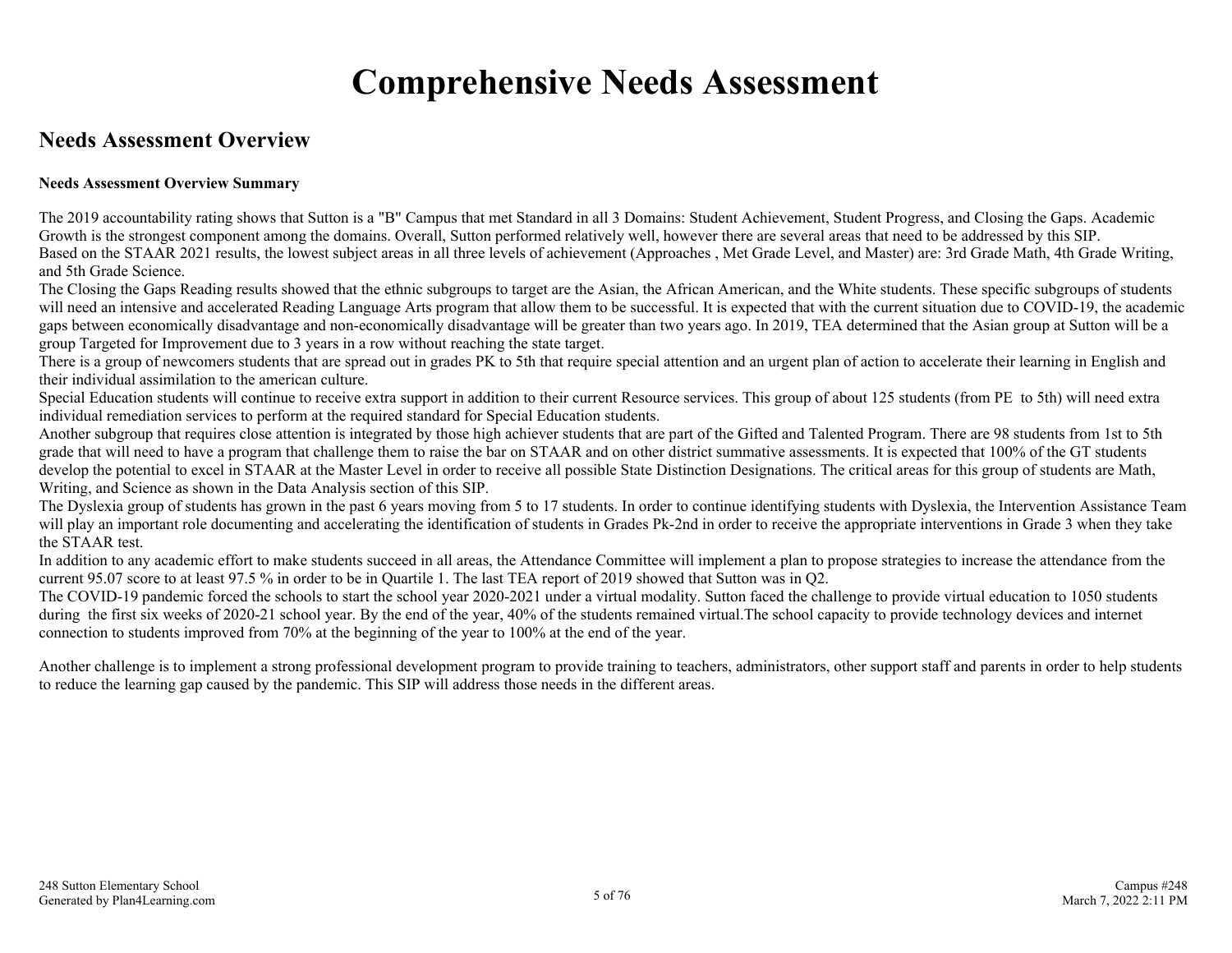### <span id="page-5-0"></span>**Demographics**

### **Demographics Summary**

Sutton Elementary is a very diverse PK-5 elementary campus located in the South West part of Houston with an expected enrollment of 1050 students who speak 40 different languages. Disaggregated data by ethnicity shows Hispanic (73.39%), Asian (11.21%), White (6.53%), Black/ African American (7.60%), American Indian/Alaskan (0.29%) and two or more races  $(0.97\%)$ . Disaggregated data by program shows LEP 71.64%, bilingual 47.76%, GT 9.26%. Special Education 9.16%, and Dyslexia 1.46%. Sutton offers 4 language acquisition programs: Bilingual (Spanish-English), Bilingual Transitional, ESL, and Regular English. Sutton is a Title I schoolwide campus with 93.27% of the students considered At-Risk and/or Economically Disadvantaged. 14.33% of the student population is immigrant. The Texas Academic Performance Report shows that the mobility rate in 2019 was 16.9%, slightly below the district mobility rate of 18.1 %. During the school year 2020-2021, the student population was distributed among 48 classes that were served by 48 classroom teachers of record, 7 teacher specialists, and 5 Resource/Dyslexia special education teachers. The class size average of 21.8 students/class includes virtual and in-person students that attended classes during this challenging school year. As a result of the pandemic, the attendance rate between 2019 and 2021 decreased by 1.73 percentage points showing a downward trend from 96.8% to 95.07%. The different ethnic groups share their cultures in a very safe environment at Sutton. The rate of Level 3 offenses has been less than 3% during the last 3 years. The rate of disciplinary offenses in 2020-21 was 2.9%, including in-school and out of school suspensions. Academically, only 2.1% of the students were retained at the end of the school year 2020-21. This SIP wll reinforce those areas of strength, and will address effective plan of actions to target the areas to grow. The last accountbility data from 2018-2019 shows that Sutton had MET STANDARD rating in all 3 accountability Domains: Student Achievement (77), School Progress (86), and Closing the Gaps (83). Sutton obtained a final rating of "B" with 4 Distinction Designations (Math, Comparative Academic Growth, Postsecondary Readiness, and Comparative Closing the Gaps).

### **Demographics Strengths**

Diversity is our strength. We have over 40 countries and languages represented on campus. Students learn to coexist among different cultures, sharing different ways of thinking in a very safe school environment.

Low discipline issues across all subgroups.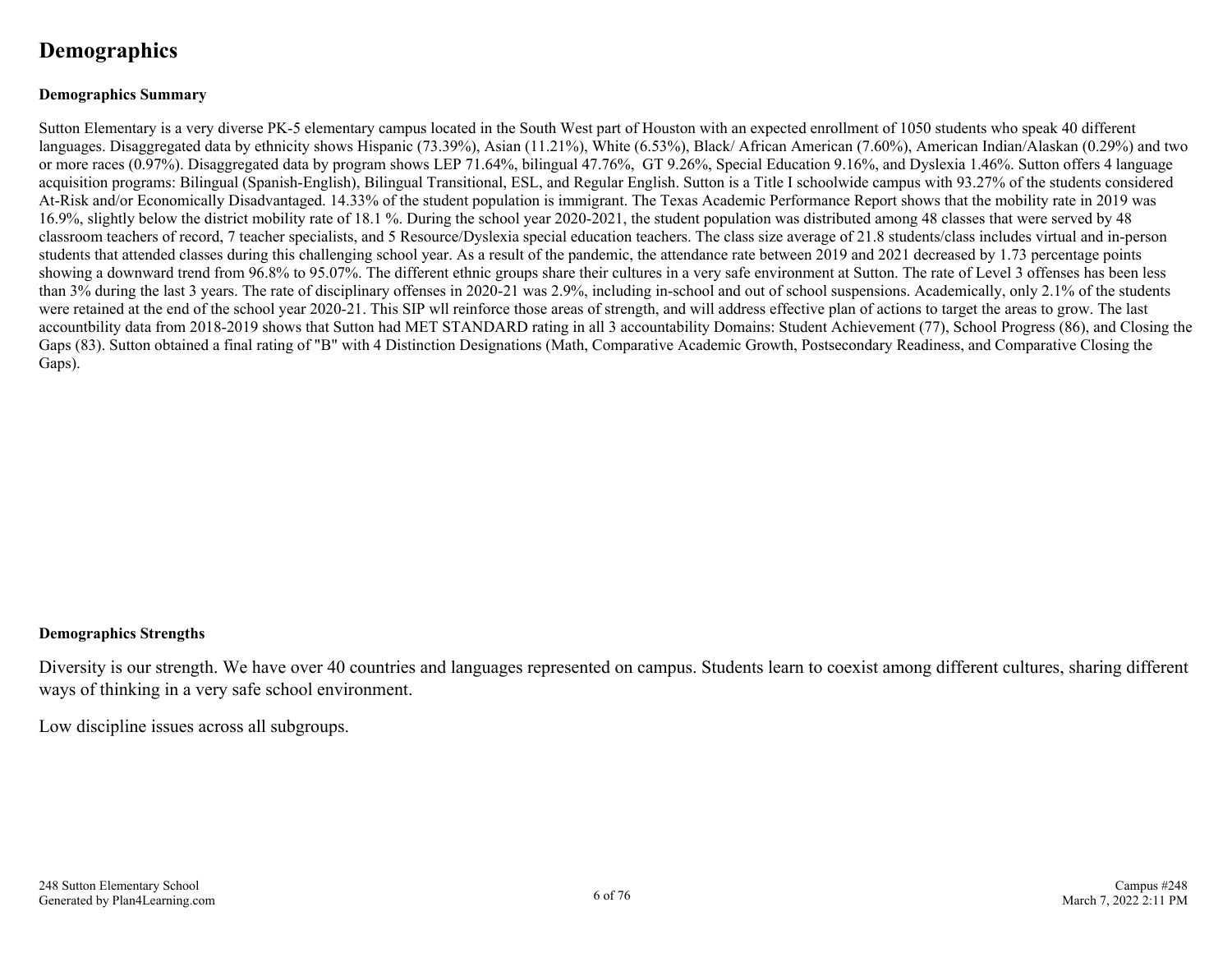### **Problems of Practice Identifying Demographics Needs**

**Problem of Practice 1 (Prioritized):** Bilingual students scoring lower than the counterparts on the district and state assessments. **Root Cause:** Bilingual classes have low foundational skills. We also have a many newcomers who are not proficient in their first language.

**Problem of Practice 2 (Prioritized):** Based on the 2020-2021 STAAR data, Hispanic population regressed. **Root Cause:** Students did not respond well to virtual learning.

**Problem of Practice 3 (Prioritized):** Based on the 2019 accountability data, Asian, African American, and White did not meet the state target. As a result, the campus was designated as needing targeted support because the Asian subgroup had missed state target for 3 years. **Root Cause:** Majority of the students in these subgroups are newcomers needing language support. The African American group consists of refugee students with social emotional needs that need to be addressed before instruction. The White subgroup consist of students that are immigrants to the U.S. and some of them are refugees from the Middle East and need language supports, as well as social emotional support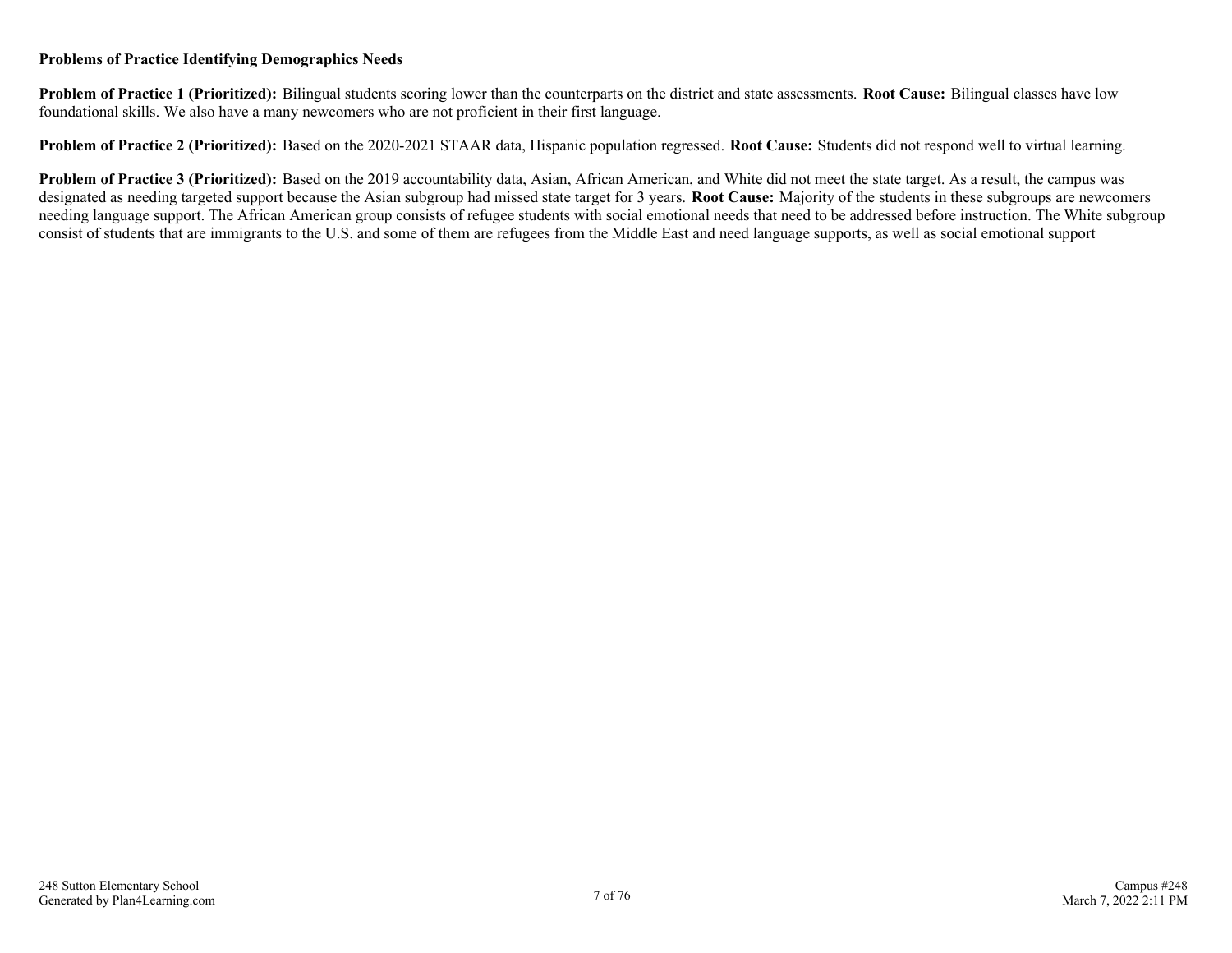### <span id="page-7-0"></span>**Student Learning**

### **Student Learning Summary**

According to the 2019 accountability data Sutton has an overall "B" rating of 85, meeting the standard in each individual domain: Domain 1, Student Achievement, with a scale score of 77 ( "C" rating); Domain 2, School Progress ( "B" rating with a scale score of 86, based on the Academic Growth component); and Domain 3, Closing the Gaps, with a scaled scored of 83 ("B" rating). The Economically Disadvantaged student group (Eco Dis) scored a Relative Performance scaled score of 85 as measured in Domain 2, and Met all state targets as measured in Domain 3. The Domain 3 Closing the Gaps Status Table Report shows that Sutton met 81% of the measured indicators (38/47). There are 9 indicators that will need specific attention to meet the State requirements (all of them are related to the Meets Grade Level Academic Achievement by specific subgroups): the Reading indicator for the Asian, White, African American, and Continuously/Non Continuously enrolled students; and the Math indicator for the Asian subgroup. All subgroups met the Academic Growth State targets.The English Language Proficiency indicator was met by 9 points above the State target as measured by TELPAS (45% vs 36%). Special Education students performed above all state targets in all areas measured. TEA has identified the Asian group at Sutton for Targeted Support and Improvement due to 3 years in a row without reaching the Target score in Academic Achievement at the Meets Grade Level. This subgroup of students is mainly composed of students that recently have arrived in the USA during the last 3 years. The 2019 Distinction Designation Summary Report released by TEA shows that Sutton acquired 4 out of 6 possible Distinction Designations: Academic Achievement in Mathematics (3 out of 5 indicators in Q1), Top 25 Percent Comparative Academic Growth (AG), Top 25 Percent Comparative Closing the Gaps, and Postsecondary Readiness. There are two Distinction Designations that were not earned: Academic Achievement in English Language Arts/Reading (2 out of 6 indicators in Q1), and Academic Achievement in Science ( no indicators in Q1).

In 2019, six indicators were below Quartile 1 (all of them in Q2): Attendance in all Academic Achievement areas (96.8% against the target of 96.9%); STAAR performance at the Master Level in 3rd Grade Math (23%, 1 point below the minimum of 24%), 4th Grade Reading (15%, 4 points below the target score of 19%), 4th Grade Writing (9%, two points below the minimum of 11%), 5th Grade Reading (23%, 3 points below the target score of 26%), and 5th Grade Science (22%, 3 points below the minimum of 25%).

The student learning loss caused by the COVID-19 pandemic was reflected on the STAAR assessment administered during the Spring of 2021. Overall, the scores decreased significatively in all content areas, especially in Math, Science and Writing. Sutton administered a total of 1267 STAAR tests in Grades 3, 4 and 5 during the spring of 2021 (all subjects all subgroups). From the total of tests, 54% of the students Did Not Meet one or more tests, 25.7% (326) scored at the Approaches Grade Level standard, 11.6% (147) at the Meets Grade Level, and 8.7% (110) at the Master Level. The highest subject area was Reading (29.4% Approaches, 11.9% Meets and 11.9% Master) followed by Math (23.3% Approaches, 13.2 % Meets, and 9.2% Master), Writing (23.5% Approaches, 9.6% Meets and 3.4% Master), and Science (24.2% Approaches, 8% Meets and 2.8% Master).

The Reading level in grades K to 3rd measured by the 2021 EOY Benchmark Running Record shows that 42.6% of the Kindergarten students met the expectation; 41.6% of the 1st Grade students reached the expected level; 22.2% of 2nd Grade students met the expectation, and 34.8% of 3rd Grade students met the expected level. PK attaintment in Reading and Math is measured by CIRCLE assessment. The 2021 EOY CIRCLE showed that 88.4% of PK students are proficient in Reading and 97.7% are proficient in Math.

### **Student Learning Strengths**

In general, students show progress from the beginning of the year to the end of the year, especially students that attend in-person instruction.

Students respond to best practices: work actively in small groups, Guided Reading, intervention time.

Students receive very good socio-emotional and academic support.

Students learn in a safe environment. They internalize discipline procedures and guidelines.

The retention rate of students based on grades is low. Less than 3% of students are retained.

Students have options to participate in different academic programs (MLK, tutorials, Name that Book, Baylor College of Medicine)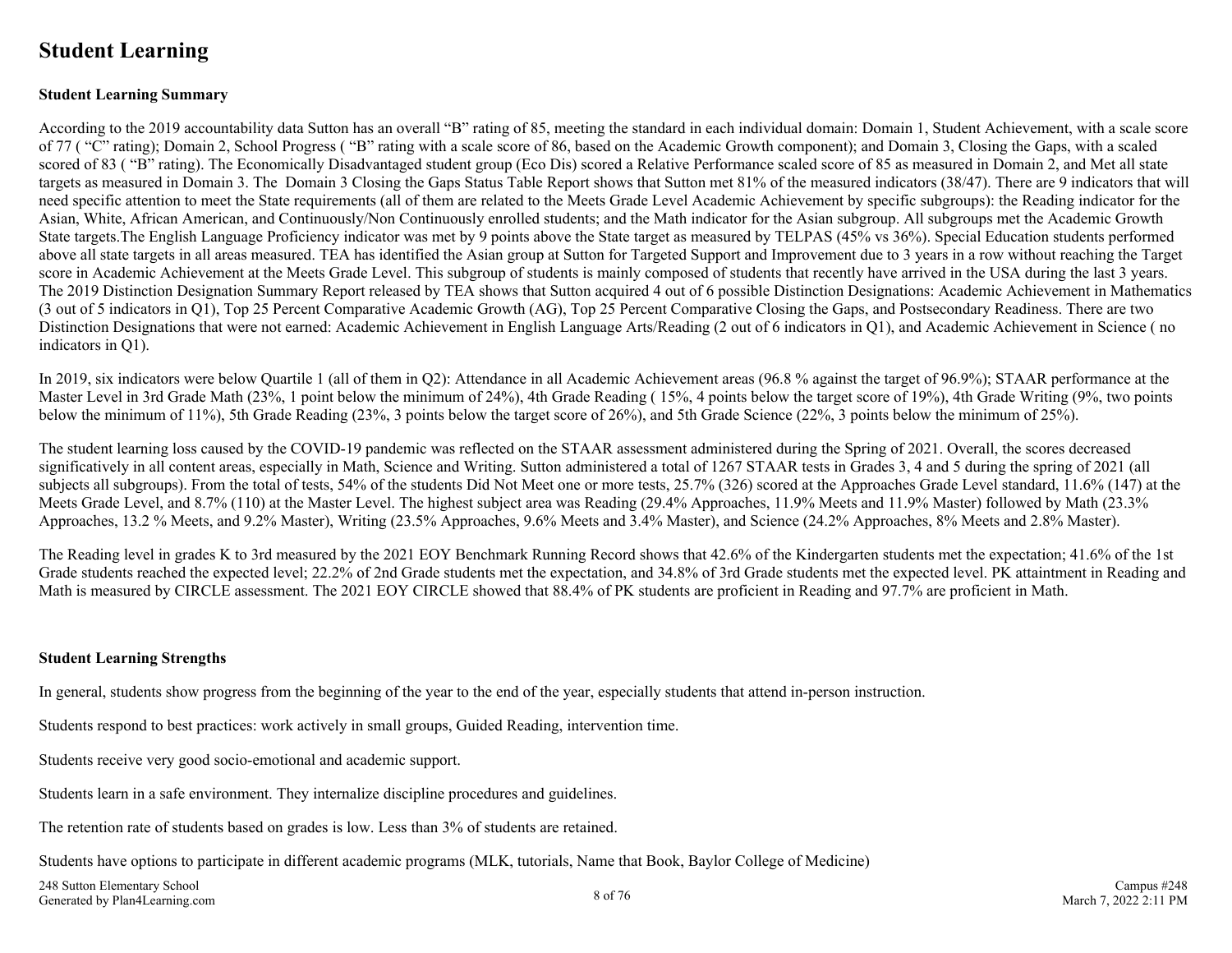Special education students receive individualized support from Resource teachers, Dyslexia interventionists, and Generic Life Skills/PALS teachers

Students have access to individual devices and multiple online resources.

### **Problems of Practice Identifying Student Learning Needs**

**Problem of Practice 1 (Prioritized):** 64.8 percent of K-3 students scored more development needed as measured by the DRA. **Root Cause:** Over 77% of the student population are ELs who require language supports.

**Problem of Practice 2 (Prioritized):** 54% percent of grades 3-5 students did not meet standard on the 2021 Math STAAR . **Root Cause:** Low virtual student engagement. Lack of concrete models to support math instruction in a virtual learning environment.

**Problem of Practice 3 (Prioritized):** 63% of 4th grade students did not meet standard on the 2021 Writing STAAR. **Root Cause:** Low virtual student engagement.

**Problem of Practice 4 (Prioritized):** 46.8% of students grades 3-5 did not meet standard on the 2021 Reading STAAR. **Root Cause:** 77% of the students are ELs who need language supports and did not respond well to learning in a virtual setting.

**Problem of Practice 5 (Prioritized):** 65% of 5th grade students did not meet standard on the 2021 Science STAAR. **Root Cause:** Lack of practical application of science concepts in a science lab.

**Problem of Practice 6 (Prioritized):** 37% of the GT students scored at the Masters level on the 2021 STAAR. **Root Cause:** Low virtual student engagement.

**Problem of Practice 7 (Prioritized):** 83.7% of the SPED students did not meet standard on the 2021 STAAR . **Root Cause:** Low virtual student engagement.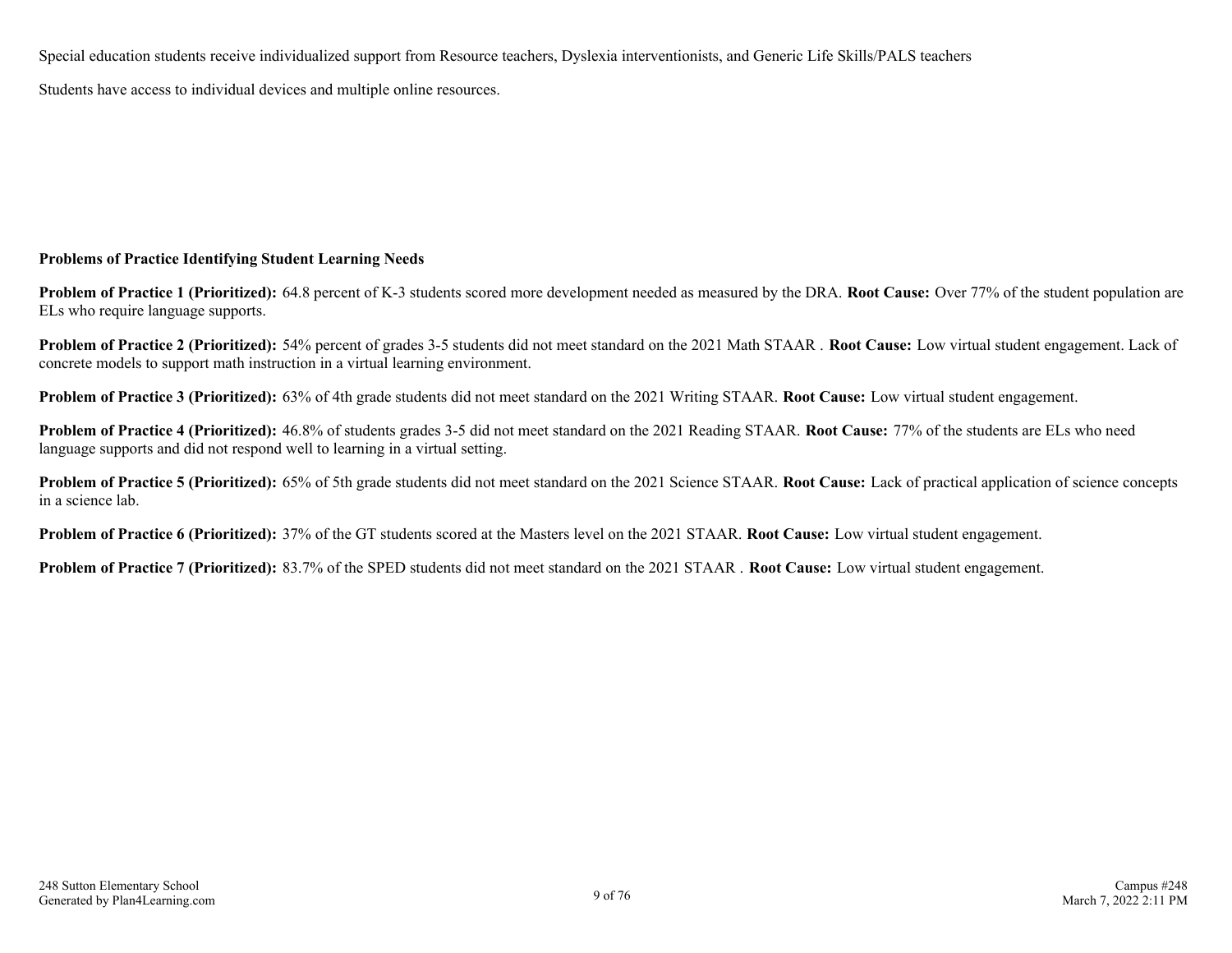### <span id="page-9-0"></span>**School Processes & Programs**

### **School Processes & Programs Summary**

Sutton follows the district curriculum planning guides available in the HUB. In addition, teachers use supplemental resources in Reading, Writing, Math, Science, and Social Studies. Reading Mastery is a program used in grades K-2nd to target phonics and sounds. Corrective Reading is used in upper grades as an intervention program for ELL students that need accelerated english acquisition. Spanish speakers receive "Dictado" as intervention program to target spanish sounds and syllabication. In addition, students have access to online reading programs to reinforce comprehension (Reading A-Z, My On, ISTATION). Think It Up is another TEKS-Based Math and Reading program that is available either online or in a paper-based format. In Science, students in grades K-5 have access to STEMSCOPES, that is a TEKS-based program that allow students to interact with experimental design activities, interactive writing and reading in science activities. The District-wide Literacy by 3 program is the foundation to implement the School-wide Literacy across all content areas. Interactive Writing Notebooks are used with fidelity in Science, Reading, Math, Writing, and TELPAS ESL writing. HISD Problem Solving Journals are used in Math to develop essential math vocabulary and problem solving process and skills. Students put together on paper their own ideas about what they learn in each content area. Online programs available in the HUB are used to support ESL instruction, language development, literacy, and math skills (Imagine Math, Imagine Language, Imagine Espanol). Sutton utilizes multiple assessment checkpoints throughout the year following the HISD Assessment schedule. In grades K-5 Rennaissance 360 online assessments for Reading and Math are administered at 5 different times during the year: BOY, MOY, EOY and Progress Monitoring 1 and 2 between BOY-MOY and MOY-EOY. To measure progress in reading fluency and comprehension, teachers administer Benchmark Running Records at least 3 times during the year (BOY, MOY, EOY). DRA reading assessment is also used to monitor reading progress as part of the Guided Reading program. HISD Snapshots and DLA for Reading, Math, Science, and Writing are administered during the year for grades 1-5 following the district assessment calendar. CIRCLE assessment is used in PK to measure student progress towards student attainment.

After each assessment administration, teachers and administrators analyze the data together to define the future plan of action. PLC meetings are held in a weekly basis and serve as the main round table to discuss the instructional strategies and learning processes to be implemented in a daily basis. Differentiated instruction takes place in every PK-5 classroom by implementing intentional small group activities and cooperative learning strategies (Kagan). Administrators and teachers attend Lead4Ward training to strategically plan to address the highly tested standards in each content area. Lead4ward instructional strategies are also part of the Best Practices that teachers implement in the classroom to differentiate instruction and to check for understanding. In-school intervention programs and after school tutorials are designed to target those highly tested standards in grades 3-5. Reading Mastery and Language by Learning are implemented in grades Pk-2nd as part of the interventions. Tutorials run from late September to late May on Tuesday, Thursday, and Saturday. During 2020-2021, Sutton had the opportunity to hire external interventionist that serve as tutors for our low performing students and newcomers.

Parents had the opportunity to participate and be engaged in different sessions organized by Title I, the School Office of Parent Engagement, and by the district program FACE. Sutton Parent received professional development to improve computer skills, english language development, and parenting skills. Sutton social worker along with CIS supported families to provide services to cover basic needs. The school nurse had an active role to support families to obtain health services, and to implement the COVID 19 district guidelines.

School administrators oversee the daily operations at Sutton. There is an Instructional Leadership Team (ILT) that meet weekly to discuss and create PLC agendas and to monitor progress towards the implementation of instructional best practices. In addition, there is an Administration Leadership Team (ALT) that meets weekly to discuss to define plan of actions to ensure that the school runs smoothly in terms of student safety and organizational efficiency. The ALT includes the Instructional team and other administrators (Technology, Wraparound, Counselor, CIS, Business Manager, Parent Engagement Liaison). The third leadership team is the SDMC that meets quarterly to discuss and approve school-wide initiatives.

 Historically, Sutton have had a low teacher rotation. Highly effective teachers have the opportunity to participate in different leadership roles through the Career Pathway initiative that is centrally coordinated by HISD. In general, teachers stay at Sutton for several years until they move to other positions, or leave for other personal reasons. New positions are open following the HISD recruitment protocol. New candidates are recruited from the HISD pool to obtain an interview. The Leadersip Team interview the candidates and vote for the best fit for Sutton. There is a Mentor Lead Teacher that oversee new teachers. In addition, each new teacher has an individual mentor and a grade level "buddy" that takes care of daily procedures at school. All teachers and staff receive support to attend Professional Development in all content areas during the year. In addition, there is an in-house PD schedule that is followed with fidelity and implemented throughout the year. Houston A+ conducted several seminars in Math, Reading and Writing to address highly tested TEKS in STAAR, and implemented a Coaching Program for specific teachers that either were new in Math or Reading, or needed specific support to improve areas of growth.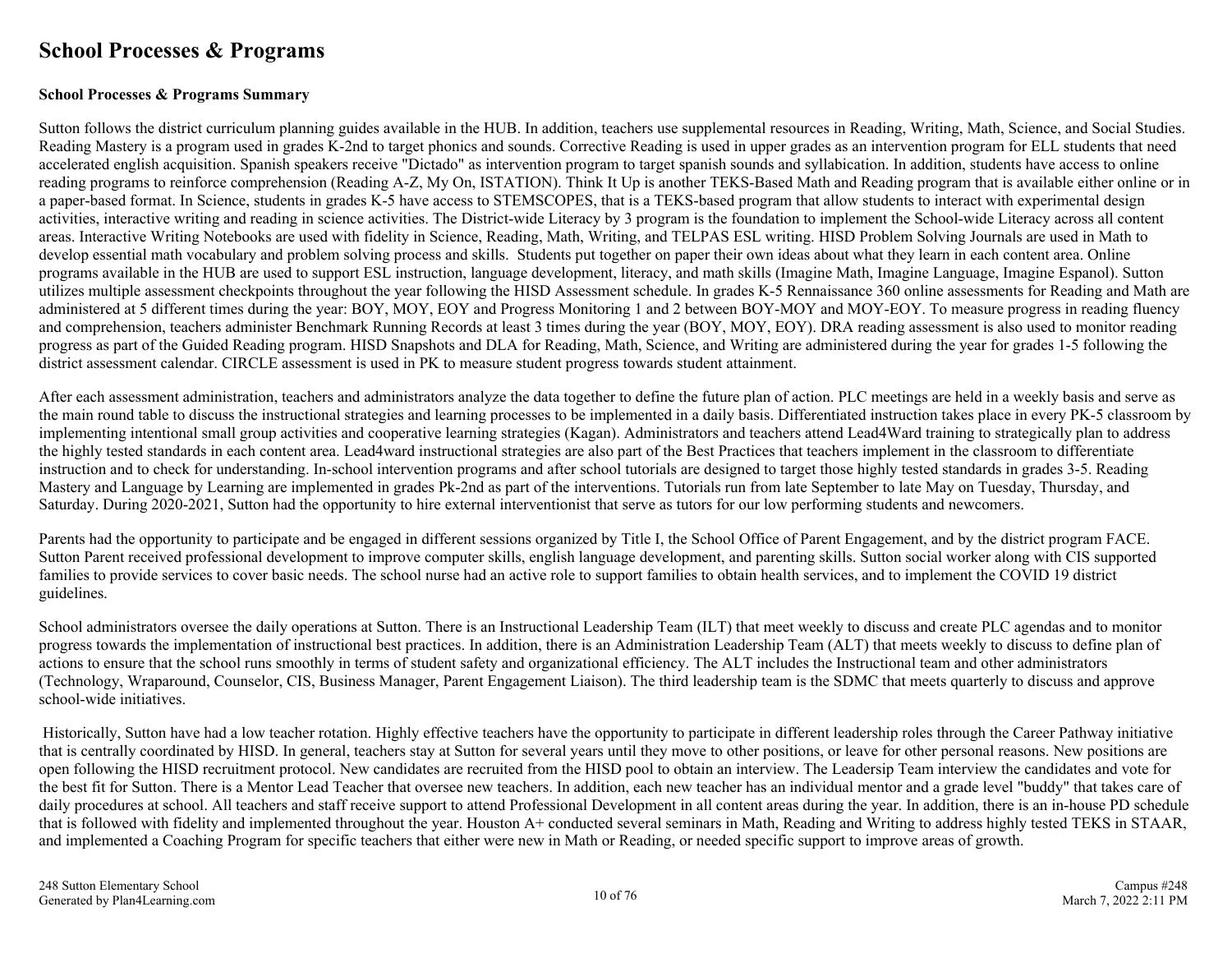### **School Processes & Programs Strengths**

Students who returned to in-person instruction showed a better degree of progress that those who were virtual.

The instructional programs implemented to differentiate instruction helped to maintain a low retention rate among grade levels (2.9%).

Teacher experience was a key factor to maintain the majority of students engaged during the pandemic.

Teachers keep a close communication with parents utilizing different means of communication.

The administration has clear systems in place to address safety and health issues. Social-Emotional and Wraparound services were provided in a daily basis for those students that needed extra social-emotional support.

Data driven instruction as been a key to identify and to address low performing students and to establish a plan of action for individual students for the incoming year.

During 2020-2021 teachers and staff attended a variety of PD sessions that helped them to face the challenges of teaching to virtual and in-person students at the same time. Teachers have expressed that they learned a lot during this school year.

Parents had the opportunity to participate and to be engaged in critical conversations during several sessions organized by Title I and the Office of Parent Engagement through FACE.

The Safety and Health team worked actively to minimize the number of positive cases of COVID 19. Teachers, students, and staff had the support to be protected with the adequate equipment. During the second semester, the number of students attending in-person instruction increased from 50% to above 60% at the end of the year.

New teachers hired during the last 3 years have shown tremendous growth. One of them was nominated ESL Teacher of the year.

#### **Problems of Practice Identifying School Processes & Programs Needs**

**Problem of Practice 1 (Prioritized):** Low parental engagement from virtual students. **Root Cause:** Some did not respond to school communication in a timely fashion due to a busy work schedule and language barrier for parents of newcomer.

**Problem of Practice 2 (Prioritized):** Difficulty to conduct vision, hearing and immunization checks for virtual students. **Root Cause:** Parents hesitant to bring students to the school building due to the pandemic.

**Problem of Practice 3:** Failure of SPED parents to attend ARDs. **Root Cause:** Fear of the pandemic.

**Problem of Practice 4 (Prioritized):** Low attendance rate. **Root Cause:** Virtual students struggled with connecting to classes in a timely manner.

**Problem of Practice 5 (Prioritized):** An increase in the number of students needing social emotional support . **Root Cause:** Impact of the pandemic on families.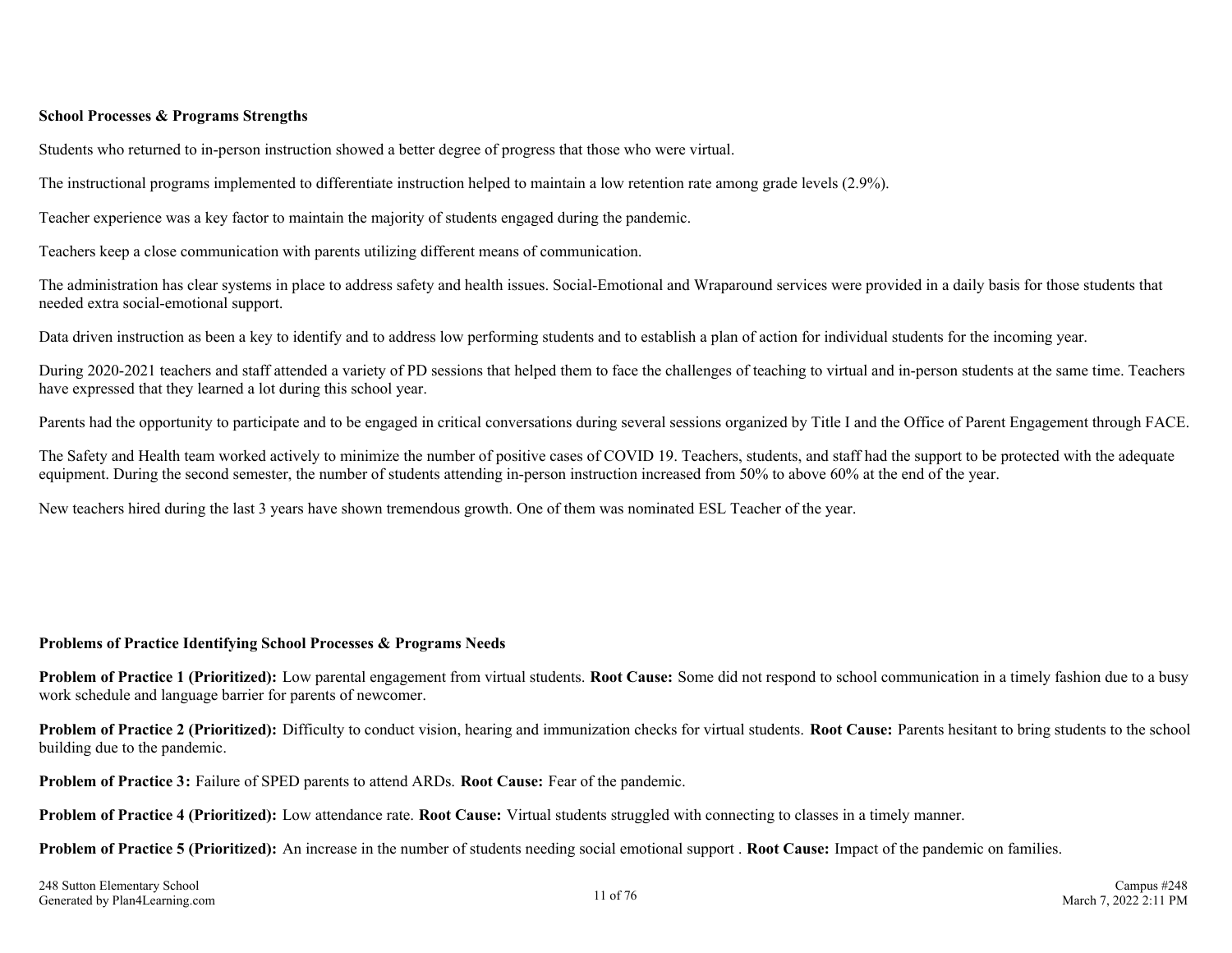**Problem of Practice 6 (Prioritized):** A high number of student referrals for IAT. **Root Cause:** Students not engaged as a result of the impact of the pandemic leading to low student achievement.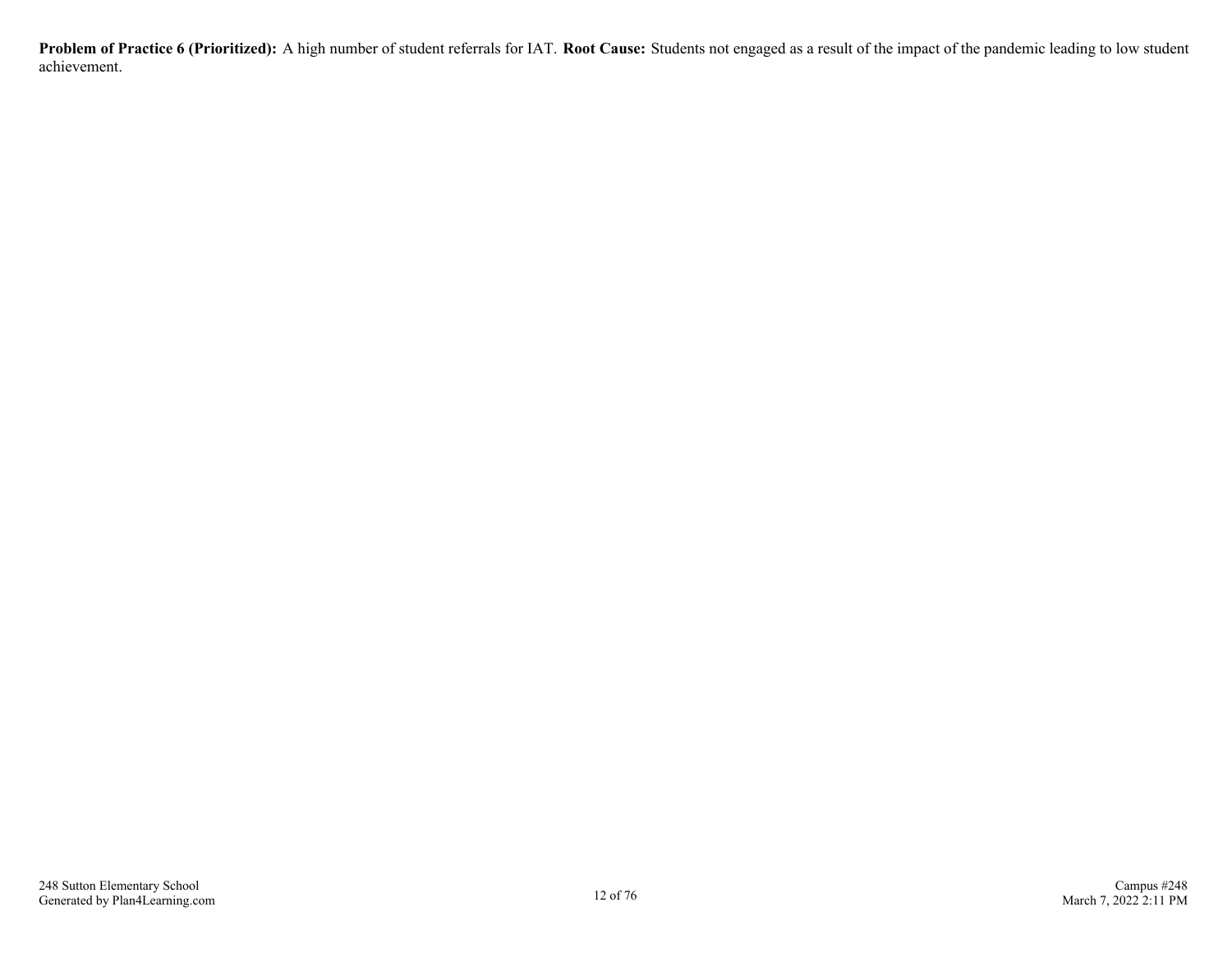### <span id="page-12-0"></span>**Perceptions**

### **Perceptions Summary**

The last School Climate Survey was conducted by HISD FACE Program during the school year 2019-2020 before the pandemic started. The survey was administered to a representative sample and it measured 5 school climate indicators:

- Caring Environment: An average of 92.2% of the participants expressed a "very positive" perception of the school caring environment. They said that Sutton staff treated them 1. with respect and made them to feel very welcome. They also mentioned that their individual cultural heritage was respected and that their children were treated fairly.
- 2. Problem Solving: An average of 84.2% of the parents considered that their child had a positive relationship with their teachers and that administrators responded well when asking for a solutions to problems. 86% of the participants acknowledged that Sutton has clear system and process in place.
- Communication: An average of 82.3% of the parents mentioned that Sutton has an effective communication with them. They received information by different means, and they 3. are well informed by teachers and staff about their child performance and behavior at school. Almost 100% of the parents expressed well understanding of the Student Code of Conduct.
- Student Progress: 83.7% of the participants in the survey responded that they understand school expectations about curriculum, instruction and asessments. In general they had 4. a very positive feedback about how teachers and staff communicated those expectations to them.
- 5. Satisfaction: 90% of the parents felt very satisfied with the quality of educations that their child was receiving at that time.

In summary, the feedback from FACE stated that " Parents of Sutton ES noted that they are pleased with the school and their constant communication between the staff and parents. Sutton ES parents expressed their appreciation for the staff keeping them well-informed about school day and after-school activities. Parents indicated that the school has great opportunities for them to learn through parent classes like ESL, GED and Nutrition. Parents emphasized how the school staff motivates the students and provides them with a good education. Moreover, parents are also pleased with the school in regards to keeping the students safe and protected.

When parents were asked how Sutton could improve the learning experience, many of the parents stated that "they were pleased with the school structure and that nothing needed to be changed. However, some parents expressed their safety concerns for the students in regards to the school building facilities. Parents suggested that the school building should be renovated for the betterment of the students". In general, Sutton is a safe place for students. Less than 1% of student offenses were reported during the school year 2020-2021 (the majority of them were resolved with in-school suspension).

Sutton has been a school recognized by the high performance of students in state assessments with an overall "B" rating in the accountability before the pandemic. The perception of students performing always well could hide the negative effects of the pandemic on student engagement and student achievement. The attendance rate has declined from 96.7% in 2019-2020 to 95.6% in 2020-2021. The number of absences based on Days Membership increased by 35.8 percentage points from 5,446 in 2019-2020 to 7,397 in 2020-2021. All ethnic groups have been affected. Hispanic students showed the majority of absences (64%), followed by the Asian group (15.2%), Black/African American (11.2%), White (7.7%) and others (1.9%). The low engagement of students, especially those who were receiving virtual instruction impacted negatively the STAAR and TELPAS results. More than two third of the students are now performing one or more years behind grade level. The perception of a well perfomed school from outside can mislead to future decisions about allocation of resources to support an accelerated academic recovery.

 The school staff has been very stable.Teachers prefer to stay at Sutton before to go to any other school. They feel safe at Sutton. Promotion and Retirement have been the two main reasons teachers leave Sutton. There is a strong Professional Development program that is offered to teachers, either in-house or district-wide. PLC is implemented with fidelity in a weekly basis allowing teachers to analyze data and to make important decisions about student improvement. Collaboration and Commitment are key to support teacher's growth. The pandemic also impacted the performance of teachers and staff. Teachers had to implement instruction in a totally new hybrid learning environment for them. Teachers that used to be highly effective struggled when implementing the concurrent model (in-person + virtual at the same time). The perception from outside could mislead to think that Sutton teachers do not need support because they have been highly effective teachers in the past. This SIP will addres those perceptions to outline a plan of action to improve student achievement.

### **Perceptions Strengths**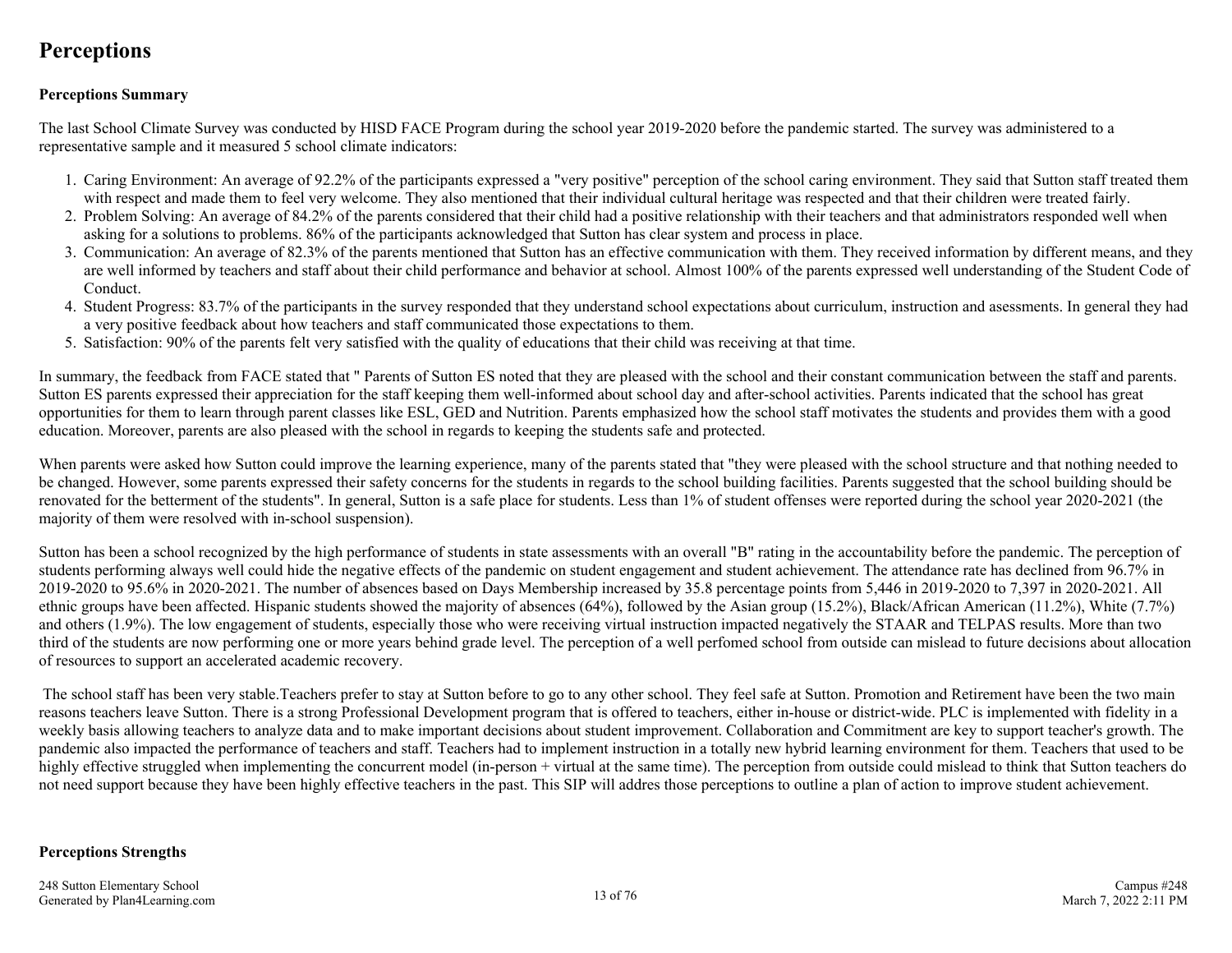Highly functioning school.

High teacher retension rate. The reasons teachers leave is promotion or retirement.

High performing school.

A large number of highly effective teachers.

### **Problems of Practice Identifying Perceptions Needs**

**Problem of Practice 1 (Prioritized):** There is the perception that the school is high performing and does not need support of Teacher Development specialists and Data Driven Specialist. **Root Cause:** A focus on performance based on growth versus performance based on student achievement.

**Problem of Practice 2 (Prioritized):** There is the perception that the campus has a high retention rate of highly effective teachers. However, this perception changed with the pandemic changing the way teaching is delivered in a virtual setting. Our highly effective teachers struggled with teaching using the concurrent model. **Root Cause:** Assumption that highly effectively teachers will perform exceptionally well in novel situations such as what we experienced with the switch from a face to face format to a concurrent model.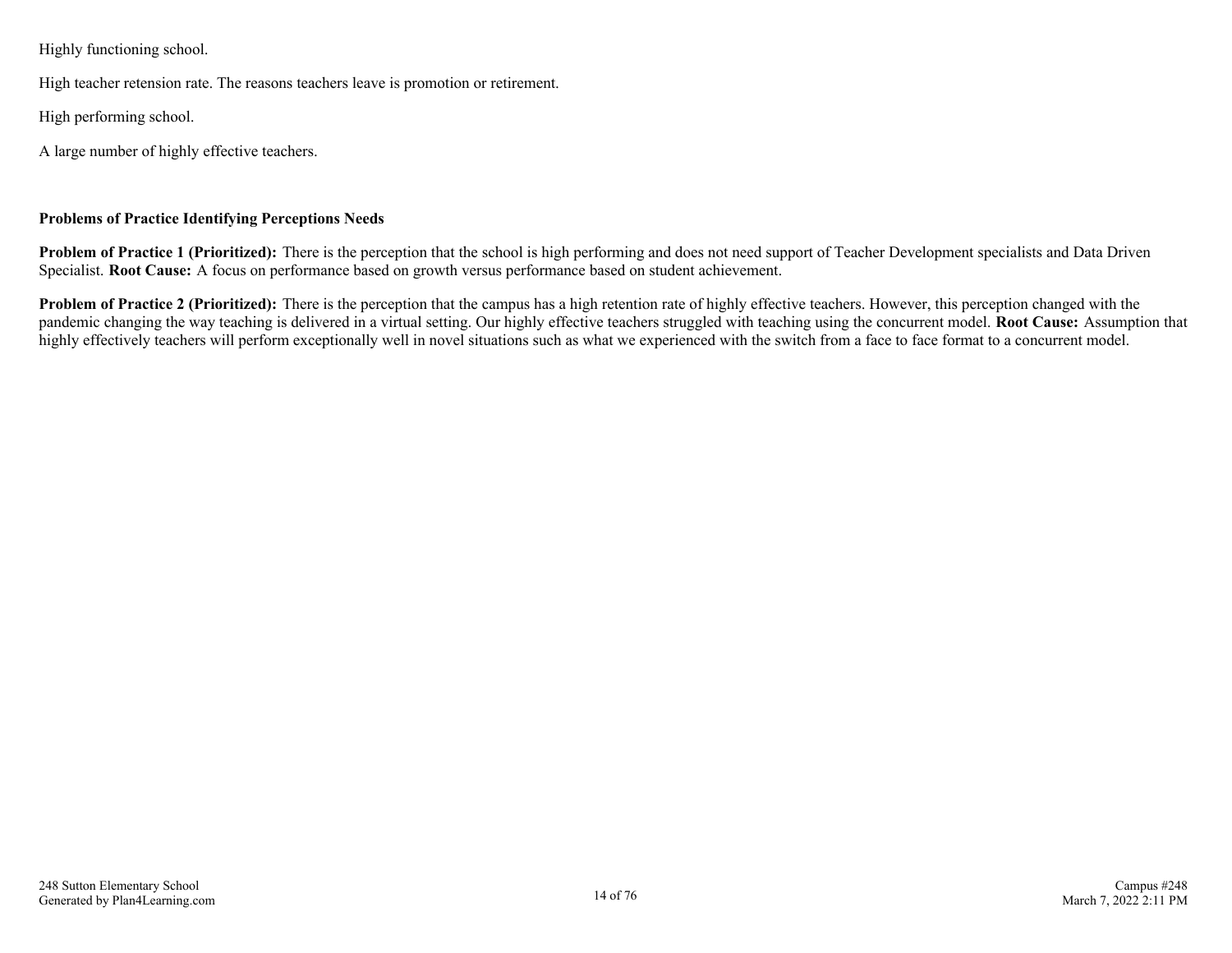## **Priority Problems of Practice**

<span id="page-14-0"></span>**Problem of Practice 2**: Bilingual students scoring lower than the counterparts on the district and state assessments. **Root Cause 2**: Bilingual classes have low foundational skills. We also have a many newcomers who are not proficient in their first language. **Problem of Practice 2 Areas**: Demographics

**Problem of Practice 4**: 64.8 percent of K-3 students scored more development needed as measured by the DRA. **Root Cause 4**: Over 77% of the student population are ELs who require language supports. **Problem of Practice 4 Areas**: Student Learning

**Problem of Practice 9**: Low parental engagement from virtual students. **Root Cause 9**: Some did not respond to school communication in a timely fashion due to a busy work schedule and language barrier for parents of newcomer. **Problem of Practice 9 Areas**: School Processes & Programs

**Problem of Practice 15**: There is the perception that the school is high performing and does not need support of Teacher Development specialists and Data Driven Specialist. **Root Cause 15**: A focus on performance based on growth versus performance based on student achievement. **Problem of Practice 15 Areas**: Perceptions

**Problem of Practice 3**: Based on the 2020-2021 STAAR data, Hispanic population regressed. **Root Cause 3**: Students did not respond well to virtual learning. **Problem of Practice 3 Areas**: Demographics

**Problem of Practice 5**: 54% percent of grades 3-5 students did not meet standard on the 2021 Math STAAR. **Root Cause 5**: Low virtual student engagement. Lack of concrete models to support math instruction in a virtual learning environment. **Problem of Practice 5 Areas**: Student Learning

**Problem of Practice 10**: Difficulty to conduct vision, hearing and immunization checks for virtual students. **Root Cause 10:** Parents hesitant to bring students to the school building due to the pandemic. **Problem of Practice 10 Areas**: School Processes & Programs

**Problem of Practice 14**: There is the perception that the campus has a high retention rate of highly effective teachers. However, this perception changed with the pandemic changing the way teaching is delivered in a virtual setting. Our highly effective teachers struggled with teaching using the concurrent model.

**Root Cause 14**: Assumption that highly effectively teachers will perform exceptionally well in novel situations such as what we experienced with the switch from a face to face format to a concurrent model. 248 Sutton Elementary School Generated by Plan4Learning.com 15 of 76 Campus #248 March 7, 2022 2:11 PM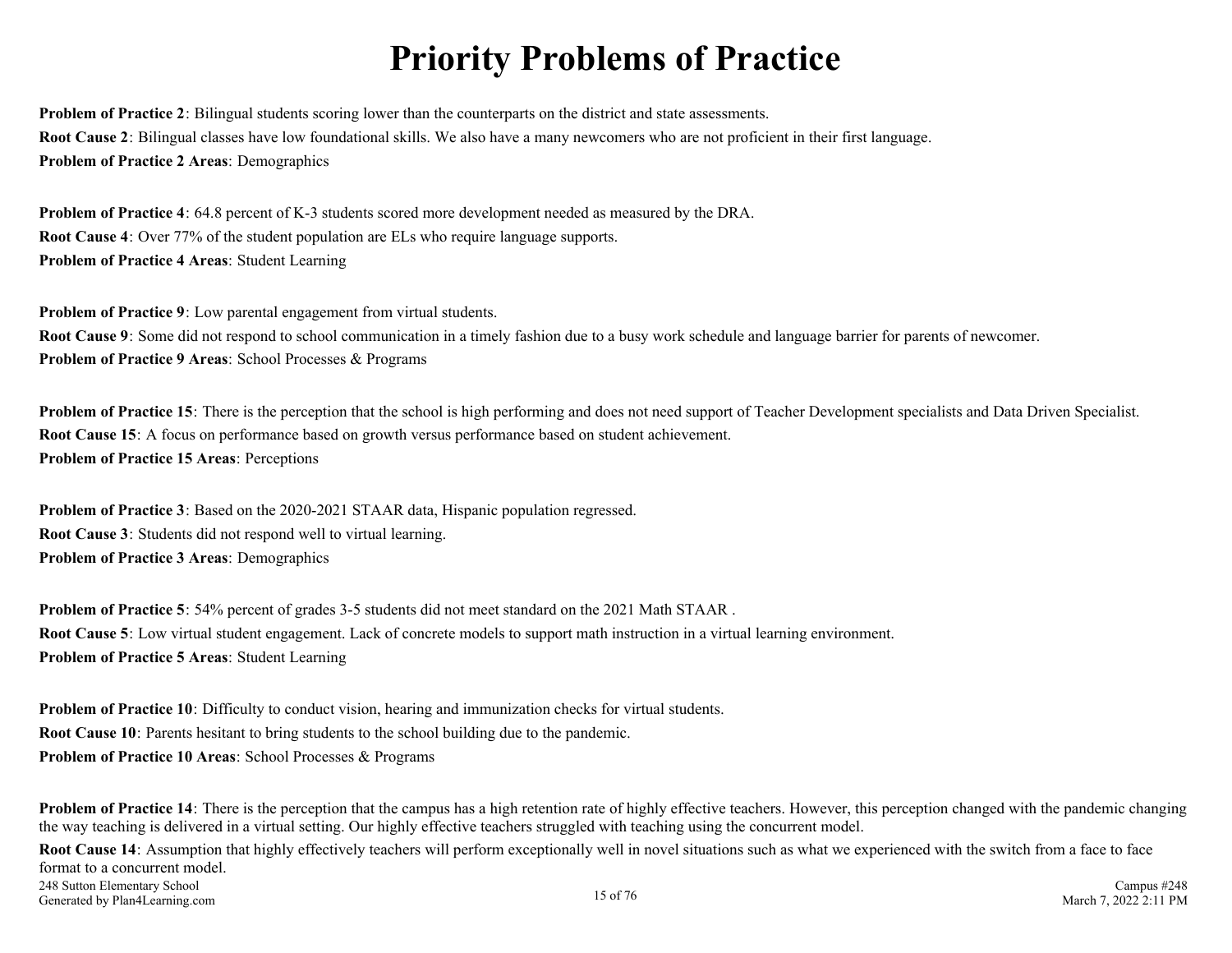#### **Problem of Practice 14 Areas**: Perceptions

**Problem of Practice 1**: Based on the 2019 accountability data, Asian, African American, and White did not meet the state target. As a result, the campus was designated as needing targeted support because the Asian subgroup had missed state target for 3 years.

**Root Cause 1**: Majority of the students in these subgroups are newcomers needing language support. The African American group consists of refugee students with social emotional needs that need to be addressed before instruction. The White subgroup consist of students that are immigrants to the U.S. and some of them are refugees from the Middle East and need language supports, as well as social emotional support

**Problem of Practice 1 Areas**: Demographics

**Problem of Practice 6**: 63% of 4th grade students did not meet standard on the 2021 Writing STAAR. **Root Cause 6**: Low virtual student engagement. **Problem of Practice 6 Areas**: Student Learning

**Problem of Practice 7**: 46.8% of students grades 3-5 did not meet standard on the 2021 Reading STAAR. **Root Cause 7**: 77% of the students are ELs who need language supports and did not respond well to learning in a virtual setting. **Problem of Practice 7 Areas**: Student Learning

**Problem of Practice 11:** Low attendance rate.

**Root Cause 11**: Virtual students struggled with connecting to classes in a timely manner. **Problem of Practice 11 Areas**: School Processes & Programs

**Problem of Practice 8**: 65% of 5th grade students did not meet standard on the 2021 Science STAAR. **Root Cause 8**: Lack of practical application of science concepts in a science lab.

**Problem of Practice 8 Areas**: Student Learning

**Problem of Practice 13**: An increase in the number of students needing social emotional support . **Root Cause 13**: Impact of the pandemic on families. **Problem of Practice 13 Areas**: School Processes & Programs

**Problem of Practice 16**: 37% of the GT students scored at the Masters level on the 2021 STAAR. **Root Cause 16**: Low virtual student engagement. **Problem of Practice 16 Areas**: Student Learning

**Problem of Practice 12**: A high number of student referrals for IAT.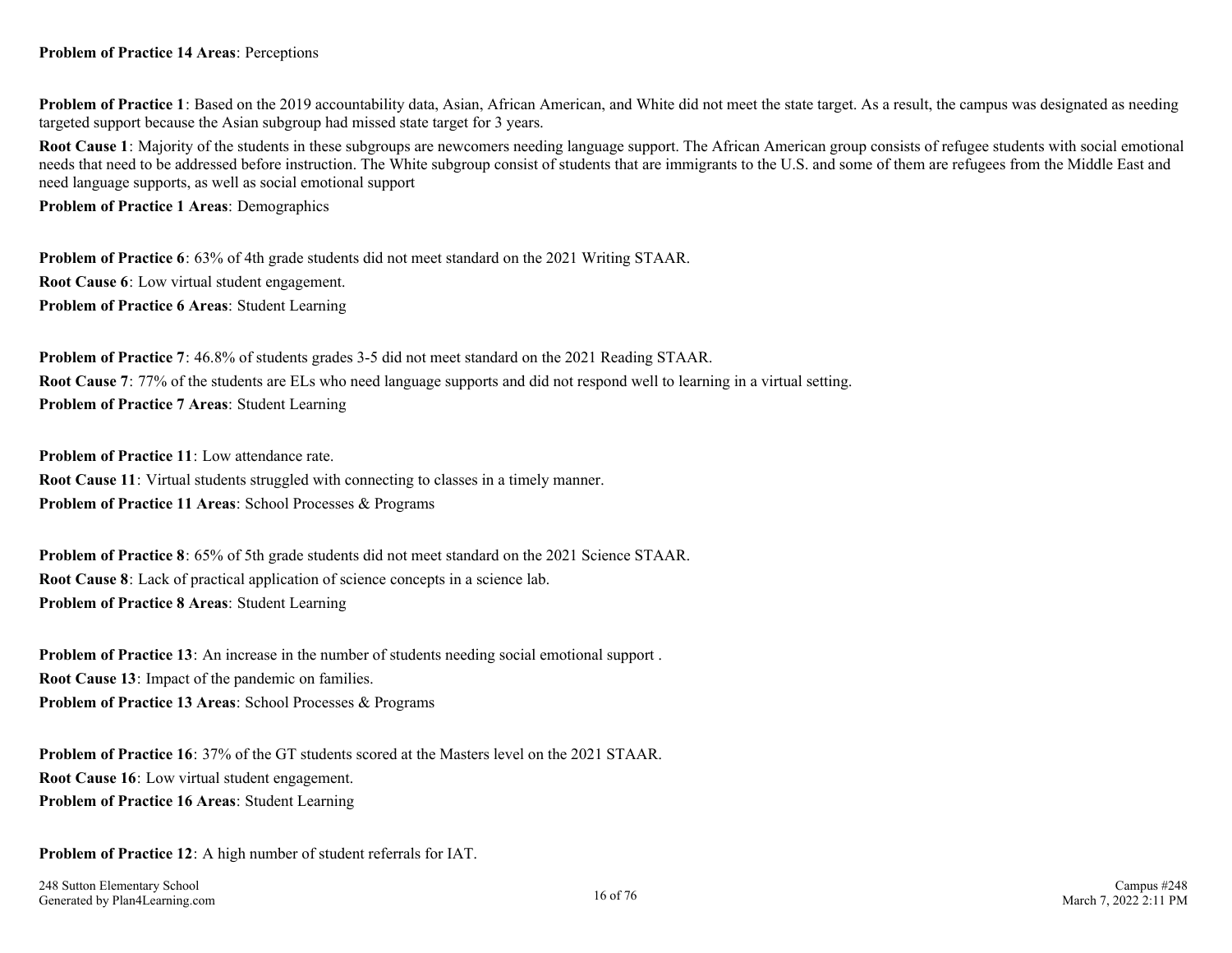**Root Cause 12**: Students not engaged as a result of the impact of the pandemic leading to low student achievement. **Problem of Practice 12 Areas**: School Processes & Programs

**Problem of Practice 17**: 83.7% of the SPED students did not meet standard on the 2021 STAAR . **Root Cause 17**: Low virtual student engagement. **Problem of Practice 17 Areas**: Student Learning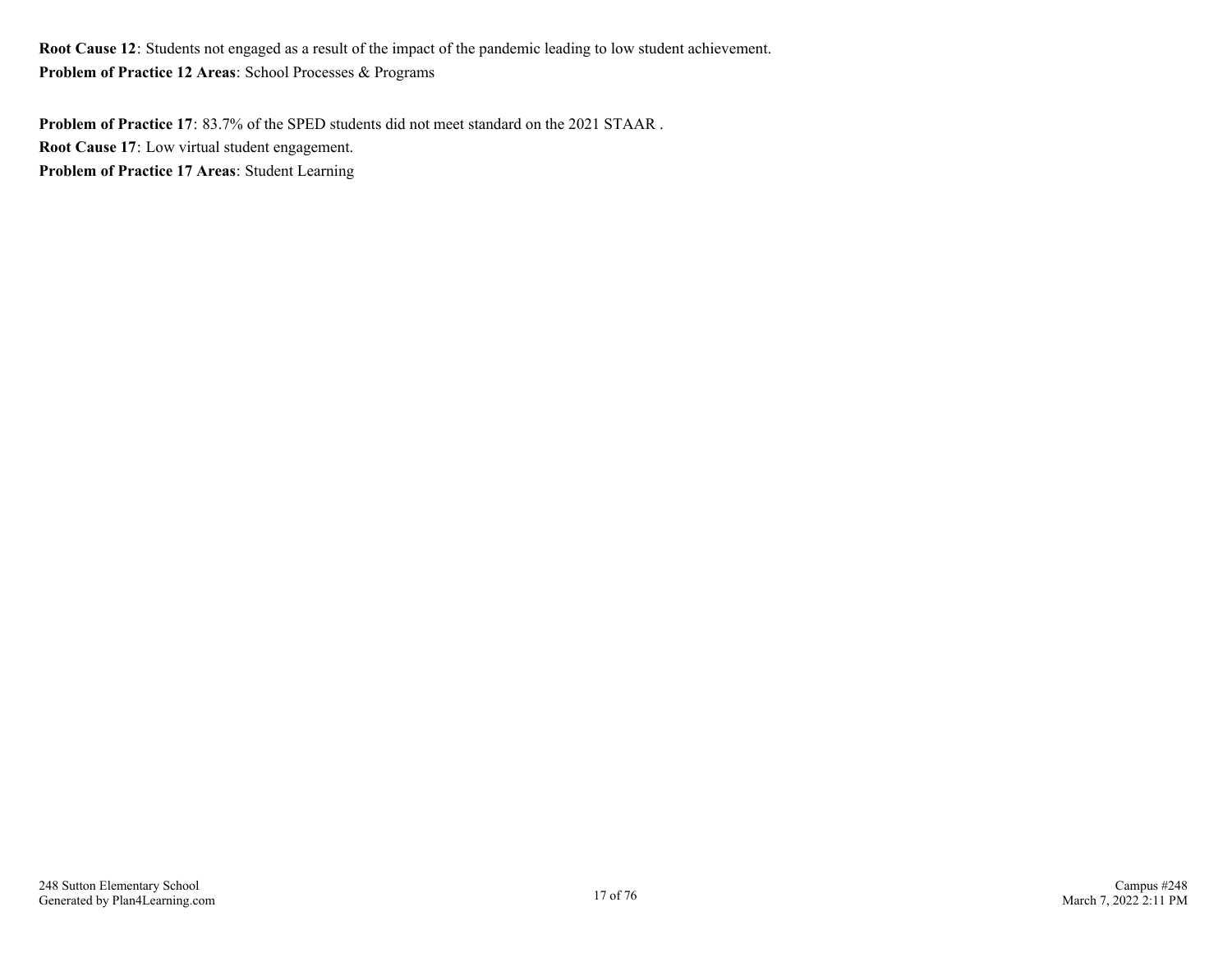## **Comprehensive Needs Assessment Data Documentation**

<span id="page-17-0"></span>The following data were used to verify the comprehensive needs assessment analysis:

#### **Improvement Planning Data**

- District goals
- Campus goals
- HB3 Reading and math goals for PreK-3
- Performance Objectives with summative review (prior year)
- Campus/District improvement plans (current and prior years)
- Covid-19 Factors and/or waivers for Assessment, Accountability, ESSA, Missed School Days, Educator Appraisals, etc.
- Planning and decision making committee(s) meeting data
- State and federal planning requirements
- Covid-19 Factors and/or waivers

### **Accountability Data**

- Texas Academic Performance Report (TAPR) data
- Student Achievement Domain
- Student Progress Domain
- Closing the Gaps Domain
- Effective Schools Framework data
- Comprehensive, Targeted, and/or Additional Targeted Support Identification data
- Targeted support Identification data
- Accountability Distinction Designations
- Federal Report Card Data
- Local Accountability Systems (LAS) data

### **Student Data: Assessments**

- State and federally required assessment information
- State and federally required assessment information (e.g. curriculum, eligibility, format, standards, accommodations, TEA information)
- (STAAR) current and longitudinal results, including all versions
- State of Texas Assessments of Academic Readiness (STAAR) current and longitudinal results, including all versions
- STAAR released test questions
- Texas English Language Proficiency Assessment System (TELPAS) and TELPAS Alternate results
- Student failure and/or retention rates
- Local diagnostic reading assessment data
- Local benchmark or common assessments data
- Running Records results
- Observation Survey results
- Prekindergarten Self-Assessment Tool
- Grades that measure student performance based on the TEKS

### **Student Data: Student Groups**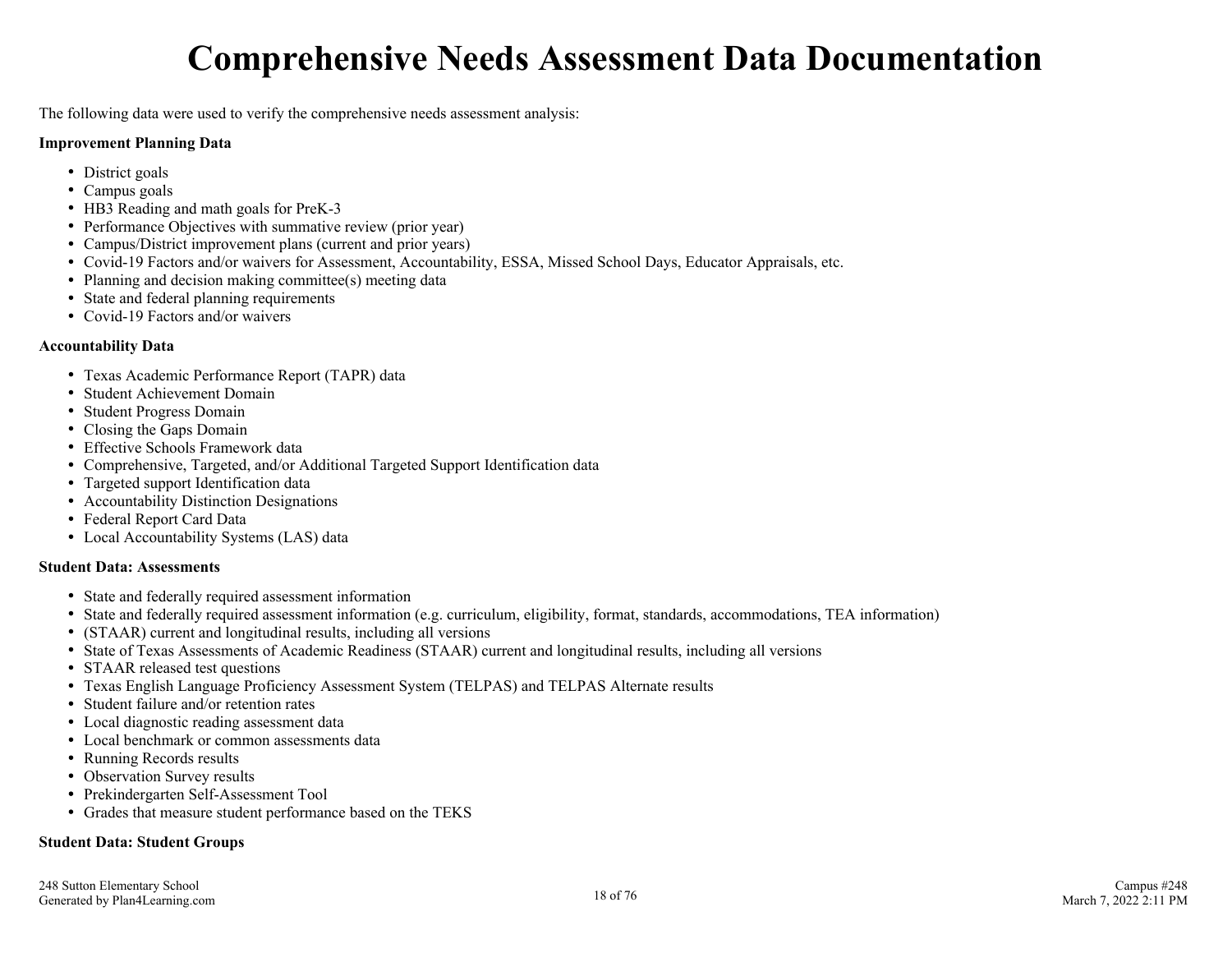- Race and ethnicity data, including number of students, academic achievement, discipline, attendance, and rates of progress between groups
- Special programs data, including number of students, academic achievement, discipline, attendance, and rates of progress for each student group
- Economically Disadvantaged / Non-economically disadvantaged performance, progress, and participation data
- Male / Female performance, progress, and participation data
- Special education/non-special education population including discipline, progress and participation data
- Migrant/non-migrant population including performance, progress, discipline, attendance and mobility data
- At-risk/non-at-risk population including performance, progress, discipline, attendance, and mobility data
- EL/non-EL or LEP data, including academic achievement, progress, support and accommodation needs, race, ethnicity, gender, etc.
- Section 504 data
- Homeless data
- Gifted and talented data
- Dyslexia Data
- Response to Intervention (RtI) student achievement data

### **Student Data: Behavior and Other Indicators**

- Completion rates and/or graduation rates data
- Attendance data
- Mobility rate, including longitudinal data
- Discipline records
- Violence and/or violence prevention records
- Student surveys and/or other feedback
- Class size averages by grade and subject
- School safety data
- Enrollment trends

### **Employee Data**

- Professional learning communities (PLC) data
- Staff surveys and/or other feedback
- Teacher/Student Ratio
- State certified and high quality staff data
- Campus leadership data
- Campus department and/or faculty meeting discussions and data
- Professional development needs assessment data
- Evaluation(s) of professional development implementation and impact
- Equity data

### **Parent/Community Data**

- Parent surveys and/or other feedback
- Parent engagement rate
- Community surveys and/or other feedback

### **Support Systems and Other Data**

- Organizational structure data
- Processes and procedures for teaching and learning, including program implementation
- Communications data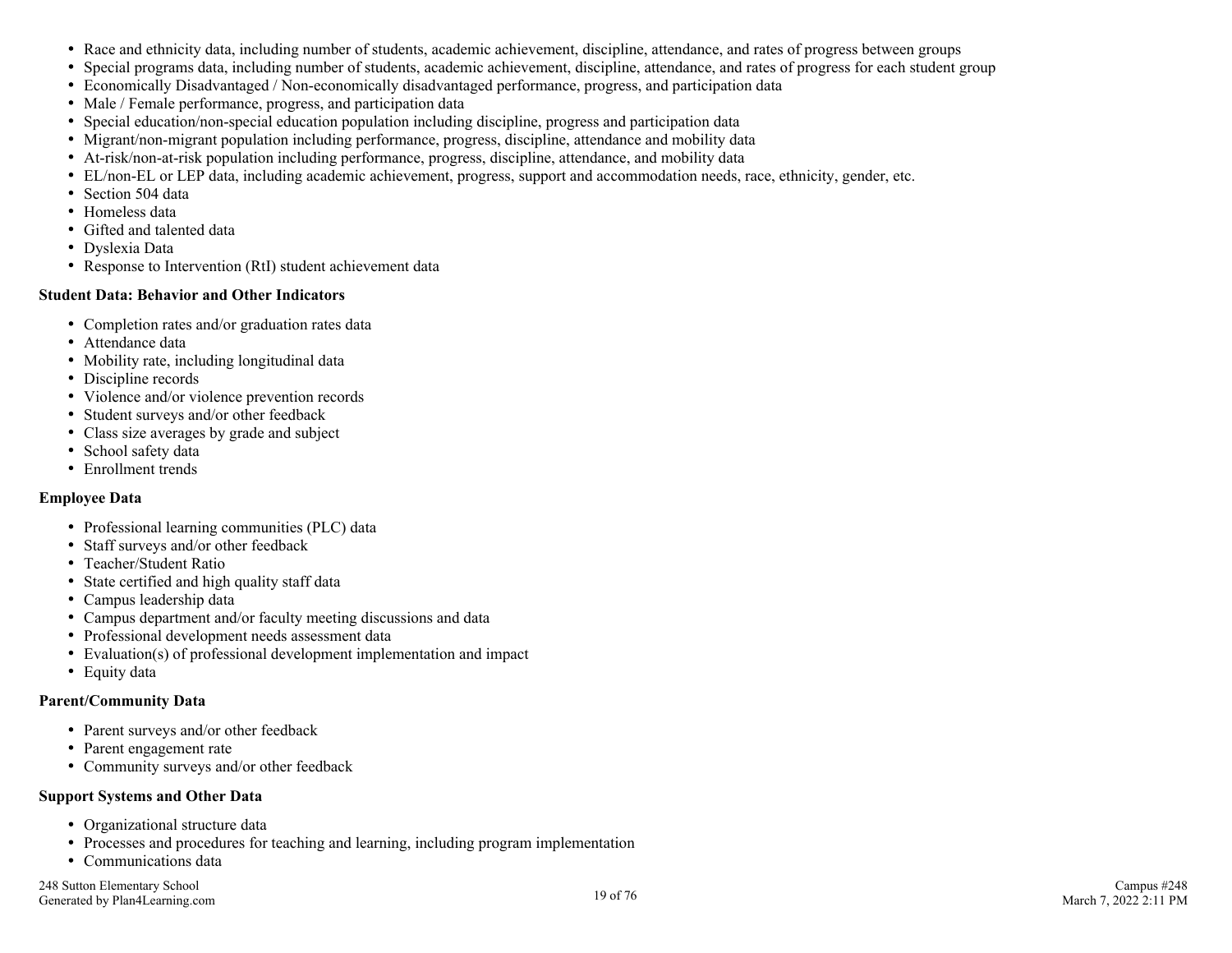- Capacity and resources data
- Budgets/entitlements and expenditures data
- Study of best practices
- Other additional data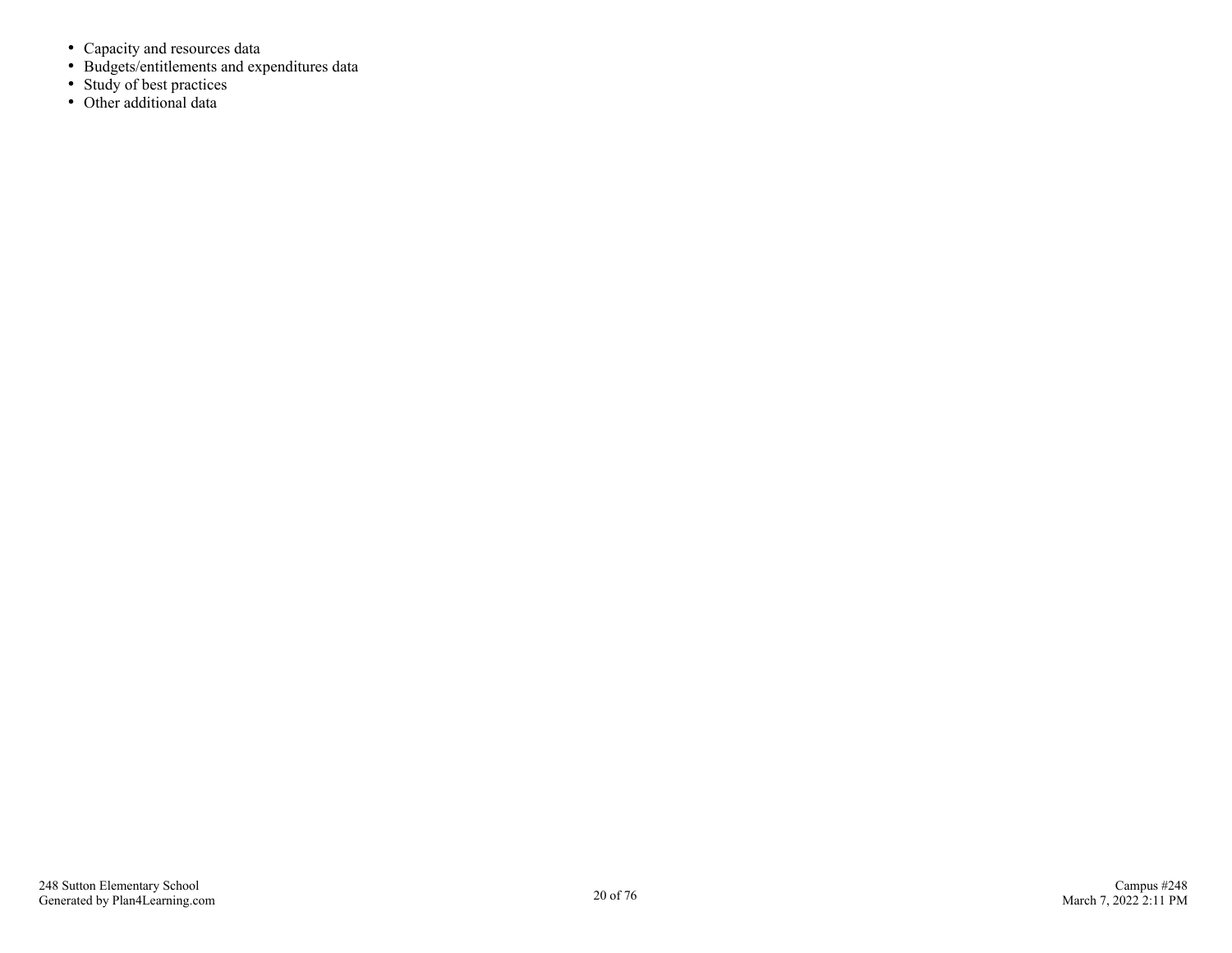## **Board Goals**

<span id="page-20-0"></span>**Board Goal 1:** ELAR The percentage of 3rd grade students performing at students reading and writing at or above grade level in reading as measured by the Meets Grade Level Standard on STAAR will increase 8 percentage points from 42% in spring 2019 to 50% in spring 2024.

Goal 1: The percentage of students in Reading and Writing at or above grade level as measured by the percent of students at the Meets Grade Level standard on STAAR for grade 3 through grade 5 shall increase by fifteen percentage points from 23.8% to 39% in Reading and from 13% to 28% in Writing between spring 2021 and spring 2022. Also, it is expected that the percentage of students in grades Kindergarten to 5th reading at or above grade level as measured by DRA shall increase by ten percentage points from 35.3% to 45.3 % between spring 2021 and spring 2022.

**Strategic Priorities:** Expanding Educational Opportunities

**Measurable Objective 1:** The percentage of students reading and writing with fluency and comprehending on grade level text in grades PK-5 will increase by 5% quarterly.

**Evaluation Data Sources:** DRA, Renaissance 360 (BOY,MOY,EOY), CIRCLE (BOY,MOY,EOY),District Assessments (BOY, Snapshots,DLA, MOCK STAAR). **HB3 Board Goal**

|                                                                                                                                                                                                                                                                                                                                                                                                                                                                                                                                                                                                                                                                                                                                                                                                                                                                                                                                                                                                                                                                                                                                                                                                                                                                                                                                                                                                                                                                                                      | <b>Reviews</b>    |                  |     |                          |
|------------------------------------------------------------------------------------------------------------------------------------------------------------------------------------------------------------------------------------------------------------------------------------------------------------------------------------------------------------------------------------------------------------------------------------------------------------------------------------------------------------------------------------------------------------------------------------------------------------------------------------------------------------------------------------------------------------------------------------------------------------------------------------------------------------------------------------------------------------------------------------------------------------------------------------------------------------------------------------------------------------------------------------------------------------------------------------------------------------------------------------------------------------------------------------------------------------------------------------------------------------------------------------------------------------------------------------------------------------------------------------------------------------------------------------------------------------------------------------------------------|-------------------|------------------|-----|--------------------------|
| <b>Strategy 1:</b> Teachers will have an independent reading time embedded in their Literacy block and during the day. Students                                                                                                                                                                                                                                                                                                                                                                                                                                                                                                                                                                                                                                                                                                                                                                                                                                                                                                                                                                                                                                                                                                                                                                                                                                                                                                                                                                      |                   | <b>Formative</b> |     |                          |
| will read books virtually on MyOn, Reading A-Z, and books of their interest.<br>Strategy's Expected Result/Impact: It is expected that students build their reading stamina so they are able to<br>read fluently and comprehend grade level text.<br>Staff Responsible for Monitoring: Teachers, Reading Specialists, Career Pathway Literacy Teacher leader,<br>Teacher Assistants, and Tutors<br>Action Steps: Students will read books on MyOn, Reading A-Z, and books of their interest to develop their<br>independent reading level. The teachers will assign independent reading time and gradually increase their<br>independent reading time and stamina. Students will be provided with a book bag where students can keep their<br>independent reading books to read at home.<br><b>Schoolwide and Targeted Assisted Title I Elements:</b> 2.4 - TEA Priorities: Build a foundation of reading and<br>math - Targeted Support Strategy - Additional Targeted Support Strategy<br>Funding Sources: Accelerated Reader - 2110000000 - Title 1 Basic Programs - 6200 - Contracted Services -<br>\$7,430, iStation - 2110000000 - Title 1 Basic Programs - 6200 - Contracted Services - \$14,945, 3 Teacher<br>Assistants - 1991010004 - General Fund - State Comp Ed - 6100 - Payroll - \$66,900, 4 Teacher Assistants -<br>1991010006 - General Fund - Bilingual - 6100 - Payroll - \$89,200, 2 Degreed Lecturer - 1991010004 - General<br>Fund - State Comp Ed - 6100 - Payroll - \$35,000 | <b>Nov</b><br>35% | Jan<br>50%       | Mar | <b>Summative</b><br>June |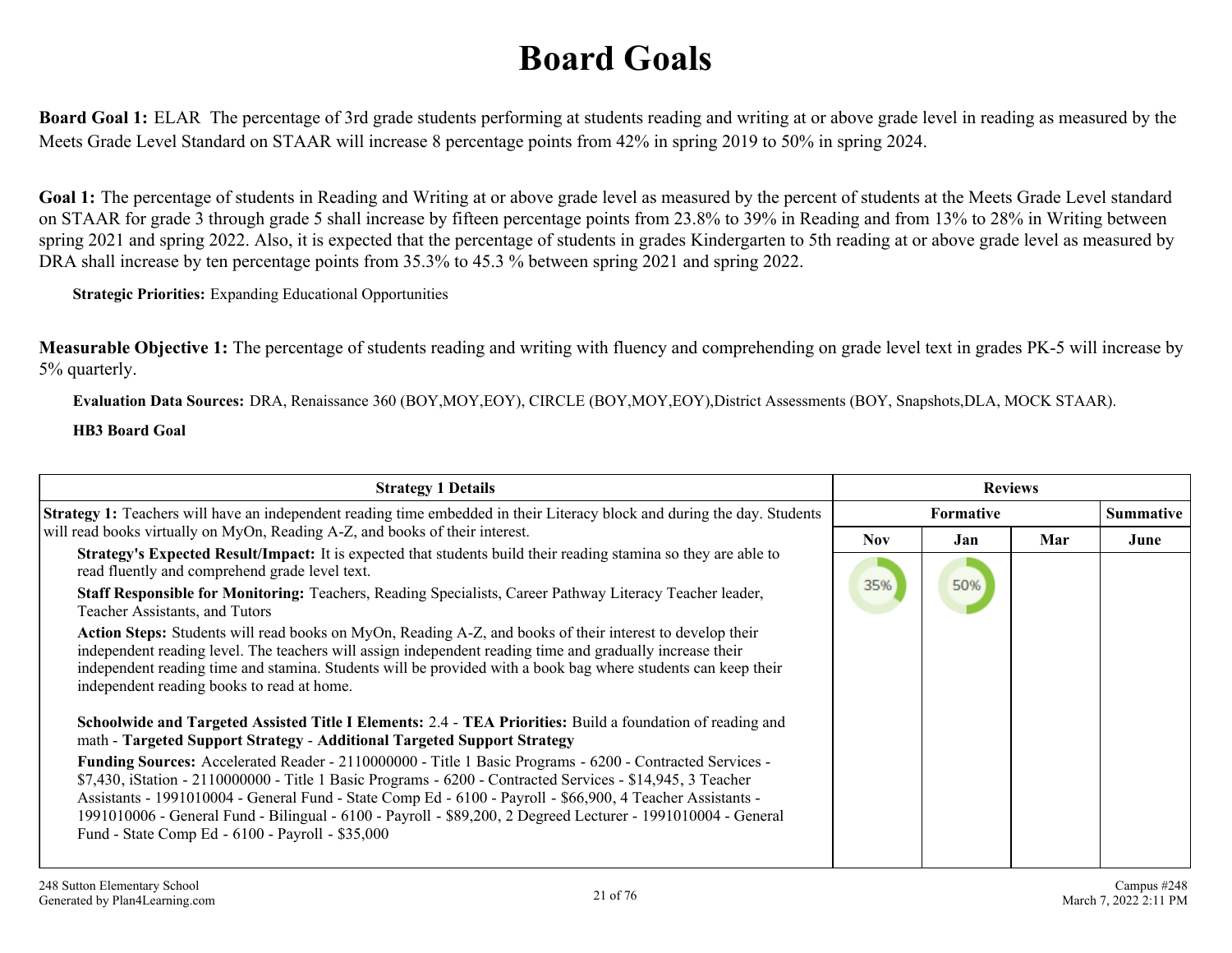| <b>Strategy 2 Details</b>                                                                                                                                                                                                                                                                                                                                                                                                                                                                                                                                                                                                                                                                                                                                                                                        | <b>Reviews</b> |                |     |                  |
|------------------------------------------------------------------------------------------------------------------------------------------------------------------------------------------------------------------------------------------------------------------------------------------------------------------------------------------------------------------------------------------------------------------------------------------------------------------------------------------------------------------------------------------------------------------------------------------------------------------------------------------------------------------------------------------------------------------------------------------------------------------------------------------------------------------|----------------|----------------|-----|------------------|
| Strategy 2: Use guided reading, literature circles, and targeted small group instruction to develop students' independent                                                                                                                                                                                                                                                                                                                                                                                                                                                                                                                                                                                                                                                                                        |                | Formative      |     |                  |
| reading levels and to increase reading fluency and comprehension.<br>Strategy's Expected Result/Impact: The independent reading level of students in grades K-5 will increase 1-2<br>levels by the EOY DRA assessment.                                                                                                                                                                                                                                                                                                                                                                                                                                                                                                                                                                                           | <b>Nov</b>     | Jan            | Mar | June             |
| Staff Responsible for Monitoring: Teachers, Reading Specialists, Career Pathway Literacy Teacher leaders,<br>Teacher Assistants, and Tutors.                                                                                                                                                                                                                                                                                                                                                                                                                                                                                                                                                                                                                                                                     | 40%            | 60%            |     |                  |
| Action Steps: The teachers will administer DRA/Renaissance 360 to determine students BOY<br>independent/instructional reading level. They will group their students based on their reading levels and create a<br>schedule to meet with guided reading groups. In addition, teachers will create guided reading lessons that focus<br>on students comprehension development. During workstations, the students will be given opportunities to<br>develop their independent reading and fluency skills/strategies. Reading Specialists/Career Pathway Literacy<br>Teachers will provide ongoing support, feedback, and differentiated professional development virtually and face<br>to face. Teachers will use digital resources such as Imagine Language and Literacy and Myon to supplement<br>their teaching. |                |                |     |                  |
| Schoolwide and Targeted Assisted Title I Elements: 2.4, 2.6 - TEA Priorities: Build a foundation of reading<br>and math - Targeted Support Strategy - Additional Targeted Support Strategy                                                                                                                                                                                                                                                                                                                                                                                                                                                                                                                                                                                                                       |                |                |     |                  |
| Funding Sources: 3 Teacher Assistants - 1991010004 - General Fund - State Comp Ed - 6100 - Payroll -<br>\$66,900, 4 Teacher Assistants - 1991010006 - General Fund - Bilingual - 6100 - Payroll - \$89,200, 2 Degreed<br>Lecturer - 1991010004 - General Fund - State Comp Ed - 6100 - Payroll - \$35,000                                                                                                                                                                                                                                                                                                                                                                                                                                                                                                        |                |                |     |                  |
| <b>Strategy 3 Details</b>                                                                                                                                                                                                                                                                                                                                                                                                                                                                                                                                                                                                                                                                                                                                                                                        |                | <b>Reviews</b> |     |                  |
| Strategy 3: Implement writer's workshop and utilize a writing rubric to assess student growth                                                                                                                                                                                                                                                                                                                                                                                                                                                                                                                                                                                                                                                                                                                    |                | Formative      |     | <b>Summative</b> |
| Strategy's Expected Result/Impact: Students are writing on grade level.                                                                                                                                                                                                                                                                                                                                                                                                                                                                                                                                                                                                                                                                                                                                          | <b>Nov</b>     | Jan            | Mar | June             |
| Staff Responsible for Monitoring: Teachers, Reading Specialists, Career Pathway Literacy Teacher leaders,<br>Teacher Assistants, and Tutors<br>Action Steps: Teachers will use a writing rubric to assess student growth. Teachers will also model writing<br>strategies during the Writing Mini-Lesson. Students will have opportunities to write during the writing block and<br>during other content areas. The teacher will monitor and conduct confrences to assess and provide feedback to<br>students about their writing.                                                                                                                                                                                                                                                                                | 30%            | 40%            |     |                  |
| Schoolwide and Targeted Assisted Title I Elements: 2.4, 2.6 - TEA Priorities: Build a foundation of reading<br>and math - Targeted Support Strategy - Additional Targeted Support Strategy<br>Funding Sources: 4 Teacher Assistants - 1991010006 - General Fund - Bilingual - 6100 - Payroll - \$89,200, 3<br>Teacher Assistants - 1991010004 - General Fund - State Comp Ed - 6100 - Payroll - \$66,900, 2 Degreed<br>Lecturers - 1991010004 - General Fund - State Comp Ed - 6100 - Payroll - \$35,000                                                                                                                                                                                                                                                                                                         |                |                |     |                  |
| 0%<br>100%<br>Accomplished<br>Continue/Modify<br>No Progress                                                                                                                                                                                                                                                                                                                                                                                                                                                                                                                                                                                                                                                                                                                                                     | Discontinue    |                |     |                  |

### **Measurable Objective 1 Problems of Practice:**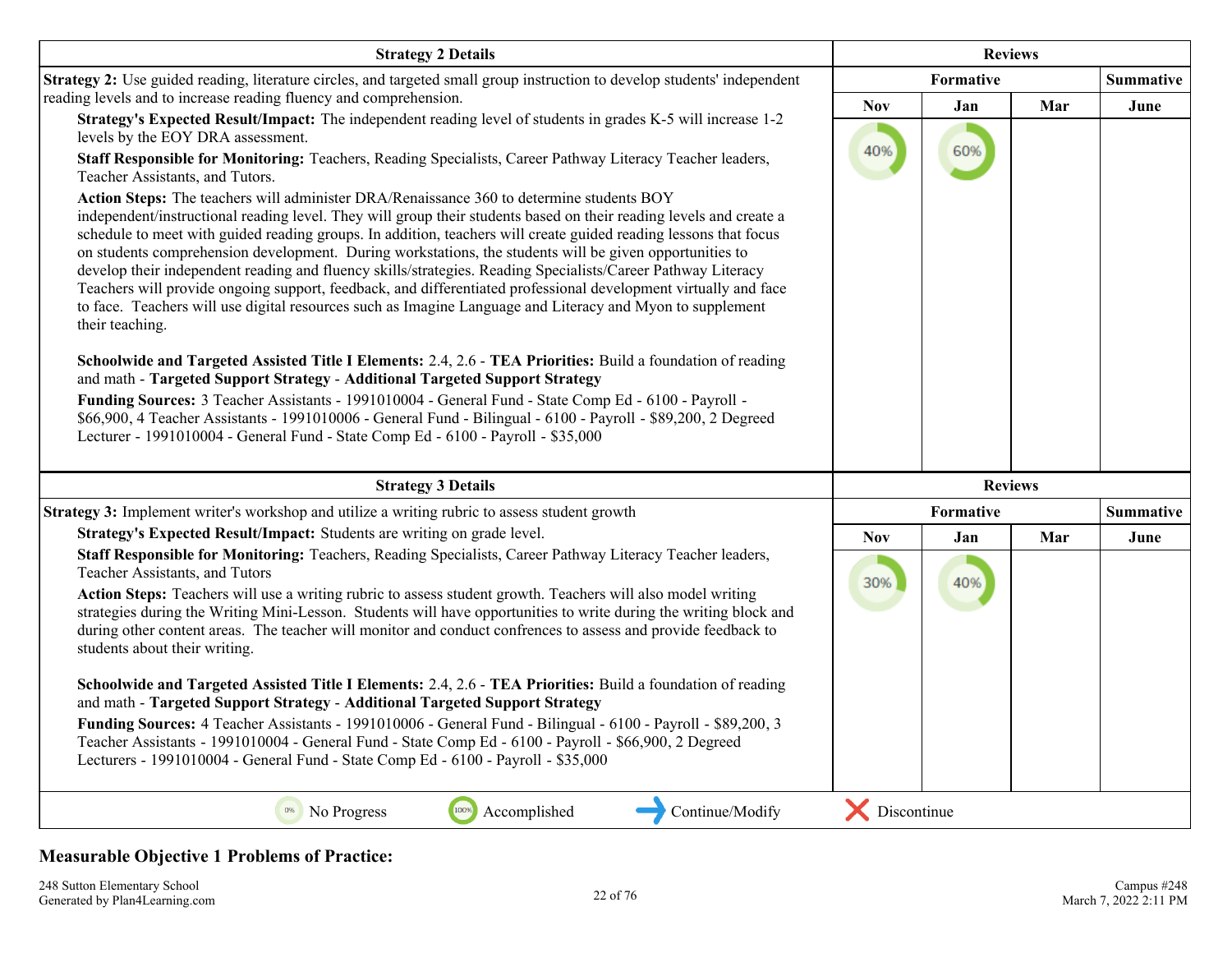### **Student Learning**

**Problem of Practice 1**: 64.8 percent of K-3 students scored more development needed as measured by the DRA. **Root Cause**: Over 77% of the student population are ELs who require language supports.

**Problem of Practice 3**: 63% of 4th grade students did not meet standard on the 2021 Writing STAAR. **Root Cause**: Low virtual student engagement.

**Problem of Practice 4**: 46.8% of students grades 3-5 did not meet standard on the 2021 Reading STAAR. **Root Cause**: 77% of the students are ELs who need language supports and did not respond well to learning in a virtual setting.

**Measurable Objective 2:** 100% of teachers will receive ongoing Research based Professional Development in Literacy to implement an effective balanced literacy block.

**Evaluation Data Sources:** Professional Development Record in One Source, PLC Minutes and artifacts, Professional development certificates.

#### **HB3 Board Goal**

| <b>Strategy 1 Details</b>                                                                                                                                                                                                                                                                                                                                      | <b>Reviews</b> |     |     |                  |
|----------------------------------------------------------------------------------------------------------------------------------------------------------------------------------------------------------------------------------------------------------------------------------------------------------------------------------------------------------------|----------------|-----|-----|------------------|
| Strategy 1: Teachers will attend the Reading Academies and other literacy professional development in order to                                                                                                                                                                                                                                                 | Formative      |     |     | <b>Summative</b> |
| implement an effective literacy block that includes word study, read alouds, guided reading, independent reading and<br>writing workshop.                                                                                                                                                                                                                      | <b>Nov</b>     | Jan | Mar | June             |
| <b>Strategy's Expected Result/Impact:</b> Build teacher capacity to implement the balanced literacy block with<br>fidelity so that all students read fluently and comprehend grade level text.                                                                                                                                                                 | 55%            | 65% |     |                  |
| Staff Responsible for Monitoring: Administrative team, Appraisers.                                                                                                                                                                                                                                                                                             |                |     |     |                  |
| Action Steps: Teachers will attend the Reading Academies and PD on designated dates. Administrators will<br>track teacher's completion of trainings. Grade levels will collaborate and plan reading lessons that integrate the<br>strategies/skills presented at the reading academies. Literacy specialists will provide support and feedback to<br>teachers. |                |     |     |                  |
| Schoolwide and Targeted Assisted Title I Elements: 2.4, 2.6 - TEA Priorities: Recruit, support, retain<br>teachers and principals, Build a foundation of reading and math - Targeted Support Strategy - Additional<br><b>Targeted Support Strategy</b>                                                                                                         |                |     |     |                  |
| Funding Sources: 4 Teacher Assistants - 1991010006 - General Fund - Bilingual - 6100 - Payroll - \$89,200, 3<br>Teacher Assistants - 1991010004 - General Fund - State Comp Ed - 6100 - Payroll - \$66,900, 2 Degreed<br>Lecturer - 1991010004 - General Fund - State Comp Ed - 6100 - Payroll - \$35,000                                                      |                |     |     |                  |
| Continue/Modify<br>No Progress<br>Accomplished                                                                                                                                                                                                                                                                                                                 | Discontinue    |     |     |                  |

**Measurable Objective 2 Problems of Practice:**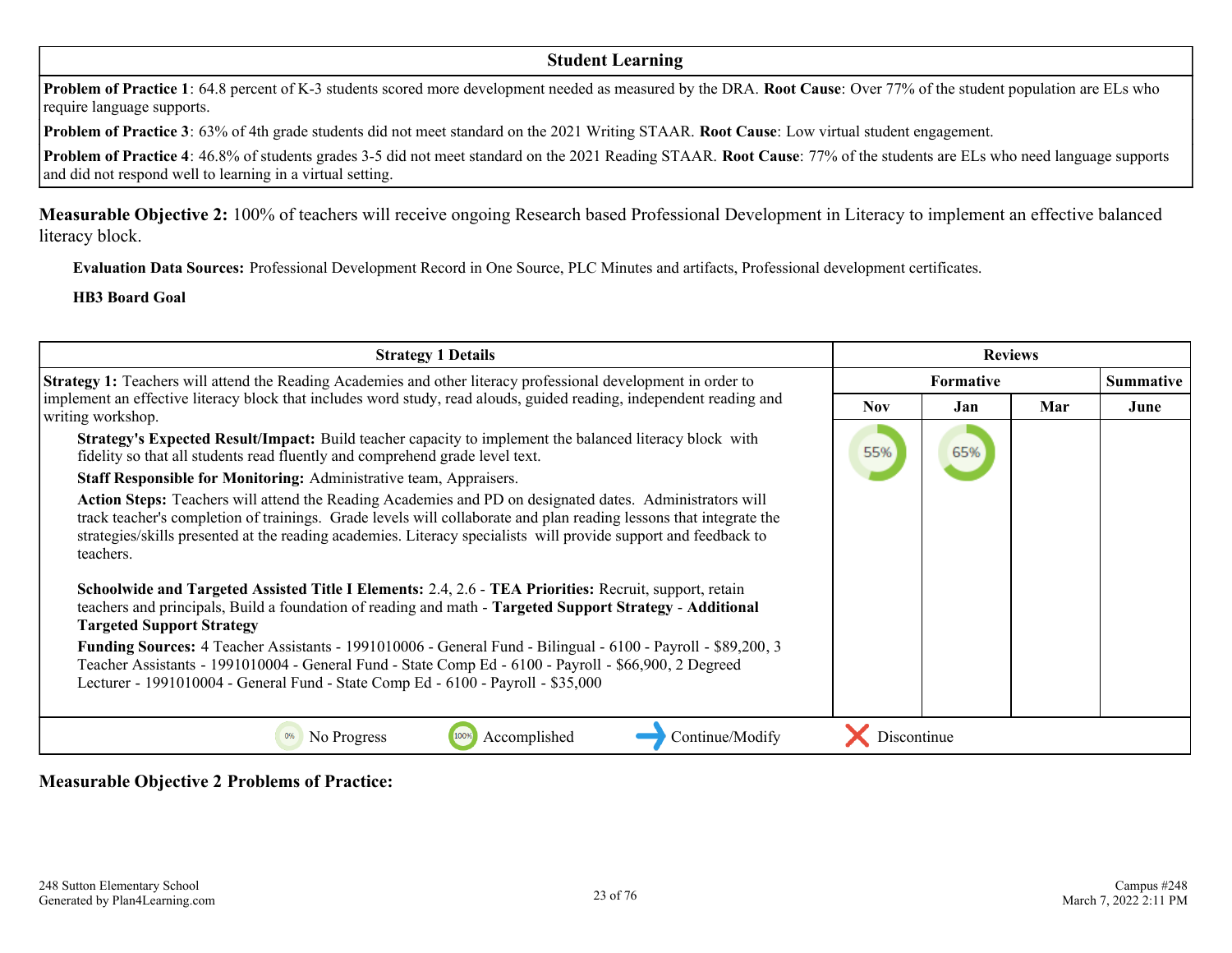### **Student Learning**

**Problem of Practice 1**: 64.8 percent of K-3 students scored more development needed as measured by the DRA. **Root Cause**: Over 77% of the student population are ELs who require language supports.

**Problem of Practice 3**: 63% of 4th grade students did not meet standard on the 2021 Writing STAAR. **Root Cause**: Low virtual student engagement.

**Problem of Practice 4**: 46.8% of students grades 3-5 did not meet standard on the 2021 Reading STAAR. **Root Cause**: 77% of the students are ELs who need language supports and did not respond well to learning in a virtual setting.

**Perceptions**

**Problem of Practice 1**: There is the perception that the school is high performing and does not need support of Teacher Development specialists and Data Driven Specialist. **Root Cause**: A focus on performance based on growth versus performance based on student achievement.

**Problem of Practice 2**: There is the perception that the campus has a high retention rate of highly effective teachers. However, this perception changed with the pandemic changing the way teaching is delivered in a virtual setting. Our highly effective teachers struggled with teaching using the concurrent model. **Root Cause**: Assumption that highly effectively teachers will perform exceptionally well in novel situations such as what we experienced with the switch from a face to face format to a concurrent model.

**Measurable Objective 3:** The percentage of students mastering phonemic and phonological awareness, phonics, and CAPS skills will increase by 5% quarterly.

**Evaluation Data Sources:** DRA, Renaissance 360 (BOY,MOY,EOY), CIRCLE (BOY,MOY,EOY),District Assessments (BOY, Snapshots, DLA, MOCK STAAR).

**HB3 Board Goal**

| <b>Strategy 1 Details</b>                                                                                                                                                                                                                                                                                                                                                                                                                                                                                                                                                                                                                                                                                                                                                                                                                                                        | <b>Reviews</b>   |     |     |                  |
|----------------------------------------------------------------------------------------------------------------------------------------------------------------------------------------------------------------------------------------------------------------------------------------------------------------------------------------------------------------------------------------------------------------------------------------------------------------------------------------------------------------------------------------------------------------------------------------------------------------------------------------------------------------------------------------------------------------------------------------------------------------------------------------------------------------------------------------------------------------------------------|------------------|-----|-----|------------------|
| Strategy 1: Implement a multisensory and interactive approach to phonological and phonemic awareness in a face to face                                                                                                                                                                                                                                                                                                                                                                                                                                                                                                                                                                                                                                                                                                                                                           | <b>Formative</b> |     |     | <b>Summative</b> |
| setting.                                                                                                                                                                                                                                                                                                                                                                                                                                                                                                                                                                                                                                                                                                                                                                                                                                                                         | <b>Nov</b>       | Jan | Mar | June             |
| Strategy's Expected Result/Impact: Phonological and phonemic awareness will lead to increased reading<br>fluency and reading accuracy.<br>Staff Responsible for Monitoring: Teachers, Reading Specialists, Teacher Assistants, and Tutors<br>Action Steps: Literacy Specialists will model for teachers how to teach a phonemic awareness lesson. Schedule<br>PD and Peer Observations for teachers on how to implement a multisensory and interactive for phonological and<br>phonemic awareness activities. Support teachers in using Curriculum Planning documents and online resources<br>to plan lessons. Train teachers to implement Reading Mastery and Corrective Reading.<br>Schoolwide and Targeted Assisted Title I Elements: 2.4, 2.6 - TEA Priorities: Build a foundation of reading<br>and math - Targeted Support Strategy - Additional Targeted Support Strategy | 40%              | 50% |     |                  |
| 0%<br>Accomplished<br>No Progress<br>Continue/Modify                                                                                                                                                                                                                                                                                                                                                                                                                                                                                                                                                                                                                                                                                                                                                                                                                             | Discontinue      |     |     |                  |

**Measurable Objective 3 Problems of Practice:**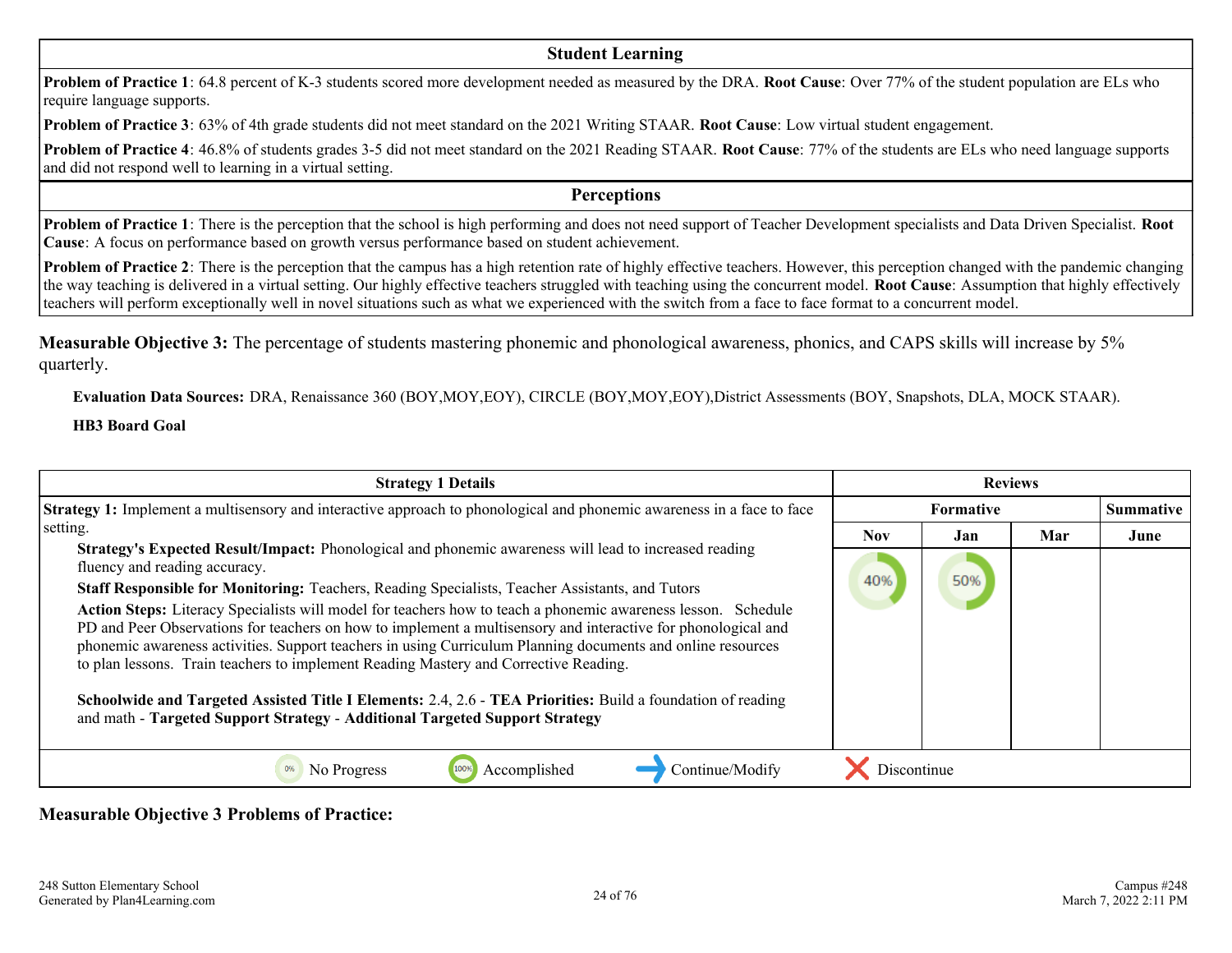### **Demographics**

**Problem of Practice 1**: Bilingual students scoring lower than the counterparts on the district and state assessments. **Root Cause**: Bilingual classes have low foundational skills. We also have a many newcomers who are not proficient in their first language.

### **Student Learning**

**Problem of Practice 1**: 64.8 percent of K-3 students scored more development needed as measured by the DRA. **Root Cause**: Over 77% of the student population are ELs who require language supports.

**Problem of Practice 4**: 46.8% of students grades 3-5 did not meet standard on the 2021 Reading STAAR. **Root Cause**: 77% of the students are ELs who need language supports and did not respond well to learning in a virtual setting.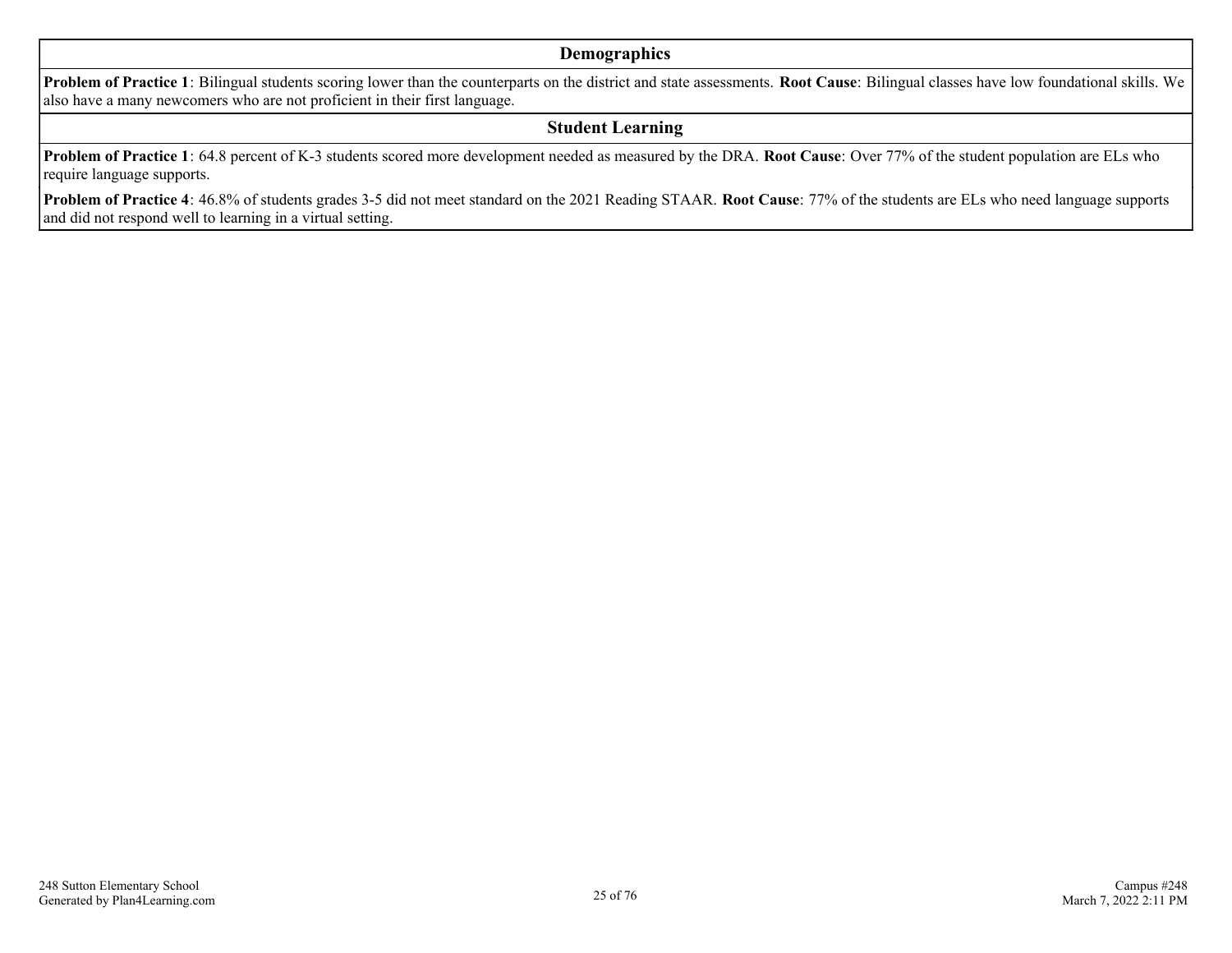<span id="page-25-0"></span>**Board Goal 2:** MATH The percentage of 3rd grade students performing at or above grade level in math as measured by the Meets Grade Level Standard on STAAR will increase 8 percentage points from 46% in spring 2019 to 54% in spring 2024.

Goal 1: The percentage of students in Math at or above grade level as measured by the percent of students at the Meets Grade Level standard on STAAR for grade 3 through grade 5 shall increase by fifteen percentage points from 22.4% to 37% between the Spring of 2021 and the Spring of 2022. The percentage of students scoring at or above grade level in Math as measured by Ren 360 will increase by at least 5 percentage points from 60.73% to 65.73% between the Spring of 2021 and the Spring of 2022.

**Strategic Priorities:** Transforming Academic Outreach

**Measurable Objective 1:** The percent of students in grades 3-5 at or above grade level in math will increase at least by 5% quarterly as measured by Ren 360 and District benchmark assessments.

**Evaluation Data Sources:** Renaissance 360 (BOY,MOY,EOY), District Assessments (BOY, Snapshots, DLA, MOCK STAAR)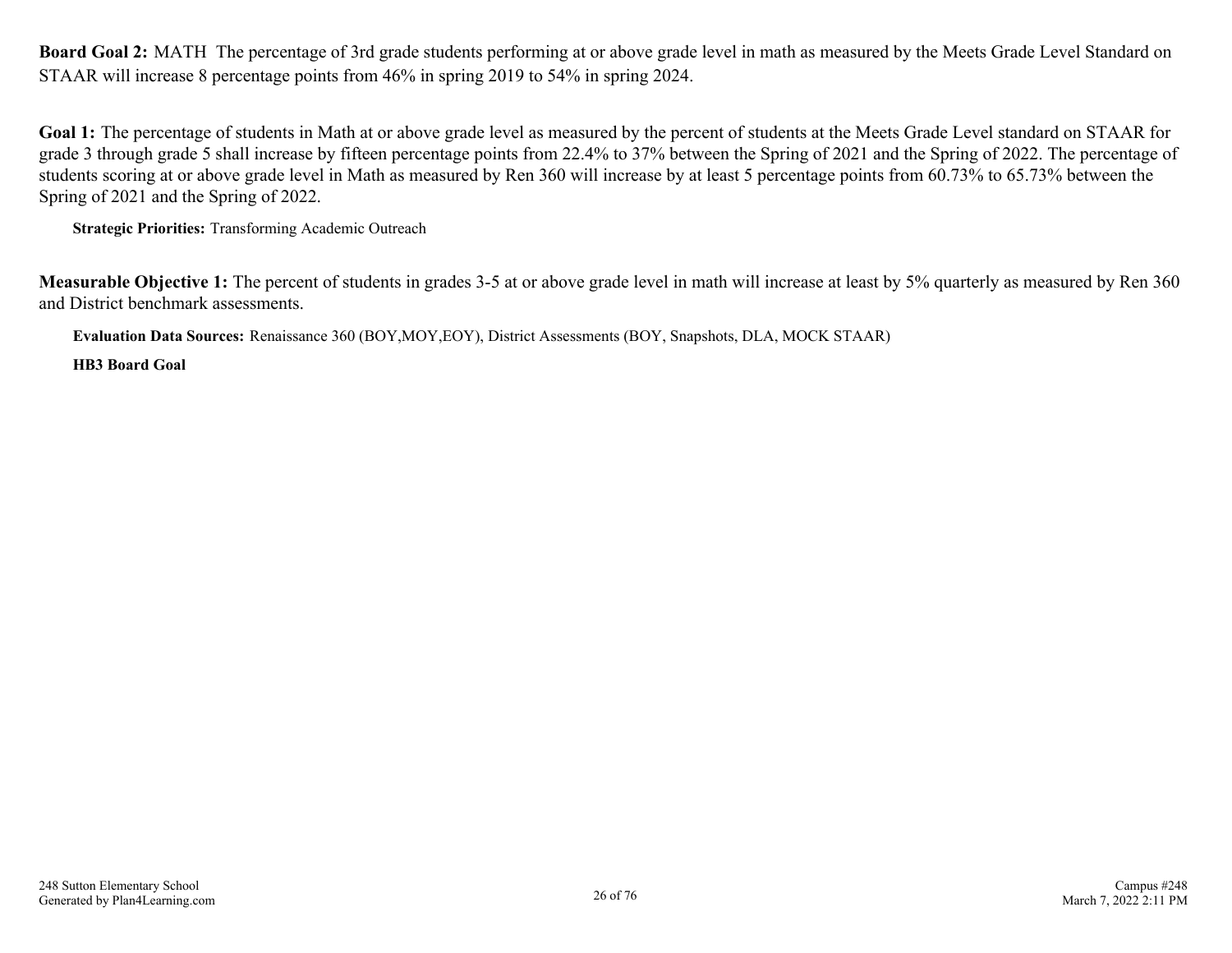| <b>Strategy 1 Details</b>                                                                                                                                                                                                                                                                                                                                                                                                                                                                                                                                                                                                                                                                                                                                                                                                                                                                                                        | <b>Reviews</b> |                  |     |                  |
|----------------------------------------------------------------------------------------------------------------------------------------------------------------------------------------------------------------------------------------------------------------------------------------------------------------------------------------------------------------------------------------------------------------------------------------------------------------------------------------------------------------------------------------------------------------------------------------------------------------------------------------------------------------------------------------------------------------------------------------------------------------------------------------------------------------------------------------------------------------------------------------------------------------------------------|----------------|------------------|-----|------------------|
| Strategy 1: Use data to implement Guided Math to differentiate mini-lessons to target specific groups of students to support                                                                                                                                                                                                                                                                                                                                                                                                                                                                                                                                                                                                                                                                                                                                                                                                     |                | <b>Formative</b> |     | <b>Summative</b> |
| daily instruction, interventions and after school programs. Incorporate a variety of technological platforms to keep students<br>engaged and to assess students understanding                                                                                                                                                                                                                                                                                                                                                                                                                                                                                                                                                                                                                                                                                                                                                    | <b>Nov</b>     | Jan              | Mar | June             |
| Strategy's Expected Result/Impact: It is expected that students will receive differentiated instruction that meets<br>their needs and will impact their proficiency in implementing math strategies to solve word problems.                                                                                                                                                                                                                                                                                                                                                                                                                                                                                                                                                                                                                                                                                                      | 30%            | 60%              |     |                  |
| Staff Responsible for Monitoring: Appraisers, Math Instructional Specialist, Title I Coordinator,<br>Teacher Assistants, Classroom teachers, Technology specialist<br>2 Math hourly tutors, Media Center lead staff member Virtual Classes Parent Contact staff                                                                                                                                                                                                                                                                                                                                                                                                                                                                                                                                                                                                                                                                  |                |                  |     |                  |
| <b>Action Steps:</b> Elaborate a Campus Intervention Plan<br>Analyze different sources of data to identify the needs of each individual student<br>Provide PD to math teachers to support Guided Math instruction<br>Provide Math instruction during regular school hours<br>Provide tutorials<br>after school hours (including Saturday)<br>Provide support to parents to<br>keep students engaged and participating<br>Monitor student<br>progress towards their individual goals by using intervention logs<br>Appraisers will conduct weekly virtual observations to provide constructive feedback to teachers; Conduct PLC<br>sessions to analyze data after each district assessment<br>Schoolwide and Targeted Assisted Title I Elements: 2.6 - TEA Priorities: Build a foundation of reading and<br>math<br>Funding Sources: 4 Teacher Assistants - 1991010006 - General Fund - Bilingual - 6100 - Payroll - \$89,200, 3 |                |                  |     |                  |
| Teacher Assistants - 1991010004 - General Fund - State Comp Ed - 6100 - Payroll - \$66,900, 2 Degreed<br>Lecturer - 1991010004 - General Fund - State Comp Ed - 6100 - Payroll - \$35,000                                                                                                                                                                                                                                                                                                                                                                                                                                                                                                                                                                                                                                                                                                                                        |                |                  |     |                  |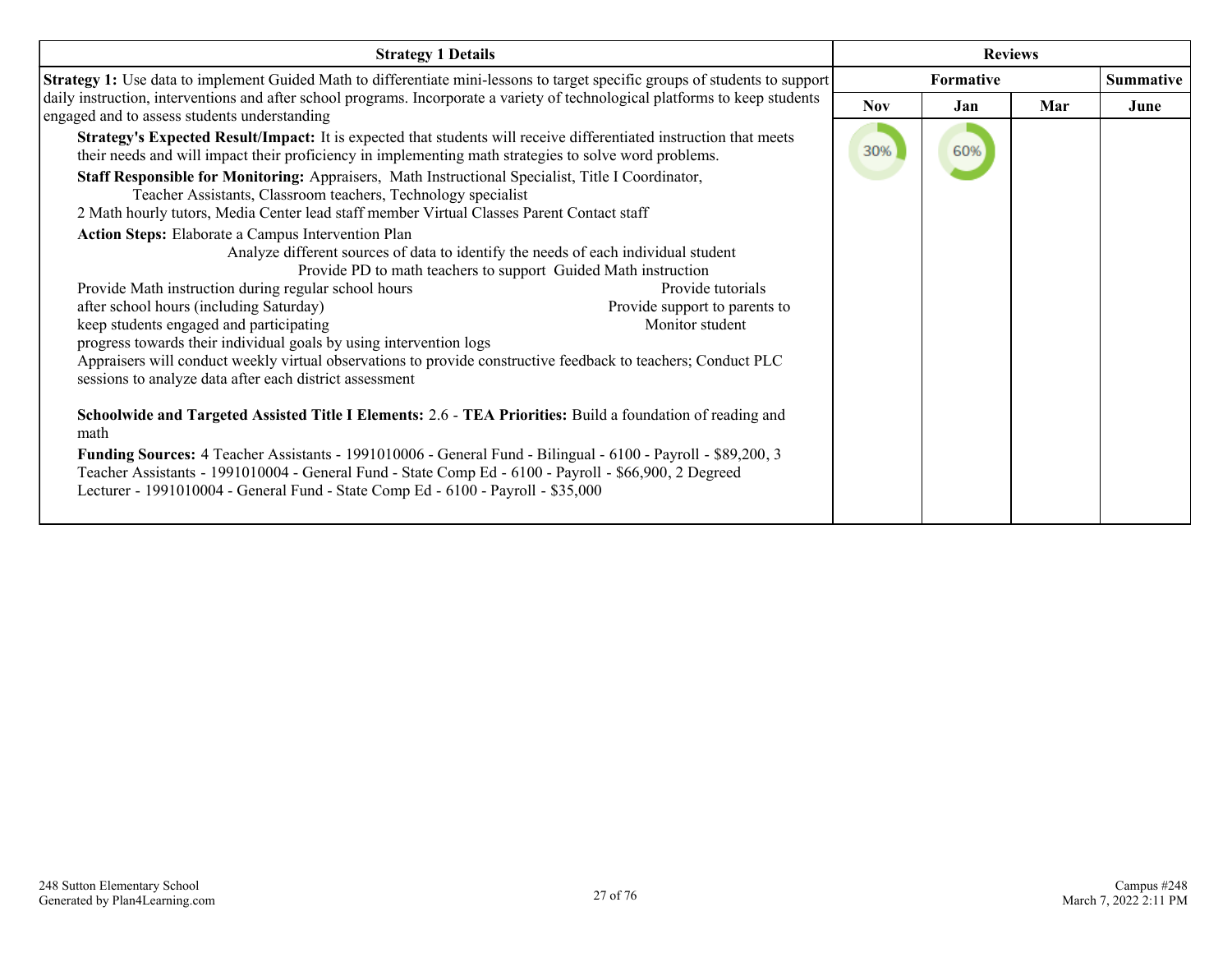| <b>Strategy 2 Details</b>                                                                                                                                                                                                                                                                                                                                                                                                                                                                                                                                                                                                                                                                        | <b>Reviews</b> |                  |     |                  |
|--------------------------------------------------------------------------------------------------------------------------------------------------------------------------------------------------------------------------------------------------------------------------------------------------------------------------------------------------------------------------------------------------------------------------------------------------------------------------------------------------------------------------------------------------------------------------------------------------------------------------------------------------------------------------------------------------|----------------|------------------|-----|------------------|
| Strategy 2: Implement the use of Problem Solving Journals as part of the Math Instructional Block to target the                                                                                                                                                                                                                                                                                                                                                                                                                                                                                                                                                                                  |                | <b>Formative</b> |     | <b>Summative</b> |
| development of critical thinking skills as well as to increase the level of instructional rigor. Incorporate technology in daily<br>lessons to keep students engaged.                                                                                                                                                                                                                                                                                                                                                                                                                                                                                                                            | <b>Nov</b>     | Jan              | Mar | June             |
| <b>Strategy's Expected Result/Impact:</b> The expected results of at least by 5% quarterly as measured by Ren 360,<br>District Assessments, and CIRCLE is that students will develop critical thinking skills when solving word<br>problems.                                                                                                                                                                                                                                                                                                                                                                                                                                                     | 35%            | 50%              |     |                  |
| Staff Responsible for Monitoring: Appraisers, Math Instructional Specialist, Title I Coordinator,                                                                                                                                                                                                                                                                                                                                                                                                                                                                                                                                                                                                |                |                  |     |                  |
| Teacher Assistants, Classroom teachers, OnTrack-Technology specialist,<br>2 Math hourly tutors, Media Center lead staff member Virtual Classes Parent Contact staff<br><b>Action Steps:</b> Provide PD in Problem Solving to math teachers to support instruction<br>Provide Problem Solving enrichment camps after<br>school hours (including Saturday)<br>Provide support to parents to keep students engaged and participating;<br>Monitor student progress towards their individual goals by using student progress logs;<br>Appraisers will conduct weekly observations to provide constructive feedback to teachers<br>Conduct PLC sessions to analyze data after each district assessment |                |                  |     |                  |
| Schoolwide and Targeted Assisted Title I Elements: 2.6 - TEA Priorities: Build a foundation of reading and<br>math - Targeted Support Strategy<br>Funding Sources: 3 Teacher Assistants - 1991010004 - General Fund - State Comp Ed - 6100 - Payroll -<br>\$66,900, 4 Teacher Assistant - 1991010006 - General Fund - Bilingual - 6100 - Payroll - \$89,200, 2 Degreed<br>Lecturers - 1991010004 - General Fund - State Comp Ed - 6100 - Payroll - \$35,000                                                                                                                                                                                                                                      |                |                  |     |                  |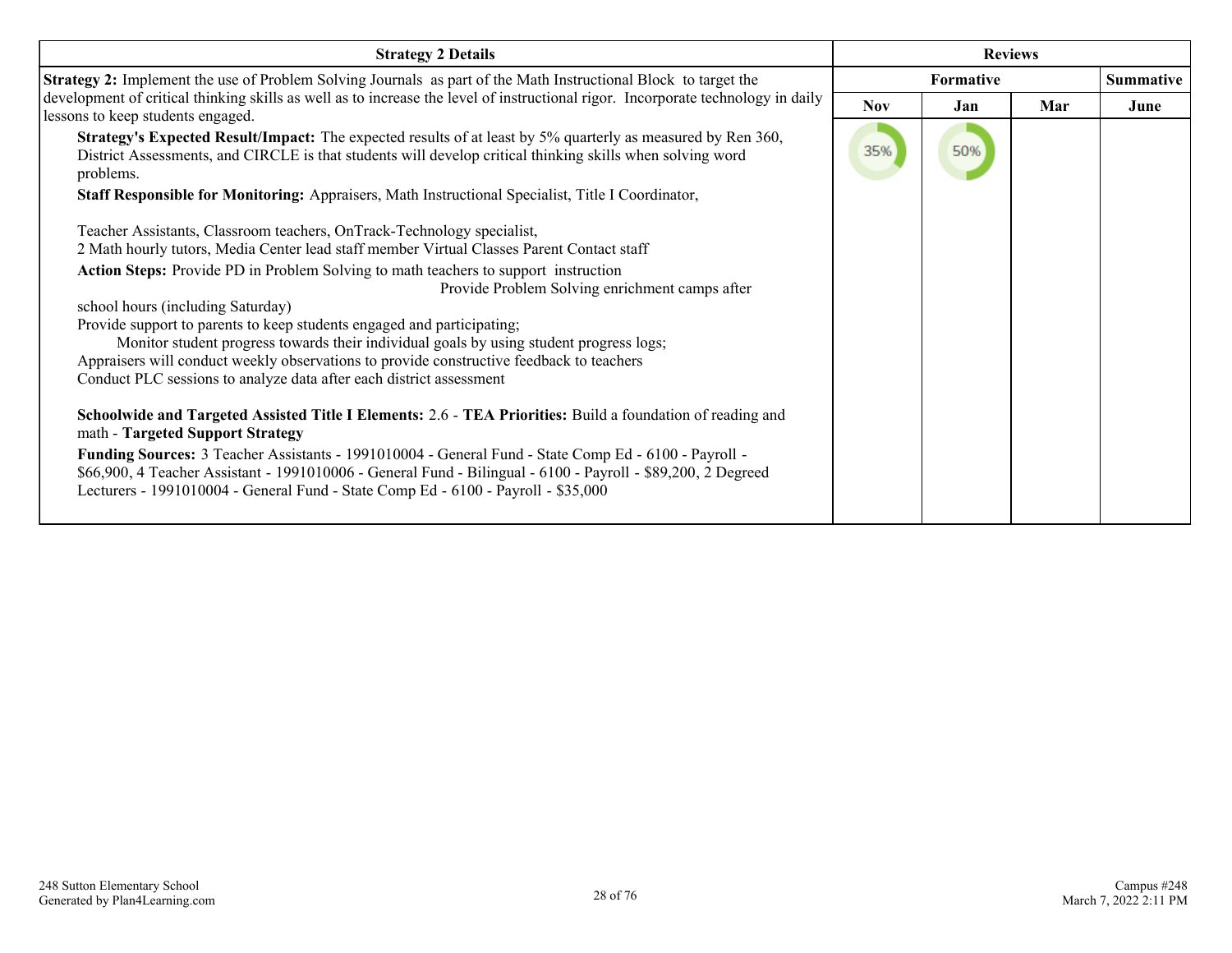| <b>Strategy 3 Details</b>                                                                                                                                                                        | <b>Reviews</b>   |     |     |                  |
|--------------------------------------------------------------------------------------------------------------------------------------------------------------------------------------------------|------------------|-----|-----|------------------|
| Strategy 3: Teachers will target mathematical fluency and numeration in grades Pk-2nd during small groups and                                                                                    | <b>Formative</b> |     |     | <b>Summative</b> |
| workstations. Use a variety of technological platforms to keep students engaged and to assess students understanding.                                                                            | <b>Nov</b>       | Jan | Mar | June             |
| Strategy's Expected Result/Impact: It is expected that students will increase their basic math fact fluency,<br>which will impact their word problem solving skills.                             |                  |     |     |                  |
| Staff Responsible for Monitoring: Appraisers, Math Instructional Specialist, Title I Coordinator,                                                                                                | 45%              | 55% |     |                  |
| Teacher Assistants, Classroom teachers, OnTrack-Technology specialist,<br>2 Math hourly tutors, Media Center lead staff member Virtual Classes Parent Contact staff                              |                  |     |     |                  |
| Action Steps: Elaborate a Campus Intervention Plan;                                                                                                                                              |                  |     |     |                  |
| Analyze different sources of data to identify students below grade level for interventions; Provide training to<br>support math instruction                                                      |                  |     |     |                  |
| Provide interventions during regular school hours                                                                                                                                                |                  |     |     |                  |
| Provide tutorials for 1st and 2nd Grade after school hours (including Saturday)<br>Provide support to parents to keep students engaged and participating; Monitor student progress towards their |                  |     |     |                  |
| individual goals by using intervention logs                                                                                                                                                      |                  |     |     |                  |
| Appraisers will conduct weekly virtual observations to provide constructive feedback to teachers<br>Conduct PLC sessions to analyze data after each district assessment;                         |                  |     |     |                  |
| Schoolwide and Targeted Assisted Title I Elements: 2.6 - Additional Targeted Support Strategy                                                                                                    |                  |     |     |                  |
| Funding Sources: 4 Teacher Assistants - 1991010006 - General Fund - Bilingual - 6100 - Payroll - \$89,200, 3                                                                                     |                  |     |     |                  |
| Teacher Assistants - 1991010004 - General Fund - State Comp Ed - 6100 - Payroll - \$66,900, 2 Degreed<br>Lecturers - 1991010004 - General Fund - State Comp Ed - 6100 - Payroll - \$35,000       |                  |     |     |                  |
|                                                                                                                                                                                                  |                  |     |     |                  |
| Accomplished<br>Continue/Modify<br>No Progress<br>100%<br>0%                                                                                                                                     | Discontinue      |     |     |                  |

### **Measurable Objective 1 Problems of Practice:**

**Student Learning**

**Problem of Practice 2**: 54% percent of grades 3-5 students did not meet standard on the 2021 Math STAAR . **Root Cause**: Low virtual student engagement. Lack of concrete models to support math instruction in a virtual learning environment.

**Measurable Objective 2:** 100 % of teachers will receive ongoing Research based Professional Development in Math to implement an effective instructional math block.

**Evaluation Data Sources:** Professional Development logs.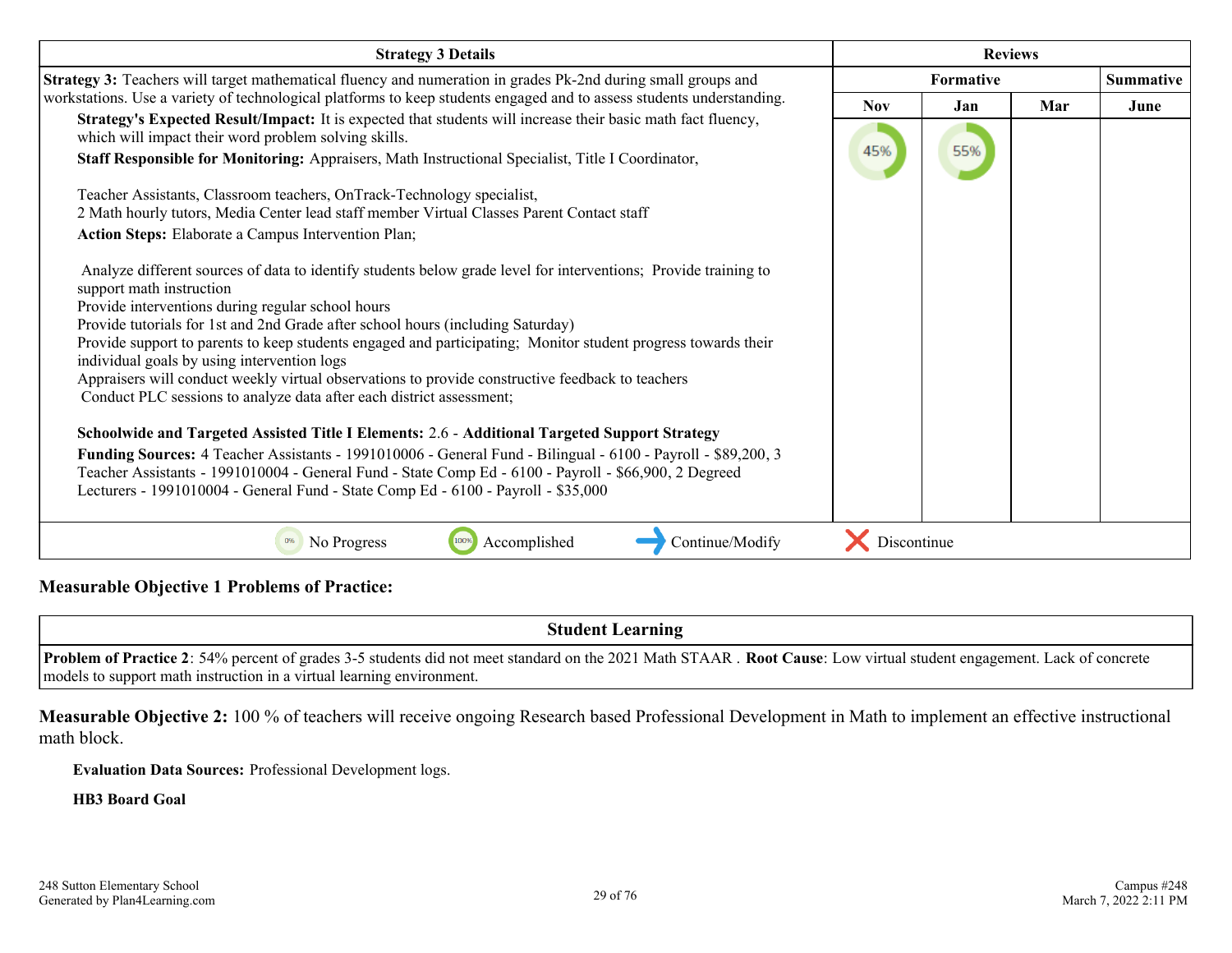| <b>Strategy 1 Details</b>                                                                                                                                                                                                                                                                                                                                                                                              | <b>Reviews</b> |     |     |                  |
|------------------------------------------------------------------------------------------------------------------------------------------------------------------------------------------------------------------------------------------------------------------------------------------------------------------------------------------------------------------------------------------------------------------------|----------------|-----|-----|------------------|
| Strategy 1: Teachers will attend math professional development and the Math Academies (second and third grade                                                                                                                                                                                                                                                                                                          | Formative      |     |     | <b>Summative</b> |
| teachers) in order to implement an effective math block.                                                                                                                                                                                                                                                                                                                                                               | <b>Nov</b>     | Jan | Mar | June             |
| Strategy's Expected Result/Impact: The teachers will learn effective, innovative, and engaging strategies that<br>will support students in solving higher level thinking word problems.                                                                                                                                                                                                                                |                |     |     |                  |
| Staff Responsible for Monitoring: Appraisers, Math Instructional Specialist, Title I Coordinator,                                                                                                                                                                                                                                                                                                                      | 55%            | 60% |     |                  |
| Teacher Assistants, Classroom teachers, OnTrack-Technology specialist,<br>2 Math hourly tutors, Media Center lead staff member Virtual Classes Parent Contact staff                                                                                                                                                                                                                                                    |                |     |     |                  |
| Action Steps: Teachers will attend the Math Academies on designated dates. Administrators will track teacher's<br>completion of trainings. Grade levels will collaborate and plan math lessons that integrate the strategies/skills<br>presented at the math academies and other professional development. Math specialist and grade level appraisers<br>will provide support and feedback to teachers.<br>$^{\prime}$ |                |     |     |                  |
| Schoolwide and Targeted Assisted Title I Elements: 2.6 - TEA Priorities: Build a foundation of reading and<br>math - Targeted Support Strategy                                                                                                                                                                                                                                                                         |                |     |     |                  |
| Funding Sources: 3 Teacher Assistants - 1991010004 - General Fund - State Comp Ed - 6100 - Payroll -<br>\$66,900, 4 Teacher Assistants - 1991010006 - General Fund - Bilingual - 6100 - Payroll - \$89,200, 2 Degreed<br>Lecturers - 1991010004 - General Fund - State Comp Ed - 6100 - Payroll - \$35,000                                                                                                             |                |     |     |                  |
| Continue/Modify<br>100%<br>Accomplished<br>0%<br>No Progress                                                                                                                                                                                                                                                                                                                                                           | Discontinue    |     |     |                  |

### **Measurable Objective 2 Problems of Practice:**

**Student Learning**

**Problem of Practice 2**: 54% percent of grades 3-5 students did not meet standard on the 2021 Math STAAR . **Root Cause**: Low virtual student engagement. Lack of concrete models to support math instruction in a virtual learning environment.

**Measurable Objective 3:** The percent of students in grades Pk-2 at or above grade level in math will increase at least by 5% quarterly as measured by benchmark and district assessments

**Evaluation Data Sources:** Renaissance 360 (BOY,MOY,EOY), District Assessments (BOY, Snapshots, DLA), Circle (BOY, MOY & EOY)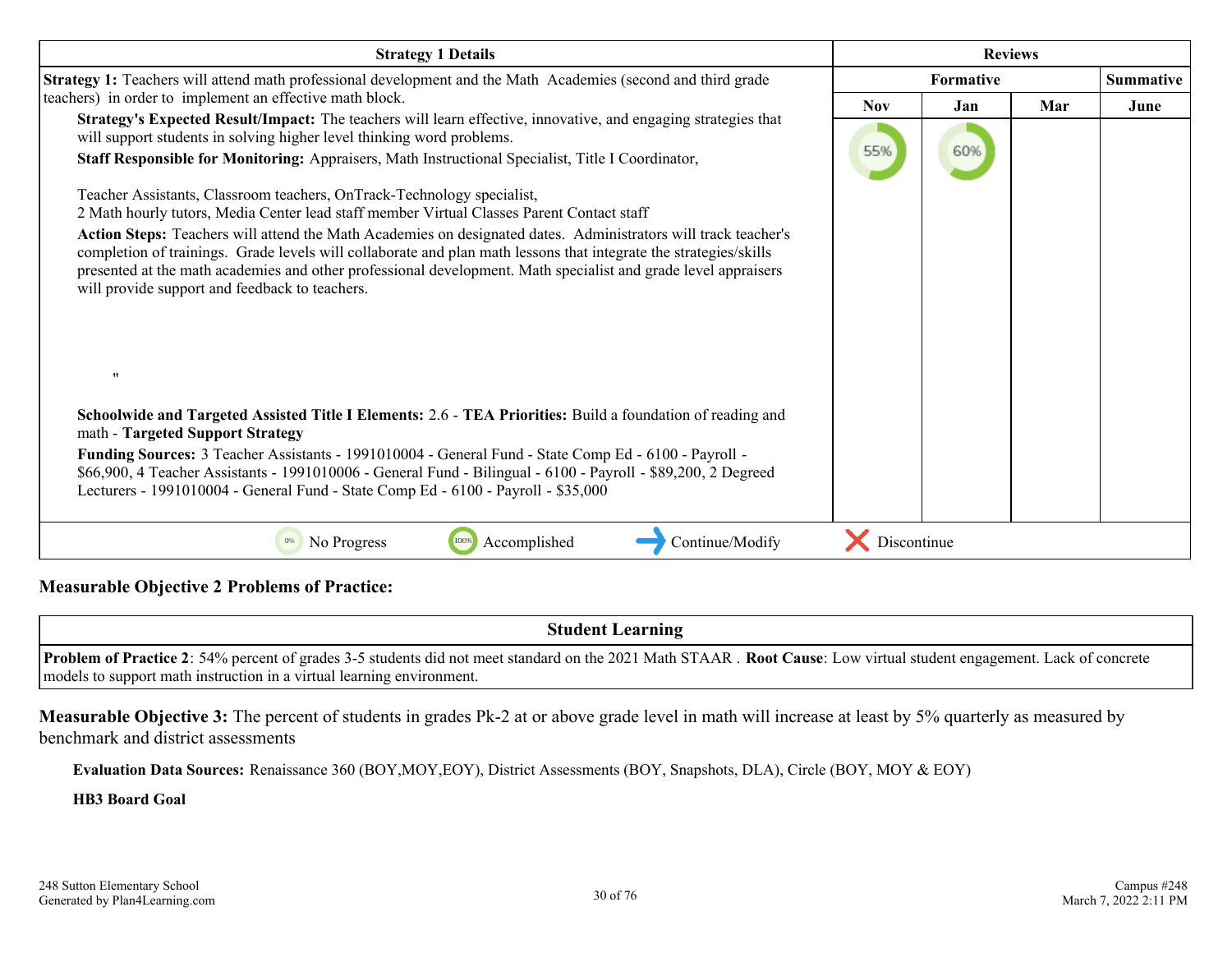| <b>Strategy 1 Details</b>                                                                                                                                                                                                                                                                                                                                                                                                                                                                                                                                                                                     | <b>Reviews</b>   |     |     |                  |
|---------------------------------------------------------------------------------------------------------------------------------------------------------------------------------------------------------------------------------------------------------------------------------------------------------------------------------------------------------------------------------------------------------------------------------------------------------------------------------------------------------------------------------------------------------------------------------------------------------------|------------------|-----|-----|------------------|
| <b>Strategy 1:</b> Implement Data-Driven instruction during in -school and after school intervention programs in grades Pk-2 to                                                                                                                                                                                                                                                                                                                                                                                                                                                                               | <b>Formative</b> |     |     | <b>Summative</b> |
| target students that are below proficiency in math fluency and numeration.<br>Strategy's Expected Result/Impact: Increase PK-2 students' math fluency and numeration.<br>Staff Responsible for Monitoring: Dean of Instruction, Math Teacher Specialist, PK-2 Grade Level                                                                                                                                                                                                                                                                                                                                     | <b>Nov</b>       | Jan | Mar | June             |
| Administrators, Teacher Assistants, 2 Math Hourly Tutors<br><b>Action Steps:</b> Analyze different sources of data to identify students below grade level for interventions;                                                                                                                                                                                                                                                                                                                                                                                                                                  | 30%              | 50% |     |                  |
| Provide PD to math teachers.<br>Provide face-face interventions during regular school hours.<br>Provide tutorials for 1st and 2nd Grade students after school hours (including Saturday).<br>Provide support to parents to keep students engaged and participating.<br>Monitor student progress towards their individual goals by using intervention logs.<br>Appraisers will conduct weekly virtual observations to provide constructive feedback to teachers.<br>Conduct PLC sessions to analyze data after each district assessment.<br><b>Schoolwide and Targeted Assisted Title I Elements: 2.4, 2.6</b> |                  |     |     |                  |
| No Progress<br>Accomplished<br>Continue/Modify                                                                                                                                                                                                                                                                                                                                                                                                                                                                                                                                                                | iscontinue       |     |     |                  |

### **Measurable Objective 3 Problems of Practice:**

| <b>Demographics</b>                                                                                                                                                                                                                                                               |
|-----------------------------------------------------------------------------------------------------------------------------------------------------------------------------------------------------------------------------------------------------------------------------------|
| <b>Problem of Practice 1</b> : Bilingual students scoring lower than the counterparts on the district and state assessments. <b>Root Cause</b> : Bilingual classes have low foundational skills. We<br>also have a many newcomers who are not proficient in their first language. |
| <b>Student Learning</b>                                                                                                                                                                                                                                                           |
| <b>Problem of Practice 2</b> : 54% percent of grades 3-5 students did not meet standard on the 2021 Math STAAR. Root Cause: Low virtual student engagement. Lack of concrete<br>models to support math instruction in a virtual learning environment.                             |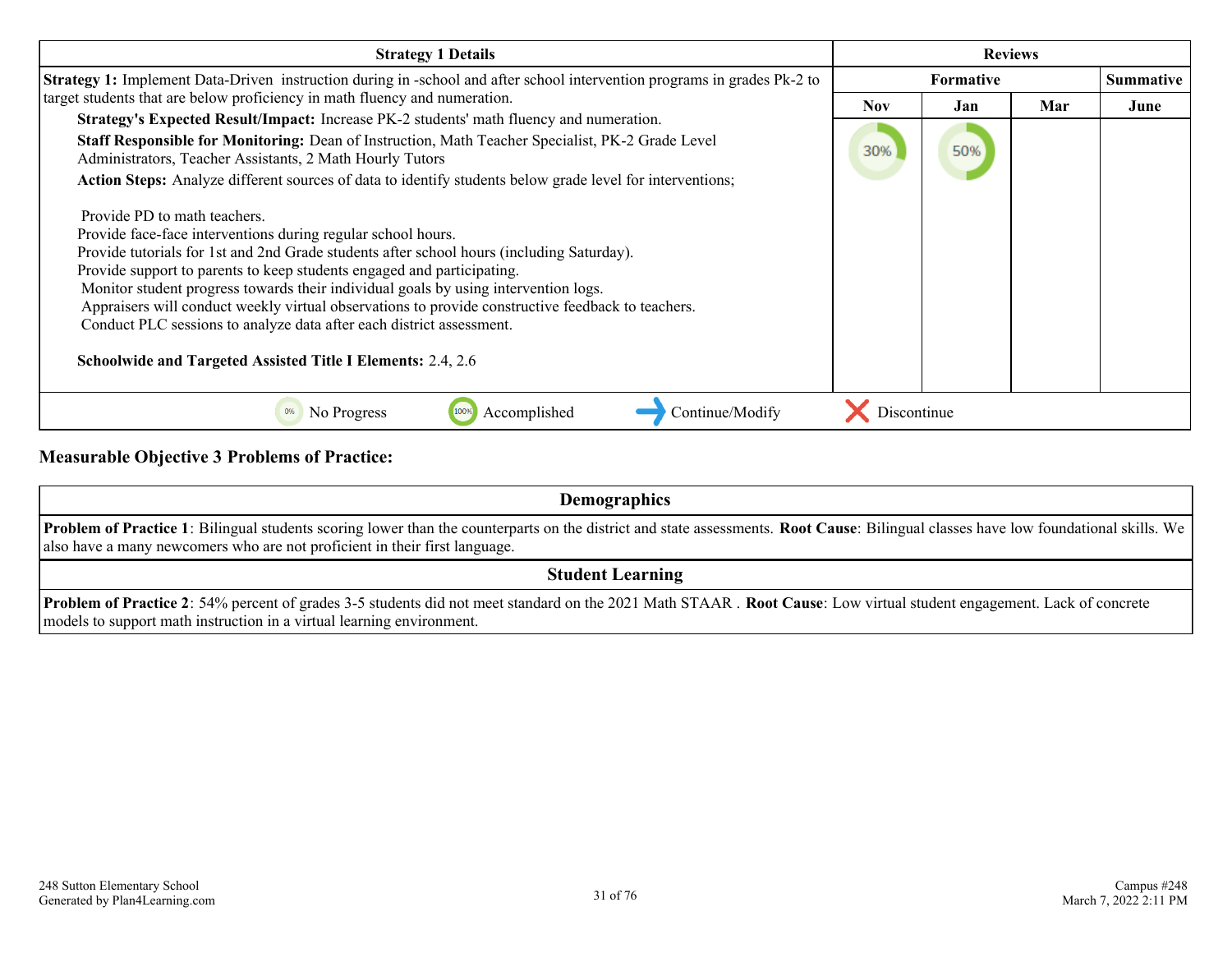<span id="page-31-0"></span>**Board Goal 3:** SCHOOL PROGRESS The percentage of graduates that meet the criteria for CCMR as measured in Domain 1 of the state accountability system will increase 8 percentage points from 63% for 2017-18 graduates to 71% for 2022-2023 graduates reported in 2024.

Goal 1: SCHOOL PROGRESS: The percentage of 3rd to 5th grade students scoring at the Masters grade level standard on STAAR will increase by 15 percentage points from 8% to 23% at the Masters Grade Level between the Spring of 2021 and the Spring of 2022 as measured by the combination of STAAR scores in Reading, Math, Writing, and Science.

**Strategic Priorities:** Expanding Educational Opportunities

**Measurable Objective 1:** The percent of students in grades 3-5 scoring at the Masters grade level in Reading, Math, Science and Writing will increase at least by 5% quarterly as measured by Ren 360 and District Assessments.

**Evaluation Data Sources:** Renaissance 360 (BOY,MOY,EOY), District Assessments (BOY, Snapshots,DLA, MOCK STAAR)

| <b>Strategy 1 Details</b>                                                                                                                                                                                                                                         | <b>Reviews</b>   |     |     |             |
|-------------------------------------------------------------------------------------------------------------------------------------------------------------------------------------------------------------------------------------------------------------------|------------------|-----|-----|-------------|
| <b>Strategy 1:</b> Implement Instructional Strategies that are rigorous, consistent, and aligned to 3rd through 5th grade                                                                                                                                         | <b>Formative</b> |     |     | Summative 1 |
| curriculum TEKS for each subject area that emphasizes immediate intervention and a variety of opportunities for students to $\Gamma$<br>work in an environment of collaboration and support to extend their learning at the highest level of thinking as shown on | <b>Nov</b>       | Jan | Mar | June        |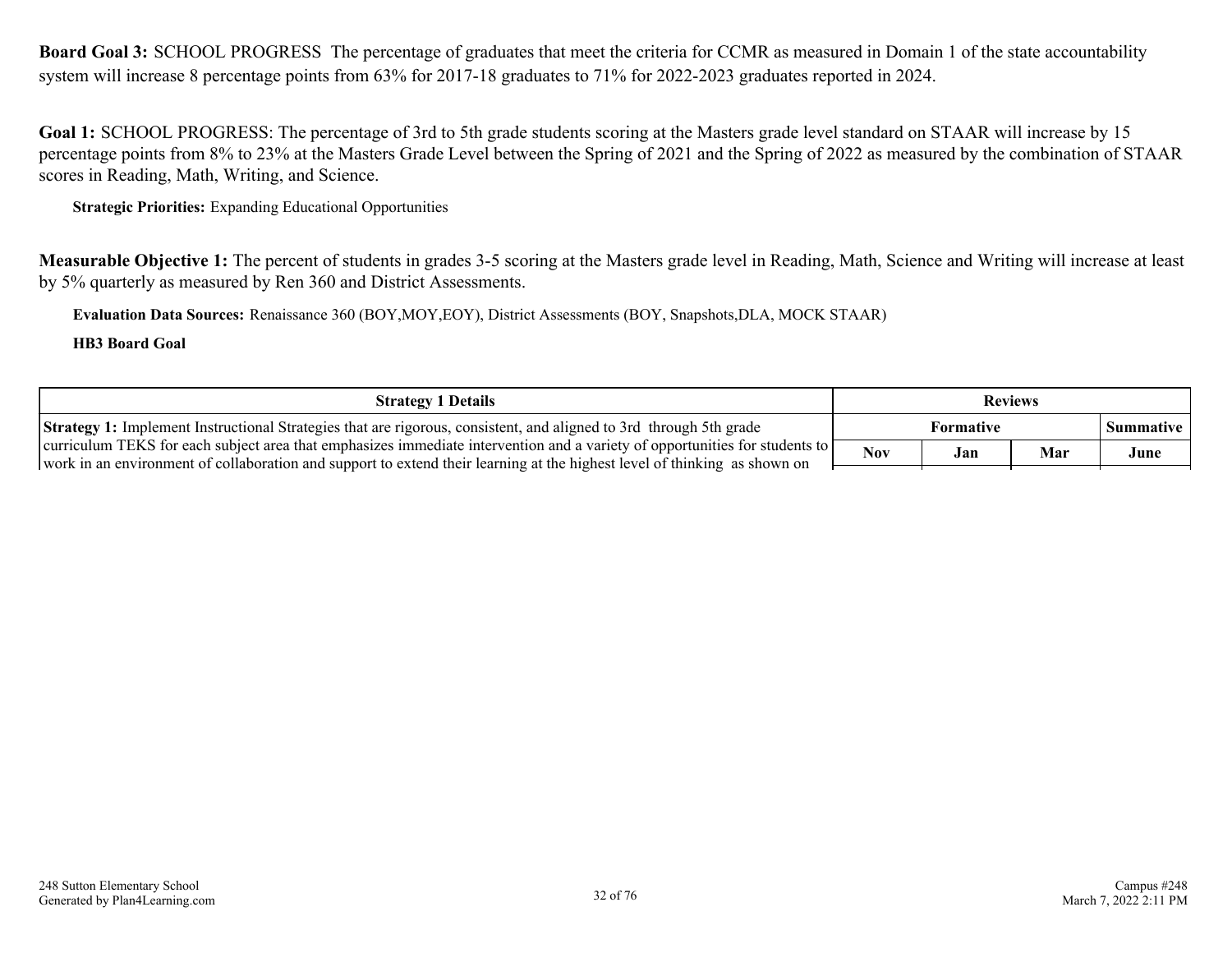| the Bloom's Taxonomy to ensure that all students are College and Career ready.<br>Strategy's Expected Result/Impact: It is expected that students develop higher order thinking skills by<br>presenting rigorous Standard-Based Projects in which they articulate their thinking and communicate their ideas                                                                                                                                                                                                                                                                                                                                                                       | 15%         |  |  |
|------------------------------------------------------------------------------------------------------------------------------------------------------------------------------------------------------------------------------------------------------------------------------------------------------------------------------------------------------------------------------------------------------------------------------------------------------------------------------------------------------------------------------------------------------------------------------------------------------------------------------------------------------------------------------------|-------------|--|--|
| to others.                                                                                                                                                                                                                                                                                                                                                                                                                                                                                                                                                                                                                                                                         |             |  |  |
| Staff Responsible for Monitoring: GT Coordinator, Administrative team                                                                                                                                                                                                                                                                                                                                                                                                                                                                                                                                                                                                              |             |  |  |
| Action Steps: Draw a Campus GT Intervention Plan.                                                                                                                                                                                                                                                                                                                                                                                                                                                                                                                                                                                                                                  |             |  |  |
| Analyze different sources of data to identify the needs of each individual student<br>Provide PD that targets Higher Order Thinking Skills: Kagan, Lead4Ward, Guided Math, Guided<br>Reading.<br>GT Coordinator to ensure that all teachers are trained in GT strategies and have taken all required compliance GT<br>trainings.<br>Implement in-school and after school Enrichment Project Based camps<br>Provide support to parents to keep students engaged and participating in Higher Order Thinking activities<br>Monitor student progress towards their individual goals by using intervention logs<br>Conduct PLC sessions to analyze data after each district assessment. |             |  |  |
| Schoolwide and Targeted Assisted Title I Elements: 2.5 - TEA Priorities: Connect high school to career and<br>college<br>Funding Sources: Tutors - 1991010004 - General Fund - State Comp Ed - 6100 - Payroll - \$3,000                                                                                                                                                                                                                                                                                                                                                                                                                                                            |             |  |  |
|                                                                                                                                                                                                                                                                                                                                                                                                                                                                                                                                                                                                                                                                                    |             |  |  |
| Continue/Modify<br>Accomplished<br>No Progress<br>0%                                                                                                                                                                                                                                                                                                                                                                                                                                                                                                                                                                                                                               | Discontinue |  |  |

### **Measurable Objective 1 Problems of Practice:**

| earning<br>√tuden.                                                                                                                                                             |
|--------------------------------------------------------------------------------------------------------------------------------------------------------------------------------|
| <b>Problem of Practice 6: 37% of the GT</b><br>$\Gamma$ students scored at the Masters level on the 2021 STAAR. <b>Root Cause:</b> $\Gamma$<br>Low virtual student engagement. |

**Measurable Objective 2:** The percent of students in grades PK-2 scoring at or above grade level in Reading, Math, Science and Writing will increase at least by 5% quarterly as measured by Ren 360 and District Assessments.

**Evaluation Data Sources:** Ren 360, District Snapshots, DLA, DRA (BOY, MOY, EOY), CIRCLE (BOY, MOY, EOY)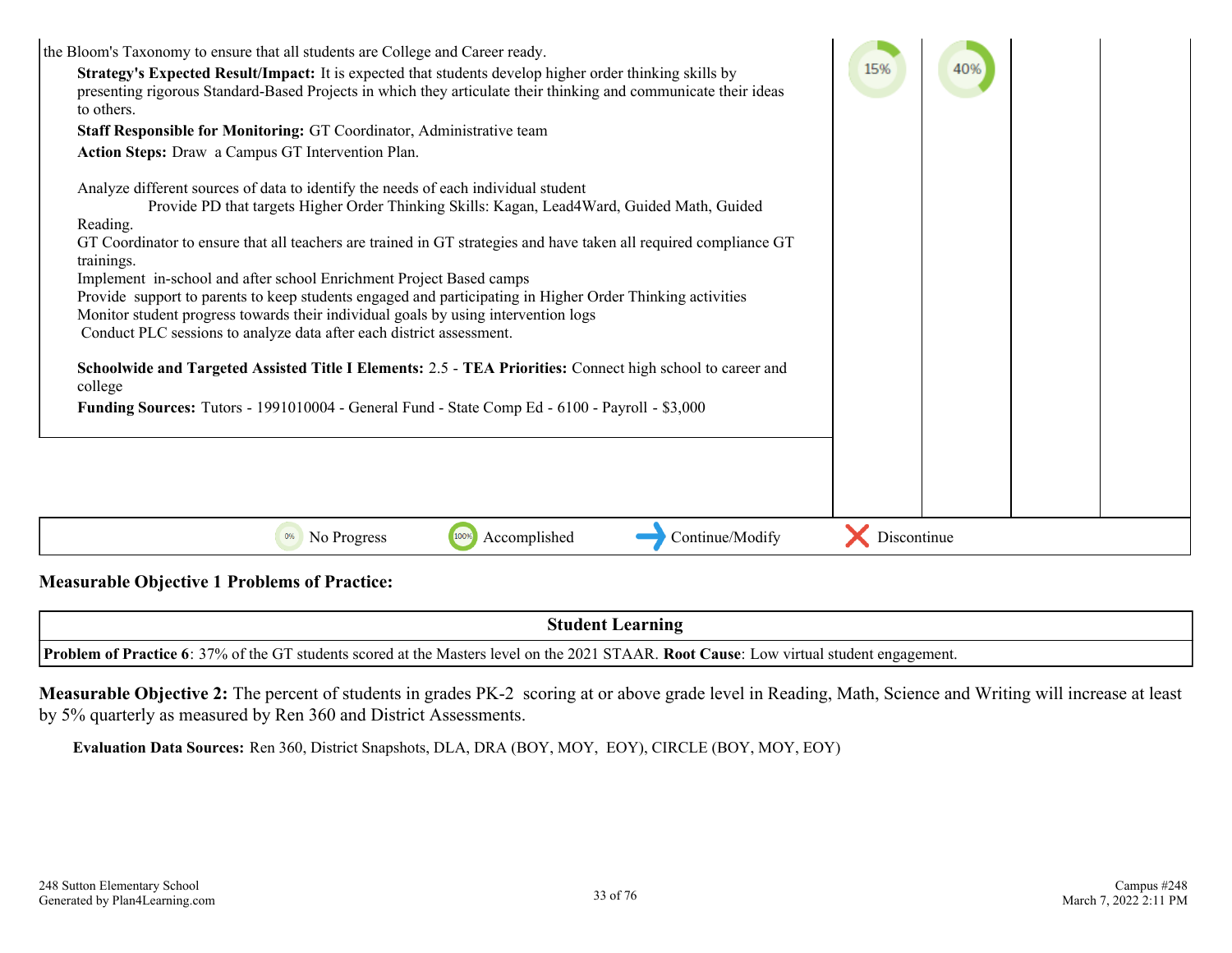| <b>Strategy 1 Details</b>                                                                                                                                                                                                                                                                                                                                                                                                                                                                                                                                                                                               | <b>Reviews</b>   |     |           |      |
|-------------------------------------------------------------------------------------------------------------------------------------------------------------------------------------------------------------------------------------------------------------------------------------------------------------------------------------------------------------------------------------------------------------------------------------------------------------------------------------------------------------------------------------------------------------------------------------------------------------------------|------------------|-----|-----------|------|
| <b>Strategy 1:</b> Teachers will utilize Bloom's Taxonomy to Plan Rigorous lessons that engage students at higher levels of                                                                                                                                                                                                                                                                                                                                                                                                                                                                                             | <b>Formative</b> |     | Summative |      |
| thinking.                                                                                                                                                                                                                                                                                                                                                                                                                                                                                                                                                                                                               | <b>Nov</b>       | Jan | Mar       | June |
| Strategy's Expected Result/Impact: Students increase their critical thinking skills.<br>Staff Responsible for Monitoring: Teachers, Administrators, GT Coordinator.<br>Action Steps: Teachers utilize Bloom's Taxonomy to plan at PLCs.<br>Grade level administrators review lesson plans for rigor and provide feedback.<br>Teachers implement lesson plans.<br>Administrators observe and provide coaching feedback.<br>Schoolwide and Targeted Assisted Title I Elements: 2.4, 2.6 - TEA Priorities: Connect high school to career<br>and college - Targeted Support Strategy - Additional Targeted Support Strategy | 15%              | 35% |           |      |
| Accomplished<br>Continue/Modify<br>0%<br>No Progress                                                                                                                                                                                                                                                                                                                                                                                                                                                                                                                                                                    | Discontinue      |     |           |      |

### **Measurable Objective 2 Problems of Practice:**

| <b>Student Learning</b>                                                                                                                                  |
|----------------------------------------------------------------------------------------------------------------------------------------------------------|
| <b>Problem of Practice 6</b> : 37% of the GT students scored at the Masters level on the 2021 STAAR. <b>Root Cause</b> : Low virtual student engagement. |

**Measurable Objective 3:** Students will be exposed to at least 5 events per semester that showcase college and career readiness.

**Evaluation Data Sources:** College and career readiness event log

| <b>Strategy 1 Details</b>                                                                                                    | <b>Reviews</b> |           |     |            |
|------------------------------------------------------------------------------------------------------------------------------|----------------|-----------|-----|------------|
| <b>Strategy 1:</b> Implement a Pk-5 school-wide motivational plan to showcase future College and Career Readiness Awareness. |                | Formative |     | Summative. |
| <b>Strategy's Expected Result/Impact:</b> Increase College and Career Readiness awareness.                                   | <b>Nov</b>     | Jan       | Mar | June       |
| Staff Responsible for Monitoring: Administrators, Social Emotional Team (Social Worker, Counselor, CIS                       |                |           |     |            |

248 Sutton Elementary School Separated by Plan4Learning.com 34 of 76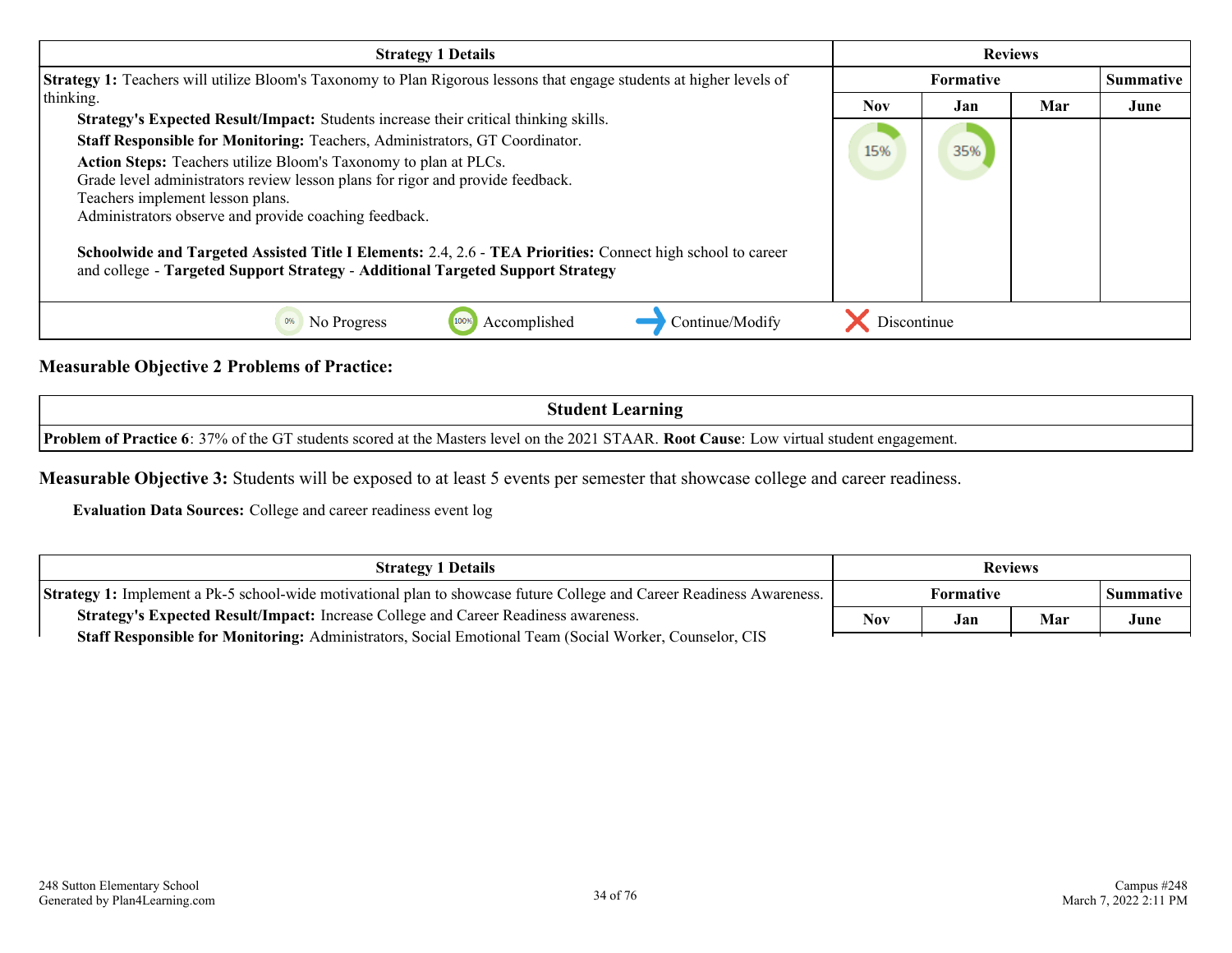| representative, Wraparound representative), Teachers.<br>Action Steps: Provide PD to classroom teachers and staff focus on College and Career Readiness<br>Present a College and Career Readiness Awareness Parade in the Spring 2021.<br>Implement AVID program in the Spring 2022.<br>Students and staff wear College shirts on Fridays.<br>Teachers implement a college corner in their classrooms.<br>Teachers invite speakers from different careers to talk to students.<br>Schoolwide and Targeted Assisted Title I Elements: 2.5 - Targeted Support Strategy - Additional Targeted<br><b>Support Strategy</b> | 35%         | 60% |  |  |
|-----------------------------------------------------------------------------------------------------------------------------------------------------------------------------------------------------------------------------------------------------------------------------------------------------------------------------------------------------------------------------------------------------------------------------------------------------------------------------------------------------------------------------------------------------------------------------------------------------------------------|-------------|-----|--|--|
| Continue/Modify<br>Accomplished<br>0%<br>No Progress                                                                                                                                                                                                                                                                                                                                                                                                                                                                                                                                                                  | Discontinue |     |  |  |

### **Measurable Objective 3 Problems of Practice:**

| <b>Student Learning</b>                                                                                                                         |
|-------------------------------------------------------------------------------------------------------------------------------------------------|
| <b>Problem of Practice 6:</b> 37% of the GT students scored at the Masters level on the 2021 STAAR. Root Cause: Low virtual student engagement. |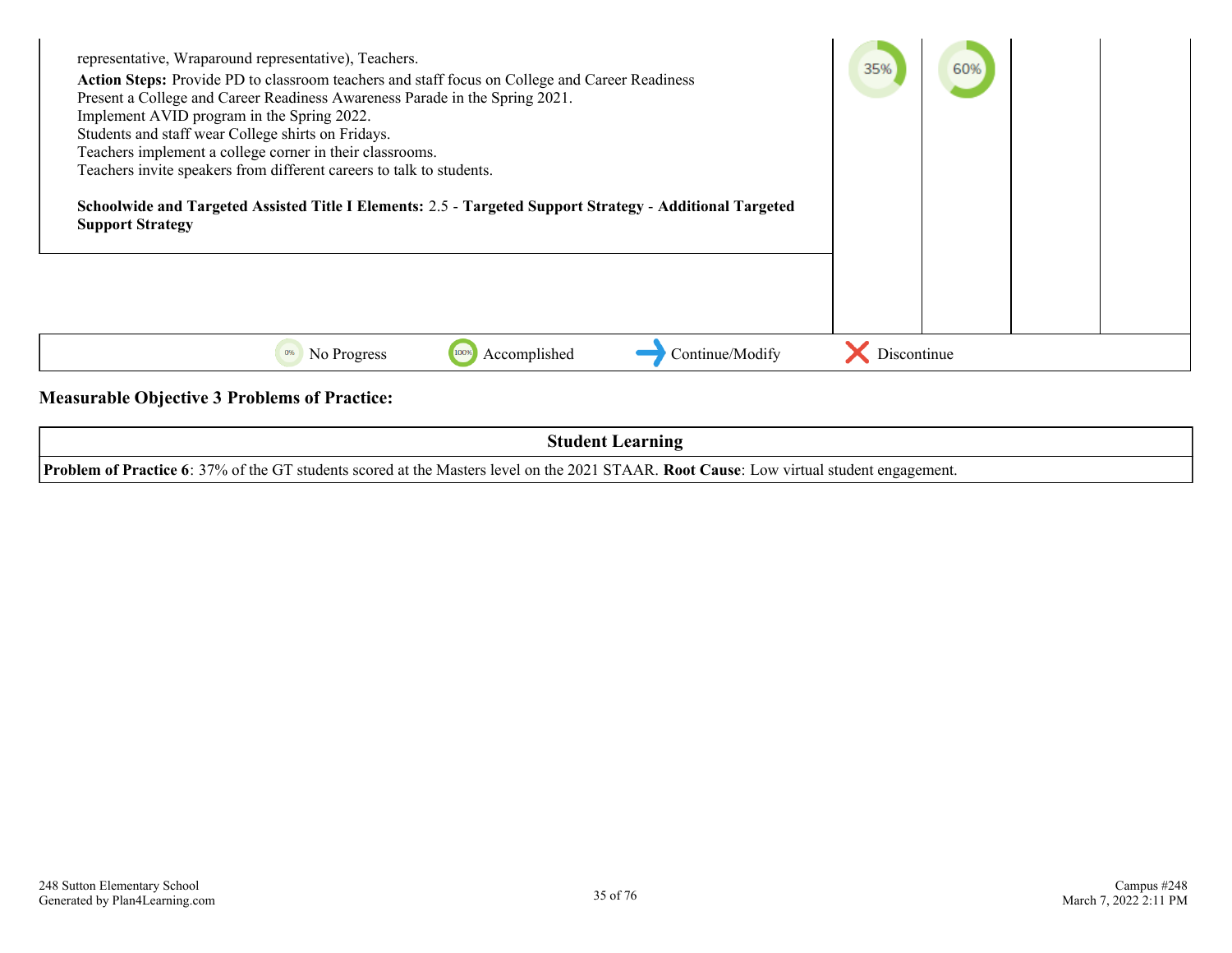<span id="page-35-0"></span>**Board Goal 4:** CLOSING THE GAPS The percentage of students receiving special education services reading at or above grade level as measured by the Meets Grade Level Standard on the STAAR 3-8 Reading and STAAR EOC English I and II assessments will increase 8 percentage points from 21% in spring 2019 to 29% in spring 2024.

**Goal 1:** CLOSING THE GAPS The percentage of students receiving special education services who score at the Meets Grade Level standard on STAAR will increase from 1.5% to 16.5% on the Reading and Math assessments between Spring 2021 to Spring 2022. The percentage of students attaining Satisfactory level on STAAR-Alt 2 will increase from 85% to 90% and the percentage of students attaining Accomplished level will increase from 9% to 10% between Spring 2021 and Spring 2022.

**Strategic Priorities:** Expanding Educational Opportunities

**Measurable Objective 1:** The percentage of students receiving special education services who score at the meets grade level standard on benchmark assessments will increase by 5 percentage points quarterly.

**Evaluation Data Sources:** Renaissance 360 (BOY,MOY,EOY), District Assessments (BOY, Snapshots, DLA, MOCK STAAR)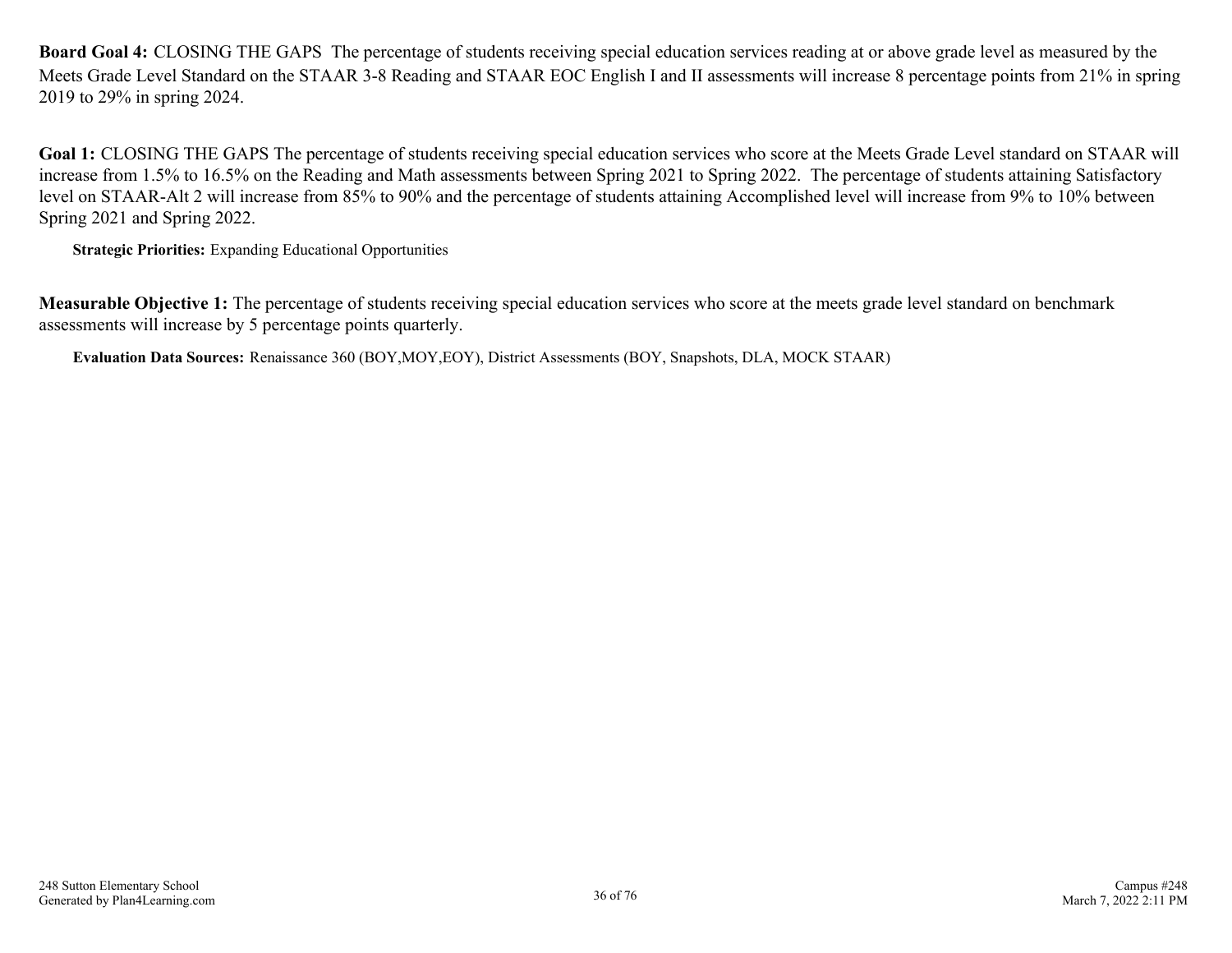| <b>Strategy 1 Details</b>                                                                                                                                                                                                                                                                                                                                                                                                                                                                                                                                                                                                                                                                                                                                                                                                                                                                                                                                                                                                                                                         |             |     | <b>Reviews</b> |                  |
|-----------------------------------------------------------------------------------------------------------------------------------------------------------------------------------------------------------------------------------------------------------------------------------------------------------------------------------------------------------------------------------------------------------------------------------------------------------------------------------------------------------------------------------------------------------------------------------------------------------------------------------------------------------------------------------------------------------------------------------------------------------------------------------------------------------------------------------------------------------------------------------------------------------------------------------------------------------------------------------------------------------------------------------------------------------------------------------|-------------|-----|----------------|------------------|
| <b>Strategy 1:</b> General Education Teachers will work in collaboration with Special Education Teachers to ensure all                                                                                                                                                                                                                                                                                                                                                                                                                                                                                                                                                                                                                                                                                                                                                                                                                                                                                                                                                            | Formative   |     |                | <b>Summative</b> |
| components of the students' IEPs are implemented with fidelity.                                                                                                                                                                                                                                                                                                                                                                                                                                                                                                                                                                                                                                                                                                                                                                                                                                                                                                                                                                                                                   | <b>Nov</b>  | Jan | Mar            | June             |
| Strategy's Expected Result/Impact: The unique services provided of scaffolding instruction, daily use of<br>supplemental aids, explicit instruction in metacognitive strategies, use of assistive technology, and weekly<br>progress monitoring will impact student achievement and progress in meeting their individualized education<br>learning goals and meeting and mastering the TEKS.                                                                                                                                                                                                                                                                                                                                                                                                                                                                                                                                                                                                                                                                                      | 25%         | 50% |                |                  |
| <b>Staff Responsible for Monitoring: Resource Teachers</b><br><b>General Education Content Teacher</b>                                                                                                                                                                                                                                                                                                                                                                                                                                                                                                                                                                                                                                                                                                                                                                                                                                                                                                                                                                            |             |     |                |                  |
| <b>Tutors</b><br><b>Instructional Specialist for SPED</b><br><b>Teacher Assistants</b>                                                                                                                                                                                                                                                                                                                                                                                                                                                                                                                                                                                                                                                                                                                                                                                                                                                                                                                                                                                            |             |     |                |                  |
| Action Steps: Professional development offered to all teaching staff and interventionists on high leverage<br>practices for students receiving SPED services. All SPED teachers, General Ed. Teachers and Teacher Assistants<br>will complete all trainings in their OSES Professional Development Plan by December 17th, 2021. All<br>Administrators will complete required SPED trainings.<br>Consultation support by teacher appraisers and Instructional Specialist for SPED on specific strategies to<br>meet students' unique learning needs.<br>* Students will get differentiated instruction that addresses their unique learning needs outlined in the IEP. These<br>practices include classroom accommodations, testing accommodations, resource classes, and assistive<br>technology.<br>Students will participate in small-group interventions for accelerated instruction to address deficit skills<br>necessary for improvement on STAAR.<br>* Students in SPED will be invited to Camp Spark where they can get additional support to meet their annual<br>goals. |             |     |                |                  |
| Schoolwide and Targeted Assisted Title I Elements: 2.4, 2.6 - TEA Priorities: Build a foundation of reading<br>and math - Targeted Support Strategy - Additional Targeted Support Strategy                                                                                                                                                                                                                                                                                                                                                                                                                                                                                                                                                                                                                                                                                                                                                                                                                                                                                        |             |     |                |                  |
| Funding Sources: Teachers and Teacher Assistant - 1991010007 - General Fund - Special Education - 6100 -<br>Payroll - \$3,000, Special Education Instructional Materials - 1991010007 - General Fund - Special Education -<br>6300 - Supplies and Materials - \$3,552, Special Education Professional Development Fee - 1991010007 -<br>General Fund - Special Education - 6400 - Other Operating Expenses - \$500                                                                                                                                                                                                                                                                                                                                                                                                                                                                                                                                                                                                                                                                |             |     |                |                  |
| Accomplished<br>Continue/Modify<br>No Progress<br>100%                                                                                                                                                                                                                                                                                                                                                                                                                                                                                                                                                                                                                                                                                                                                                                                                                                                                                                                                                                                                                            | Discontinue |     |                |                  |

#### **Measurable Objective 1 Problems of Practice:**

**Student Learning Problem of Practice 7**: 83.7% of the SPED students did not meet standard on the 2021 STAAR . **Root Cause**: Low virtual student engagement.

**Measurable Objective 2:** The percentage of students in Skills for Living and Learning classes (SLL) attaining Satisfactory and Accomplished level on benchmark assessments will increase by 5% quarterly.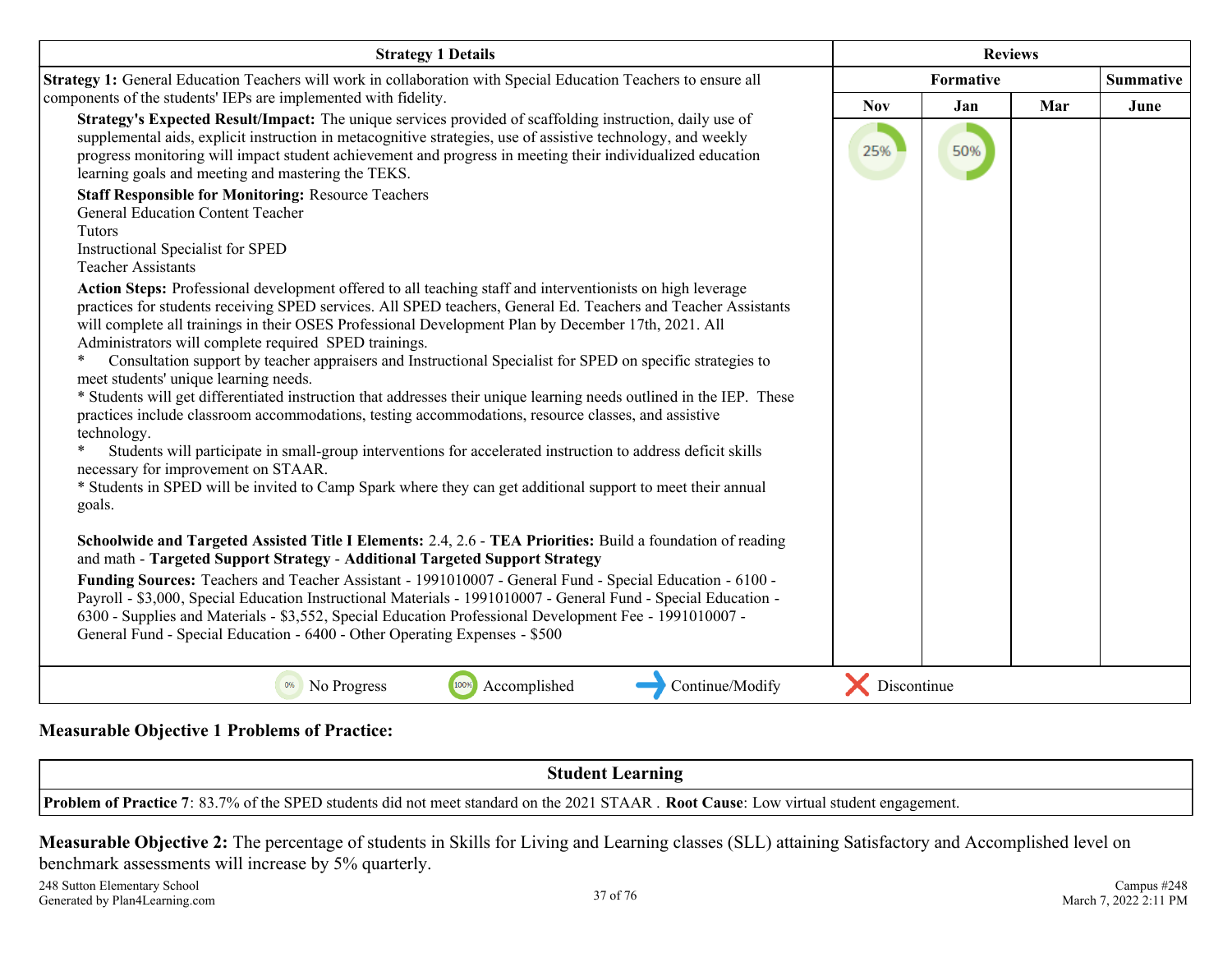| <b>Strategy 1 Details</b>                                                                                                                                                                                                                                                                                                                                                                                                                                                                                                                                                                                                                                                                                                                                                 |                    | <b>Reviews</b> |     |                  |
|---------------------------------------------------------------------------------------------------------------------------------------------------------------------------------------------------------------------------------------------------------------------------------------------------------------------------------------------------------------------------------------------------------------------------------------------------------------------------------------------------------------------------------------------------------------------------------------------------------------------------------------------------------------------------------------------------------------------------------------------------------------------------|--------------------|----------------|-----|------------------|
| <b>Strategy 1:</b> The Skills for Living and Learning teachers will utilize features of the Unique Curriculum, in conjunction with                                                                                                                                                                                                                                                                                                                                                                                                                                                                                                                                                                                                                                        |                    | Formative      |     | <b>Summative</b> |
| appraisal coaching, to enhance progress monitoring, student independent work habits, and increase rigor during<br>instructional practice in order for more students to reach Satisfactory and Accomplished levels on STAAR-Alt 2.                                                                                                                                                                                                                                                                                                                                                                                                                                                                                                                                         | <b>Nov</b>         | Jan            | Mar | June             |
| Strategy's Expected Result/Impact: By using all facets of the Unique Learning System and systematic<br>coaching from the SPED Instructional Specialist, our SLL teachers will be equipped to provide instruction to<br>bring students to Satisfactory and Accomplished levels of performance.<br>Staff Responsible for Monitoring: Instructional Specialist for SPED<br>The Skills for Living and Learning teachers                                                                                                                                                                                                                                                                                                                                                       | 50%                | 25%            |     |                  |
| Action Steps: 1) Ensure all SLL teachers are trained in the Unique Learning System's components and complete<br>all required trainings in their OSES Professional Development Plan.<br>2) Ensure systems are in place for routine progress monitoring and review of the data.<br>3) Ensure Review ARDs are held when student is not making adequate progress towards growth.<br>4) Ensure SLL teachers are routinely coached with feedback that aligns with students' goals and instructional<br>best practices.<br>5) Monitor student progress on STAAR-Alt 2 format at BOY and MOY.<br>6) Students will be invited to Camp Spark where they can get additional support to meet their annual goal.<br><b>Schoolwide and Targeted Assisted Title I Elements: 2.4, 2.6</b> |                    |                |     |                  |
| Funding Sources: Special Education Instructional Materials - 1991010007 - General Fund - Special Education<br>- 6300 - Supplies and Materials - \$3,552, Special Education Professional Development Fee - 1991010007 -<br>General Fund - Special Education - 6400 - Other Operating Expenses - \$500, Teachers and Teacher Assistants -<br>1991010007 - General Fund - Special Education - 6100 - Payroll - \$3,000                                                                                                                                                                                                                                                                                                                                                       |                    |                |     |                  |
| Accomplished<br>Continue/Modify<br>No Progress<br>100%<br>0%                                                                                                                                                                                                                                                                                                                                                                                                                                                                                                                                                                                                                                                                                                              | <b>Discontinue</b> |                |     |                  |

#### **Measurable Objective 2 Problems of Practice:**

| Learning<br>†udent L…                                                                                                                         |
|-----------------------------------------------------------------------------------------------------------------------------------------------|
| <b>Problem of Practice</b> 7: 83.7% of the SPED students did not meet standard on the 2021 STAAR. Root Cause: Low virtual student engagement. |

**Measurable Objective 3:** 100 % of teachers, teacher Assistants, and administrators will receive ongoing Research based Professional Development in strategies for working with students with disabilities.

**Evaluation Data Sources:** Professional Development logs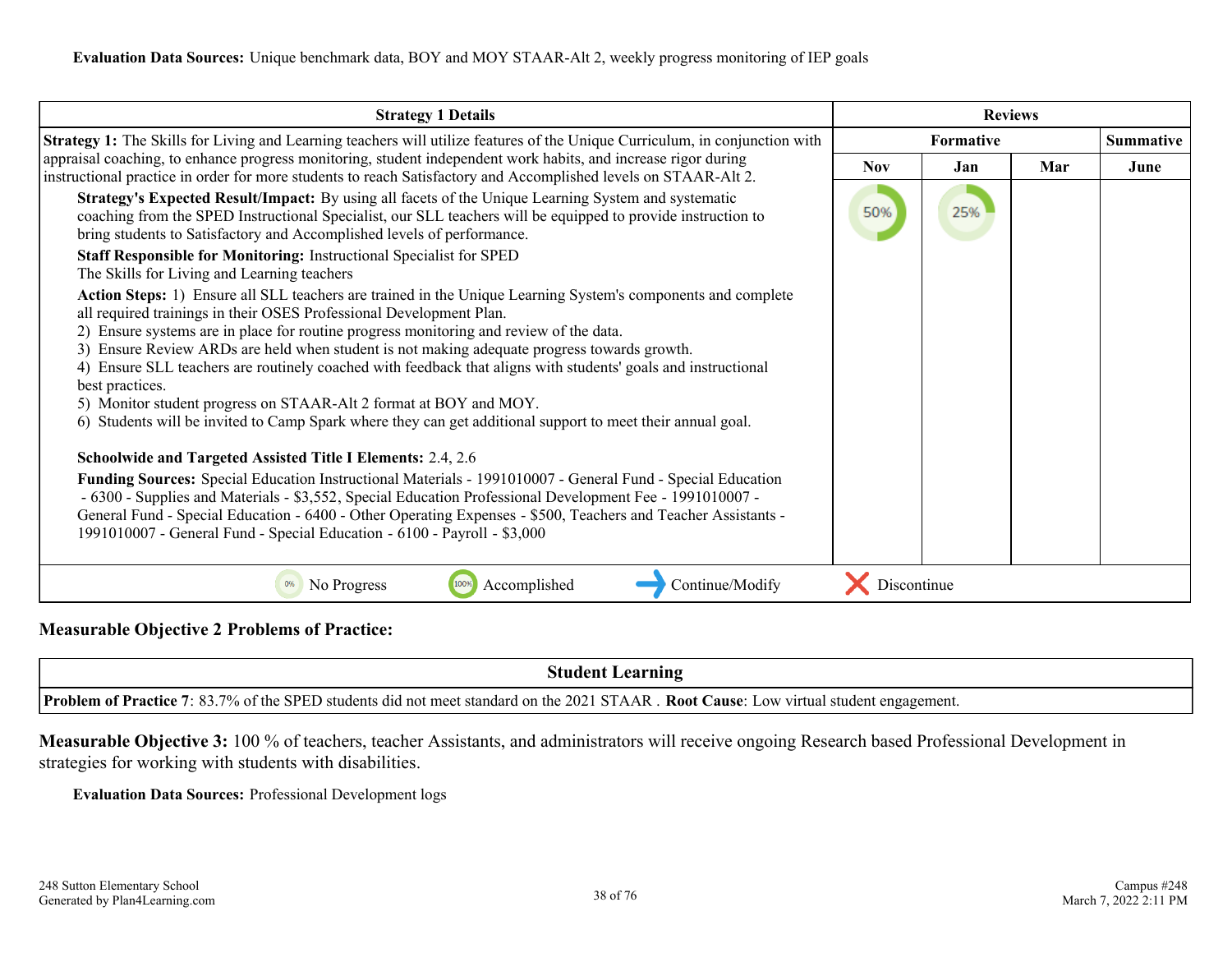| <b>Strategy 1 Details</b>                                                                                                                                                                                                                                                                                                                                                                                                                                                                                                                                                                                                             |                  | <b>Reviews</b> |                  |      |
|---------------------------------------------------------------------------------------------------------------------------------------------------------------------------------------------------------------------------------------------------------------------------------------------------------------------------------------------------------------------------------------------------------------------------------------------------------------------------------------------------------------------------------------------------------------------------------------------------------------------------------------|------------------|----------------|------------------|------|
| <b>Strategy 1:</b> Implement OSES Professional Development Learning Plan for all SPED teachers, General Education                                                                                                                                                                                                                                                                                                                                                                                                                                                                                                                     | <b>Formative</b> |                | <b>Summative</b> |      |
| Teachers, Teacher assistants and administrators by December 17th, 2021.                                                                                                                                                                                                                                                                                                                                                                                                                                                                                                                                                               | Nov.             | Jan            | Mar              | June |
| Strategy's Expected Result/Impact: Teachers and teacher assistants will learn effective, innovative, and<br>engaging strategies that will support students in meeting their learning goals as stipulated in the students'<br>Individual Educational plans.                                                                                                                                                                                                                                                                                                                                                                            | 60%              | 85%            |                  |      |
| Staff Responsible for Monitoring: SPED Administrator, Grade level administrators, SPED teachers, General<br>Education teachers and Teacher Assistants.                                                                                                                                                                                                                                                                                                                                                                                                                                                                                |                  |                |                  |      |
| Action Steps: All all SPED teachers, General Education Teachers, Teacher assistants and administrators will be<br>provided a list of trainings to be completed by December 17, 2021.<br>Staff will complete self paced courses in their free time and will be compensated extra duty pay.<br>A monthly calendar of Professional development will be shared with staff for synchronous trainings.<br>Grade level administrators and SPED Chair will monitor PD activities and provide follow up support in the<br>classroom.<br>Schoolwide and Targeted Assisted Title I Elements: 2.4, 2.6 - TEA Priorities: Recruit, support, retain |                  |                |                  |      |
| teachers and principals                                                                                                                                                                                                                                                                                                                                                                                                                                                                                                                                                                                                               |                  |                |                  |      |
| Continue/Modify<br>No Progress<br>Accomplished<br>0%                                                                                                                                                                                                                                                                                                                                                                                                                                                                                                                                                                                  | Discontinue      |                |                  |      |

### **Measurable Objective 3 Problems of Practice:**

| student :<br>earning                                                                                                                           |
|------------------------------------------------------------------------------------------------------------------------------------------------|
| <b>Problem of Practice 7</b> : 83.7% of the SPED students did not meet standard on the 2021 STAAR. Root Cause: Low virtual student engagement. |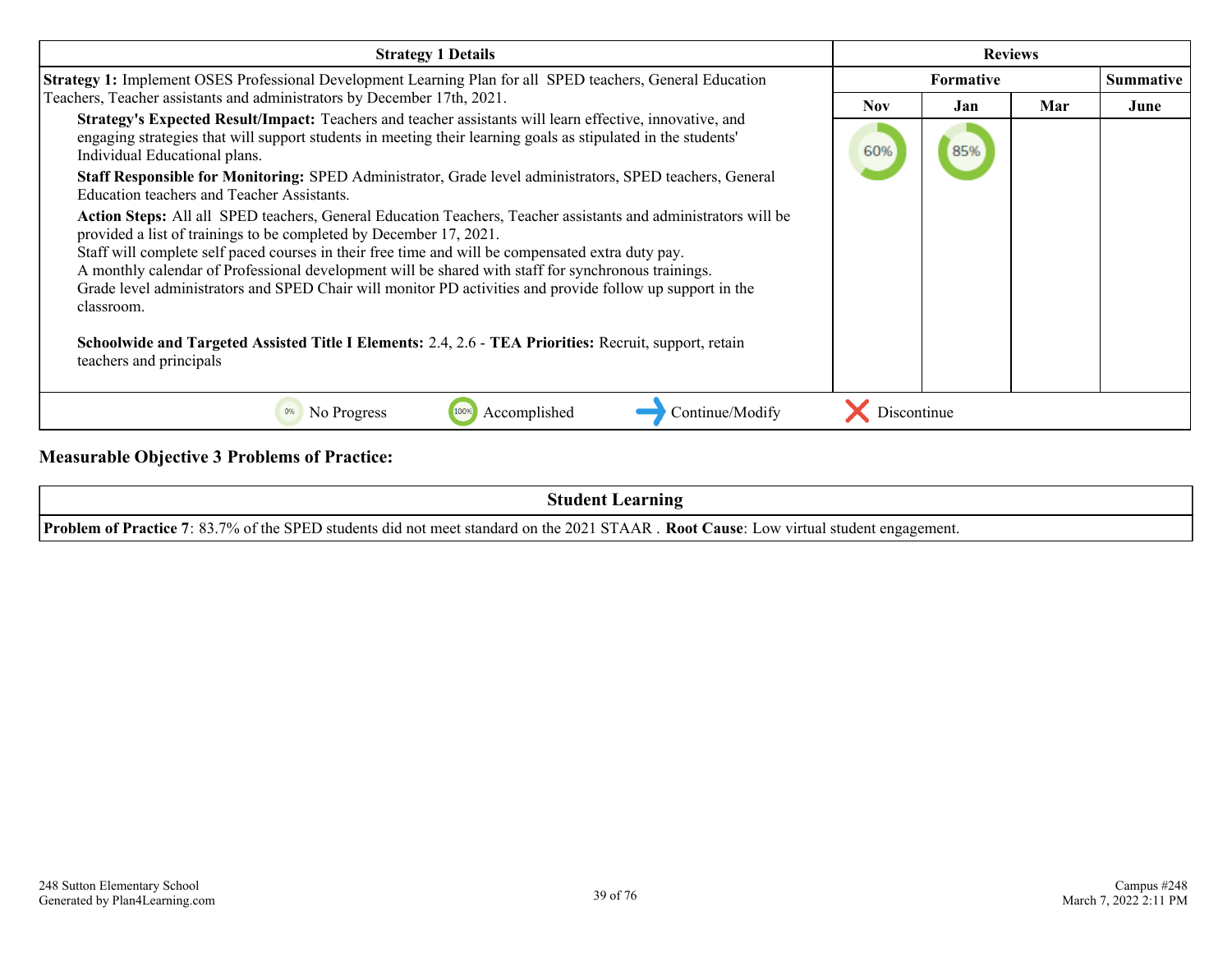#### **Board Goal 5:** N/A - Additional Campus Goals

#### **Goal 1:** ATTENDANCE

Sutton will aim to increase the average daily attendance from 95.7% to 97.5% between Spring 2021 and Spring 2022.

**Strategic Priorities:** Ensuring Student Health, Safety and Well-Being

**Measurable Objective 1:** Increase the average daily attendance by at least 0.5% points each grading cycle.

**Evaluation Data Sources:** Attendance data in HISD Connect.

| <b>Strategy 1 Details</b>                                                                                                                                                                                                        |             | <b>Reviews</b> |     |                  |
|----------------------------------------------------------------------------------------------------------------------------------------------------------------------------------------------------------------------------------|-------------|----------------|-----|------------------|
| <b>Strategy 1:</b> Monitor on a daily basis and follow up on scholars who have patterns of absences or repeated unexcused                                                                                                        |             | Formative      |     | <b>Summative</b> |
| absences                                                                                                                                                                                                                         | <b>Nov</b>  | Jan            | Mar | June             |
| Strategy's Expected Result/Impact: Reduction in the number of students missing school everyday.                                                                                                                                  |             |                |     |                  |
| Staff Responsible for Monitoring: Attendance Administrator, SIR, Attendance Clerk, CIS Student Support<br>Manager, Social Worker, Wraparound Specialist.                                                                         | 25%         | 30%            |     |                  |
| Action Steps: The SIR will check attendance report in HISD Connect at 9:35AM and verify that all teachers<br>have taken attendance.                                                                                              |             |                |     |                  |
| Teachers who have not taken attendance will be reminded to do so.                                                                                                                                                                |             |                |     |                  |
| A list of students absent for the day will be generated by the SIR.                                                                                                                                                              |             |                |     |                  |
| Daily telephone calls will be made when students are absent.                                                                                                                                                                     |             |                |     |                  |
| Calls will be divided amongst the "Attendance Morning Team" in which phone calls will me made to encourage<br>the parents to bring the kids to school. The team will have designated grade levels to call and to document reason |             |                |     |                  |
| for the absence.                                                                                                                                                                                                                 |             |                |     |                  |
| When a parent is called 2 days in a row, the call will be forwarded to the grade level administrator to take further<br>action.                                                                                                  |             |                |     |                  |
| Scripts will be provided to all members to guide a professional conversation.                                                                                                                                                    |             |                |     |                  |
| Schoolwide and Targeted Assisted Title I Elements: 2.5 - Targeted Support Strategy - Additional Targeted<br><b>Support Strategy</b>                                                                                              |             |                |     |                  |
| Accomplished<br>Continue/Modify<br>No Progress<br>100%<br>0%                                                                                                                                                                     | Discontinue |                |     |                  |

#### **Measurable Objective 1 Problems of Practice:**

| <b>School Processes &amp; Programs</b>                                                                                                                        |                  |
|---------------------------------------------------------------------------------------------------------------------------------------------------------------|------------------|
| <b>Problem of Practice 4</b> : Low attendance rate. Root Cause: Virtual students struggled with connecting to classes in a timely manner.                     |                  |
| <b>Problem of Practice 5:</b> An increase in the number of students needing social emotional support. <b>Root Cause</b> : Impact of the pandemic on families. |                  |
| 248 Sutton Flamentory School                                                                                                                                  | $Comnu_0$ $#248$ |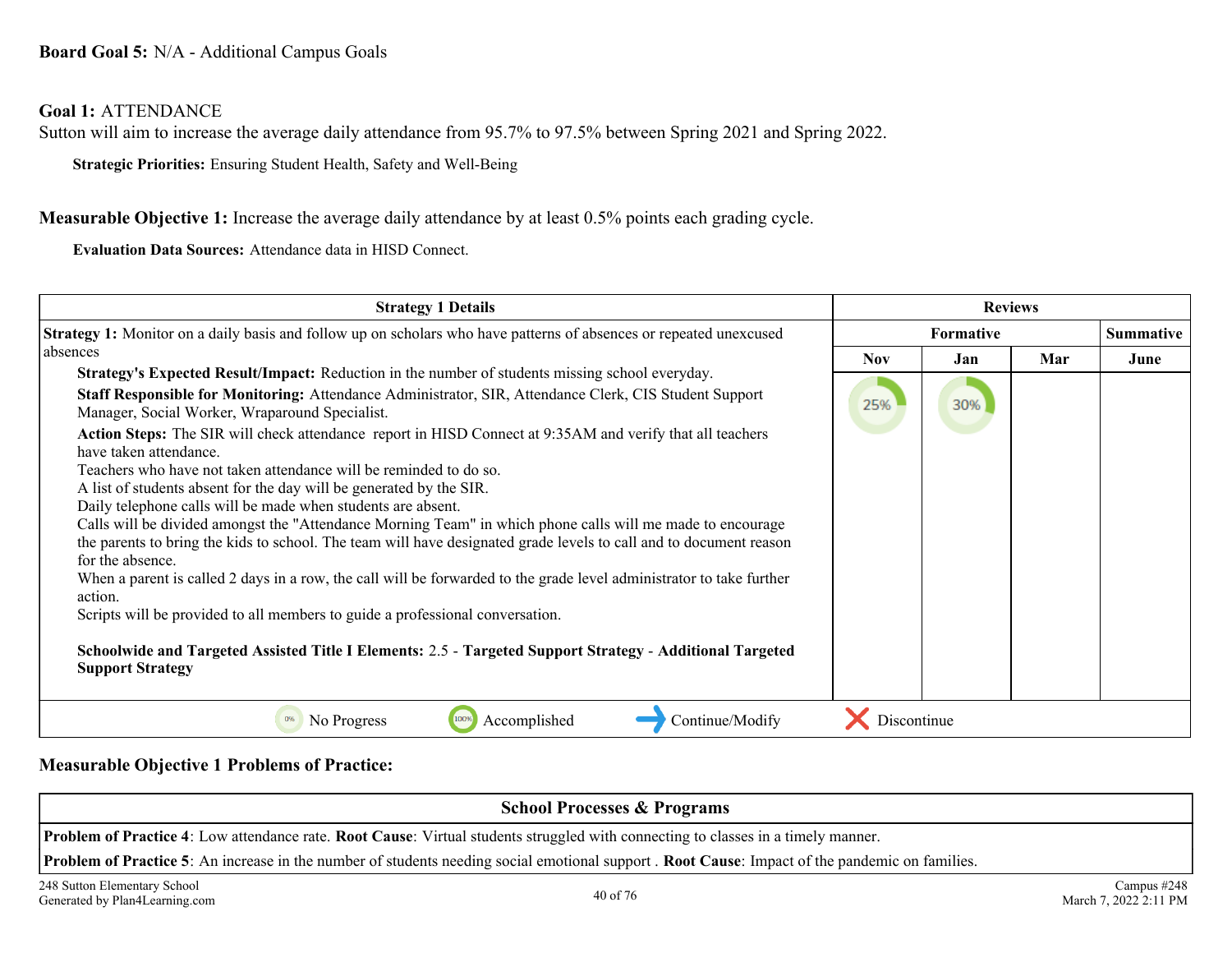**Measurable Objective 2:** Reduce the number of students with repeated absences by 10% each quarter.

**Evaluation Data Sources:** Attendance Data, Student absentee Reports

| <b>Strategy 1 Details</b>                                                                                                                                                                                                                                                                                                                                                                                                                                                                                                                                                                                                                                                                                                                                                                                        |             | <b>Reviews</b> |     |                  |
|------------------------------------------------------------------------------------------------------------------------------------------------------------------------------------------------------------------------------------------------------------------------------------------------------------------------------------------------------------------------------------------------------------------------------------------------------------------------------------------------------------------------------------------------------------------------------------------------------------------------------------------------------------------------------------------------------------------------------------------------------------------------------------------------------------------|-------------|----------------|-----|------------------|
| Strategy 1: Conduct parent conferences for students with excessive absences.                                                                                                                                                                                                                                                                                                                                                                                                                                                                                                                                                                                                                                                                                                                                     |             | Formative      |     | <b>Summative</b> |
| Strategy's Expected Result/Impact: Reduce the number of students missing school everyday.                                                                                                                                                                                                                                                                                                                                                                                                                                                                                                                                                                                                                                                                                                                        | <b>Nov</b>  | Jan            | Mar | June             |
| Staff Responsible for Monitoring: Attendance Administrator, Grade Level Administrators, SIR.<br>Action Steps: Grade level administrators will review attendance referrals from teachers and pull a list of students<br>with excessive absences on their grade level.<br>Utilize front office clerks to make phone calls and schedule parent meetings.<br>Review with the parent the importance of the student being in attendance everyday.<br>Draw a plan of action with parent that may include an attendance contract.<br>Refer families to SEL support staff (Social worker, Wraparound Specialist, Communities in Schools) for<br>additional support if needed.<br>Schoolwide and Targeted Assisted Title I Elements: 2.5, 2.6 - Targeted Support Strategy - Additional<br><b>Targeted Support Strategy</b> | 25%         | 45%            |     |                  |
| <b>Strategy 2 Details</b>                                                                                                                                                                                                                                                                                                                                                                                                                                                                                                                                                                                                                                                                                                                                                                                        |             | <b>Reviews</b> |     |                  |
| <b>Strategy 2:</b> Conduct home visits for students with excessive absences                                                                                                                                                                                                                                                                                                                                                                                                                                                                                                                                                                                                                                                                                                                                      |             | Formative      |     | <b>Summative</b> |
| Strategy's Expected Result/Impact: Reduce learning loss that results from missed educational opportunity due                                                                                                                                                                                                                                                                                                                                                                                                                                                                                                                                                                                                                                                                                                     | <b>Nov</b>  | Jan            | Mar | June             |
| to truancy.<br>Staff Responsible for Monitoring: Attendance Administrator, Grade Level Administrators, SIR<br>Action Steps: Attendance administrator will review attendance referrals from teachers and also pull the<br>excessive absences report in A4E dashboard or in HISD Connect to generate a list of students with excessive<br>absences and draw a schedule of home visits.<br>Administrator and Wraparound Specialist will make home visits to meet with parents.<br>CIS Support with families.<br>Schoolwide and Targeted Assisted Title I Elements: 2.5, 2.6 - Targeted Support Strategy - Additional<br><b>Targeted Support Strategy</b>                                                                                                                                                            | 30%         | 45%            |     |                  |
| Accomplished<br>Continue/Modify<br>0%<br>No Progress<br>100%                                                                                                                                                                                                                                                                                                                                                                                                                                                                                                                                                                                                                                                                                                                                                     | Discontinue |                |     |                  |

**Measurable Objective 2 Problems of Practice:**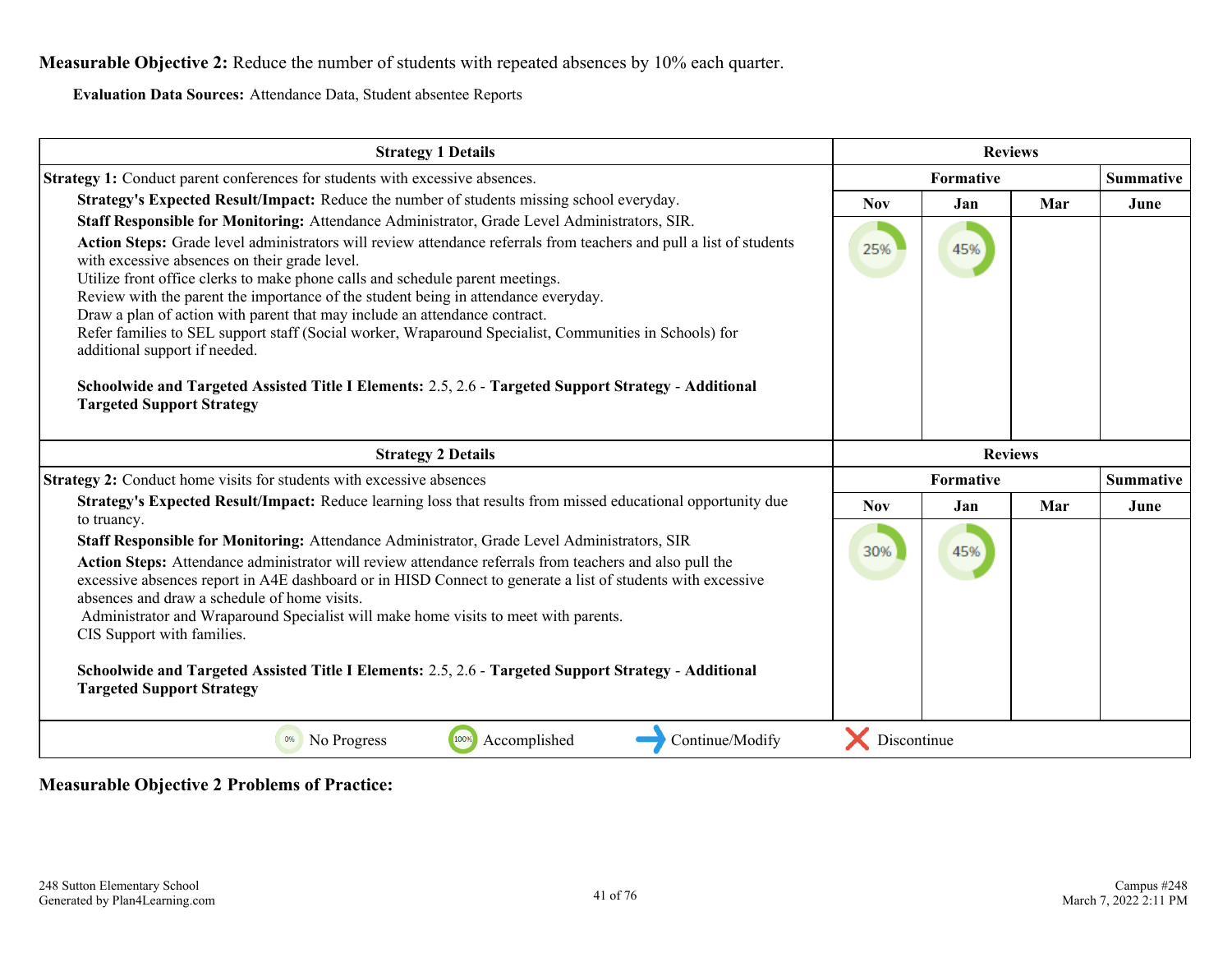#### **School Processes & Programs**

**Problem of Practice 1**: Low parental engagement from virtual students. **Root Cause**: Some did not respond to school communication in a timely fashion due to a busy work schedule and language barrier for parents of newcomer.

**Problem of Practice 4**: Low attendance rate. **Root Cause**: Virtual students struggled with connecting to classes in a timely manner.

**Problem of Practice 5**: An increase in the number of students needing social emotional support . **Root Cause**: Impact of the pandemic on families.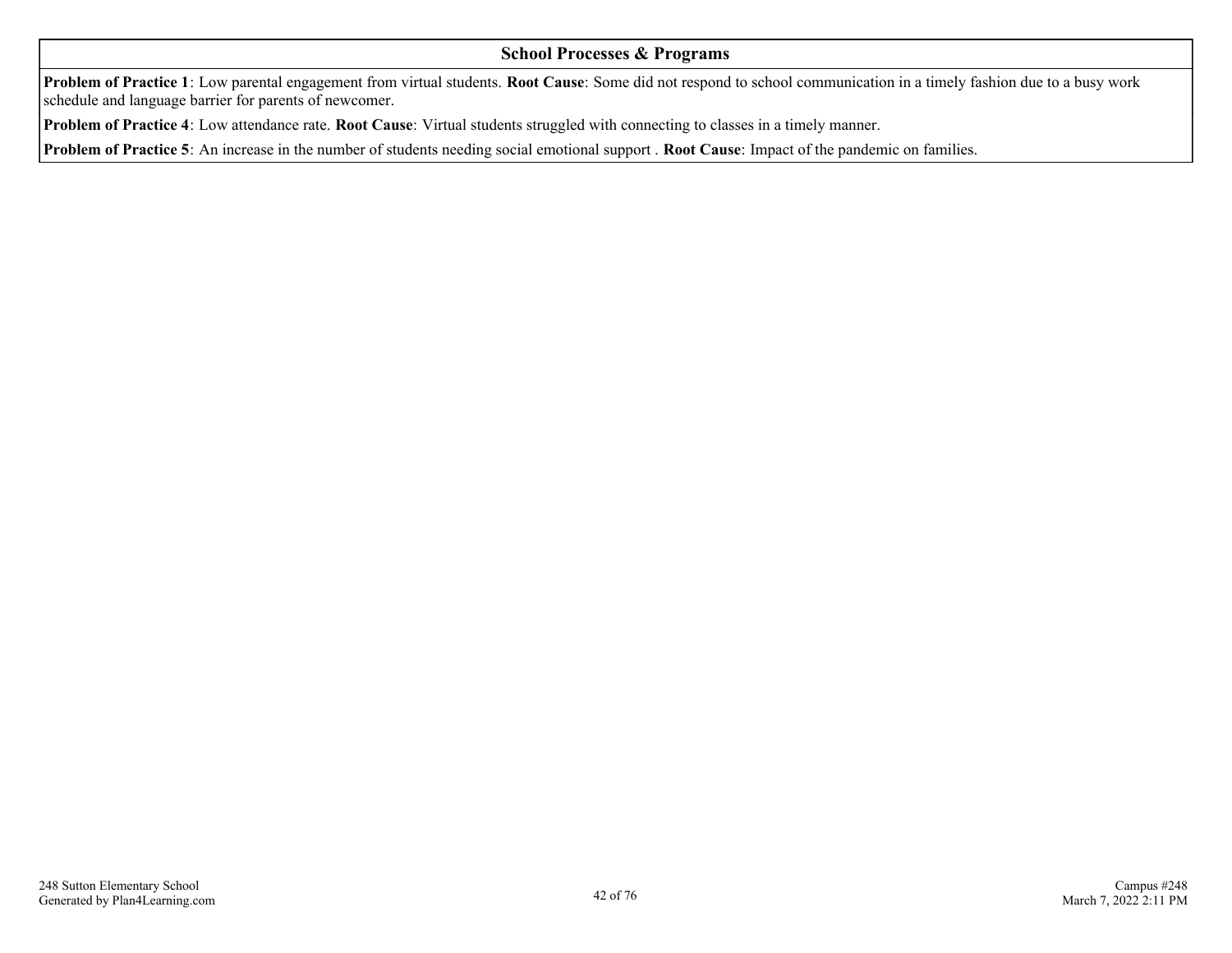#### **Board Goal 5:** N/A - Additional Campus Goals

#### **Goal 2:** DISCIPLINE

Sutton will aim to reduce the number of "out of school" suspensions from 0.3% to 0.15 % and the number of In School Suspensions from 2.5% to 1.25% as measured by the ratio of the EOY total out of school and in-school suspensions vs total number of students. Overall Sutton will aim to reduce the percentage of Level 3 or above disciplinary offenses from 2.9% to 1.45% between spring 2021 and spring 2022.

**Strategic Priorities:** Ensuring Student Health, Safety and Well-Being

**Measurable Objective 1:** Sutton will aim to reduce the number of "out of school" suspensions will be reduce to from 0.1% quarterly

**Evaluation Data Sources:** HISD connect, teacher log, an interactive Google sheet to monitor discipline referrals.

| <b>Strategy 1 Details</b>                                                                                                                                                                                                        |             | <b>Reviews</b>   |     |                  |
|----------------------------------------------------------------------------------------------------------------------------------------------------------------------------------------------------------------------------------|-------------|------------------|-----|------------------|
| <b>Strategy 1:</b> Teachers will implement restorative justice practices.                                                                                                                                                        |             | <b>Formative</b> |     | <b>Summative</b> |
| Strategy's Expected Result/Impact: Teachers build an atmosphere of mutual respect and trust that will impact<br>student achievement.                                                                                             | <b>Nov</b>  | Jan              | Mar | June             |
| Staff Responsible for Monitoring: Assistant Principal, Counselor, Social Worker, CIS Student Support<br>Manager, teachers and SPED case managers.                                                                                | 40%         | 50%              |     |                  |
| <b>Action Steps:</b> Teachers will use of logs and proactive parent and student conferences.<br>Teachers will receive training on restorative justice practices, and administrator will support teachers with<br>implementation. |             |                  |     |                  |
| Administrator will receive a book on restorative practices "Hacking School Discipline" by Nathan Weinstein.                                                                                                                      |             |                  |     |                  |
| Schoolwide and Targeted Assisted Title I Elements: 2.5, 2.6, 3.1, 3.2 - Additional Targeted Support<br><b>Strategy</b>                                                                                                           |             |                  |     |                  |
| Continue/Modify<br>Accomplished<br>No Progress                                                                                                                                                                                   | Discontinue |                  |     |                  |

#### **Measurable Objective 1 Problems of Practice:**

| <b>Programs</b><br>school<br><b>Processes <math>\alpha</math></b>                                                                                                                                                |
|------------------------------------------------------------------------------------------------------------------------------------------------------------------------------------------------------------------|
| .<br>Problem <sub>u</sub><br>. Root Cause:<br>$\therefore$ Impact of the pandemic $\therefore$<br>tamilies<br>notional<br>students needing socia<br>support<br>: number of<br>An incr<br>-on<br>n of Practice St |

**Measurable Objective 2:** Sutton will reduce the percentage of Level 3 or above disciplinary offenses .96 % quarterly.

**Evaluation Data Sources:** HISD connect, teacher log, an interactive Google sheet to monitor discipline referrals.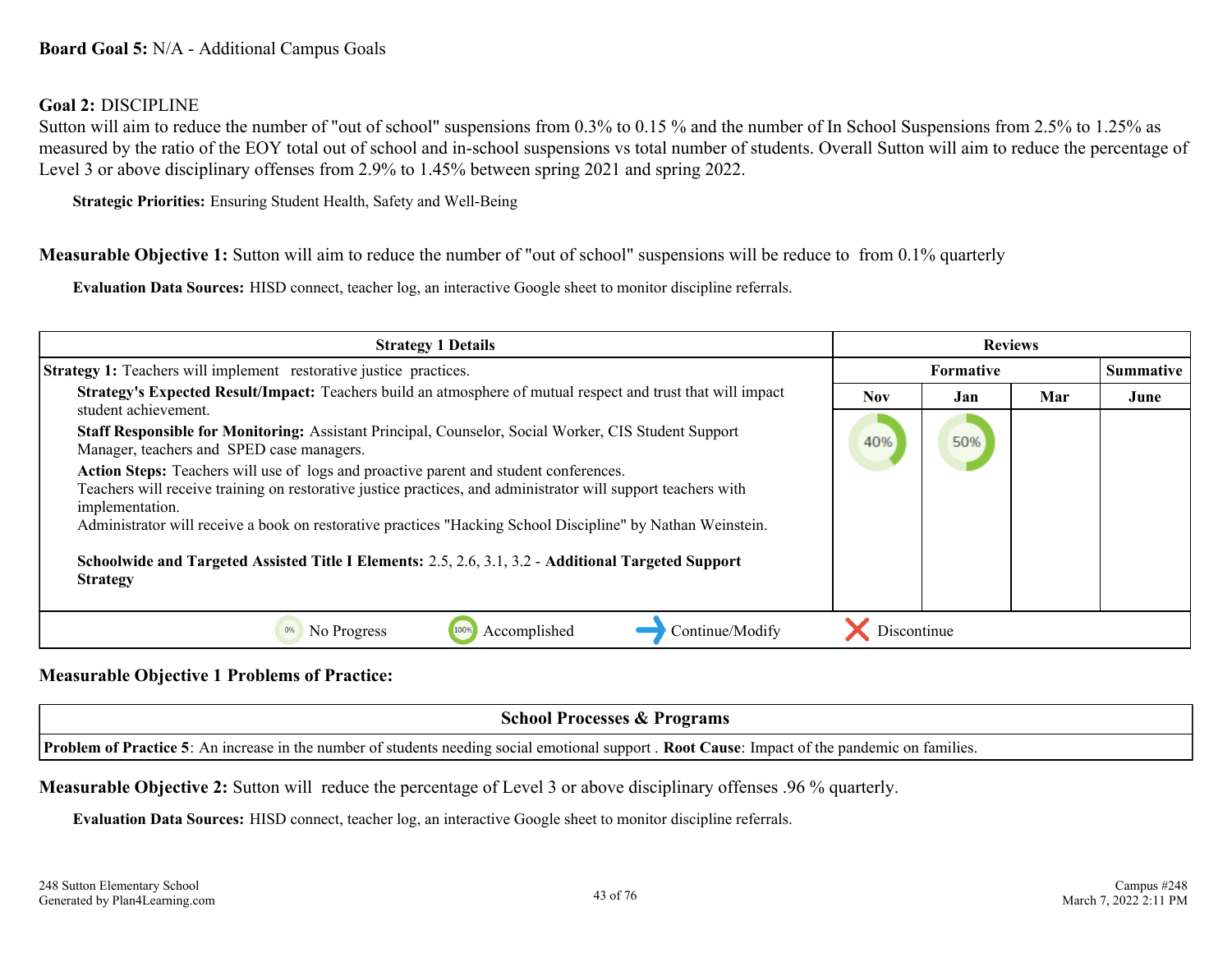| <b>Strategy 1 Details</b>                                                                                                                                                                                                                                                                          | <b>Reviews</b> |                  |     |                  |
|----------------------------------------------------------------------------------------------------------------------------------------------------------------------------------------------------------------------------------------------------------------------------------------------------|----------------|------------------|-----|------------------|
| <b>Strategy 1:</b> Teach the scholars traits to be good citizens and implementing restorative strategies in the classrooms.                                                                                                                                                                        |                | <b>Formative</b> |     | <b>Summative</b> |
| Incorporating restorative support by allowing teachers and administrators to hold students accountable, develop an inclusive<br>school climate, and maintain and strengthen relationships.                                                                                                         | <b>Nov</b>     | Jan              | Mar | June             |
| Strategy's Expected Result/Impact: The results of minimizing level 3 discipline offenses will impact in student<br>achievement. Restorative practices can help our school with fewer suspensions and expulsions, increase student<br>achievement, and an amazing and collaborative school culture. | 35%            | 45%              |     |                  |
| Staff Responsible for Monitoring: Assistant Principal, Counselor, Social Worker and teachers, SPED case<br>managers, CIS Student Support Manager.                                                                                                                                                  |                |                  |     |                  |
| Action Steps: Teachers will incorporate behavior logs to obtain data on common misbehaviors, and hold<br>conferences with students and parents.<br>ARD committee will meet as necessary to review and revise behavior support plans.                                                               |                |                  |     |                  |
| Schoolwide and Targeted Assisted Title I Elements: 2.6, 3.1, 3.2 - Additional Targeted Support Strategy                                                                                                                                                                                            |                |                  |     |                  |
| Continue/Modify<br>Accomplished<br>0%<br>No Progress                                                                                                                                                                                                                                               | Discontinue    |                  |     |                  |
|                                                                                                                                                                                                                                                                                                    |                |                  |     |                  |

#### **Measurable Objective 2 Problems of Practice:**

| school<br>Programs<br><b>Processes <math>\alpha</math></b>                                                                                                                                  |
|---------------------------------------------------------------------------------------------------------------------------------------------------------------------------------------------|
| <b>Problem of Practice:</b><br>Root C<br>e number of students needing social<br>$\cup$ ause:<br>families.<br>An increase in the<br>support<br>emotional<br>: Impact of the<br>e nandemic on |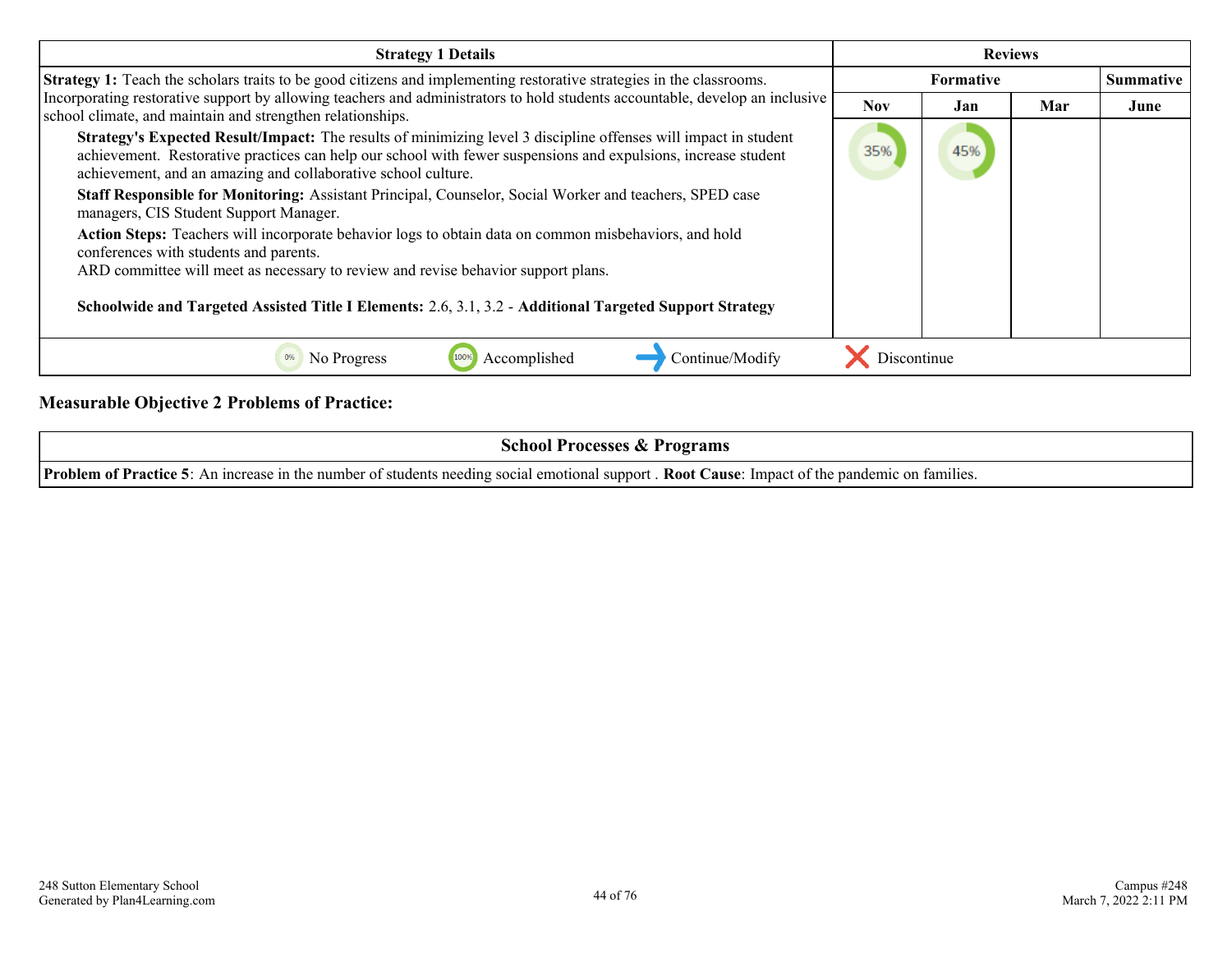#### **Board Goal 5:** N/A - Additional Campus Goals

#### **Goal 3:** VIOLENCE PREVENTION

Sutton will aim to provide a safe environment for 100% of the scholars and staff as measured by school climate surveys. At least 95% of the faculty, staff, and parents report that school is safe. (2022 Climate Survey).

**Strategic Priorities:** Ensuring Student Health, Safety and Well-Being

#### **Measurable Objective 1:** Bullying Prevention -

Provide at least two educational awareness opportunities for students to learn about bullying prevention, and provide a 100% safe environment for scholar and staff.

**Evaluation Data Sources:** Teachers logs, HISD connect and staff survey.

| <b>Strategy 1 Details</b>                                                                                                                                                                                                                                                                                                                          | <b>Reviews</b>   |     |     |           |
|----------------------------------------------------------------------------------------------------------------------------------------------------------------------------------------------------------------------------------------------------------------------------------------------------------------------------------------------------|------------------|-----|-----|-----------|
| <b>Strategy 1:</b> - Character Education regarding Respect                                                                                                                                                                                                                                                                                         | <b>Formative</b> |     |     | Summative |
| - Student Assembly regarding Bullying Prevention<br>- Tangible item to all students as a reminder.                                                                                                                                                                                                                                                 | <b>Nov</b>       | Jan | Mar | June      |
| -Anti-Bullying Month - September<br>-Teachers monitor for bullying behavior, refer as needed to Social Worker or Assistant Principal.<br>Strategy's Expected Result/Impact: To provide a safe environment for students and staff is important to have<br>prevention and awareness programs.                                                        | 40%              | 50% |     |           |
| <b>Staff Responsible for Monitoring: Assistant Principal</b><br>Social Worker<br>Classroom Teachers Administrative Team<br><b>CIS Student Support Manager</b>                                                                                                                                                                                      |                  |     |     |           |
| Action Steps: Present workshops and trainings to parents to reinforce "excellent behavior, social skills, and<br>positive praise" to their children so that they can apply those skills when interacting with their teachers and peers.<br>Schoolwide and Targeted Assisted Title I Elements: 2.6, 3.1, 3.2 - Additional Targeted Support Strategy |                  |     |     |           |
|                                                                                                                                                                                                                                                                                                                                                    |                  |     |     |           |
| Continue/Modify<br>No Progress<br>Accomplished<br>0%<br>100%                                                                                                                                                                                                                                                                                       | Discontinue      |     |     |           |

**Measurable Objective 2:** Child & Sexual Abuse Prevention - Ensure all suspicions of child abuse and/or neglect are reported to CPS within 48 hours. Sexual Abuse Prevention - Ensure all suspicions of child abuse and/or neglect are reported to CPS within 48 hours.

**Evaluation Data Sources:** Staff and community survey.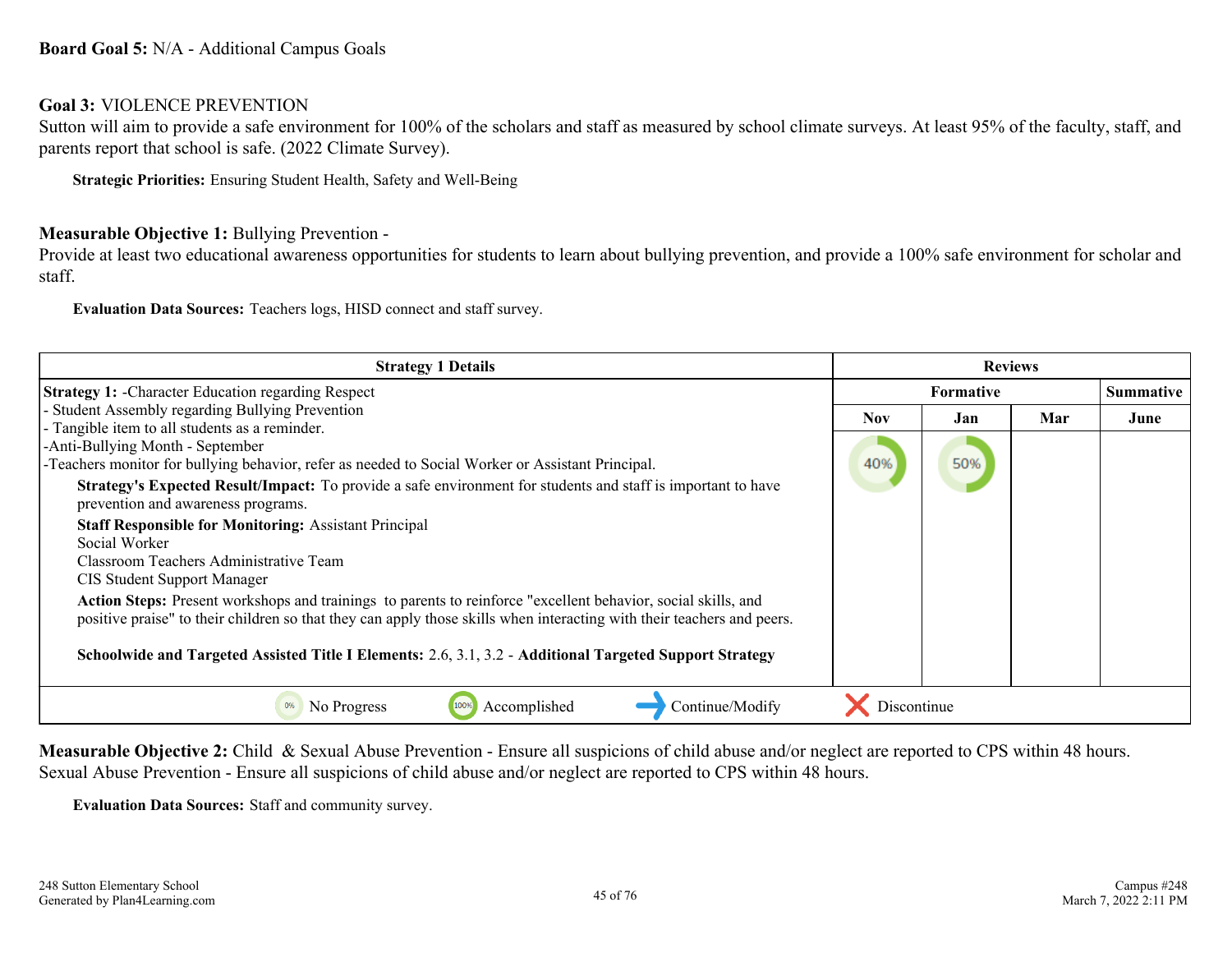| <b>Strategy 1 Details</b>                                                                                                                                                                                                                                                                                                                                                                                                                                                                                                                                                                                                                                                                                        | <b>Reviews</b> |                  |      |                  |
|------------------------------------------------------------------------------------------------------------------------------------------------------------------------------------------------------------------------------------------------------------------------------------------------------------------------------------------------------------------------------------------------------------------------------------------------------------------------------------------------------------------------------------------------------------------------------------------------------------------------------------------------------------------------------------------------------------------|----------------|------------------|------|------------------|
| <b>Strategy 1:</b> School personnel will receive training on Child Abuse Prevention/When to report.                                                                                                                                                                                                                                                                                                                                                                                                                                                                                                                                                                                                              |                | <b>Formative</b> |      | <b>Summative</b> |
| School personnel will understand how to make a report to CPS and inform his or her supervisor.                                                                                                                                                                                                                                                                                                                                                                                                                                                                                                                                                                                                                   | Nov.           | Jan              | Mar  | June             |
| Strategy's Expected Result/Impact: School safety is our number one priority at Sutton Elementary, and we are<br>focus to provide a safe environment for scholars and staff. The impact or consequence is to provide a healthy<br>learning/working environment, and provide a safe space for our community.                                                                                                                                                                                                                                                                                                                                                                                                       | 100%           | 100%             | 100% |                  |
| <b>Staff Responsible for Monitoring: Assistant Principal</b>                                                                                                                                                                                                                                                                                                                                                                                                                                                                                                                                                                                                                                                     |                |                  |      |                  |
| Social Worker<br><b>CIS Student Support Manager</b><br>Wraparound Specialist<br><b>Classroom Teachers</b><br>Administrative Team<br>Action Steps: During the first 4 weeks of school, teachers will each and provide scholars with strategies to<br>promote positive behavior while teaching them to avoid violent behavior (Lunch Bunch, Social Studies Lessons,<br>Cafeteria) We will use the Kagan structures and selected Teach Like A Champion structures to promote a<br>positive learning climate; Teachers will repeat and reintroduce these expectations/procedures when we return to<br>school. Teachers and administrative team will take professional developments on restorative justice practices. |                |                  |      |                  |
| Schoolwide and Targeted Assisted Title I Elements: 2.6, 3.1, 3.2 - Additional Targeted Support Strategy                                                                                                                                                                                                                                                                                                                                                                                                                                                                                                                                                                                                          |                |                  |      |                  |
| Accomplished<br>Continue/Modify<br>No Progress<br>100%                                                                                                                                                                                                                                                                                                                                                                                                                                                                                                                                                                                                                                                           | Discontinue    |                  |      |                  |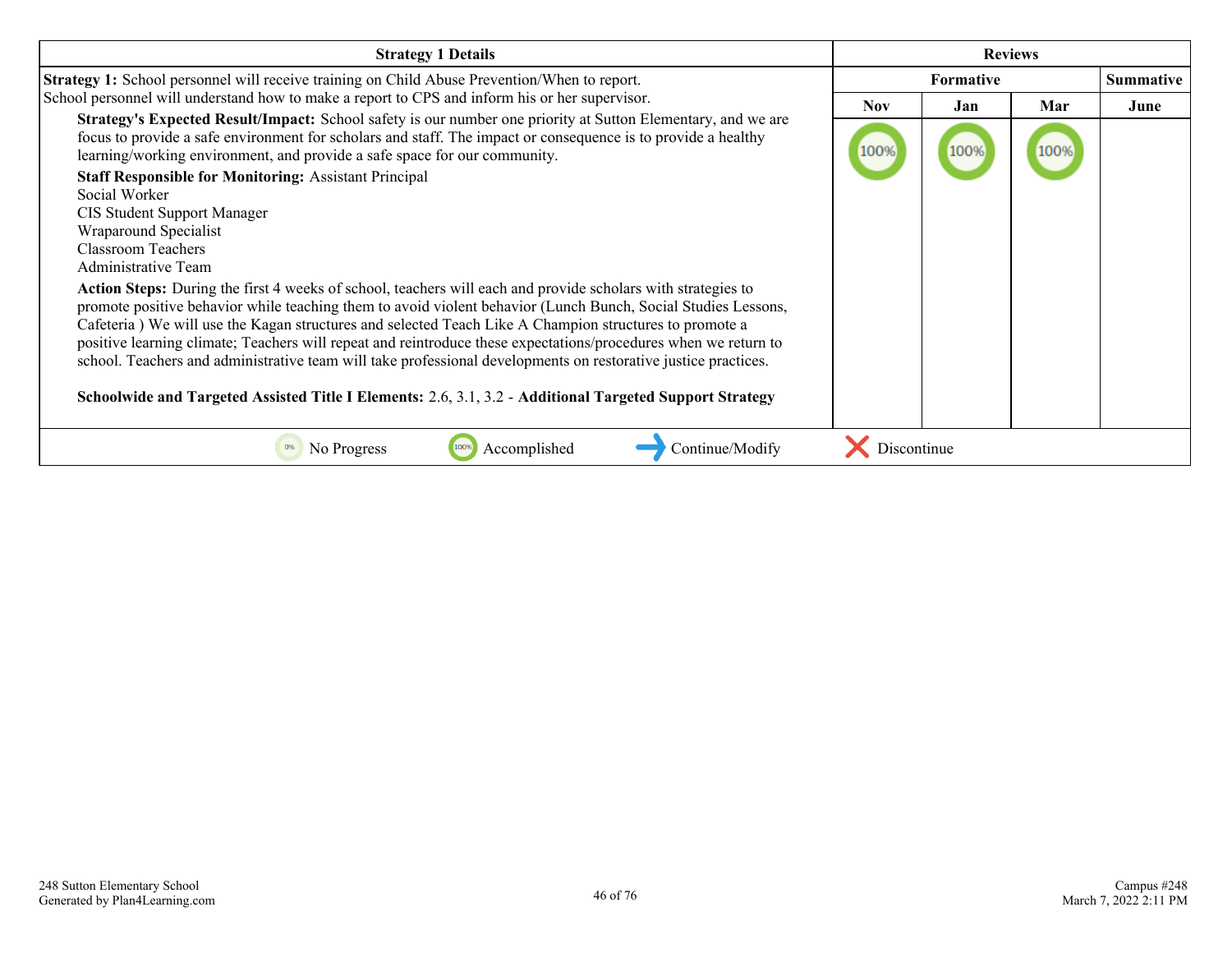**Goal 4:** SPECIAL POPULATIONS: EL, Economically Disadvantaged, Dyslexia, At-Risk, Gifted and Talented, etc.

Gifted and Talented

Students identified as Gifted and Talented in Grades K-2 will be expected to score above grade level on district and school-based created assessments. All GT students in Grades 3-5 will be expected to score at the Meets Level on the STAAR Reading, Math, Writing, and Science in the Spring of 2022 and at least 50% of the GT students will score at the Masters Level.

EL

The percentage of students showing 1-year growth in language proficiency as measured by TELPAS shall increase 5 percentage points from 45% to 50% between the Spring of 2020 and the Spring of 2022.

Dyslexia

By the end of the 2021-2022 school year, dyslexic students will show at least one year's growth, as measured by the End of the Year Developmental Reading Assessment (DRA).

**Strategic Priorities:** Expanding Educational Opportunities, Transforming Academic Outreach

**Measurable Objective 1:** There will be a 5% quarterly increase in the number of students showing growth in Listening, Speaking, Reading , and Writing as measured by the ELD 1 , ELD 2, Benchmark Running Records, Formative Assessments, and Ren 360.

**Evaluation Data Sources:** Renaissance 360 (BOY,MOY,EOY), CIRCLE (BOY,MOY,EOY),District Assessments (BOY, Snapshots, DLA, MOCK STAAR), K-12 Summit, Formative Assessments

| <b>Strategy 1 Details</b>                                                                                                                                                                                                                                                                                                                                                                                                                                                                                                                                                                                                                                                                                                                                                                                                                                                                                                                                                                                                                                                                                                                                                                                                                                                                                | <b>Reviews</b>    |            |     |                  |
|----------------------------------------------------------------------------------------------------------------------------------------------------------------------------------------------------------------------------------------------------------------------------------------------------------------------------------------------------------------------------------------------------------------------------------------------------------------------------------------------------------------------------------------------------------------------------------------------------------------------------------------------------------------------------------------------------------------------------------------------------------------------------------------------------------------------------------------------------------------------------------------------------------------------------------------------------------------------------------------------------------------------------------------------------------------------------------------------------------------------------------------------------------------------------------------------------------------------------------------------------------------------------------------------------------|-------------------|------------|-----|------------------|
| <b>Strategy 1:</b> Teachers will implement Sheltered Instruction practices across all contents areas.                                                                                                                                                                                                                                                                                                                                                                                                                                                                                                                                                                                                                                                                                                                                                                                                                                                                                                                                                                                                                                                                                                                                                                                                    | <b>Formative</b>  |            |     | <b>Summative</b> |
| Strategy's Expected Result/Impact: The expected result is that teachers use Sheltered Instruction Practices to<br>make content comprehensible so that ELs are able to access the grade level curriculum.<br>Staff Responsible for Monitoring: LPAC Administrator, SI Coach, Principal, appraisers, classroom, tutors,<br>lecturers, and classroom teachers.<br>Action Steps: 1. Teachers and Teacher assistants will integrate ELPS across all content areas.<br>2. Teacher will post Content and Language Objectives on the classroom wall.<br>3. Shelter instruction coach will observe and provide academic support and resources to bilingual and ESL<br>teachers, tutors, lecturers, and teacher assistants providing services. Shelter Instruction coach and Leadership<br>Team will monitor curriculum implementation and proper differentiation strategies for ELs.<br>4. Sheltered Instruction Coach will support teachers with implementing Sheltered Instruction practices.<br>5. Teachers will receive Professional Development in ELPS Integration, Universal Design for Learning, and<br>Sheltered Instruction Practices during Pre-Service and throughout the year.<br>Schoolwide and Targeted Assisted Title I Elements: 2.6 - TEA Priorities: Build a foundation of reading and<br>math | <b>Nov</b><br>25% | Jan<br>50% | Mar | June             |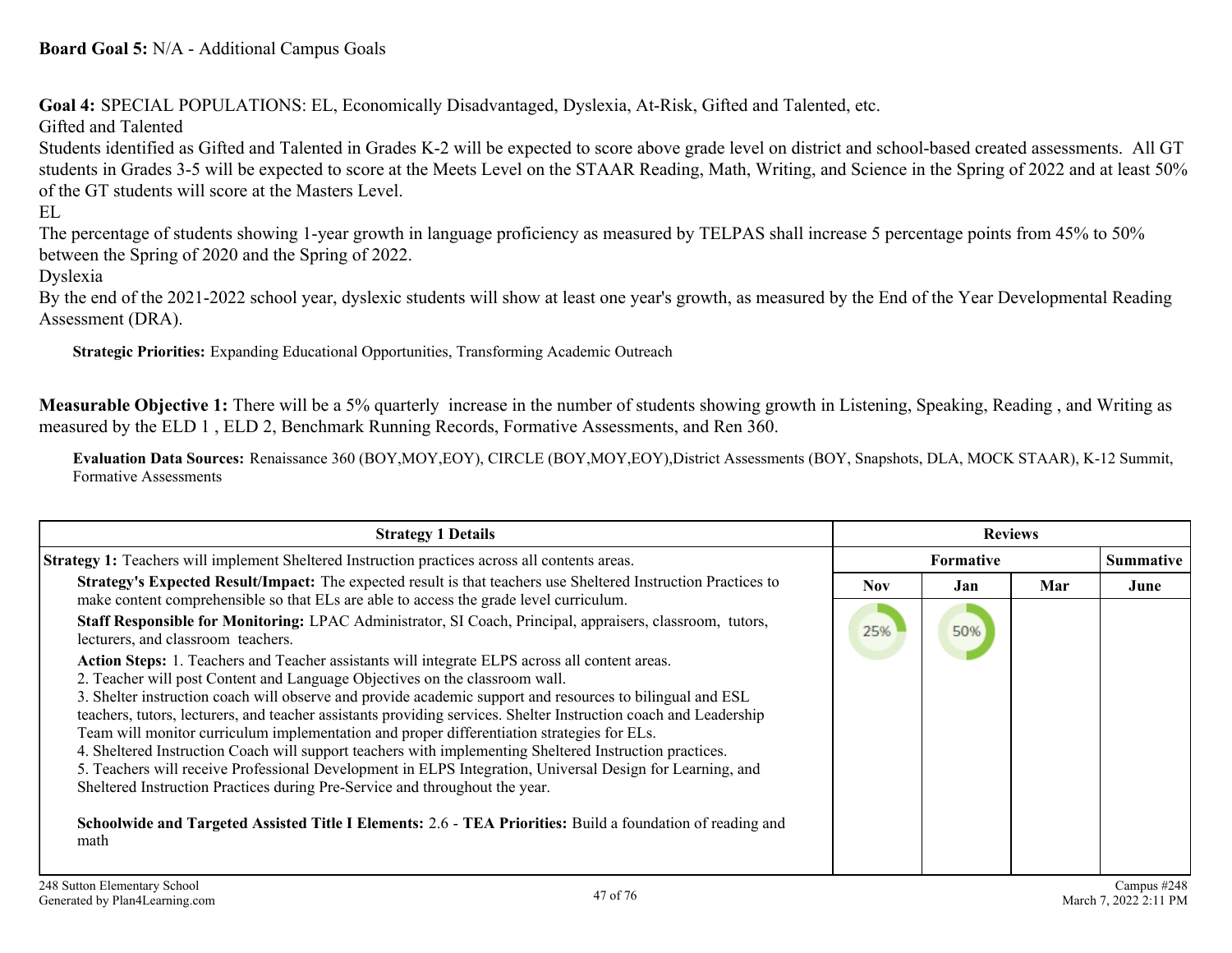| <b>Strategy 2 Details</b>                                                                                                                                                                                             | <b>Reviews</b>   |     |     |                  |
|-----------------------------------------------------------------------------------------------------------------------------------------------------------------------------------------------------------------------|------------------|-----|-----|------------------|
| Strategy 2: Teachers will implement Kagan strategies to increase students' Speaking and Listening skills.                                                                                                             | <b>Formative</b> |     |     | <b>Summative</b> |
| Strategy's Expected Result/Impact: The impact is to increase students' Listening and Speaking skills.                                                                                                                 | <b>Nov</b>       | Jan | Mar | June             |
| Staff Responsible for Monitoring: LPAC Administrator, SI Coach, Principal, appraisers, classroom, tutors,<br>lecturers, and classroom teachers.<br>Action Steps: 1. Teachers receive a refresher of Kagan strategies. | 20%              | 45% |     |                  |
| 2. Administrators monitor and support teachers with implementation of Kagan Strategies.                                                                                                                               |                  |     |     |                  |
| Accomplished<br>Continue/Modify<br>No Progress                                                                                                                                                                        | Discontinue      |     |     |                  |

#### **Measurable Objective 1 Problems of Practice:**

**Demographics**

**Problem of Practice 1**: Bilingual students scoring lower than the counterparts on the district and state assessments. **Root Cause**: Bilingual classes have low foundational skills. We also have a many newcomers who are not proficient in their first language.

**Problem of Practice 3**: Based on the 2019 accountability data, Asian, African American, and White did not meet the state target. As a result, the campus was designated as needing targeted support because the Asian subgroup had missed state target for 3 years. **Root Cause**: Majority of the students in these subgroups are newcomers needing language support. The African American group consists of refugee students with social emotional needs that need to be addressed before instruction. The White subgroup consist of students that are immigrants to the U.S. and some of them are refugees from the Middle East and need language supports, as well as social emotional support

#### **Student Learning**

**Problem of Practice 1**: 64.8 percent of K-3 students scored more development needed as measured by the DRA. **Root Cause**: Over 77% of the student population are ELs who require language supports.

**Measurable Objective 2:** The percent of GT students performing at meets or above grade level in district assessments will be at least 59% in the first benchmark assessment and will increase gradually up to 100% at the end of the year. It is expected that 50% of the students will score at the masters level at the end of the year.

**Evaluation Data Sources:** Renaissance 360 (BOY,MOY,EOY), District Assessments (BOY, Snapshots, DLA, MOCK STAAR)

| <b>Strategy 1 Details</b>                                                                                                                                                                                                                                          |            | <b>Reviews</b> |     |                       |  |
|--------------------------------------------------------------------------------------------------------------------------------------------------------------------------------------------------------------------------------------------------------------------|------------|----------------|-----|-----------------------|--|
| <b>Strategy 1:</b> Provide academic support to GT students by implementing afterschool enrichment programs, differentiated                                                                                                                                         |            | Formative      |     |                       |  |
| instruction, Project based learning, Kagan Structures and Strategies, Renzulli Learning, and professional development to<br>teachers, tutors, teacher assistants, administrators, and support staff to target students' individual needs.                          | <b>Nov</b> | Jan            | Mar | June                  |  |
| Strategy's Expected Result/Impact: The implementation of rigorous differentiated lesson activities and<br>strategies will impact students' growth in the District and STAAR assessments and will support students in<br>meeting their Gifted Education Plan goals. | 25%        | 40%            |     |                       |  |
| <b>Staff Responsible for Monitoring: GT Coordinator</b>                                                                                                                                                                                                            |            |                |     |                       |  |
| Appraisers                                                                                                                                                                                                                                                         |            |                |     |                       |  |
| Classroom teachers                                                                                                                                                                                                                                                 |            |                |     |                       |  |
| 248 Sutton Elementary School                                                                                                                                                                                                                                       |            |                |     | Campus #248           |  |
| 48 of 76<br>Generated by Plan4Learning.com                                                                                                                                                                                                                         |            |                |     | March 7, 2022 2:11 PM |  |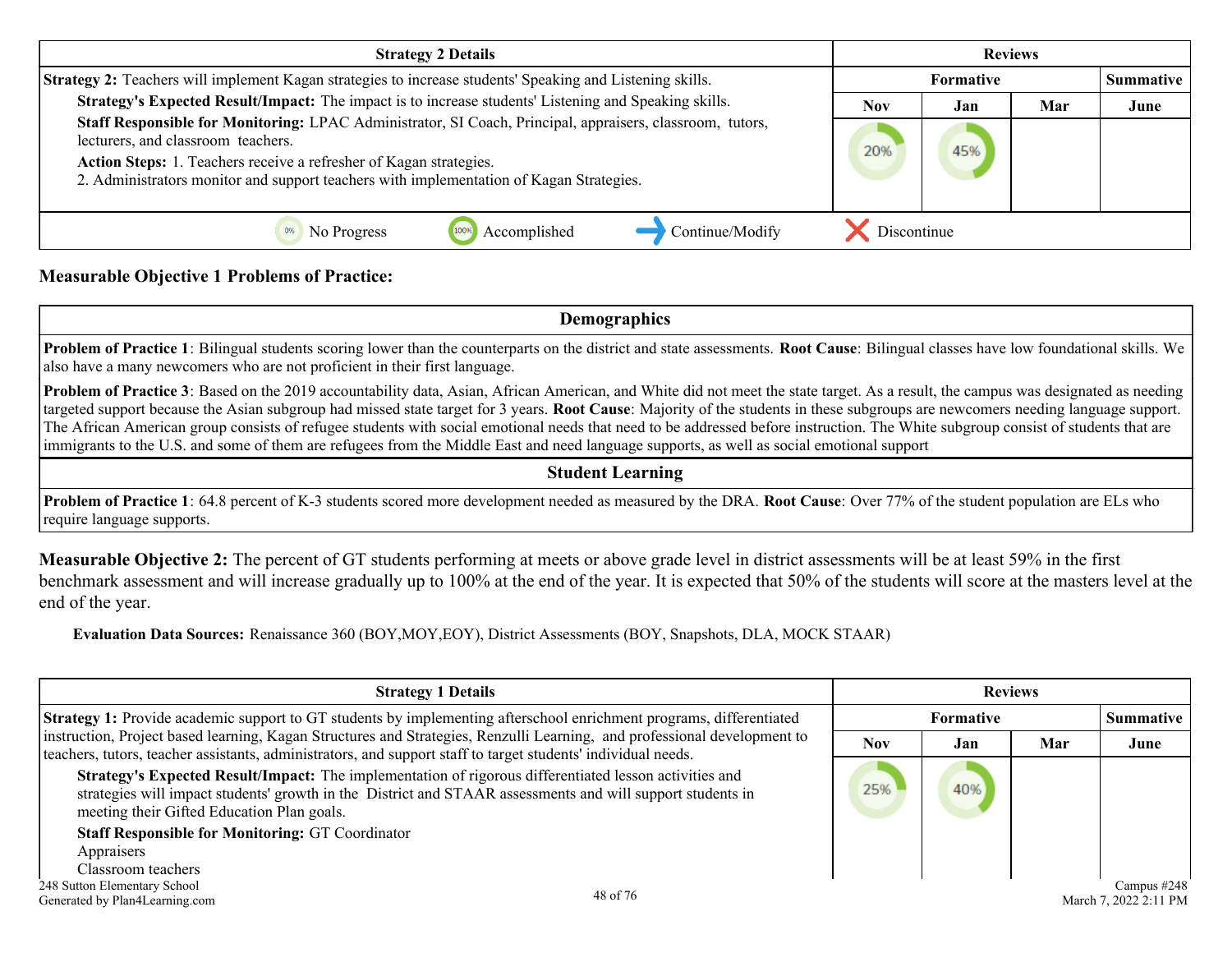**Action Steps:** 1. Afterschool/Enchrichment programs: Based on students' data and interests, GT students will participate in targeted afterschool/enrichment programs. (Theater, Music, Band, Choir, Technology, MLK, Writing Club, Writing Camp, Technology Club, Soccer Academic support programs etc.) In addition, the students will have the opportunity to take part in other academic programs such as Math Problem Solving and Name that Book contests.

2. Differentiated Instruction: Support teachers in analyzing data to determine students strengths and areas of development. Students will be given opportunities to accelerate in subject areas of strengths. In addition, the teacher will provide GT students with opportunities to work together as a group, work with other students, and work independently during the school year. We will schedule GT students in classes in groups of 3 or more. The teachers can create GT channels in MS Teams where students can collaborate with their peers on class assignments and projects. The teacher will also plan and develop advanced level projects, projects, and/or performances such as those provided through the Texas Standards Projects and Renzulli. Students will participate in the Campus and District Gifted and Talented Expo.

3. During School Interventions/Enrichment: Teachers will utilize the data from formal and informal assessments to determine areas that need to be developed. Based on the students needs, teachers will create groups and provide interventions/enrichment. This information will be recorded on our campus weekly intervention logs. The GT coordinator and assigned administrators for each grade level will help monitor the implementation of the interventions/enrichment.

 4. Professional Development: Teachers will complete their 6 hour GT update. Administrators, teachers, and social worker will complete the required trainings. Administrators ( Administrator's Nature and Needs Service Options, State Plan for the Education of Gifted Talented Students, You Might Have a GT student, and Social Emotional Needs of GT students. ) Social Worker (Administrator's Nature and Needs and You Might have a GT student) All of our teacher have completed their 30 hour GT training. The GT Coordinator will create a tracking system to track the teacher's completion of trainings.

5. Monitor Gifted Education Plan: The GT coordinator will attend District PD to guide and train teachers in creating Gifted Education Plans for each GT student. Teachers will implement the strategies learned in their GT district trainings . The PD and monitoring of the strategies learned in PD will help improve GT services. The plans will be created and based on students GT identification results and past academic performance. Ensure the plan includes the implementation of strategies that will support in meeting their goals. 6. Hold data and goal conferences with students to discuss their progress toward meeting their goals. Provide GT students a goals folder where they can track their progress. Review GEPs with GT committee and monitor the implementation of the plan throughout the school year. The GT Coordinator will also provide teachers with feedback.

 6. Parent Involvement: Parent meetings will be scheduled throughout the school year to keep parents informed of GT services, expectations, goals, enrichment programs, magnet fairs, and application process for students that will be applying for middle school. We will also schedule appointments to support parents with the middle school application process. Parents will also be informed of the GT identification process. During the parent meetings, we will also provide them with strategies that they can use to support their GT students at home. 7. Recommendations to Improve GT Services: Ensure that all

GT teachers have received GT training so that they are able to differentiation and provide project based learning projects and targeted instruction. Monitor more closely the implementation of the services that GT students are receiving through teacher walkthroughs and observations. Also, monitor students goal folders to track their progress. Ensure that the GT students have access to digital programs that will provide them with interest based and differentiated instruction.

**Schoolwide and Targeted Assisted Title I Elements:** 2.4 - **TEA Priorities:** Build a foundation of reading and

248 Sutton Elementary School Generated by Plan4Learning.com 49 of 76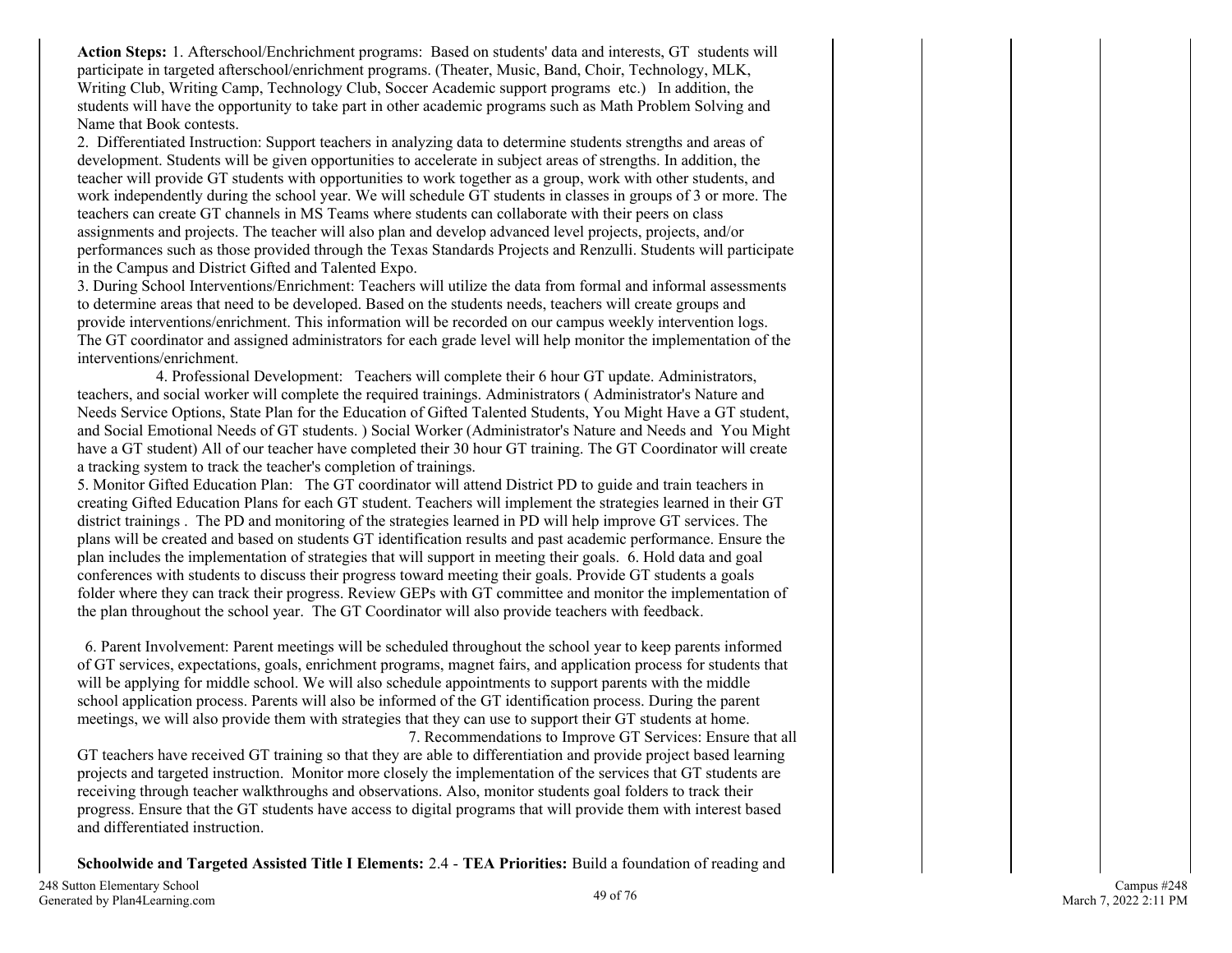| math - Additional Targeted Support Strategy | Funding Sources: GT instructional Materials - 1991010002 - General Fund - Gifted & Talented - 6300 -<br>Supplies and Materials - \$3,000, Teacher and Teacher Assistant Tutorials Extra Duty Pay - 1991010002 -<br>General Fund - Gifted & Talented - 6100 - Payroll - \$4,649 |              |                 |             |  |
|---------------------------------------------|--------------------------------------------------------------------------------------------------------------------------------------------------------------------------------------------------------------------------------------------------------------------------------|--------------|-----------------|-------------|--|
|                                             | No Progress                                                                                                                                                                                                                                                                    | Accomplished | Continue/Modify | Discontinue |  |

#### **Measurable Objective 2 Problems of Practice:**

**Student Learning**

**Problem of Practice 2**: 54% percent of grades 3-5 students did not meet standard on the 2021 Math STAAR . **Root Cause**: Low virtual student engagement. Lack of concrete models to support math instruction in a virtual learning environment.

**Problem of Practice 3**: 63% of 4th grade students did not meet standard on the 2021 Writing STAAR. **Root Cause**: Low virtual student engagement.

**Problem of Practice 4**: 46.8% of students grades 3-5 did not meet standard on the 2021 Reading STAAR. **Root Cause**: 77% of the students are ELs who need language supports and did not respond well to learning in a virtual setting.

**Problem of Practice 5**: 65% of 5th grade students did not meet standard on the 2021 Science STAAR. **Root Cause**: Lack of practical application of science concepts in a science lab.

**Problem of Practice 6**: 37% of the GT students scored at the Masters level on the 2021 STAAR. **Root Cause**: Low virtual student engagement.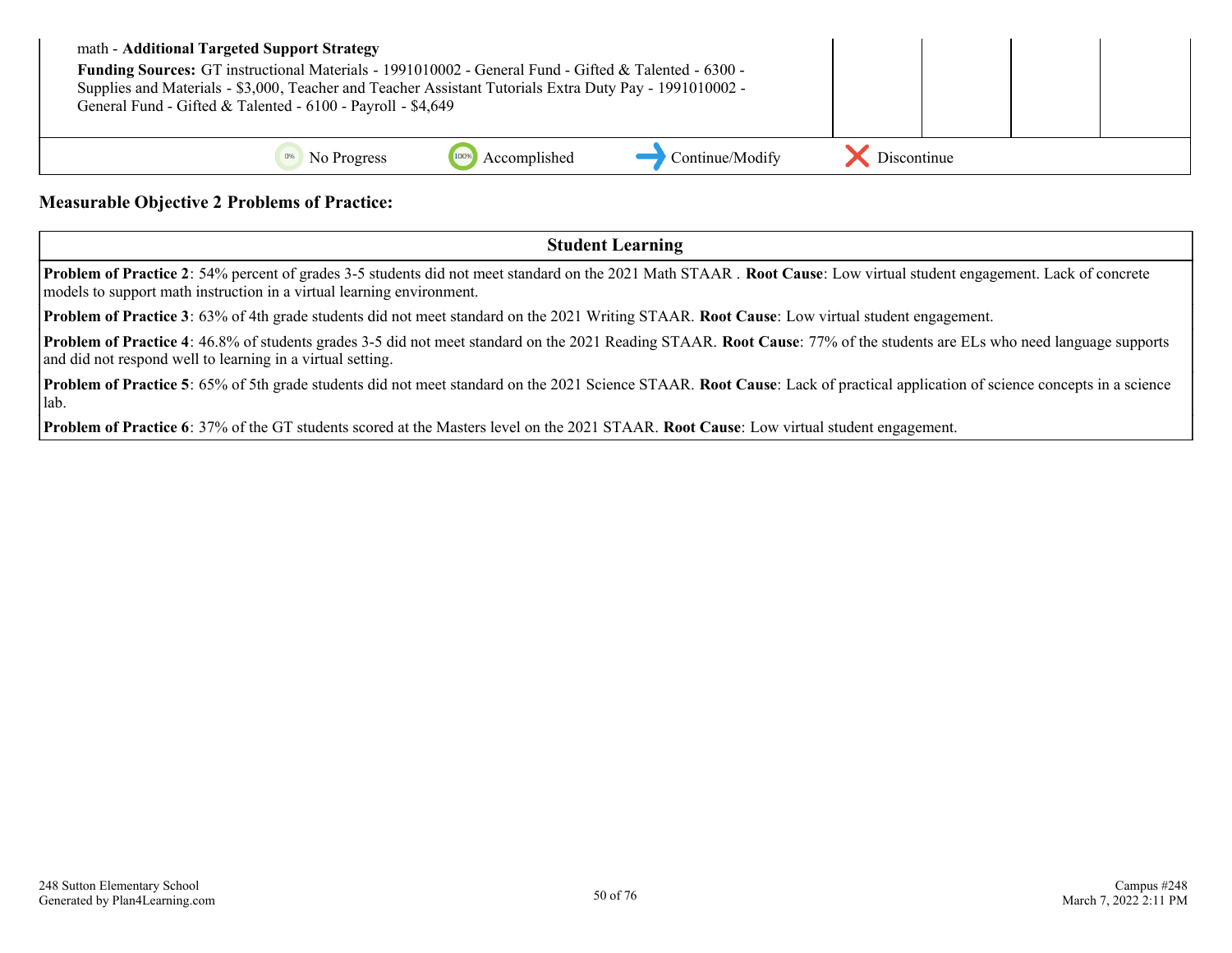#### **Board Goal 5:** N/A - Additional Campus Goals

#### **Goal 5:** PARENT and COMMUNITY ENGAGEMENT

Sutton will aim to involve 100% of the parents in face to face teacher-parent conferences, and to increase at least 10% participation in activities related to education, family literacy, and parental literacy as shown in the monthly HISD Parent and Family Engagement Interim Report.

**Strategic Priorities:** Expanding Educational Opportunities

**Measurable Objective 1:** Sutton will engage with parent and community by hosting monthly meetings where the principal and administrative team will provide communication to parents regarding activities, data, upcoming assessments, and opportunities for parents to partner with the school in order to increase parent and community involvement by at least 10%.

**Evaluation Data Sources:** Attendance data at parent meetings.

| <b>Strategy 1 Details</b>                                                                                                                                                                                                                                                                                                                                                                    | <b>Reviews</b> |           |     |           |
|----------------------------------------------------------------------------------------------------------------------------------------------------------------------------------------------------------------------------------------------------------------------------------------------------------------------------------------------------------------------------------------------|----------------|-----------|-----|-----------|
| <b>Strategy 1:</b> Sutton will provide opportunities to engage with the principal and parents on a monthly basis. Sutton will                                                                                                                                                                                                                                                                |                | Formative |     | Summative |
| provide monthly communication to parents with at least 2 weeks notice so that parents can adjust their schedules in order to<br>attend. Sutton will offer multiple meeting times in order to ensure we increase engagement by 10%. Sutton administrative                                                                                                                                     | <b>Nov</b>     | Jan       | Mar | June      |
| team will reach out to local businesses to partner with us by offering services and incentivizing the meetings.                                                                                                                                                                                                                                                                              |                |           |     |           |
| Strategy's Expected Result/Impact: By an increase in Parent and Community Engagement we will bridge the<br>gap between the school and stakeholders which will have an impact on student achievement, behavior and<br>attendance.                                                                                                                                                             | 60%            | 75%       |     |           |
| <b>Staff Responsible for Monitoring: Principal</b>                                                                                                                                                                                                                                                                                                                                           |                |           |     |           |
| <b>Assistant Principal</b>                                                                                                                                                                                                                                                                                                                                                                   |                |           |     |           |
| <b>Administrative Assistant</b><br><b>Business Manager</b>                                                                                                                                                                                                                                                                                                                                   |                |           |     |           |
| Parent Engagement Representative                                                                                                                                                                                                                                                                                                                                                             |                |           |     |           |
| Action Steps: Sutton will provide timely communication of meetings to parents in multiple languages. We will<br>reach out to multi-lingual department for translation support for language support.                                                                                                                                                                                          |                |           |     |           |
| Schoolwide and Targeted Assisted Title I Elements: 3.2 - Targeted Support Strategy                                                                                                                                                                                                                                                                                                           |                |           |     |           |
| Funding Sources: Extra Duty Pay for Parent Engagement Rep and Teachers - 2110000000 - Title 1 Basic<br>Programs - 6100 - Payroll - \$4,000, Food/Snack for Parent Meetings - 2110000000 - Title 1 Basic Programs -<br>6400 - Other Operating Expenses - \$1,000, Supplies/Books needed for Parent classes - 2110000000 - Title 1<br>Basic Programs - 6300 - Supplies and Materials - \$1,000 |                |           |     |           |
| Accomplished<br>Continue/Modify<br>No Progress<br>100%                                                                                                                                                                                                                                                                                                                                       | Discontinue    |           |     |           |

#### **Measurable Objective 1 Problems of Practice:**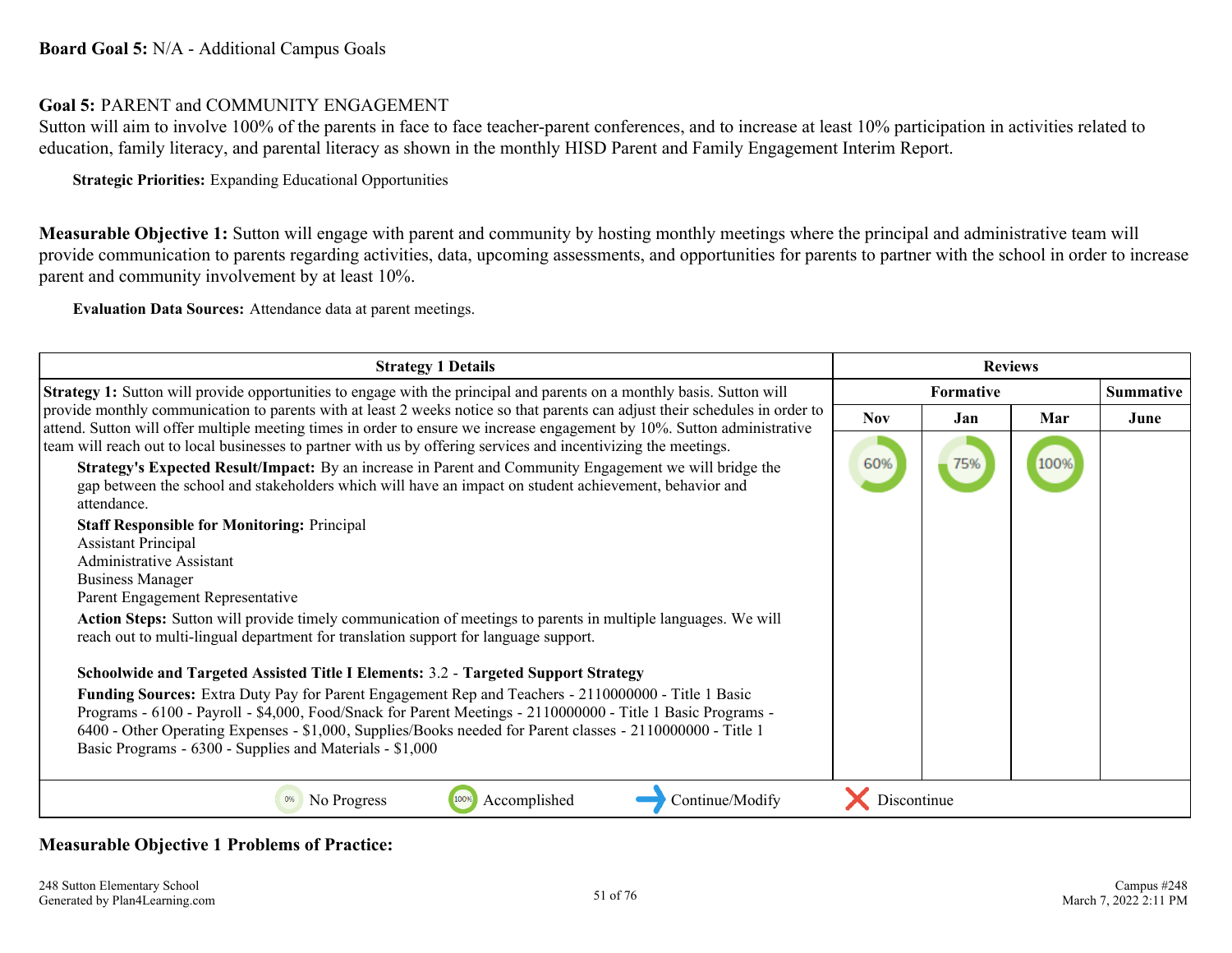#### **School Processes & Programs**

**Problem of Practice 1**: Low parental engagement from virtual students. **Root Cause**: Some did not respond to school communication in a timely fashion due to a busy work schedule and language barrier for parents of newcomer.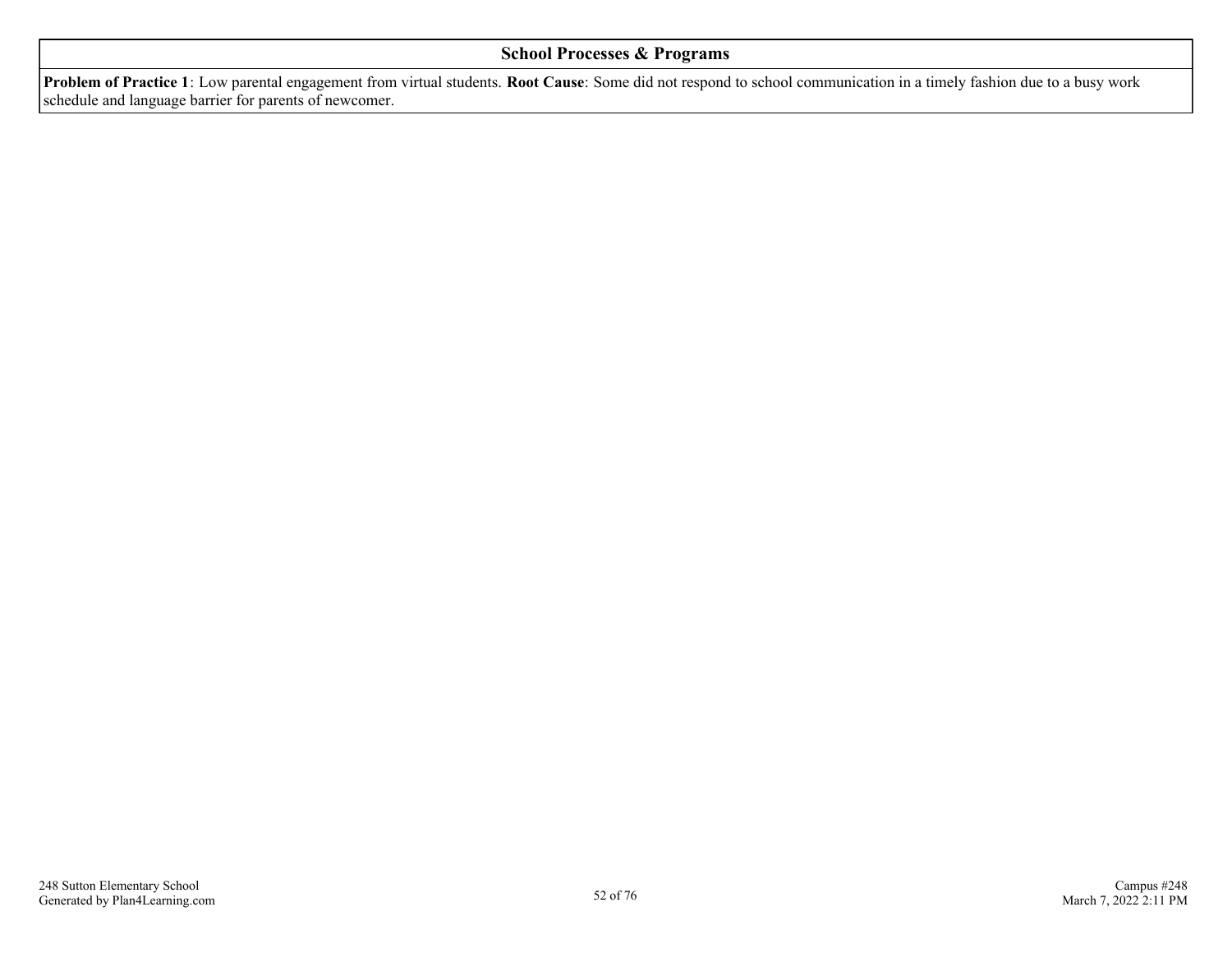#### **Goal 6:** MANDATED HEALTH SERVICES

The campus will meet 100% of Mandated Health Services by the required dates for Immunization Monitoring, Vision Screening (Grades PK, K, 1, 3, 5 & 7), Hearing Screening (Grades PK, K, 1, 3, 5, & 7), Type 2 Diabetes (Grades 1, 3, 5, & 7), Spinal Screening (Grades 6 & 9), Medication Administration and AED Maintenance Checks.

**Strategic Priorities:** Ensuring Student Health, Safety and Well-Being

**Summative Evaluation:** Some progress made toward meeting Goal

**Measurable Objective 1:** IMMUNIZATION MONITORING, data entry and state reporting requirements will be completed by a certified school nurse on or before October 22, 2021.

**Evaluation Data Sources:** Immunization data entry and state reporting for all students completed by SCHOOL NURSE:

Estimated number of students to be screened:

Note: If the school does not have a certified school nurse or screener, steps for completing this requirement will be detailed in the strategy below.

| <b>Strategy 1 Details</b>                                                                                                                                                                                                                                                                                                                                                                                                                                                                                            | <b>Reviews</b> |     |     |           |
|----------------------------------------------------------------------------------------------------------------------------------------------------------------------------------------------------------------------------------------------------------------------------------------------------------------------------------------------------------------------------------------------------------------------------------------------------------------------------------------------------------------------|----------------|-----|-----|-----------|
| <b>Strategy 1:</b> Monitor, observe, assess, and identify students who need to complete immunizations and provide them with a                                                                                                                                                                                                                                                                                                                                                                                        | Formative      |     |     | Summative |
| list of service providers to ensure they are complete. At the time of enrollment for all new students provide opportunity and<br>information to parent/guardian on any outstanding immunizations to complete prior to the start of school.                                                                                                                                                                                                                                                                           | <b>Nov</b>     | Jan | Mar | June      |
| <b>Strategy's Expected Result/Impact:</b> By monitoring and assessing frequently then we will ensure 100% of<br>immunizations are up to date.<br><b>Staff Responsible for Monitoring: School Nurse</b><br><b>Registration Team</b><br>Action Steps: Identify students that have immunizations due. Provide them with written notice of due date for<br>immunizations including service providers. Track immunization progress.<br>Schoolwide and Targeted Assisted Title I Elements: 3.1 - Targeted Support Strategy | 85%            | 90% |     |           |
| Accomplished<br>Continue/Modify<br>No Progress                                                                                                                                                                                                                                                                                                                                                                                                                                                                       | Discontinue    |     |     |           |

#### **Measurable Objective 1 Problems of Practice:**

**School Processes & Programs Problem of Practice 2**: Difficulty to conduct vision, hearing and immunization checks for virtual students. **Root Cause**: Parents hesitant to bring students to the school building due to the pandemic.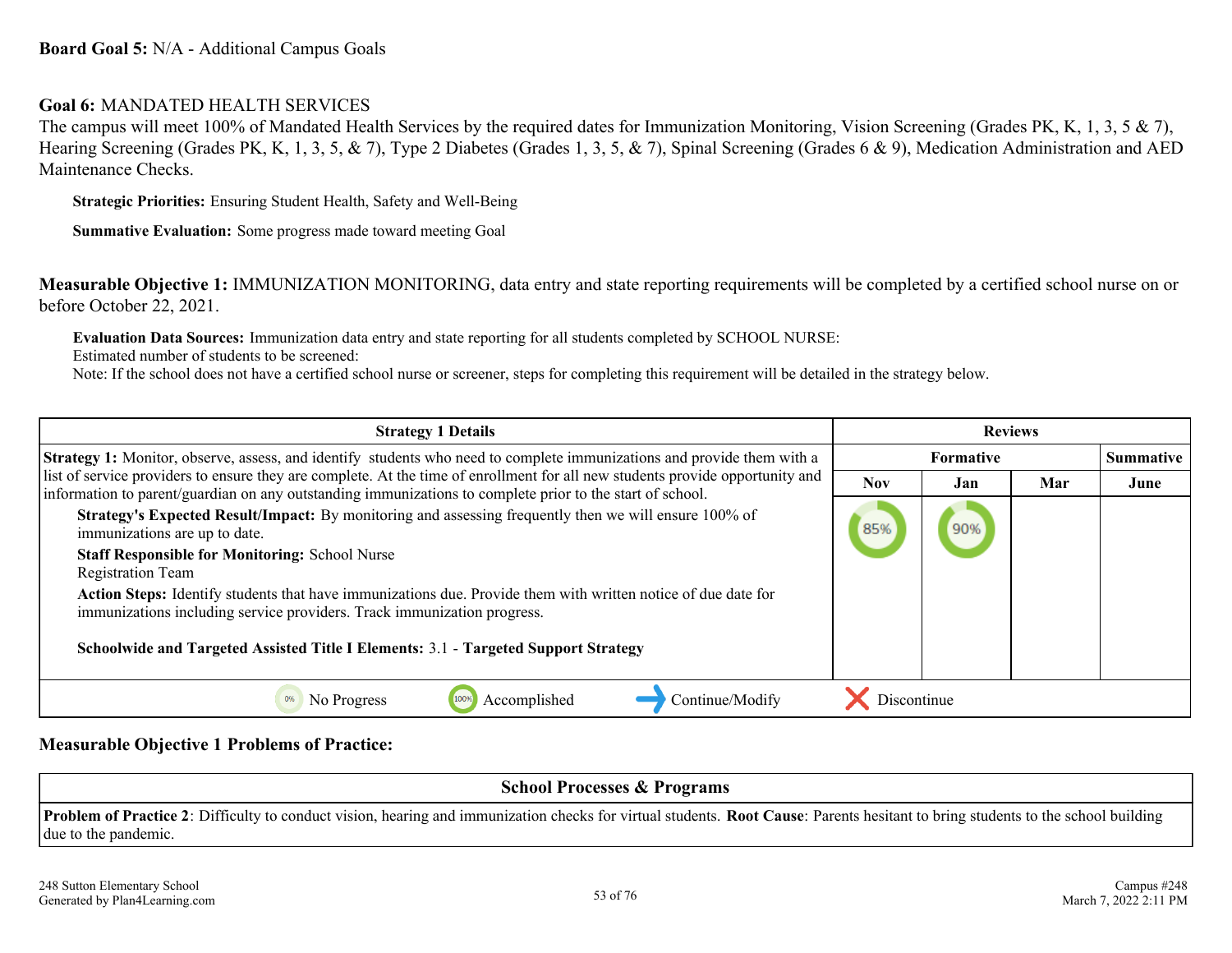**Measurable Objective 2:** VISION SCREENING at Grades PK, K, 1, 3, 5, & 7 will be completed by a certified school nurse or screener on or before December 10, 2021.

**Evaluation Data Sources:** Vision screening records for all applicable students completed by SCHOOL NURSE:

Estimated number of students to be screened:

Note: If the school does not have a certified school nurse or screener, steps for completing this requirement will be detailed in the strategy below.

| <b>Strategy 1 Details</b>                                                                                                                                                                                                                                                  | <b>Reviews</b> |                  |     |      |
|----------------------------------------------------------------------------------------------------------------------------------------------------------------------------------------------------------------------------------------------------------------------------|----------------|------------------|-----|------|
| <b>Strategy 1:</b> Sutton will identify and assess students who need to have vision screening complete. Sutton will provide access                                                                                                                                         |                | <b>Summative</b> |     |      |
| to health service providers to ensure 100% of screenings and updates have been completed.                                                                                                                                                                                  | <b>Nov</b>     | Jan              | Mar | June |
| Strategy's Expected Result/Impact: By ensuring students are assessed and providing access to service<br>providers this will help students in the classroom because they are able to see educational material, participate in<br>classes thus ensuring they are successful. | 5%             | 35%              |     |      |
| <b>Staff Responsible for Monitoring: Nurse</b>                                                                                                                                                                                                                             |                |                  |     |      |
| Administrator<br>Wraparound                                                                                                                                                                                                                                                |                |                  |     |      |
| CIS-                                                                                                                                                                                                                                                                       |                |                  |     |      |
| Action Steps: Nurse will review and monitor and update records of students that have and need to have visual<br>screenings.                                                                                                                                                |                |                  |     |      |
| Nurse will notify parents prior to the deadline of vision screenings.                                                                                                                                                                                                      |                |                  |     |      |
| Nurse will provide information regarding health service providers                                                                                                                                                                                                          |                |                  |     |      |
| <b>Targeted Support Strategy</b>                                                                                                                                                                                                                                           |                |                  |     |      |
| Continue/Modify<br>0%<br>No Progress<br>Accomplished<br>1009                                                                                                                                                                                                               | Discontinue    |                  |     |      |

**Measurable Objective 3:** HEARING SCREENING at Grades PK, K, 1, 3, 5, & 7 will be completed by a certified school nurse or screener on or before December 10, 2021.

**Evaluation Data Sources:** Data entry, referral forms, and state report completed/submitted by SCHOOL NURSE:

Estimated number of students to be screened:

Note: If the school does not have a certified school nurse or screener, steps for completing this requirement will be detailed in the strategy below.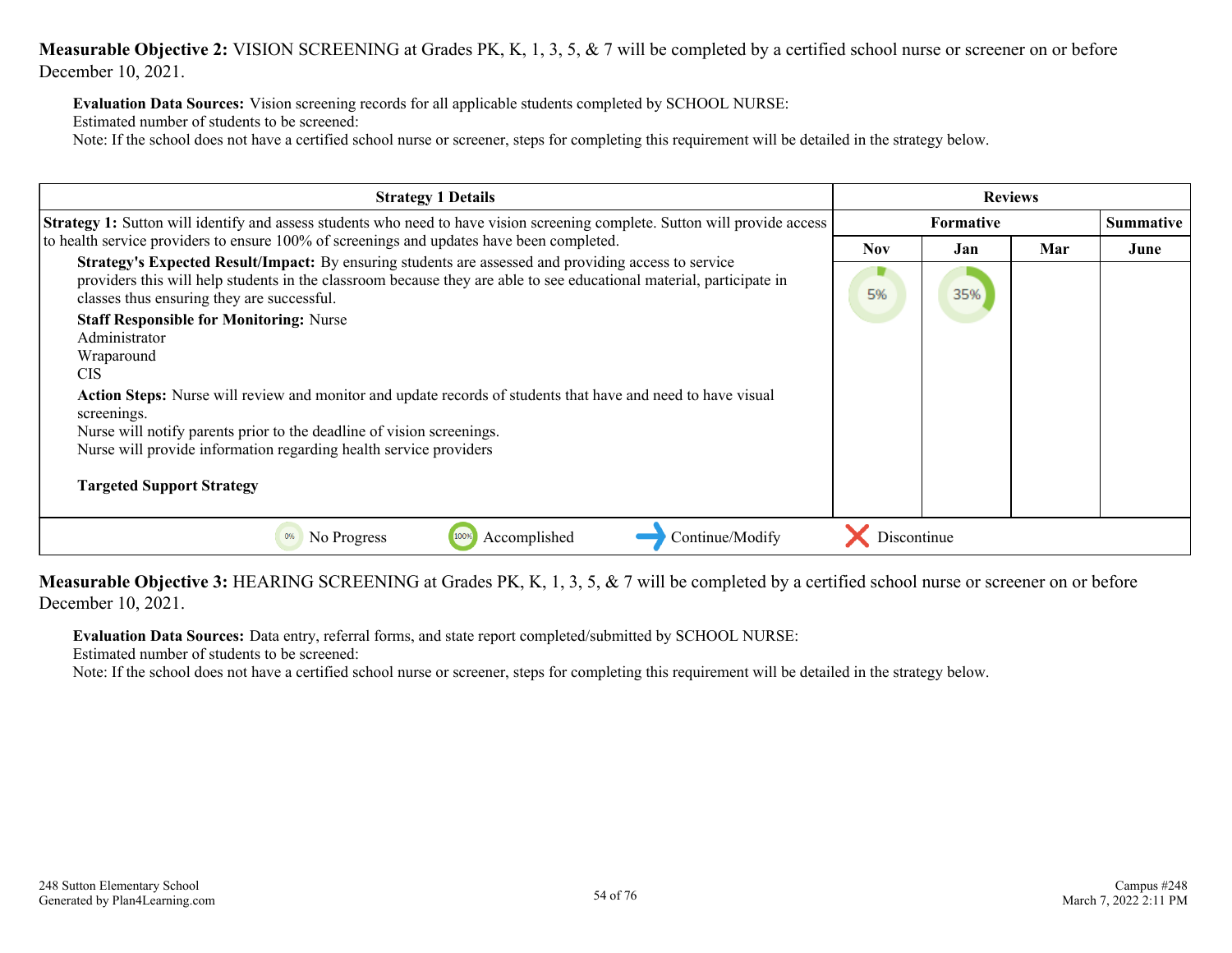| <b>Strategy 1 Details</b>                                                                                                                                                                                                                                                                                                 | <b>Reviews</b> |     |     |           |
|---------------------------------------------------------------------------------------------------------------------------------------------------------------------------------------------------------------------------------------------------------------------------------------------------------------------------|----------------|-----|-----|-----------|
| <b>Strategy 1:</b> Sutton will identify and assess students who need to have hearing screening complete. Sutton will provide                                                                                                                                                                                              | Formative      |     |     | Summative |
| access to health service providers to ensure 100% of screenings and updates have been completed. Additionally Sutton will<br>provide access to hearing providers to assist families who are in need of services.                                                                                                          | <b>Nov</b>     | Jan | Mar | June      |
| Strategy's Expected Result/Impact: As a result of being 100% in compliance with hearing screening, students<br>will receive support so that they can perform optimally in class.                                                                                                                                          | 15%            | 35% |     |           |
| <b>Staff Responsible for Monitoring: Nurse</b><br>Administrator<br>Wraparound<br>CIS.                                                                                                                                                                                                                                     |                |     |     |           |
| <b>Action Steps:</b> The nurse will review the records of all students to determine who is in need of hearing screening<br>and provide hearing screening to eligible students. The nurse will communicate with parents regarding results<br>and when screenings will occur. The Nurse will ensure records are up to date. |                |     |     |           |
| Accomplished<br>Continue/Modify<br>No Progress                                                                                                                                                                                                                                                                            | Discontinue    |     |     |           |

**Measurable Objective 4:** TYPE 2 DIABETES SCREENING at Grades 1, 3, 5, & 7 will be completed by a certified school nurse or screener on or before December 10, 2021.

**Evaluation Data Sources:** Screening, data entry, referral forms and state report completed/submitted by SCHOOL NURSE:

Estimated number of students to be screened:

Note: If the school does not have a certified school nurse or screener, steps for completing this requirement will be detailed in the strategy below.

| <b>Strategy 1 Details</b>                                                                                                                                                                                                                                                                                                                                                                                                                                                             | <b>Reviews</b> |     |           |      |
|---------------------------------------------------------------------------------------------------------------------------------------------------------------------------------------------------------------------------------------------------------------------------------------------------------------------------------------------------------------------------------------------------------------------------------------------------------------------------------------|----------------|-----|-----------|------|
| <b>Strategy 1:</b> Sutton will identify and assess students who need to have diabetes screening complete. Sutton will provide                                                                                                                                                                                                                                                                                                                                                         | Formative      |     | Summative |      |
| access to health service providers to ensure 100% of screenings and updates have been completed.                                                                                                                                                                                                                                                                                                                                                                                      | <b>Nov</b>     | Jan | Mar       | June |
| Strategy's Expected Result/Impact: The expected results will lead to informed parents and school community<br>which can make better health related decisions concerning students.<br><b>Staff Responsible for Monitoring: Nurse</b><br>Administrator<br>Action Steps: The nurse will notify parents of dates for diabetes screening.<br>The nurse will administer the health screening and update records in district and school tracking system.<br><b>Targeted Support Strategy</b> | 10%            | 30% |           |      |
| Continue/Modify<br>Accomplished<br>0%<br>No Progress                                                                                                                                                                                                                                                                                                                                                                                                                                  | Discontinue    |     |           |      |

**Measurable Objective 5:** SPINAL SCREENING at Grades 6 & 9 will be completed by a certified school nurse or screener on or before February 2, 2022.

**Evaluation Data Sources:** Screening, data entry, referral forms and state report completed/submitted by NAME & POSITION: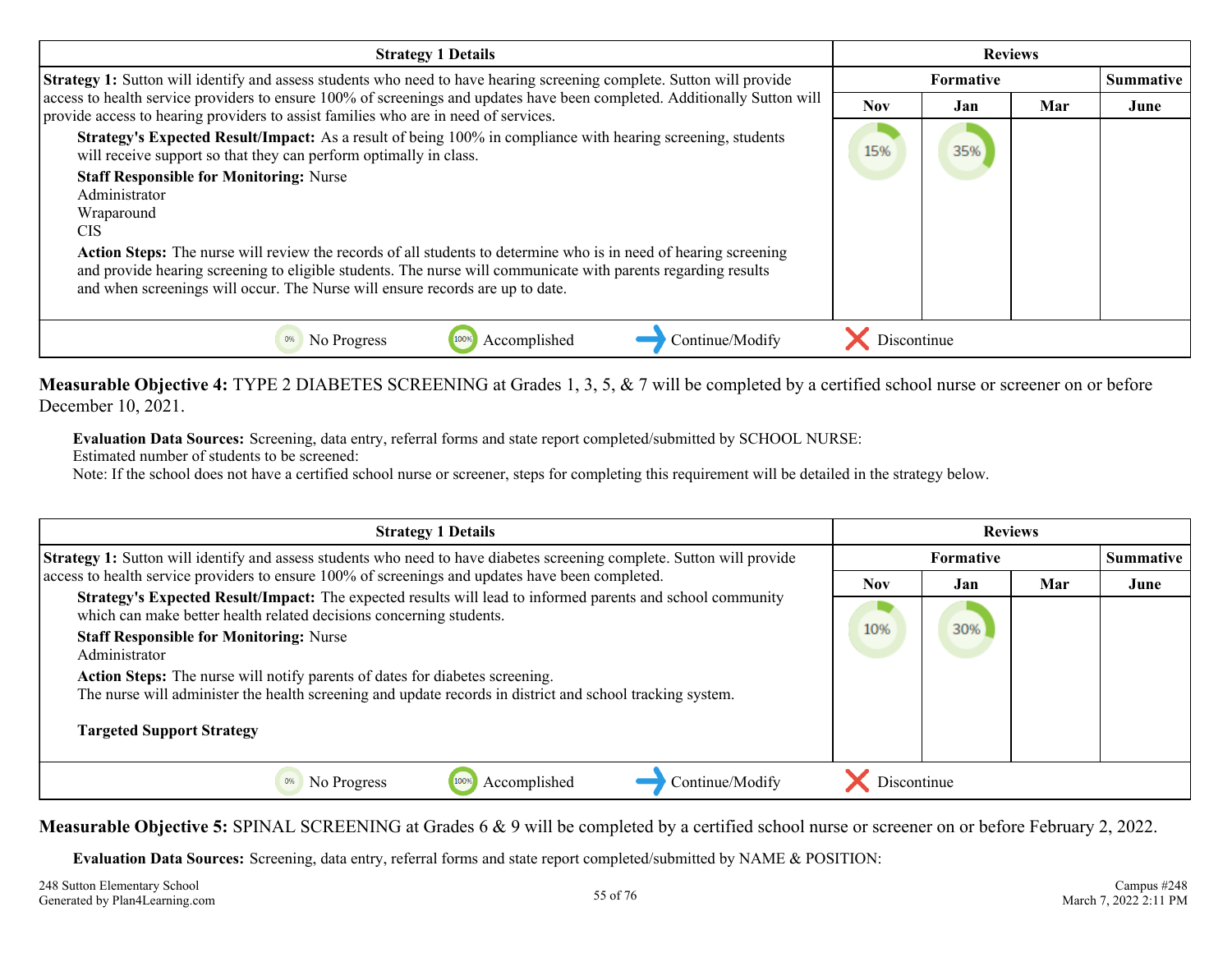Estimated number of students to be screened:

Note: If the school does not have a certified school nurse or screener, steps for completing this requirement will be detailed in the strategy below.

| <b>Strategy 1 Details</b>                                                                                                                                                                                                                                                                                                                | <b>Reviews</b> |           |     |      |
|------------------------------------------------------------------------------------------------------------------------------------------------------------------------------------------------------------------------------------------------------------------------------------------------------------------------------------------|----------------|-----------|-----|------|
| <b>Strategy 1:</b> Sutton will identify and assess students who need to have spinal screening complete. Sutton will provide access                                                                                                                                                                                                       |                | Summative |     |      |
| to health service providers to ensure 100% of screenings and updates have been completed.                                                                                                                                                                                                                                                | <b>Nov</b>     | Jan       | Mar | June |
| Strategy's Expected Result/Impact: The students at Sutton total well being is considered and provided for and<br>assessed.<br><b>Staff Responsible for Monitoring: Nurse</b><br>Administrator<br><b>Action Steps:</b> The nurse will notify parents of upcoming spinal screening and what to expect.<br><b>Targeted Support Strategy</b> | 5%             | 30%       |     |      |
| Accomplished<br>Continue/Modify<br>No Progress<br>100%                                                                                                                                                                                                                                                                                   | Discontinue    |           |     |      |

**Measurable Objective 6:** MEDICATION ADMINISTRATION, including, but not limited to emergency care of students with diabetes, seizures, and life threatening anaphylaxis will be completed by a certified school nurse for the school year 2021-2022.

**Evaluation Data Sources:** PERSON RESPONSIBLE: School Nurse/Health Wellness Team

Note: If the school does not have a certified school nurse or screener, rationale for not providing this service and steps for completing this ongoing student support need will be detailed in the strategy below.

| <b>Strategy 1 Details</b>                                                                                                                                                                                                                                                                                                                                                                                              | <b>Reviews</b> |                  |     |           |
|------------------------------------------------------------------------------------------------------------------------------------------------------------------------------------------------------------------------------------------------------------------------------------------------------------------------------------------------------------------------------------------------------------------------|----------------|------------------|-----|-----------|
| <b>Strategy 1:</b> Sutton will ensure all medication is administered accurately, documented and stored properly.                                                                                                                                                                                                                                                                                                       |                | <b>Formative</b> |     | Summative |
| <b>Strategy's Expected Result/Impact:</b> Students are cared for according to physicians' request and prescription<br>order which will lead to health of students.                                                                                                                                                                                                                                                     | <b>Nov</b>     | Jan              | Mar | June      |
| <b>Staff Responsible for Monitoring: Nurse</b><br>Administrator<br>Action Steps: The School Nurse will document students that are taking medication and accurately ensure<br>students receive the medicine they need in a timely fashion.<br>The School Nurse will notify parents when medicine needs to be refilled with time to ensure parents can provide<br>refills if needed.<br><b>Targeted Support Strategy</b> | 95%            | 95%              |     |           |
| Accomplished<br>Continue/Modify<br>1009<br>No Progress                                                                                                                                                                                                                                                                                                                                                                 | Discontinue    |                  |     |           |

**Measurable Objective 7:** AED (Automated External Defibrillator) MONTHLY MAINTENANCE CHECKS will be conducted for all AEDs and an annual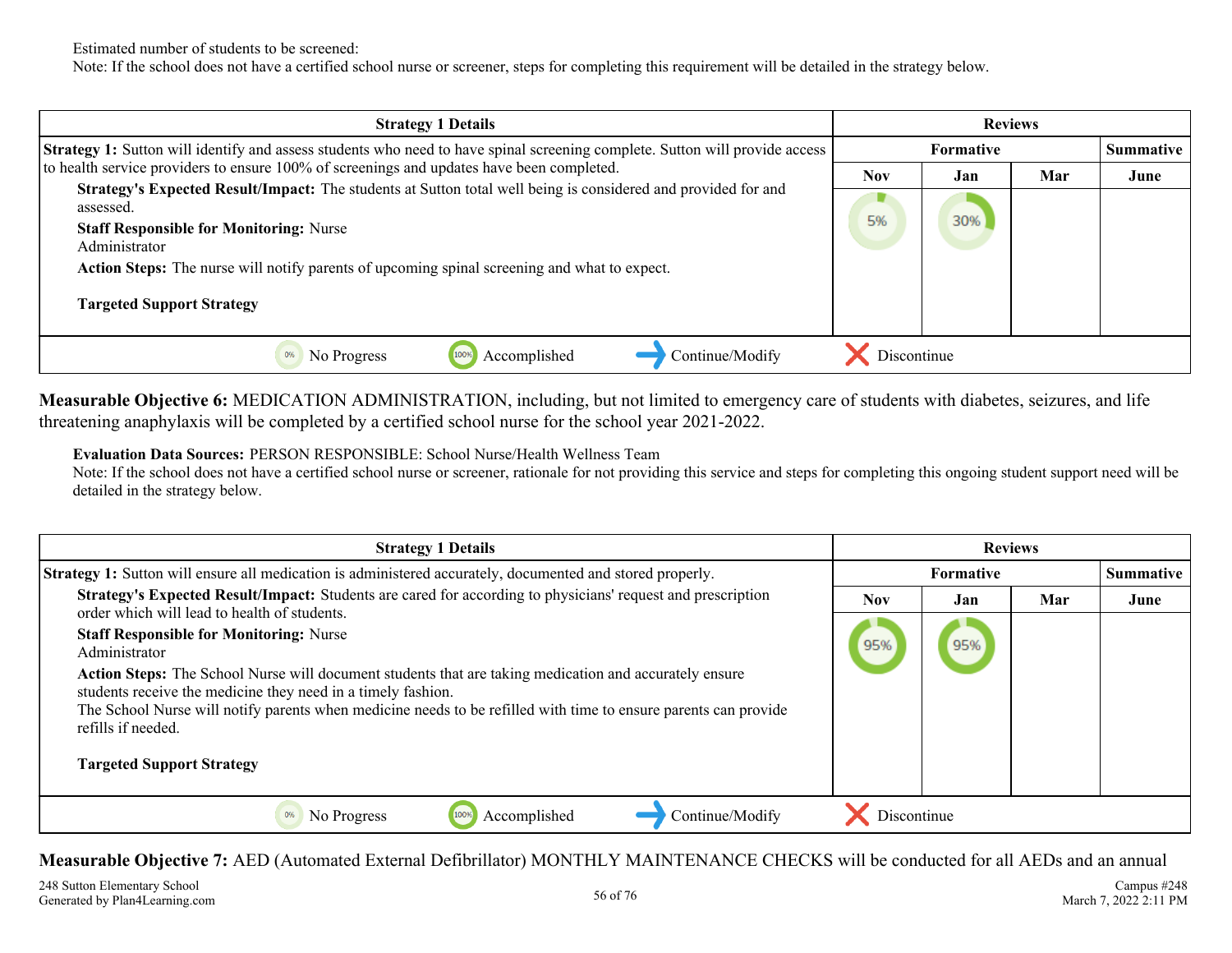report summitted to Health and Medical Services.

**Evaluation Data Sources:** PERSON RESPONSIBLE who is certified in CPR/AED: Number of AEDs on campus: 3

| <b>Strategy 1 Details</b>                                                                                                                                                                                                                                                                                                                                                                                                                                                                                                                  | <b>Reviews</b>                |      |      |      |
|--------------------------------------------------------------------------------------------------------------------------------------------------------------------------------------------------------------------------------------------------------------------------------------------------------------------------------------------------------------------------------------------------------------------------------------------------------------------------------------------------------------------------------------------|-------------------------------|------|------|------|
| <b>Strategy 1:</b> Sutton will maintain the AED to ensure they are working and school personell is responsible for how and when                                                                                                                                                                                                                                                                                                                                                                                                            | Summative<br><b>Formative</b> |      |      |      |
| to use AED.                                                                                                                                                                                                                                                                                                                                                                                                                                                                                                                                | <b>Nov</b>                    | Jan  | Mar  | June |
| <b>Strategy's Expected Result/Impact:</b> The safety of all students and staff is the number one priority of Sutton<br>leadership team. Therefore; ensuring all the proper personnel are trained will better equip in case of an<br>emergency.<br><b>Staff Responsible for Monitoring: Nurse</b><br>Administrative Team<br><b>Action Steps:</b> The Nurse will ensure all required personel are trained.<br>Personnel will ensure they are aware of the AED located on campus in case of an emergency.<br><b>Targeted Support Strategy</b> | 100%                          | 100% | 100% |      |
| Accomplished<br>Continue/Modify<br>No Progress<br>100%                                                                                                                                                                                                                                                                                                                                                                                                                                                                                     | Discontinue                   |      |      |      |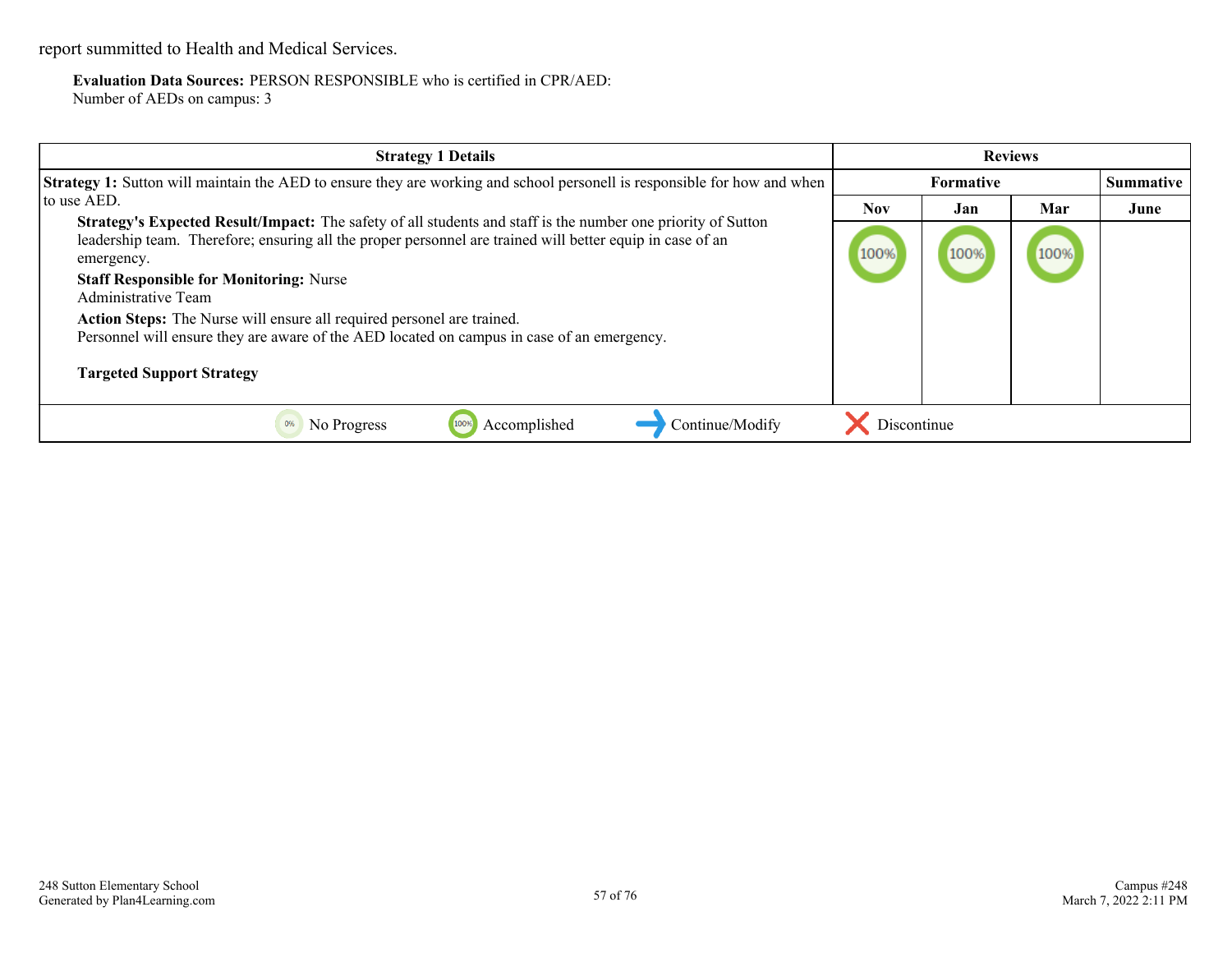#### **Board Goal 5:** N/A - Additional Campus Goals

#### **Goal 7:** COORDINATED HEALTH PROGRAM (ES, MS and K-8 Campuses)

The campus will provide a Coordinated School Health Program designed to prevent obesity, cardiovascular disease, and Type 2 diabetes by coordinating health education, physical education, physical activity, nutrition services and parental involvement.

**Strategic Priorities:** Ensuring Student Health, Safety and Well-Being

**Summative Evaluation:** Some progress made toward meeting Goal

**Measurable Objective 1:** Sutton will implement a series of Professional Development focused on Health and Safety during the 2021-2022 school year for students, staff and stakeholders.

**Evaluation Data Sources:** Participation Records

| <b>Strategy 1 Details</b>                                                                                                                                                  | <b>Reviews</b>                       |     |      |      |
|----------------------------------------------------------------------------------------------------------------------------------------------------------------------------|--------------------------------------|-----|------|------|
| <b>Strategy 1:</b> Sutton will establish a health and wellness committee to service the needs of the school and community.                                                 | <b>Formative</b><br><b>Summative</b> |     |      |      |
| Strategy's Expected Result/Impact: This will result in the entire school community making healthy decisions<br>and have an impact on student and staff attendance.         | Nov                                  | Jan | Mar  | June |
| <b>Staff Responsible for Monitoring: Administrator</b><br>Nurse                                                                                                            | 90%                                  | 95% | 100% |      |
| Action Steps: Health and Safety committee established<br>Develop a School Health and Safety Plan<br>Provide Monthly Professional development regarding Health and Wellness |                                      |     |      |      |
| <b>Targeted Support Strategy</b>                                                                                                                                           |                                      |     |      |      |
| <b>Funding Sources:</b> Medical supplies need for Clinic - 1991010001 - General Fund - Regular Program - 6300 -<br>Supplies and Materials - \$500                          |                                      |     |      |      |
| Continue/Modify<br>No Progress<br>Accomplished<br>0%<br>100%                                                                                                               | Discontinue                          |     |      |      |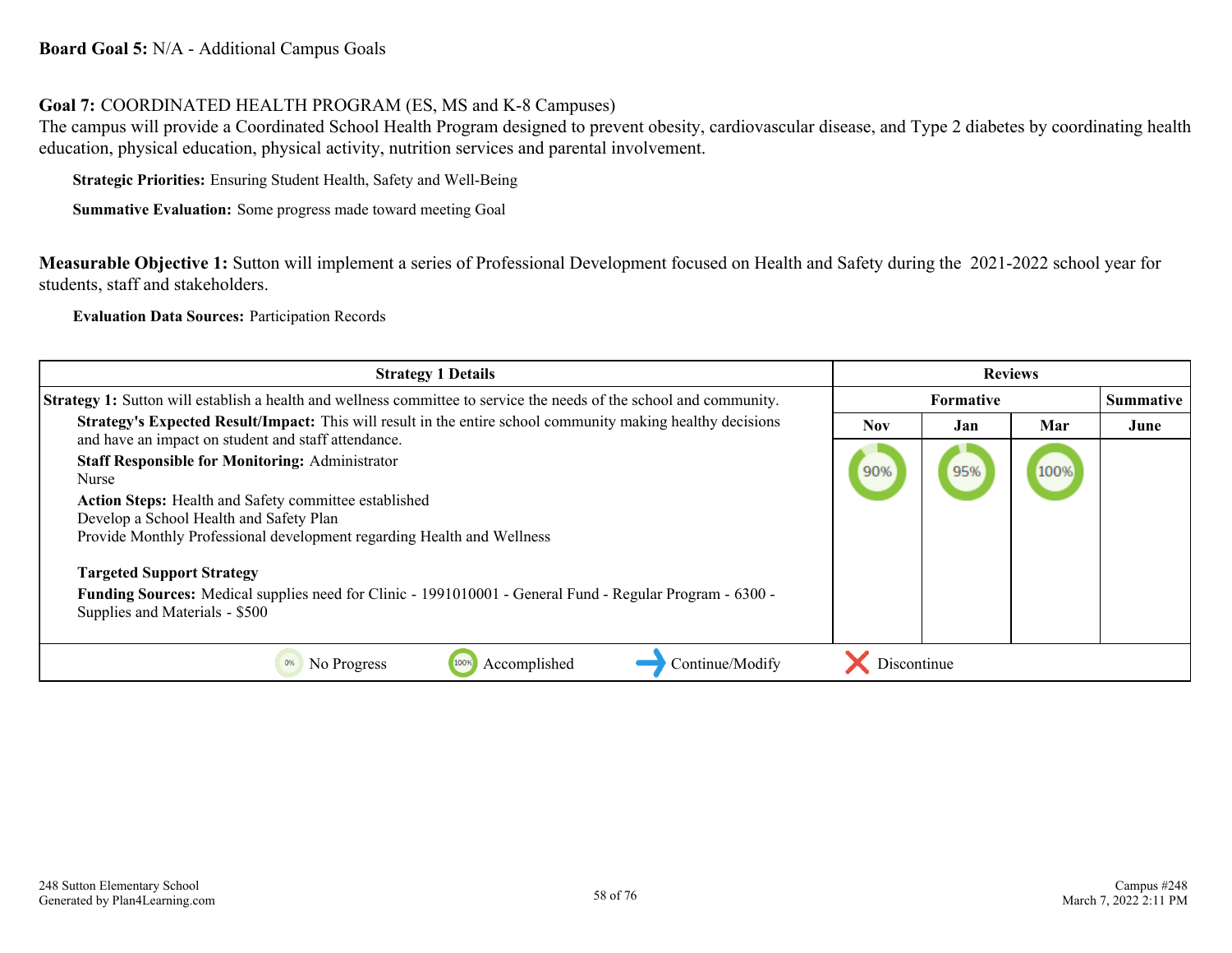#### **Board Goal 5:** N/A - Additional Campus Goals

Goal 8: The percentage of students in Science at or above grade level as measured by the percentage of students at the Meets Grade Level standard on STAAR for grade 5 shall increase by 15 percentage points from 10.8% to 26% between the Spring of 2021 and the Spring of 2022.

**Strategic Priorities:** Transforming Academic Outreach

**Measurable Objective 1:** The percent of students in Grade 5 performing at or above Meets Grade level on Science benchmarks and district assessments will increase at least by 5% quarterly.

**Evaluation Data Sources:** Teacher assessments

District Snapshots STAAR release tests HISD Formative Assessments **STEMSCOPES** STAAR Interim Assessment, HUB Digital Assignments, Exit Tickets for CFU

| <b>Strategy 1 Details</b>                                                                                                        |            | <b>Reviews</b> |     |           |
|----------------------------------------------------------------------------------------------------------------------------------|------------|----------------|-----|-----------|
| <b>Strategy 1:</b> Implement Data-Driven instruction during and after school intervention programs in grade 5 to target students | Formative  |                |     | Summative |
| that are below the Meets Grade Level Standard.                                                                                   | <b>Nov</b> | Jan            | Mar | June      |
| <b>Strategy's Expected Result/Impact:</b> Increase student achievement in Science.                                               |            |                |     |           |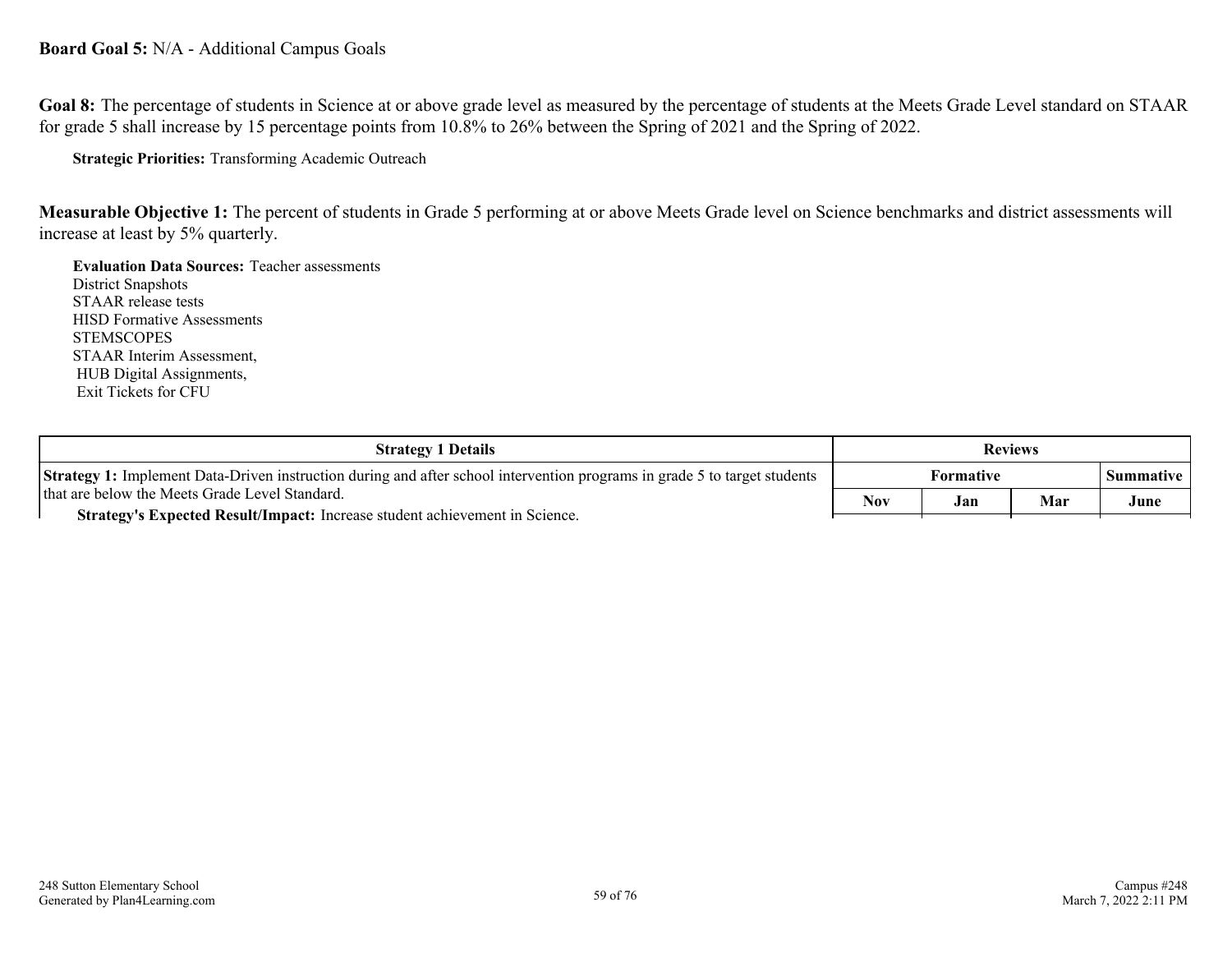| Staff Responsible for Monitoring: Dean of Instruction, 5th Grade administrator.<br>Action Steps: Analyze different sources of data to identify students below grade level for interventions.<br>Provide PD to 5th Grade Science teachers to support instruction.<br>Provide<br>interventions during regular school hours.<br>Provide tutorials after school hours (including Saturday)<br>Monitor student progress towards their individual goals by using intervention logs.<br>Appraisers will conduct weekly virtual observations to<br>Conduct PLC sessions to analyze data after<br>provide constructive feedback to teachers;<br>each district assessment. | 40%         | 50% |  |
|------------------------------------------------------------------------------------------------------------------------------------------------------------------------------------------------------------------------------------------------------------------------------------------------------------------------------------------------------------------------------------------------------------------------------------------------------------------------------------------------------------------------------------------------------------------------------------------------------------------------------------------------------------------|-------------|-----|--|
| Group students based on data for interventions.                                                                                                                                                                                                                                                                                                                                                                                                                                                                                                                                                                                                                  |             |     |  |
| Schoolwide and Targeted Assisted Title I Elements: 2.4, 2.6 - Targeted Support Strategy - Additional<br><b>Targeted Support Strategy</b>                                                                                                                                                                                                                                                                                                                                                                                                                                                                                                                         |             |     |  |
| Funding Sources: Instructional Science and lab materials - 1991010001 - General Fund - Regular Program -<br>6300 - Supplies and Materials - \$12,000, STEMScopes Instructional Science Software - 2110000000 - Title 1<br>Basic Programs - 6200 - Contracted Services - \$2,360                                                                                                                                                                                                                                                                                                                                                                                  |             |     |  |
|                                                                                                                                                                                                                                                                                                                                                                                                                                                                                                                                                                                                                                                                  |             |     |  |
|                                                                                                                                                                                                                                                                                                                                                                                                                                                                                                                                                                                                                                                                  |             |     |  |
| Accomplished<br>No Progress<br>Continue/Modify<br>0%                                                                                                                                                                                                                                                                                                                                                                                                                                                                                                                                                                                                             | Discontinue |     |  |

#### **Measurable Objective 1 Problems of Practice:**

**Student Learning**

**Problem of Practice 5**: 65% of 5th grade students did not meet standard on the 2021 Science STAAR. **Root Cause**: Lack of practical application of science concepts in a science lab.

**Measurable Objective 2:** The percent of students in grades 3 through 5 performing at the Masters Grade Level on benchmark and district assessments will increase at least 5% quarterly.

**Evaluation Data Sources:** Science benchmark assessments, DLA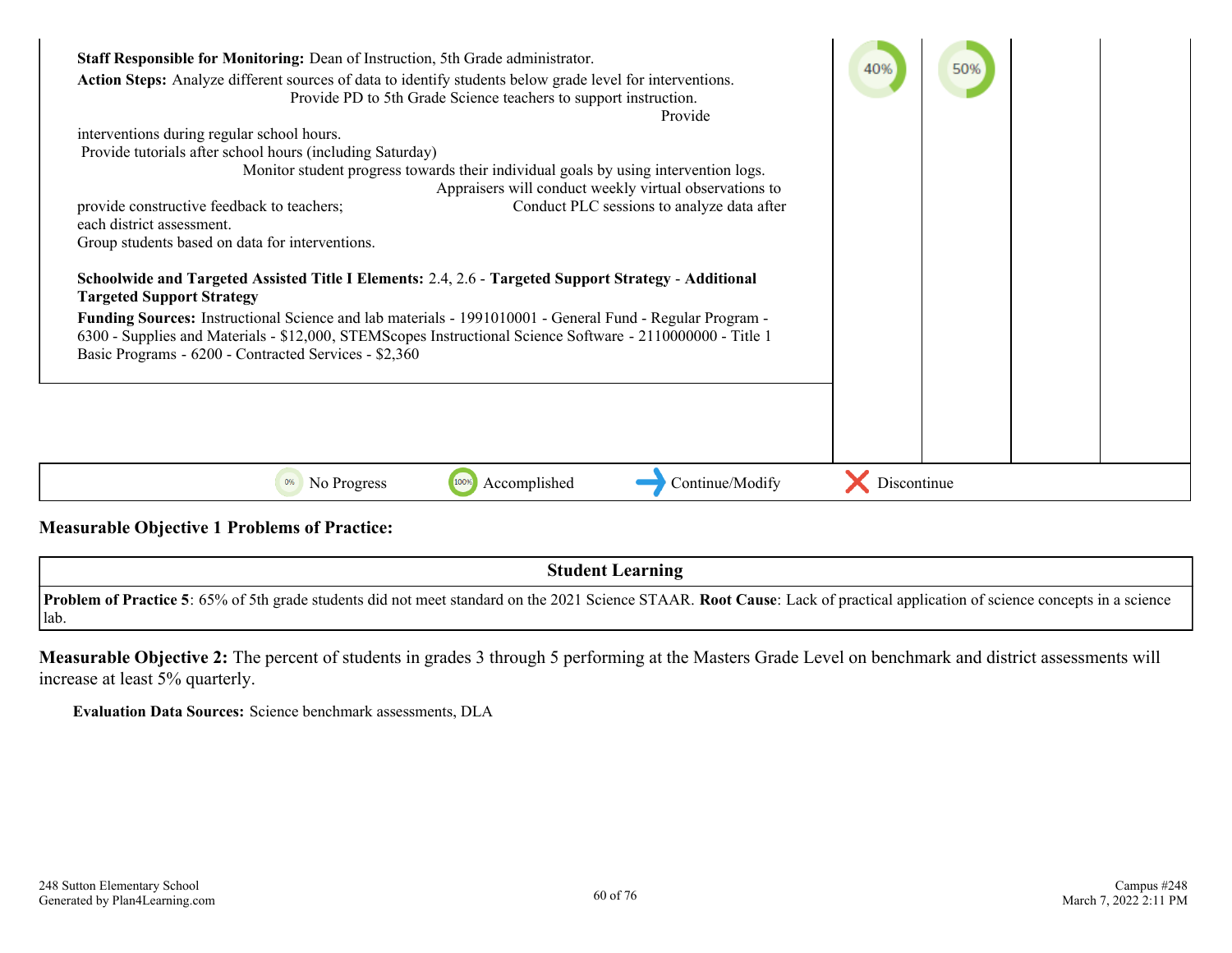| <b>Strategy 1 Details</b>                                                                                                                                                           | <b>Reviews</b> |                  |     |      |
|-------------------------------------------------------------------------------------------------------------------------------------------------------------------------------------|----------------|------------------|-----|------|
| <b>Strategy 1:</b> Implement Data-Driven after school enrichment programs in grades 5 to target students that are performing                                                        |                | <b>Summative</b> |     |      |
| above grade level.                                                                                                                                                                  | <b>Nov</b>     | Jan              | Mar | June |
| Strategy's Expected Result/Impact: Increase the number of students scoring at the masters level on state and<br>district assessments.                                               |                |                  |     |      |
| Action Steps: Analyze different sources of data to identify students above grade level that qualify for enrichment<br>Provide PD to Science teachers to support Virtual<br>programs | 40%            | 50%              |     |      |
| Instruction and Face-Face instruction (synchronic/asynchronic instruction);                                                                                                         |                |                  |     |      |
| Provide virtual and face-face enrichment camps                                                                                                                                      |                |                  |     |      |
| after school hours (including Saturday);<br>Provide support to parents to                                                                                                           |                |                  |     |      |
| keep students engaged and participating;<br>Monitor student                                                                                                                         |                |                  |     |      |
| progress towards their individual goals by using student progress logs;                                                                                                             |                |                  |     |      |
| Appraisers will conduct weekly virtual observations to provide constructive feedback to teachers;                                                                                   |                |                  |     |      |
| Conduct PLC sessions to analyze data after each district assessment;                                                                                                                |                |                  |     |      |
| <b>Schoolwide and Targeted Assisted Title I Elements: 2.4</b>                                                                                                                       |                |                  |     |      |
| No Progress<br>Continue/Modify<br>Accomplished                                                                                                                                      | Discontinue    |                  |     |      |

#### **Measurable Objective 2 Problems of Practice:**

| <b>Student Learning</b>                                                                                                                                                                          |
|--------------------------------------------------------------------------------------------------------------------------------------------------------------------------------------------------|
| <b>Problem of Practice 5</b> : 65% of 5th grade students did not meet standard on the 2021 Science STAAR. Root Cause: Lack of practical application of science concepts in a science<br>$ $ lab. |

**Measurable Objective 3:** The percent of students PK-5 meeting standard on science benchmarks and district assessments will increase by 5% quarterly.

#### **Evaluation Data Sources:** Teacher assessments

District Snapshots STAAR release tests HISD Formative Assessments **STEMSCOPES**  STAAR Interim Assessment, HUB Digital Assignments, Exit Tickets for CFU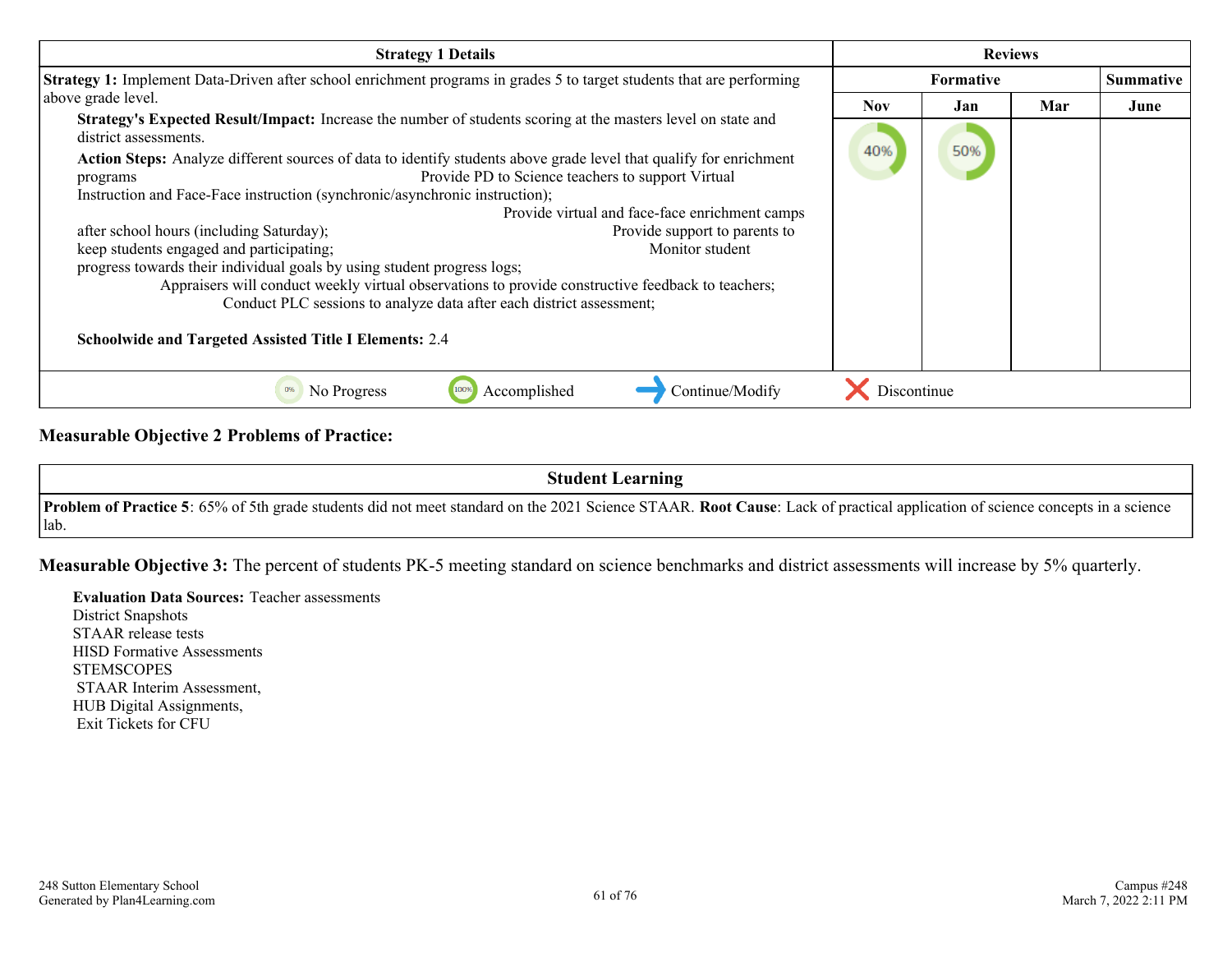| <b>Strategy 1 Details</b>                                                                                                                     | <b>Reviews</b> |                  |     |           |
|-----------------------------------------------------------------------------------------------------------------------------------------------|----------------|------------------|-----|-----------|
| <b>Strategy 1:</b> Implement Science Lab with fidelity in grades PK-5.                                                                        |                | <b>Formative</b> |     | Summative |
| <b>Strategy's Expected Result/Impact:</b> Expose students to the experimental design by practically applying the                              | <b>Nov</b>     | Jan              | Mar | June      |
| scientific method so that they are able to apply information learned to respond to questions testing process<br>standards.                    |                |                  |     |           |
| Staff Responsible for Monitoring: Dean of Instruction, Science Lab Lead Teacher, Science Lab Teacher<br>Assistant, Grade Level Administrators | 15%            | 45%              |     |           |
| <b>Action Steps:</b> Draw a lab schedule for PK-5.                                                                                            |                |                  |     |           |
| Provide teachers with exemplary science lab lessons.<br>Teachers will be expected to implement science with fidelity.                         |                |                  |     |           |
| Students use interactive science notebooks to record their learning.                                                                          |                |                  |     |           |
| Teachers provide feedback to students.                                                                                                        |                |                  |     |           |
| Schoolwide and Targeted Assisted Title I Elements: 2.4, 2.6 - Targeted Support Strategy - Additional<br><b>Targeted Support Strategy</b>      |                |                  |     |           |
| Accomplished<br>Continue/Modify<br>No Progress                                                                                                | Discontinue    |                  |     |           |

## **Measurable Objective 3 Problems of Practice:**

| <b>Student Learning</b>                                                                                                                                                                          |
|--------------------------------------------------------------------------------------------------------------------------------------------------------------------------------------------------|
| <b>Problem of Practice 5</b> : 65% of 5th grade students did not meet standard on the 2021 Science STAAR. Root Cause: Lack of practical application of science concepts in a science<br>$ $ lab. |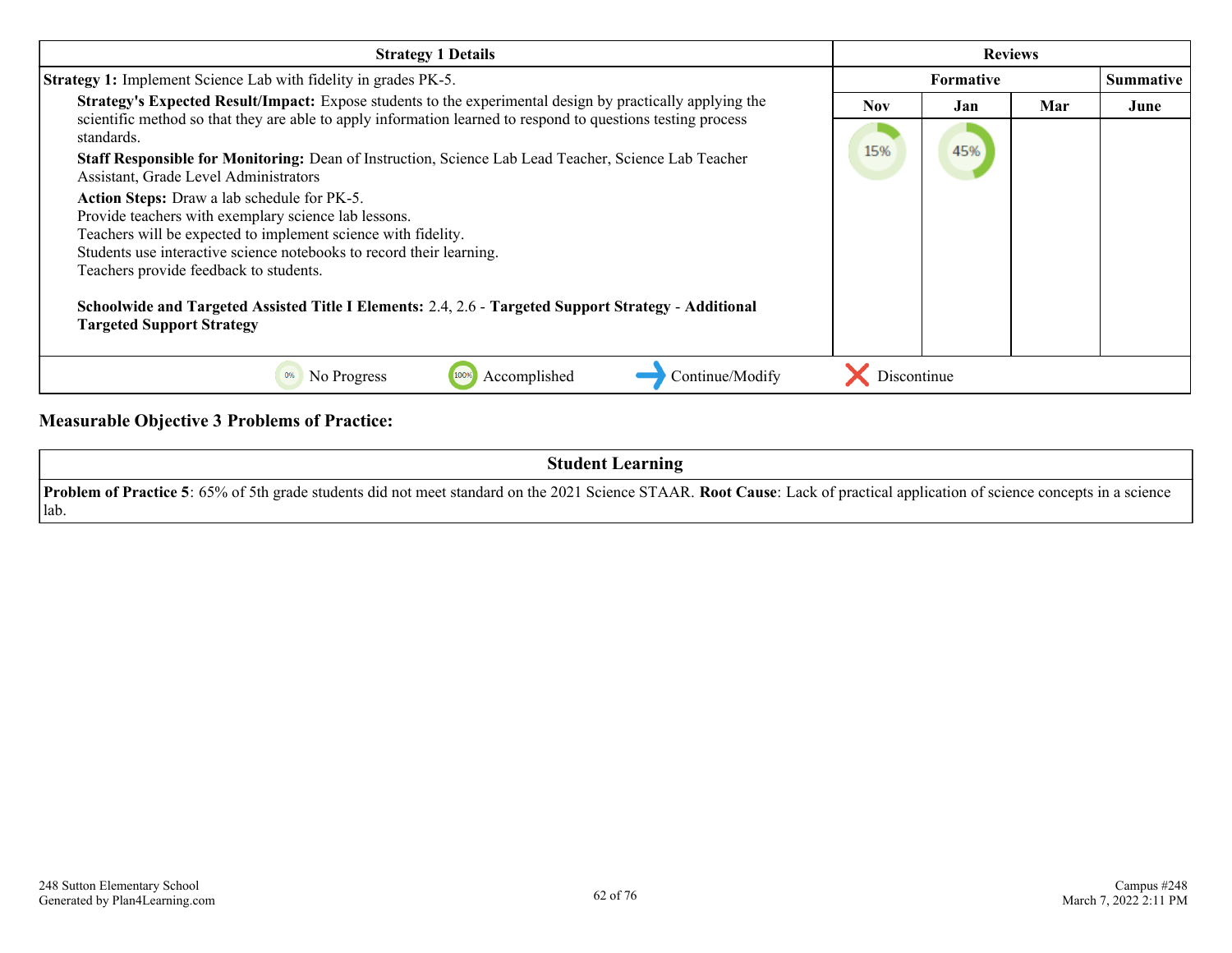# **Targeted Support Measurable Objectives**

| <b>Board Goal</b> | Goal         | Measurable<br>Objective | <b>Strategy</b> | <b>Description</b>                                                                                                                                                                                                                                                                                                                                                                                                                                                                           |
|-------------------|--------------|-------------------------|-----------------|----------------------------------------------------------------------------------------------------------------------------------------------------------------------------------------------------------------------------------------------------------------------------------------------------------------------------------------------------------------------------------------------------------------------------------------------------------------------------------------------|
| $\mathbf{1}$      | 1            | -1                      | 1               | Teachers will have an independent reading time embedded in their Literacy block and during the day.<br>Students will read books virtually on MyOn, Reading A-Z, and books of their interest.                                                                                                                                                                                                                                                                                                 |
|                   | -1           |                         | 2               | Use guided reading, literature circles, and targeted small group instruction to develop students' independent<br>reading levels and to increase reading fluency and comprehension.                                                                                                                                                                                                                                                                                                           |
| $\mathbf{1}$      | $\mathbf{1}$ | $\mathbf{1}$            | 3               | Implement writer's workshop and utilize a writing rubric to assess student growth                                                                                                                                                                                                                                                                                                                                                                                                            |
|                   | 1            | $\overline{2}$          | $\mathbf{1}$    | Teachers will attend the Reading Academies and other literacy professional development in order to<br>implement an effective literacy block that includes word study, read alouds, guided reading, independent<br>reading and writing workshop.                                                                                                                                                                                                                                              |
| $\mathbf{1}$      | 1            | $\mathfrak{Z}$          | $\mathbf{1}$    | Implement a multisensory and interactive approach to phonological and phonemic awareness in a face to<br>face setting.                                                                                                                                                                                                                                                                                                                                                                       |
| $\overline{c}$    |              |                         | 2               | Implement the use of Problem Solving Journals as part of the Math Instructional Block to target the<br>development of critical thinking skills as well as to increase the level of instructional rigor. Incorporate<br>technology in daily lessons to keep students engaged.                                                                                                                                                                                                                 |
| $\overline{2}$    | $\mathbf{1}$ | $\overline{2}$          |                 | Teachers will attend math professional development and the Math Academies (second and third grade<br>teachers) in order to implement an effective math block.                                                                                                                                                                                                                                                                                                                                |
| 3                 | 1            | $\overline{2}$          |                 | Teachers will utilize Bloom's Taxonomy to Plan Rigorous lessons that engage students at higher levels of<br>thinking.                                                                                                                                                                                                                                                                                                                                                                        |
| $\overline{3}$    | $\mathbf{1}$ | $\overline{3}$          |                 | Implement a Pk-5 school-wide motivational plan to showcase future College and Career Readiness<br>Awareness.                                                                                                                                                                                                                                                                                                                                                                                 |
| 4                 | 1            | -1                      | $\mathbf{1}$    | General Education Teachers will work in collaboration with Special Education Teachers to ensure all<br>components of the students' IEPs are implemented with fidelity.                                                                                                                                                                                                                                                                                                                       |
| 5                 | 1            | $\mathbf{1}$            |                 | Monitor on a daily basis and follow up on scholars who have patterns of absences or repeated unexcused<br>absences                                                                                                                                                                                                                                                                                                                                                                           |
| 5                 | $\mathbf{1}$ | 2                       | $\mathbf{1}$    | Conduct parent conferences for students with excessive absences.                                                                                                                                                                                                                                                                                                                                                                                                                             |
| 5                 | $\mathbf{1}$ | $\overline{2}$          | $\overline{2}$  | Conduct home visits for students with excessive absences                                                                                                                                                                                                                                                                                                                                                                                                                                     |
| 5                 | 5            | $\mathbf{1}$            | $\mathbf{1}$    | Sutton will provide opportunities to engage with the principal and parents on a monthly basis. Sutton will<br>provide monthly communication to parents with at least 2 weeks notice so that parents can adjust their<br>schedules in order to attend. Sutton will offer multiple meeting times in order to ensure we increase<br>engagement by 10%. Sutton administrative team will reach out to local businesses to partner with us by<br>offering services and incentivizing the meetings. |
| 5                 | 6            | $\mathbf{1}$            | $\mathbf{1}$    | Monitor, observe, assess, and identify students who need to complete immunizations and provide them with<br>a list of service providers to ensure they are complete. At the time of enrollment for all new students<br>provide opportunity and information to parent/guardian on any outstanding immunizations to complete<br>prior to the start of school.                                                                                                                                  |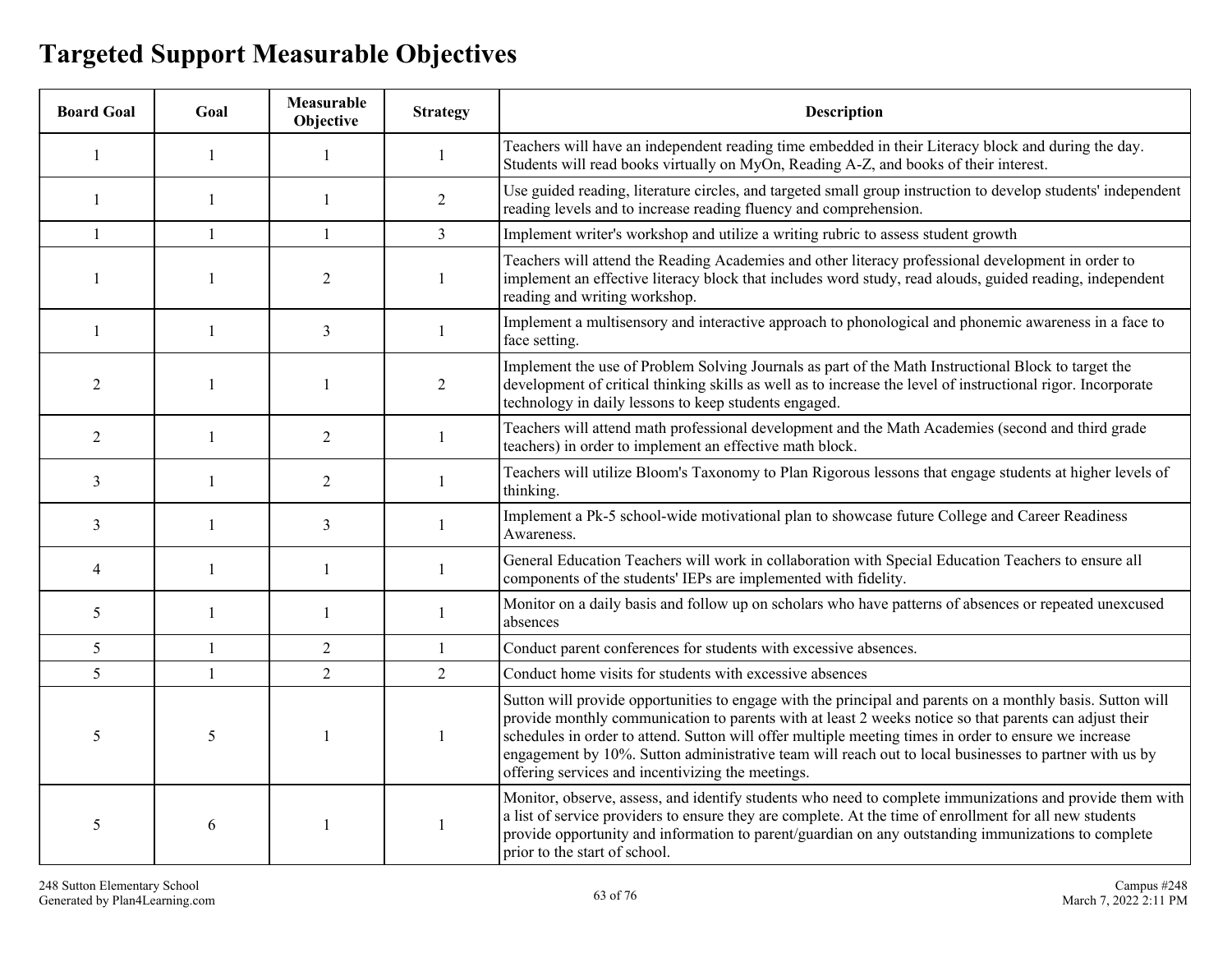| <b>Board Goal</b> | Goal | <b>Measurable</b><br><b>Objective</b> | <b>Strategy</b> | <b>Description</b>                                                                                                                                                                                             |
|-------------------|------|---------------------------------------|-----------------|----------------------------------------------------------------------------------------------------------------------------------------------------------------------------------------------------------------|
|                   |      |                                       |                 | Sutton will identify and assess students who need to have vision screening complete. Sutton will provide<br>access to health service providers to ensure 100% of screenings and updates have been completed.   |
|                   |      |                                       |                 | Sutton will identify and assess students who need to have diabetes screening complete. Sutton will provide<br>access to health service providers to ensure 100% of screenings and updates have been completed. |
|                   |      |                                       |                 | Sutton will identify and assess students who need to have spinal screening complete. Sutton will provide<br>access to health service providers to ensure 100% of screenings and updates have been completed.   |
|                   |      | 6                                     |                 | Sutton will ensure all medication is administered accurately, documented and stored properly.                                                                                                                  |
|                   |      |                                       |                 | Sutton will maintain the AED to ensure they are working and school personell is responsible for how and<br>when to use AED.                                                                                    |
|                   |      |                                       |                 | Sutton will establish a health and wellness committee to service the needs of the school and community.                                                                                                        |
|                   |      |                                       |                 | Implement Data-Driven instruction during and after school intervention programs in grade 5 to target<br>students that are below the Meets Grade Level Standard.                                                |
|                   |      |                                       |                 | Implement Science Lab with fidelity in grades PK-5.                                                                                                                                                            |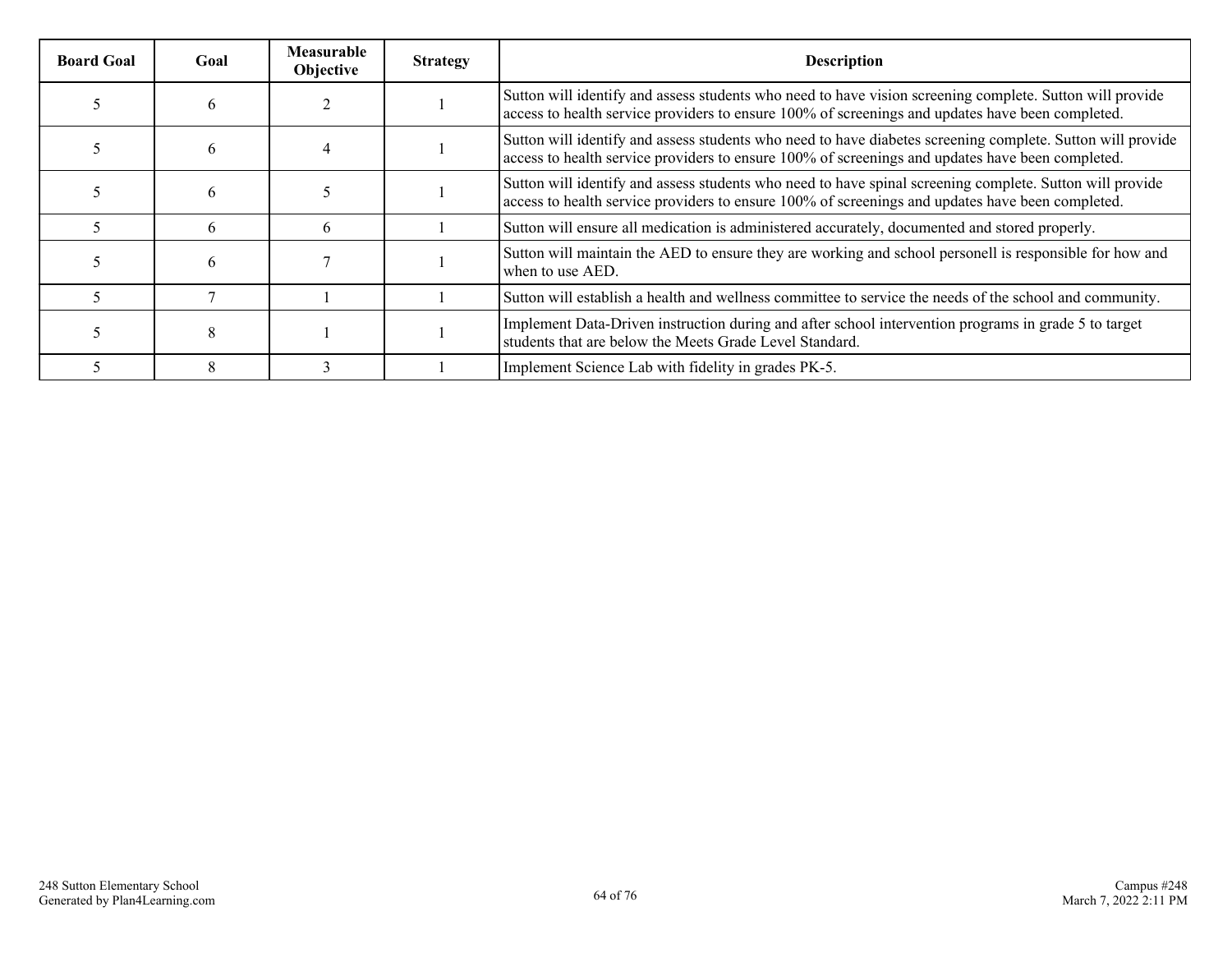# **Additional Targeted Support Measurable Objectives**

| <b>Board Goal</b> | Goal           | Measurable<br>Objective | <b>Description</b><br><b>Strategy</b> |                                                                                                                                                                                                                                                                                                        |
|-------------------|----------------|-------------------------|---------------------------------------|--------------------------------------------------------------------------------------------------------------------------------------------------------------------------------------------------------------------------------------------------------------------------------------------------------|
|                   |                | -1                      |                                       | Teachers will have an independent reading time embedded in their Literacy block and during the day.<br>Students will read books virtually on MyOn, Reading A-Z, and books of their interest.                                                                                                           |
|                   |                | 1                       | $\overline{2}$                        | Use guided reading, literature circles, and targeted small group instruction to develop students' independent<br>reading levels and to increase reading fluency and comprehension.                                                                                                                     |
| 1                 |                | 1                       | $\overline{3}$                        | Implement writer's workshop and utilize a writing rubric to assess student growth                                                                                                                                                                                                                      |
|                   |                | 2                       |                                       | Teachers will attend the Reading Academies and other literacy professional development in order to<br>implement an effective literacy block that includes word study, read alouds, guided reading, independent<br>reading and writing workshop.                                                        |
|                   |                | $\overline{3}$          | -1                                    | Implement a multisensory and interactive approach to phonological and phonemic awareness in a face to<br>face setting.                                                                                                                                                                                 |
| 2                 |                |                         | 3                                     | Teachers will target mathematical fluency and numeration in grades Pk-2nd during small groups and<br>workstations. Use a variety of technological platforms to keep students engaged and to assess students<br>understanding.                                                                          |
| 3                 | $\mathbf{1}$   | $\overline{2}$          | $\mathbf{1}$                          | Teachers will utilize Bloom's Taxonomy to Plan Rigorous lessons that engage students at higher levels of<br>thinking.                                                                                                                                                                                  |
| 3                 |                | $\overline{3}$          | $\mathbf{1}$                          | Implement a Pk-5 school-wide motivational plan to showcase future College and Career Readiness<br>Awareness.                                                                                                                                                                                           |
| 4                 | $\mathbf{1}$   | 1                       | 1                                     | General Education Teachers will work in collaboration with Special Education Teachers to ensure all<br>components of the students' IEPs are implemented with fidelity.                                                                                                                                 |
| 5                 | $\mathbf{1}$   | $\mathbf{1}$            | -1                                    | Monitor on a daily basis and follow up on scholars who have patterns of absences or repeated unexcused<br>absences                                                                                                                                                                                     |
| 5                 | $\mathbf{1}$   | $\overline{2}$          | $\mathbf{1}$                          | Conduct parent conferences for students with excessive absences.                                                                                                                                                                                                                                       |
| 5                 | $\mathbf{1}$   | $\overline{2}$          | $\overline{2}$                        | Conduct home visits for students with excessive absences                                                                                                                                                                                                                                               |
| 5                 | 2              | 1                       | $\mathbf{1}$                          | Teachers will implement restorative justice practices.                                                                                                                                                                                                                                                 |
| 5                 | $\overline{2}$ | $\overline{2}$          | -1                                    | Teach the scholars traits to be good citizens and implementing restorative strategies in the classrooms.<br>Incorporating restorative support by allowing teachers and administrators to hold students accountable,<br>develop an inclusive school climate, and maintain and strengthen relationships. |
| 5                 | $\mathfrak{Z}$ |                         | 1                                     | -Character Education regarding Respect - Student Assembly regarding Bullying Prevention - Tangible item<br>to all students as a reminder. -Anti-Bullying Month - September -Teachers monitor for bullying behavior,<br>refer as needed to Social Worker or Assistant Principal.                        |
| 5                 | 3              | 2                       |                                       | School personnel will receive training on Child Abuse Prevention/When to report. School personnel will<br>understand how to make a report to CPS and inform his or her supervisor.                                                                                                                     |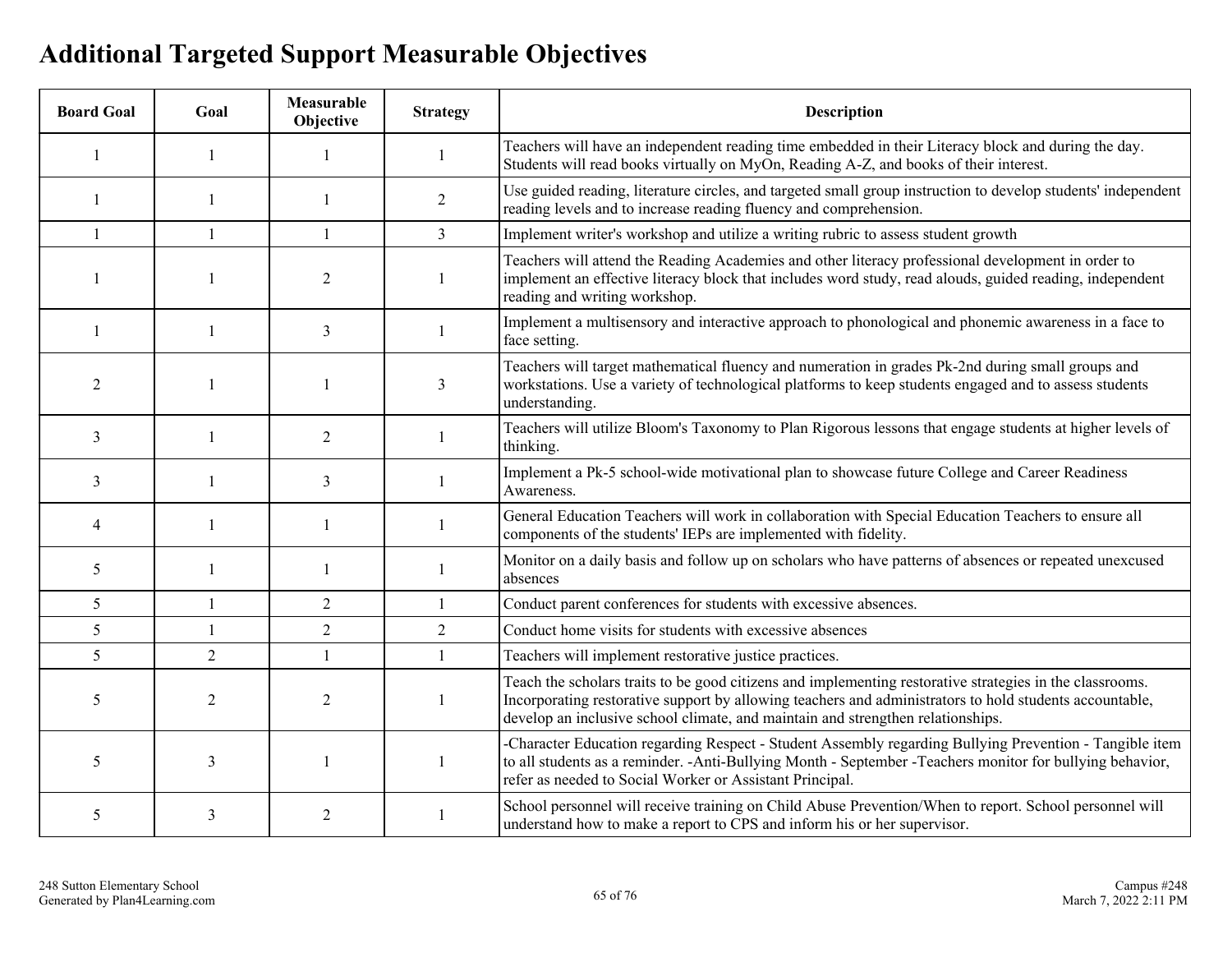| <b>Board Goal</b> | Goal | Measurable<br>Objective | <b>Strategy</b> | <b>Description</b>                                                                                                                                                                                                                                                                                                                                      |
|-------------------|------|-------------------------|-----------------|---------------------------------------------------------------------------------------------------------------------------------------------------------------------------------------------------------------------------------------------------------------------------------------------------------------------------------------------------------|
|                   |      |                         |                 | Provide academic support to GT students by implementing afterschool enrichment programs, differentiated<br>instruction, Project based learning, Kagan Structures and Strategies, Renzulli Learning, and professional<br>development to teachers, tutors, teacher assistants, administrators, and support staff to target students'<br>individual needs. |
|                   |      |                         |                 | Implement Data-Driven instruction during and after school intervention programs in grade 5 to target<br>students that are below the Meets Grade Level Standard.                                                                                                                                                                                         |
|                   |      |                         |                 | Implement Science Lab with fidelity in grades PK-5.                                                                                                                                                                                                                                                                                                     |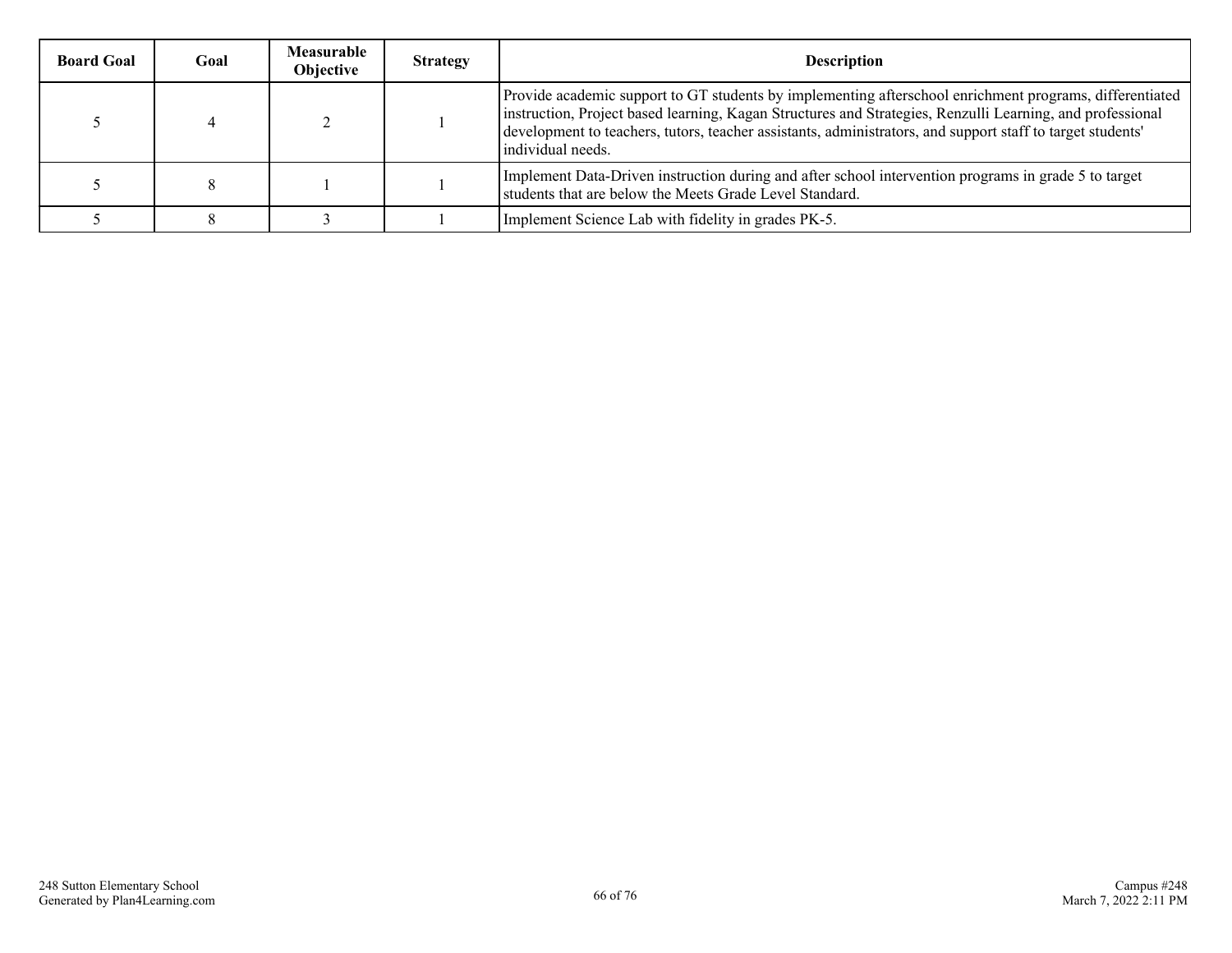# **State Compensatory**

## **Budget for 248 Sutton Elementary School**

**Total SCE Funds:** \$292,646.21 **Total FTEs Funded by SCE:** 5.98 **Brief Description of SCE Services and/or Programs**

SCE funds are used to fund 2 degreed lecturer positions and 5 Teacher Assistant positions to provide small group interventions for tier 2 and tier 3 students and students who did not perform satisfactorily on the 2021 STAAR assessment.

### **Personnel for 248 Sutton Elementary School**

| Name                    | Position                 | <b>FTE</b> |
|-------------------------|--------------------------|------------|
| Castro, Sara            | Teaching Assistant-10M   |            |
| Goodwin, Cheren Mcleod  | Lecturer, Hrly - Degreed | 0.49       |
| Marquez, Olivia Beatriz | Teaching Assistant-10M   |            |
| Melendez, Jose Trinidad | Teaching Assistant-10M   |            |
| Ruiz, Maria C           | Teaching Assistant-10M   |            |
| Zuniga, Daniela         | Lecturer, Hrly - Degreed | 0.49       |
| Zuniga, Maria           | Teaching Assistant-10M   |            |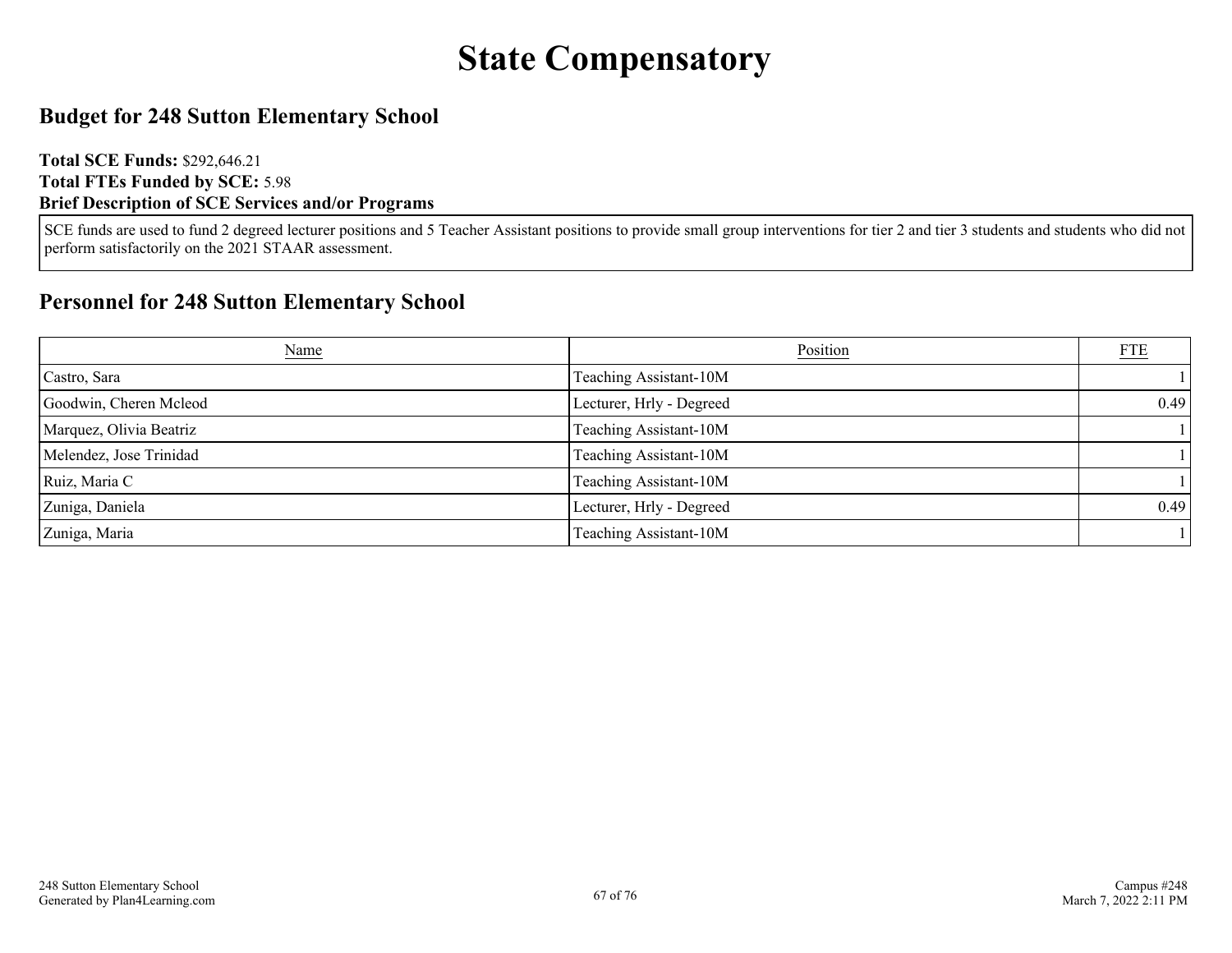# **Schoolwide and Targeted Assisted Title I Elements**

## **ELEMENT 1. SWP COMPREHENSIVE NEEDS ASSESSMENT (CNA)**

## **1.1: Comprehensive Needs Assessment**

All schools develop comprehensive needs assessments as part of the planning and decision-making process. Title I schools have additional responsibilities to ensure that the plans and decisions regarding the use of federal dollars align with program requirements and the needs of students. The comprehensive needs assessment (CNA) at Sutton was developed and monitored during the school year 2020-2021. This SIP has been reviewed during the months of June, July, and beginning of August, 2021. The CNA will be revised by the SDMC, the Instructional Leadership Team, the Administrator Leadership Team, Faculty and Staff, parents, and other stakeholders.

## **ELEMENT 2. SWP CAMPUS IMPROVEMENT PLAN (CIP)**

## **2.1: Campus Improvement Plan developed with appropriate stakeholders**

The SIP is developed with the involvement of parents and other members of the community to be served and individuals who will carry out the plan, including teachers, principals, other school leaders, paraprofessionals present in the school, and other stakeholders. Sutton Administrator Leadership Team come together to coordinate the development of the plan, meet with key stakeholders to receive immediate feedback and to adjust the expectations and strategies as needed. HISD Area administrators provide feedback as needed during the process of elaboration of the plan. The SDMC members play an active role in the revision of the SIP, as well as teachers, paraprofessionals and other non-instructional staff members. The plan is presented to parents in a public meeting to discuss the goals, strategies, and plan of actions for the new school year. Frequent and consistent feedback from stakeholders is key during the process of elaboration of this SIP.

## **2.2: Regular monitoring and revision**

Regular monitoring of the strategies funded through Title I occur in addition to the formative reviews required by this improvement plan. At our campus, regular monitoring of the implementation of strategies and students' progress includes:

1. PLC Data meetings to analyze student results after each benchmark assessment to design plan of actions needed to measure progress towards the SIP goals.

- 2. Teachers and Grade Level teachers participates in PLC meetings in a weekly basis to monitor closely the Instructional Plan of Actions to improve student achievement.
- 3. Evaluate the resources funded by Title I and by other sources by analyzing student performance in formative and summative assessments.
- 4. Evaluate the participation of parents in the different programs provided by the Parent Engagement Office, and design plan of actions to increase parent engagement.
- 5. Monitor the student attendance rate in a weekly basis. The Attendance Committee present the data in a weekly bais during the Administrator Team meeting.

6. Monitor discipline issues in a daily basis, and present a Discipline Summary when the Safety and Health Committee meet in a monthly basis.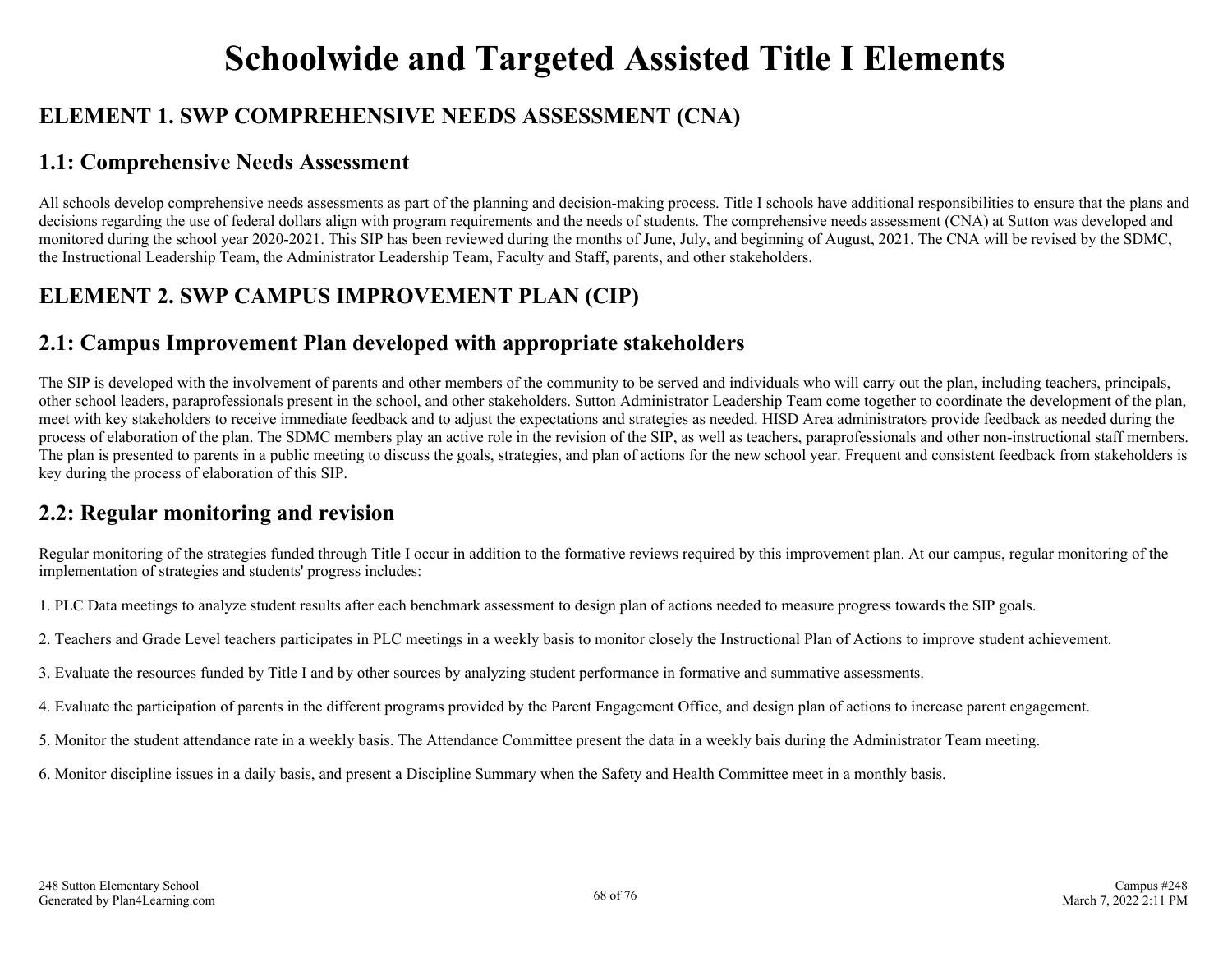## **2.3: Available to parents and community in an understandable format and language**

The SIP is available to parents in the following locations: Title I coordinator office, Front Office, Parent/PTO room, school library/ The SIP will be uploaded to the campus website. The student handbook will provide a link to consult the SIP.

The SIP was made available to parents by: communicating through School Messenger, parent meetings, school website, and social media.

We provide the SIP to parents in the following languages:

- English
- Spanish

### **2.4: Opportunities for all children to meet State standards**

Opportunities for all students to meet the TEKS include these schoolwide reform strategies:

Strategies are based on evidence-based research to increase achievement for each sub-group on state tests.

1. Implement and monitor a school-wide daily intervention time in every classroom to personalize and differentiate instruction based on Data-Driven decisions.

2. Provide multiple opportunities to students to participate in an adaptable after school program (virtual or face-face) to target their specific needs (tutorials, english language development, enrichment).

3. Gifted and Talented students will participate in project-based programs (Art club, Name that Book, Book Club, Martin Luther King Speech Contest, Theatre, Band and Chorus, Summer Camp, Music Club, Poetry).

4. Implement a consistent pull-out program for Dyslexia students and for LEP students that are in year 1 or year 2 that need intensive and accelerated english instruction.

5. Implement a school-wide Attendance program to reduce the number of absences, particularly for at risk students. A Social Worker hired by the school along with the School Counselor, the representative of Communities in Schools, the HISD Wraparound and the Parent Engagement school representative will work in partnership with the administration team to build a strong social-emotional foundation to motivate students to be present every day at school.

6. Implement a strategic Professional Development Plan for administrators, teachers, teacher assistants and parents to focus on Differentiation, Rigor, Data Analysis, and ESL Shelter Instruction.

### **2.5: Increased learning time and well-rounded education**

Ways that we increase learning time and a well-rounded education for our students include:

1. Implement after school tutorial programs for students below grade level, and enrichment programs for students that are at or above grade level.

2. Implement in-school small groups interventions provided by teacher assistants, academic tutors, and certified consultants.

3. Provide technological support and innovative research-based online programs to accelerate learning in the content areas and to accelerate english language development.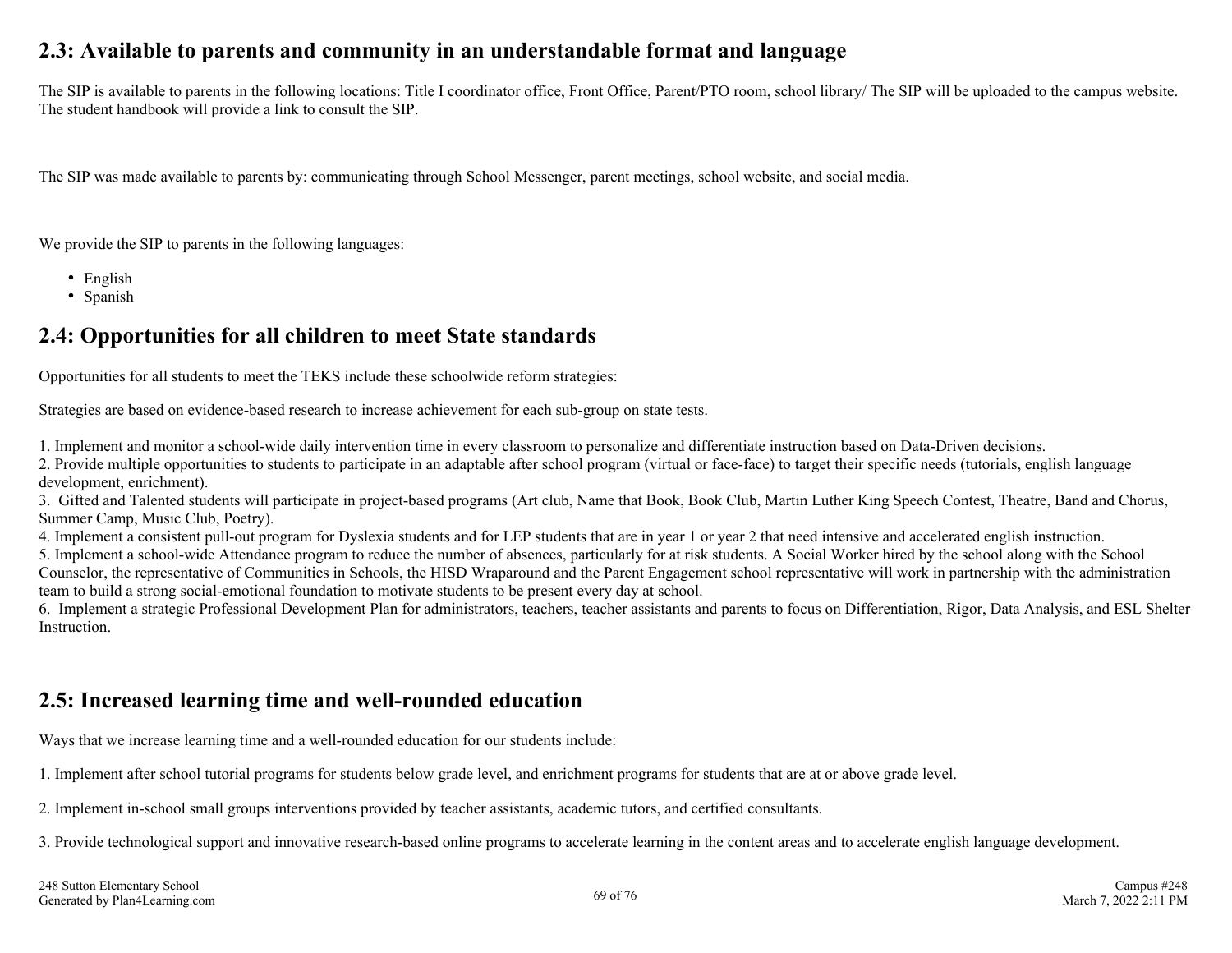- 4. Implement social-emotional programs conducive to student achievement and aligned to the goals presented in this SIP.
- 5. Implement Parent Engagement programs by providing educational sessions to train parents in skills needed to support students at home and to improve student achievement.

6. Implement specific plan of actions to minimize student absences and student tardiness by utililizing praise and positive reinforcement strategies, as well as parent engagement.

## **2.6: Address needs of all students, particularly at-risk**

An important campus focus is on schoolwide reform strategies that provide opportunities for all students, particularly those students who are at risk of not meeting the challenging State academic standards at advanced and proficient levels of student achievement. The strategies provided are based on evidence-based research to increase achievement for each student group on state tests and other assessments. Examples include the following:

- Building teacher capacity in their content areas and instructional areas: Teachers and administrators will attend Lead4Ward and Houston A+ content specific trainings, as well as other trainings offered by HISD PD department. The Instructional Leadership Team will organize instructional rounds to provide feedback focus on I4 Higher Order Thinking/Rigor, I3 Differentiation, and I2 Checking for Understanding. Teachers will have the opportunity to observe highly effective teachers as needed.
- Proficient Tier 1 explicit instruction taking place in all content areas: Effective Lessons will be implemented by using Best Practices in each content area and by prioritizing highly tested standards.
- Spiral Review mini-lessons: highly tested standards will be revisited frequently by using Lead4Ward Spiral Review model. The model will be adjusted and adapted to the particular individual student needs.
- Small Group Instruction based on student data needs: After each formative or summative assessment, teachers will create small group mini-lessons to target the needs of specific group of students.

# **ELEMENT 3. PARENT AND FAMILY ENGAGEMENT (PFE)**

# **3.1: Develop and distribute Parent and Family Engagement Policy**

The following individuals, including roles (parents, teachers, admin, etc.) assisted with the development of the Parent and Family Engagement Policy:

- Principal: Beatrice Akala
- Parent: Olga Lopez
- Title I Coordinator: Martha Molina
- Parent Engagement Representative: Nohelia Rodriguez
- Special Education Teacher: Catlin Pfaffenbach
- Social-Emotional Team: Andrea Watson, Ahmed Usman, CIS representative

The PFE was distributed

- On the campus website
- Open House
- Title I meeting #1
- Microsoft Team on Parent Channel

The languages in which the PFE was distributed include

- English
- Spanish

248 Sutton Elementary School Generated by Plan4Learning.com 70 of 76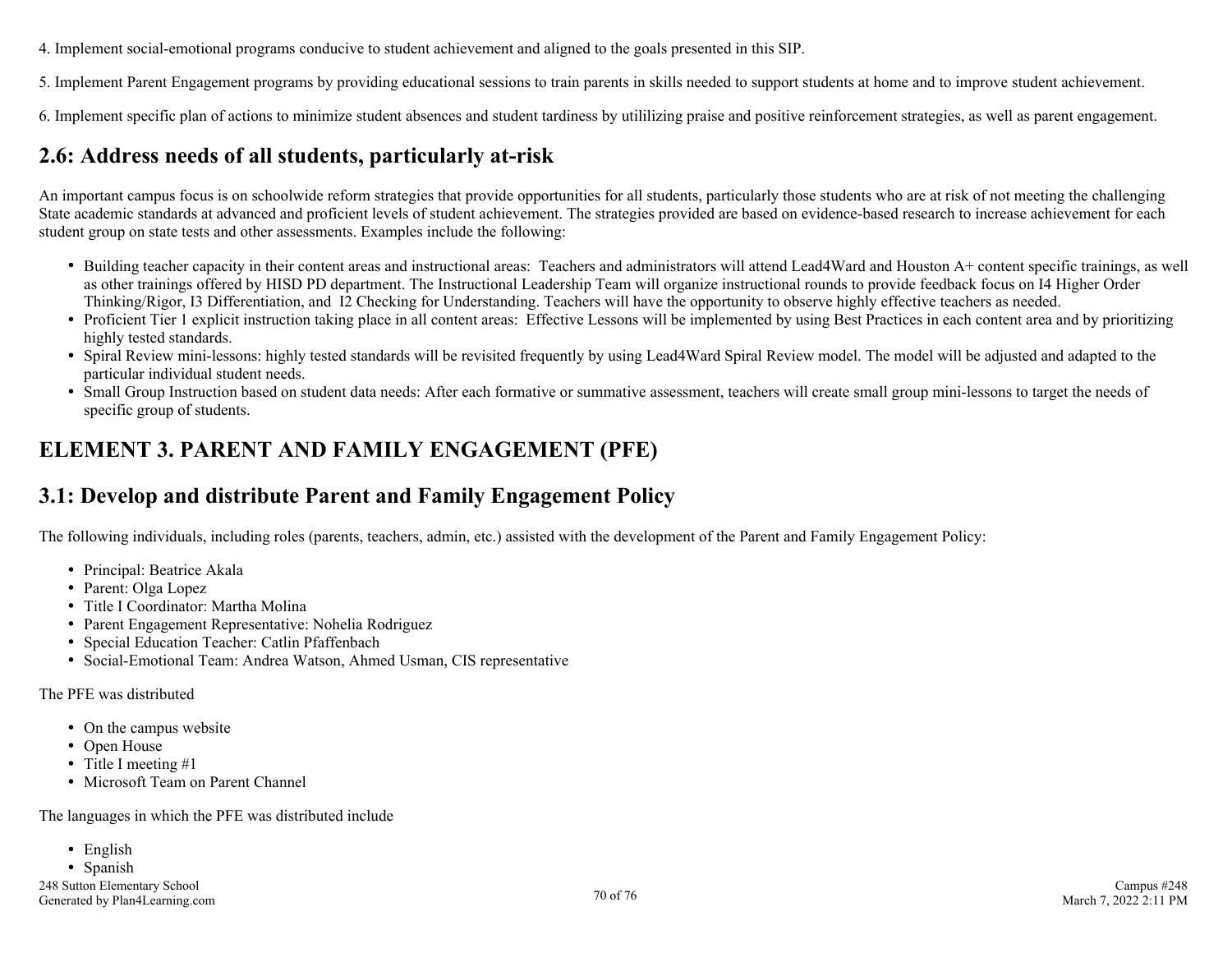Four strategies to increase Parent and Family Engagement include:

- Participate on the district-wide initiative FACE
- Implement a Learning Series sessions for parents to support student achievement
- Implement ESL classes to parents that do not speak english, as well as computer literacy classes.
- Implement a Family Literacy, Math and Science porgram (Family Nights)
- Implement STAAR awareness sessions for grades 3-5
- Implement informational sessions to promote the participatio of parents to become part of the VIP team.

# **3.2: Offer flexible number of parent involvement meetings**

The campus provided four Title I Parent Meetings and each meeting had an alternate time/date to accommodate parents' schedules. The meeting dates are listed below:

- Meeting #1 09/21/21 9:00 am
- Meeting #1 Alternate  $09/24/21$  9:00 am
- Meeting #2 11/30/21 9:00 am
- Meeting #2 Alternate 12/03/21 9 am
- Meeting #3 02/01/21 9 am
- Meeting #3 Alternate  $02/04/21$  9 am
- Meeting #4 03/29/21 9 am
- Meeting #4 Alternate 04/01/21 9 am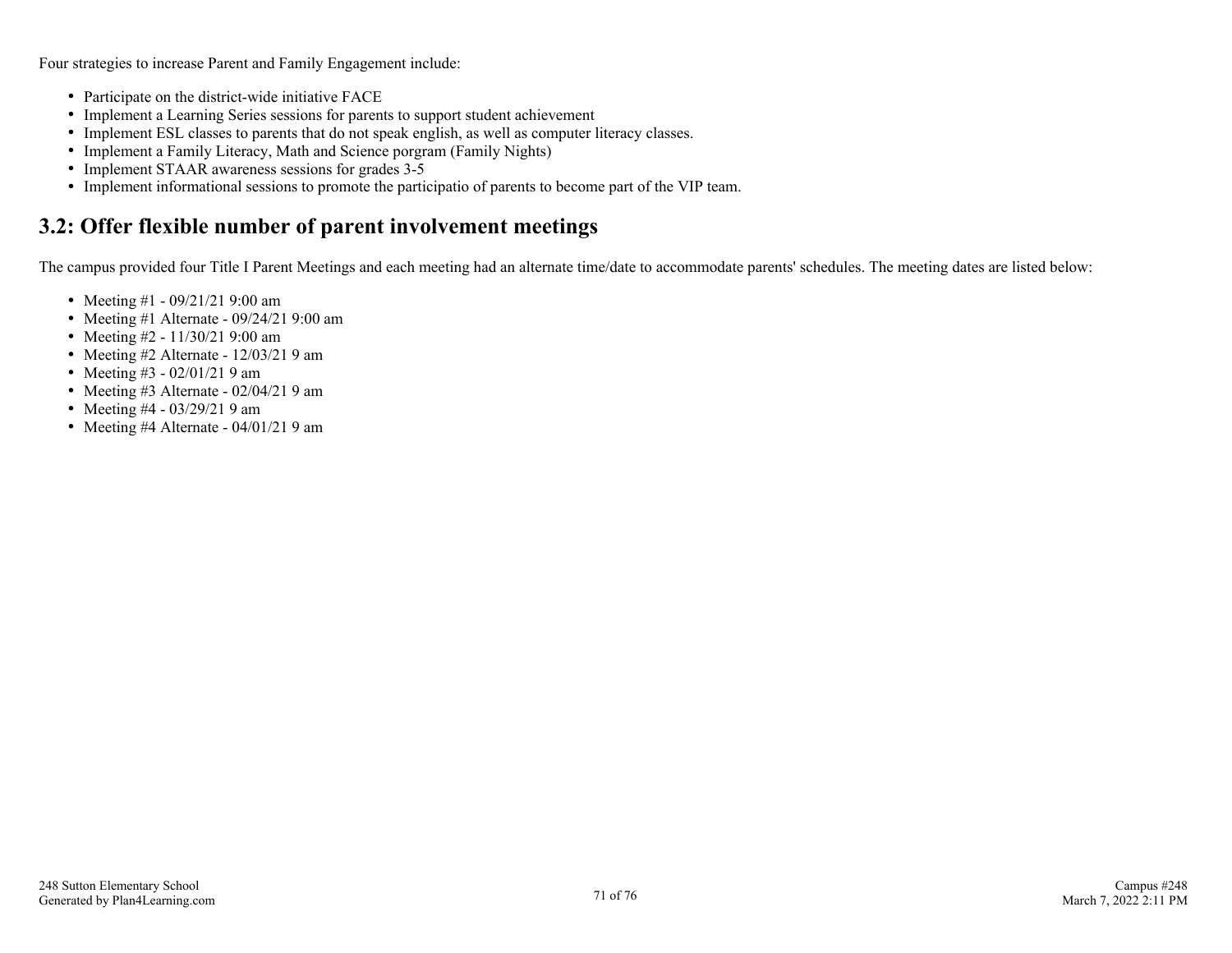# **Title I Personnel**

| <u>Name</u>       | Position                         | Program | ETE  |
|-------------------|----------------------------------|---------|------|
| Andrea Watson     | Social Worker                    | Title I | 1.00 |
| Cynthia Hoyos     | Community In School Manager      | Title I | 1.00 |
| Nohelia Rodriguez | Parent Engagement Representative | Title I | 1.00 |
| Veronica Ruiz     | Intervention Teacher             | Title 1 | 1.00 |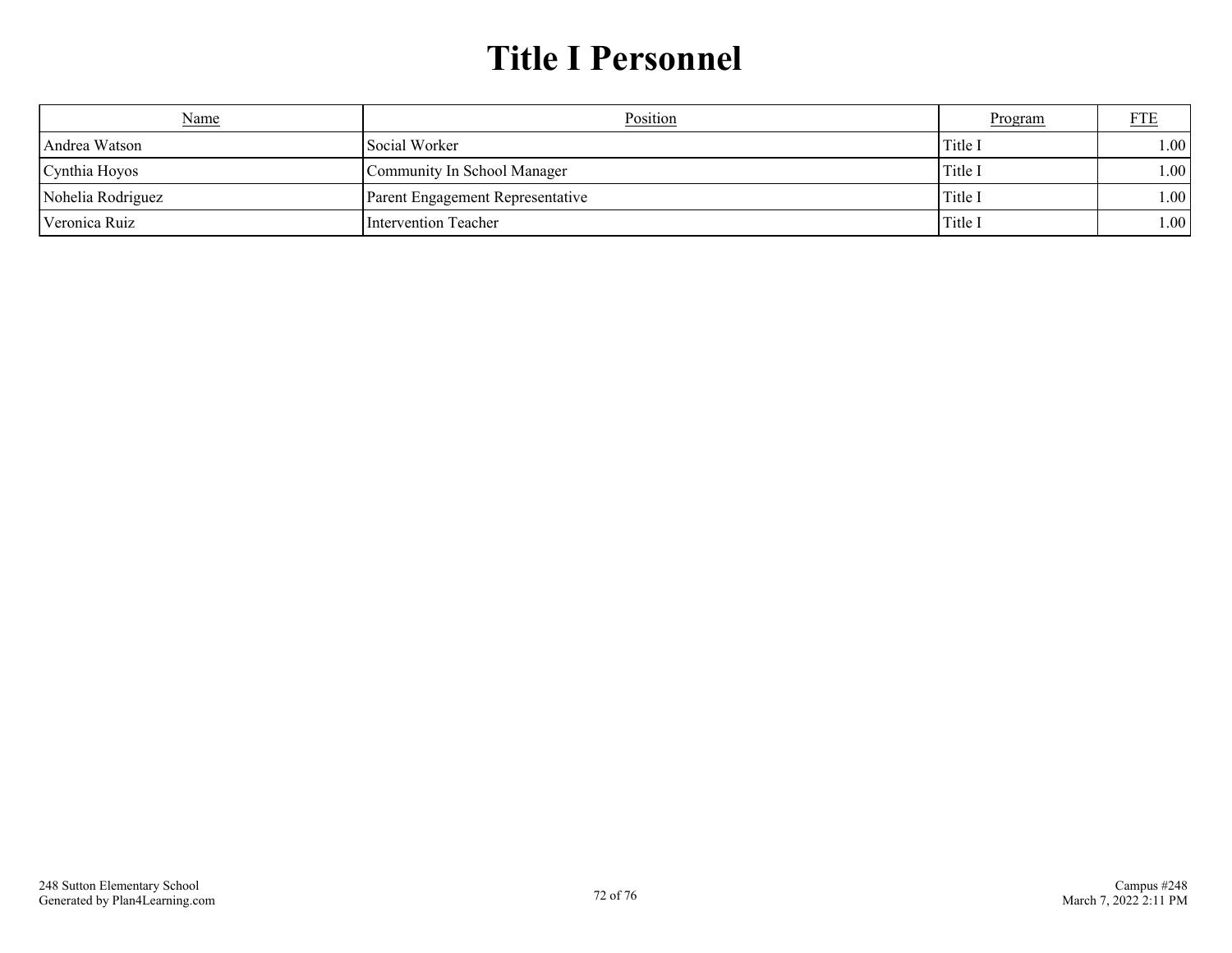## **Campus Funding Summary**

| 1991010001 - General Fund - Regular Program |                                               |                               |              |                         |                                                        |                               |                                             |                       |  |  |  |
|---------------------------------------------|-----------------------------------------------|-------------------------------|--------------|-------------------------|--------------------------------------------------------|-------------------------------|---------------------------------------------|-----------------------|--|--|--|
| <b>Board Goal Goal</b>                      |                                               | Measurable Objective Strategy |              |                         | <b>Resources Needed</b>                                | <b>Account Code</b>           |                                             | Amount                |  |  |  |
| 5                                           | $\tau$                                        |                               |              |                         | Medical supplies need for Clinic                       | 6300 - Supplies and Materials | \$500.00                                    |                       |  |  |  |
| 5                                           | $8\,$                                         | $\overline{1}$                | $\mathbf{1}$ |                         | <b>Instructional Science and lab materials</b>         |                               | 6300 - Supplies and Materials   \$12,000.00 |                       |  |  |  |
|                                             |                                               |                               |              |                         |                                                        |                               |                                             | Sub-Total \$12,500.00 |  |  |  |
|                                             | 1991010002 - General Fund - Gifted & Talented |                               |              |                         |                                                        |                               |                                             |                       |  |  |  |
| <b>Board Goal</b>                           | Goal<br>Measurable Objective Strategy         |                               |              | <b>Resources Needed</b> |                                                        | <b>Account Code</b>           |                                             | Amount                |  |  |  |
| 5                                           | 4                                             | $\overline{2}$                | $\mathbf{1}$ |                         | <b>GT</b> instructional Materials                      | 6300 - Supplies and Materials |                                             | \$3,000.00            |  |  |  |
| 5                                           | $\overline{4}$                                | $\overline{2}$                | $\mathbf{1}$ |                         | Teacher and Teacher Assistant Tutorials Extra Duty Pay | 6100 - Payroll                |                                             | \$4,649.00            |  |  |  |
|                                             |                                               |                               |              |                         |                                                        |                               |                                             | Sub-Total \$7,649.00  |  |  |  |
| 1991010004 - General Fund - State Comp Ed   |                                               |                               |              |                         |                                                        |                               |                                             |                       |  |  |  |
| <b>Board Goal</b>                           | Goal                                          | <b>Measurable Objective</b>   |              | <b>Strategy</b>         | <b>Resources Needed</b>                                |                               | <b>Account Code</b>                         | <b>Amount</b>         |  |  |  |
|                                             |                                               |                               |              | 1                       | 3 Teacher Assistants                                   |                               | 6100 - Payroll                              | \$66,900.00           |  |  |  |
| $\mathbf{1}$                                | $\mathbf{1}$                                  | $\mathbf{1}$                  |              | 1                       | 2 Degreed Lecturer                                     |                               | 6100 - Payroll                              | \$35,000.00           |  |  |  |
| $\mathbf{1}$                                |                                               |                               |              | $\overline{2}$          | 3 Teacher Assistants                                   |                               | 6100 - Payroll                              | \$66,900.00           |  |  |  |
| $\mathbf{1}$                                |                                               |                               |              | $\sqrt{2}$              | 2 Degreed Lecturer                                     |                               | 6100 - Payroll                              | \$35,000.00           |  |  |  |
| $\mathbf{1}$                                | $\mathbf{1}$                                  |                               |              | $\overline{3}$          | 2 Degreed Lecturers                                    |                               | 6100 - Payroll                              | \$35,000.00           |  |  |  |
| 1                                           | $\mathbf{1}$                                  |                               |              | $\overline{\mathbf{3}}$ | 3 Teacher Assistants                                   |                               | 6100 - Payroll                              | \$66,900.00           |  |  |  |
| $\mathbf{1}$                                | $\mathbf{1}$                                  | $\overline{2}$                |              | $\mathbf{1}$            | 2 Degreed Lecturer                                     |                               | 6100 - Payroll                              | \$35,000.00           |  |  |  |
| $\mathbf{1}$                                |                                               | $\overline{2}$                |              | $\mathbf{1}$            | 3 Teacher Assistants                                   |                               | 6100 - Payroll                              | \$66,900.00           |  |  |  |
| $\overline{2}$                              | $\mathbf{1}$                                  | $\overline{1}$                |              | $\mathbf{1}$            | 3 Teacher Assistants                                   |                               | 6100 - Payroll                              | \$66,900.00           |  |  |  |
| $\overline{2}$                              | $\mathbf{1}$                                  |                               |              | 1                       | 2 Degreed Lecturer                                     |                               | 6100 - Payroll                              | \$35,000.00           |  |  |  |
| $\overline{2}$                              | $\mathbf{1}$                                  |                               |              | $\mathfrak{2}$          | 3 Teacher Assistants                                   |                               | 6100 - Payroll                              | \$66,900.00           |  |  |  |
| $\overline{2}$                              | $\overline{1}$                                |                               |              | $\mathfrak{2}$          | 2 Degreed Lecturers                                    |                               | 6100 - Payroll                              | \$35,000.00           |  |  |  |
| $\overline{2}$                              | $\mathbf{1}$                                  |                               |              | 3                       | 3 Teacher Assistants                                   |                               | 6100 - Payroll                              | \$66,900.00           |  |  |  |
| $\overline{2}$                              |                                               |                               |              | $\overline{\mathbf{3}}$ | 2 Degreed Lecturers                                    |                               | 6100 - Payroll                              | \$35,000.00           |  |  |  |
| $\overline{2}$                              | $\mathbf{1}$                                  | $\overline{2}$                |              | 1                       | 2 Degreed Lecturers                                    |                               | 6100 - Payroll                              | \$35,000.00           |  |  |  |
| $\overline{2}$                              |                                               | $\mathbf{2}$                  |              | 1                       | 3 Teacher Assistants                                   |                               | 6100 - Payroll                              | \$66,900.00           |  |  |  |
| 3                                           |                                               |                               |              | 1                       | <b>Tutors</b>                                          |                               | 6100 - Payroll                              | \$3,000.00            |  |  |  |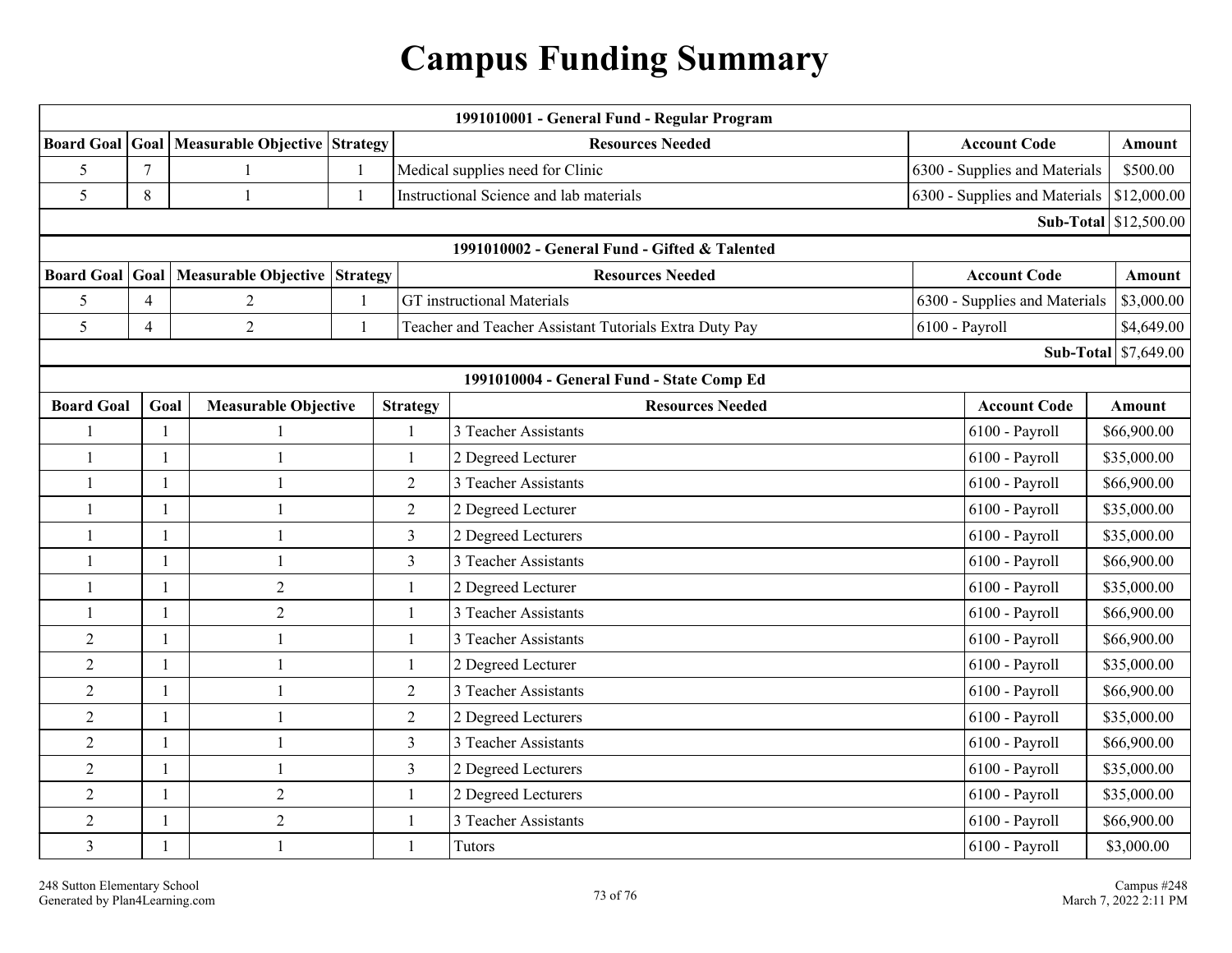| 1991010004 - General Fund - State Comp Ed     |              |              |                             |                 |                                            |                                                       |                                    |                     |              |
|-----------------------------------------------|--------------|--------------|-----------------------------|-----------------|--------------------------------------------|-------------------------------------------------------|------------------------------------|---------------------|--------------|
| <b>Board Goal</b>                             |              | Goal         | <b>Measurable Objective</b> |                 | <b>Resources Needed</b><br><b>Strategy</b> |                                                       | <b>Account Code</b>                | Amount              |              |
|                                               |              |              |                             |                 |                                            |                                                       |                                    | Sub-Total           | \$818,200.00 |
| 1991010006 - General Fund - Bilingual         |              |              |                             |                 |                                            |                                                       |                                    |                     |              |
| <b>Board Goal</b>                             |              | Goal         | <b>Measurable Objective</b> |                 | <b>Strategy</b>                            | <b>Resources Needed</b>                               |                                    | <b>Account Code</b> | Amount       |
| $\mathbf{1}$                                  |              | $\mathbf{1}$ |                             |                 | $\mathbf{1}$                               | 4 Teacher Assistants                                  |                                    | 6100 - Payroll      | \$89,200.00  |
| $\mathbf{1}$                                  |              | $\mathbf{1}$ |                             |                 | $\overline{2}$                             | 4 Teacher Assistants                                  |                                    | 6100 - Payroll      | \$89,200.00  |
| $\mathbf{1}$                                  |              | $\mathbf{1}$ | $\mathbf{1}$                |                 | $\overline{\mathbf{3}}$                    | 4 Teacher Assistants                                  |                                    | 6100 - Payroll      | \$89,200.00  |
|                                               |              | $\mathbf{1}$ | $\overline{c}$              |                 | 1                                          | 4 Teacher Assistants                                  |                                    | 6100 - Payroll      | \$89,200.00  |
| $\overline{2}$                                |              | $\mathbf{1}$ |                             |                 | $\mathbf{1}$                               | 4 Teacher Assistants                                  |                                    | 6100 - Payroll      | \$89,200.00  |
| $\overline{2}$                                |              | $\mathbf{1}$ |                             |                 | $\overline{2}$                             | 4 Teacher Assistant                                   |                                    | 6100 - Payroll      | \$89,200.00  |
| $\overline{2}$                                |              |              |                             |                 | 3                                          | 4 Teacher Assistants                                  |                                    | 6100 - Payroll      | \$89,200.00  |
| $\overline{2}$                                |              | $\mathbf{1}$ | $\overline{2}$              |                 | $\mathbf{1}$                               | 4 Teacher Assistants                                  |                                    | 6100 - Payroll      | \$89,200.00  |
|                                               |              |              |                             |                 |                                            |                                                       | Sub-Total                          | \$713,600.00        |              |
| 1991010007 - General Fund - Special Education |              |              |                             |                 |                                            |                                                       |                                    |                     |              |
| <b>Board</b><br>Goal                          | Goal         |              | Measurable<br>Objective     | <b>Strategy</b> |                                            | <b>Resources Needed</b>                               | <b>Account Code</b>                |                     | Amount       |
| $\overline{4}$                                | $\mathbf{1}$ |              | $\mathbf{1}$                | $\mathbf{1}$    |                                            | Special Education Instructional Materials             | 6300 - Supplies and Materials      |                     | \$3,552.00   |
| $\overline{4}$                                |              |              | $\overline{\phantom{a}}$    | $\mathbf{1}$    |                                            | Special Education Professional Development Fee        | 6400 - Other Operating<br>Expenses |                     | \$500.00     |
| $\overline{4}$                                | $\mathbf{1}$ |              | $\mathbf{1}$                | $\mathbf{1}$    |                                            | <b>Teachers and Teacher Assistant</b>                 | 6100 - Payroll                     |                     | \$3,000.00   |
| $\overline{4}$                                | -1           |              | $\overline{2}$              | $\mathbf{1}$    |                                            | Special Education Professional Development Fee        | 6400 - Other Operating<br>Expenses |                     | \$500.00     |
| $\overline{4}$                                | $\mathbf{1}$ |              | $\overline{2}$              | $\mathbf{1}$    |                                            | Special Education Instructional Materials             | 6300 - Supplies and Materials      |                     | \$3,552.00   |
| $\overline{4}$                                |              |              | $\overline{2}$              | $\mathbf{1}$    |                                            | <b>Teachers and Teacher Assistants</b>                | 6100 - Payroll                     |                     |              |
| Sub-Total $ $14,104.00$                       |              |              |                             |                 |                                            |                                                       |                                    |                     |              |
| 2110000000 - Title 1 Basic Programs           |              |              |                             |                 |                                            |                                                       |                                    |                     |              |
| Board<br>Goal                                 | Goal         |              | Measurable<br>Objective     | <b>Strategy</b> |                                            | <b>Resources Needed</b>                               |                                    | <b>Account Code</b> |              |
|                                               |              |              |                             |                 | <b>Accelerated Reader</b>                  |                                                       | 6200 - Contracted Services         |                     | \$7,430.00   |
| 1                                             |              |              | $\mathbf{1}$                | 1               | iStation                                   |                                                       | 6200 - Contracted Services         |                     | \$14,945.00  |
| 5                                             | 5            |              | $\overline{1}$              |                 |                                            | Extra Duty Pay for Parent Engagement Rep and Teachers | $6100 - \text{Pavroll}$            |                     | \$4,000.00   |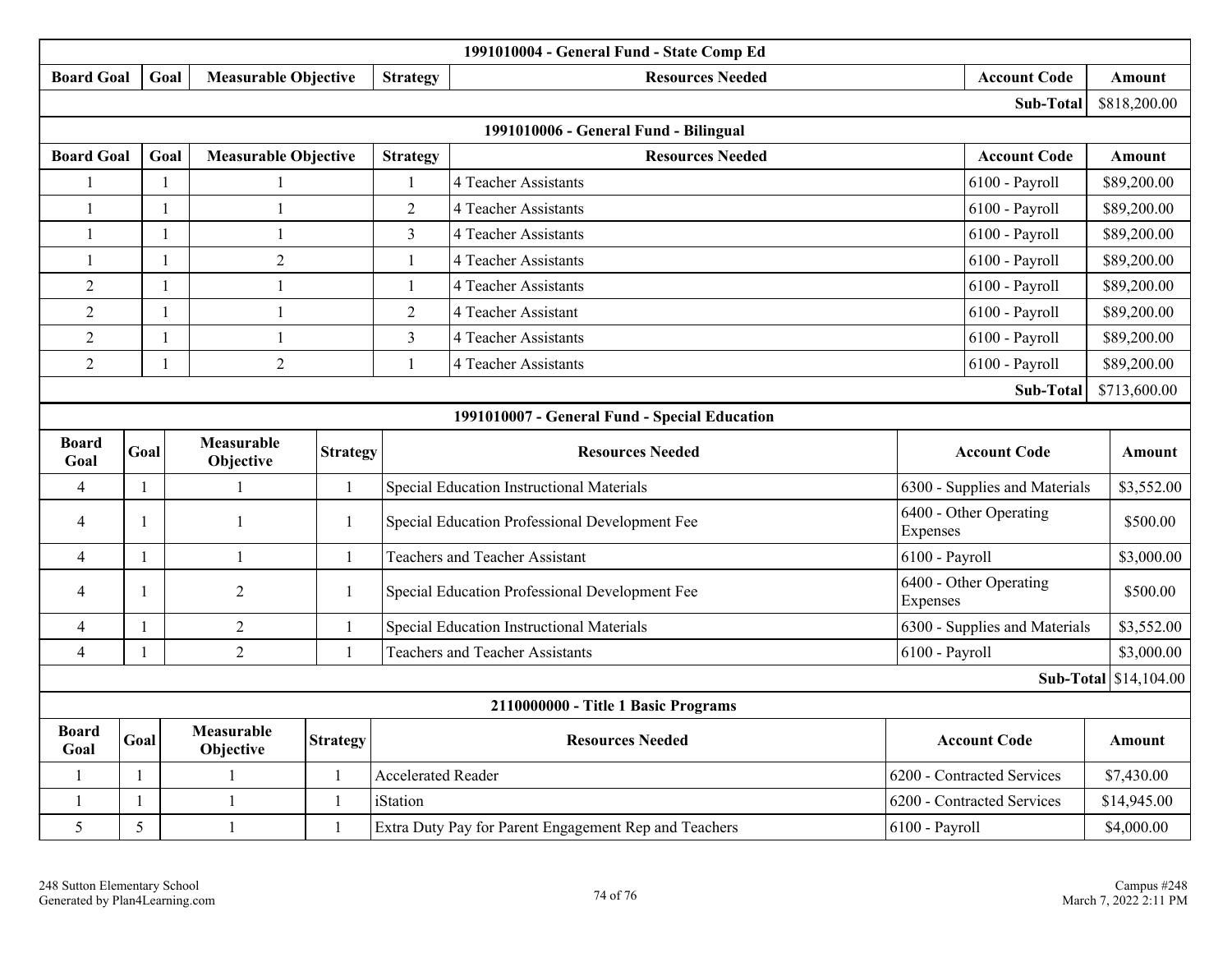| 2110000000 - Title 1 Basic Programs       |      |                                |          |                                                  |                                    |            |  |  |
|-------------------------------------------|------|--------------------------------|----------|--------------------------------------------------|------------------------------------|------------|--|--|
| <b>Board</b><br>Goal                      | Goal | <b>Measurable</b><br>Objective | Strategy | <b>Resources Needed</b><br><b>Account Code</b>   |                                    | Amount     |  |  |
| 5                                         | J    |                                |          | Food/Snack for Parent Meetings                   | 6400 - Other Operating<br>Expenses | \$1,000.00 |  |  |
| 5                                         | Ć    |                                |          | Supplies/Books needed for Parent classes         | 6300 - Supplies and Materials      | \$1,000.00 |  |  |
|                                           | 8    |                                |          | <b>STEMScopes Instructional Science Software</b> | 6200 - Contracted Services         | \$2,360.00 |  |  |
| Sub-Total                                 |      |                                |          |                                                  |                                    |            |  |  |
| <b>Grand Total Budgeted</b>               |      |                                |          |                                                  |                                    |            |  |  |
| <b>Grand Total Spent   \$1,596,788.00</b> |      |                                |          |                                                  |                                    |            |  |  |
| $+/-$ Difference $-$1,596,788.00$         |      |                                |          |                                                  |                                    |            |  |  |